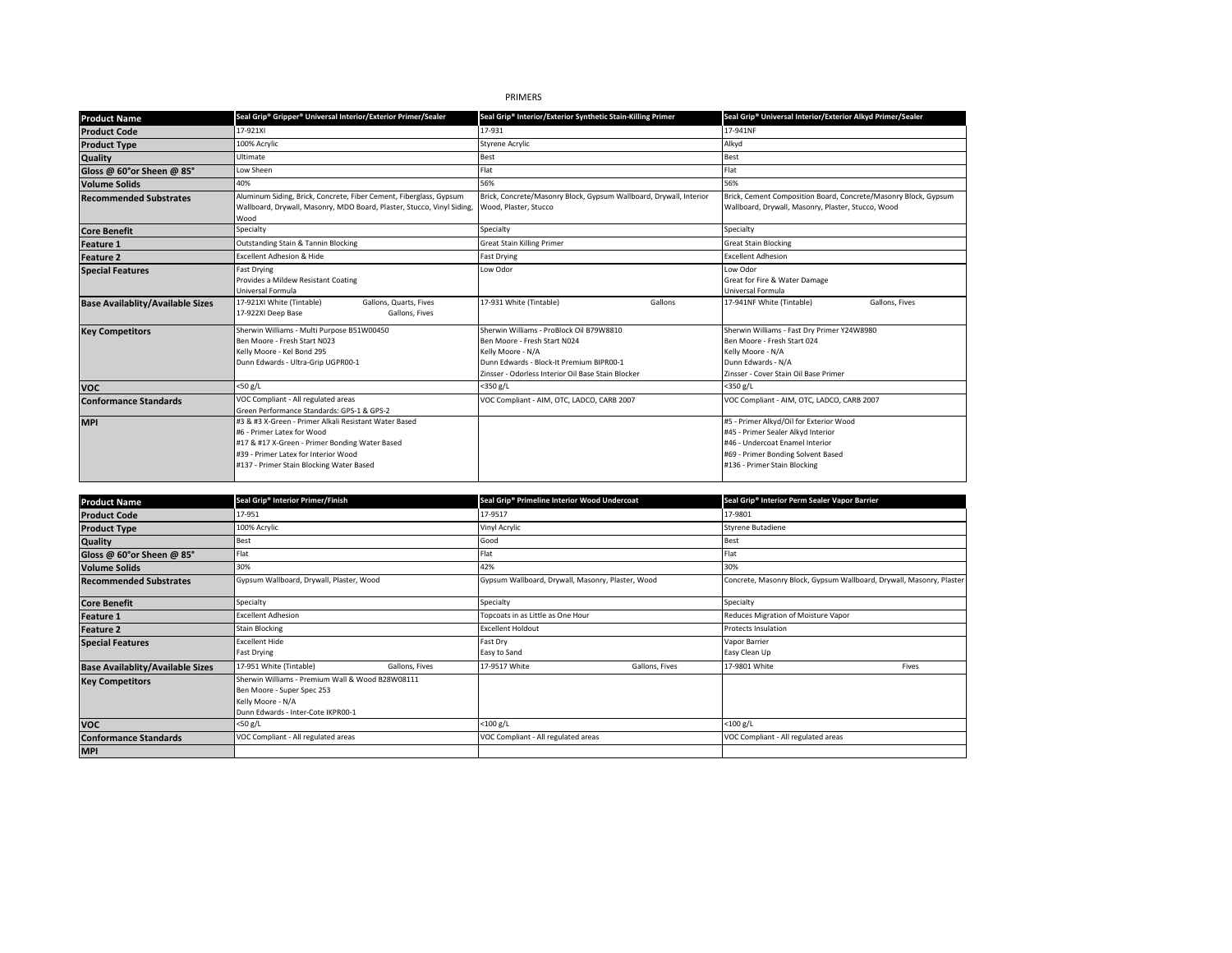| <b>Product Name</b>                     | Seal Grip® Permanizer Plus® Exterior Wood Stabilizer |                                     | Seal Grip <sup>®</sup> Hydrosealer Exterior Bonding Primer/Sealer |                |  |
|-----------------------------------------|------------------------------------------------------|-------------------------------------|-------------------------------------------------------------------|----------------|--|
| <b>Product Code</b>                     | 17-902                                               |                                     | 17-6001                                                           |                |  |
| <b>Product Type</b>                     | Modified Acrylic Latex                               |                                     | 100% Acrylic                                                      |                |  |
| <b>Quality</b>                          | Best                                                 |                                     | Best                                                              |                |  |
| Gloss @ 60°or Sheen @ 85°               | Clear                                                |                                     | Flat                                                              |                |  |
| <b>Volume Solids</b>                    | 31%                                                  |                                     | 35%                                                               |                |  |
| <b>Recommended Substrates</b>           | Composite Cement Board, Lumber, Plywood              |                                     | Aluminum Siding, Concrete, Fiber Cement, Masonry, MDO Board,      |                |  |
|                                         |                                                      |                                     | Stucco, Wood                                                      |                |  |
| <b>Core Benefit</b>                     | Specialty                                            |                                     | Specialty                                                         |                |  |
| <b>Feature 1</b>                        | <b>Excellent Wood Primer</b>                         |                                     | <b>Fxcellent Adhesion</b>                                         |                |  |
| <b>Feature 2</b>                        | Fills Minor Cracks in Wood Surfaces                  |                                     | <b>Stain Blocking</b>                                             |                |  |
| <b>Special Features</b>                 | Bonds Loose Wood Fibers                              |                                     | <b>Excellent Hide</b>                                             |                |  |
|                                         |                                                      |                                     | Provides a Mildew Resistant Coating                               |                |  |
| <b>Base Availablity/Available Sizes</b> | 17-902 Clear                                         | Gallons, Fives                      | 17-6001 White                                                     | Gallons, Fives |  |
| <b>Key Competitors</b>                  | Sherwin Williams - Prime Rx Primer B51T00600         |                                     | Sherwin Williams - N/A                                            |                |  |
|                                         | Ben Moore - N/A                                      |                                     | Ben Moore - N/A                                                   |                |  |
|                                         | Kelly Moore - N/A                                    |                                     | Kelly Moore - Multi Seal 98                                       |                |  |
|                                         | Dunn Edwards - N/A                                   |                                     | Dunn Edwards - N/A                                                |                |  |
| <b>VOC</b>                              | $<$ 200 g/L                                          |                                     | $<$ 100 g/L                                                       |                |  |
| <b>Conformance Standards</b>            | VOC Compliant - AIM, OTC, LADCO, CARB 2007           | VOC Compliant - All regulated areas |                                                                   |                |  |
|                                         |                                                      |                                     | Green Performance Standards: GPS-1 & GPS-2                        |                |  |
| <b>MPI</b>                              |                                                      |                                     | #6 - Primer Latex for Exterior Wood                               |                |  |

| <b>Product Name</b>                     | Pure Performance® Interior Primer                                                                                                                              | Speedhide® Zero Interior Sealer                                                                                                                                                      |  |
|-----------------------------------------|----------------------------------------------------------------------------------------------------------------------------------------------------------------|--------------------------------------------------------------------------------------------------------------------------------------------------------------------------------------|--|
| <b>Product Code</b>                     | 9-900                                                                                                                                                          | 6-4900XI                                                                                                                                                                             |  |
| <b>Product Type</b>                     | 100% Acrylic Latex                                                                                                                                             | 100% Acrylic                                                                                                                                                                         |  |
| <b>Quality</b>                          | Best                                                                                                                                                           | Better                                                                                                                                                                               |  |
| Gloss @ 60°or Sheen @ 85°               | Flat                                                                                                                                                           | Flat                                                                                                                                                                                 |  |
| <b>Volume Solids</b>                    | 35%                                                                                                                                                            | 35%                                                                                                                                                                                  |  |
| <b>Recommended Substrates</b>           | Gypsum Wallboard, Drywall, Plaster, Wood                                                                                                                       | Gypsum Wallboard, Drywall, Oriented Strand Board, Particle Board,<br>Masonry, Wood                                                                                                   |  |
| <b>Core Benefit</b>                     | <b>Ecological Solutions</b>                                                                                                                                    | <b>Ecological Solutions</b>                                                                                                                                                          |  |
| <b>Feature 1</b>                        | Zero VOC* & Low Odor                                                                                                                                           | Zero VOC* & Low Odor                                                                                                                                                                 |  |
| <b>Feature 2</b>                        | <b>Excellent Adhesion</b>                                                                                                                                      | <b>Fast Drying</b>                                                                                                                                                                   |  |
| <b>Special Features</b>                 | Moisture Resistant<br><b>Excellent Fnamel Holdout</b><br>*Colorants added to this base paint may increase VOC level significantly<br>depending on color choice | <b>Excellent Sealing Properties</b><br><b>Great Adhesion</b><br>*Colorants added to this base paint may increase VOC level significantly<br>depending on color choice                |  |
| <b>Base Availablity/Available Sizes</b> | 9-900 White<br>Gallons, Fives                                                                                                                                  | 6-4900XI White<br>Gallons, Fives                                                                                                                                                     |  |
| <b>Key Competitors</b>                  | Sherwin Williams - Harmony Wall Primer B11W500<br>Ben Moore - Natura 511<br>Kelly Moore - Acry-Plex 971<br>Dunn Edwards - Ultra Grip Select UGSL00-1           | Sherwin Williams - Pro Mar 200 Zero VOC B28W12500<br>Ben Moore - Ultra Spec 500 Interior Latex Primer N534<br>Kelly Moore - Acyplex 973<br>Dunn Edwards - Vinylastic Select VNSL00-2 |  |
| <b>VOC</b>                              | 0 g/L                                                                                                                                                          | 0 g/L                                                                                                                                                                                |  |
| <b>Conformance Standards</b>            | VOC Compliant - All regulated areas<br>Green Performance Standards: GPS-1 & GPS-2                                                                              | VOC Compliant - All regulated areas<br>Green Performance Standards: GPS-1 & GPS-2                                                                                                    |  |
| <b>MPI</b>                              | #50 & #50 X-Green - Primer Sealer latex Interior<br>#149 & #149 X-Green - Primer Sealer Interior Institutional Low<br>Odor/VOC                                 | #50 & #50 X-Green - Primer Sealer latex Interior<br>#149 & #149 X-Green - Primer Sealer Interior Institutional Low<br>Odor/VOC                                                       |  |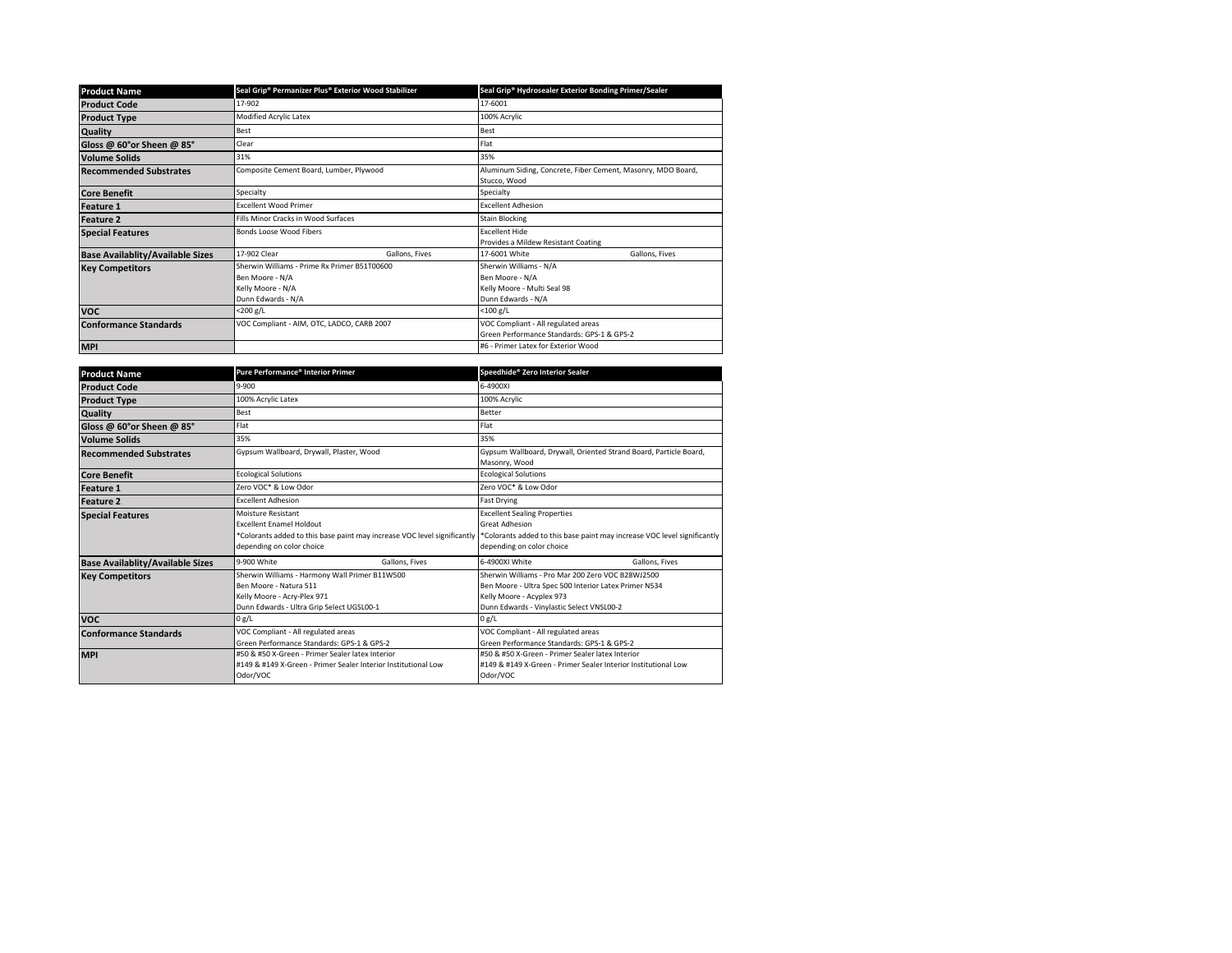| <b>Product Name</b>                     | Speedhide® Pro-EV Zero Interior Latex Primer                                                                                                         | Acri-Shield <sup>®</sup> Max Exterior Bonding Primer                                           |
|-----------------------------------------|------------------------------------------------------------------------------------------------------------------------------------------------------|------------------------------------------------------------------------------------------------|
| <b>Product Code</b>                     | 12-900XI                                                                                                                                             | 515-00                                                                                         |
| <b>Product Type</b>                     | Vinyl Acrylic                                                                                                                                        | Oil Modified Acrylic Latex                                                                     |
| <b>Quality</b>                          | Good                                                                                                                                                 | Ultimate                                                                                       |
| Gloss @ 60°or Sheen @ 85°               | Flat                                                                                                                                                 | Flat                                                                                           |
| <b>Volume Solids</b>                    | 25%                                                                                                                                                  | 44%                                                                                            |
| <b>Recommended Substrates</b>           | Gypsum Wallboard, Drywall, Oriented Strand Board, Particle Board,<br>Wood                                                                            | Old Chalky Painted Surfaces, Wood                                                              |
| <b>Core Benefit</b>                     | <b>Ecological Solutions</b>                                                                                                                          | Durability                                                                                     |
| <b>Feature 1</b>                        | Zero VOC*                                                                                                                                            | <b>Resists Tannin Bleed</b>                                                                    |
| <b>Feature 2</b>                        | Good Adhesion & Sealing Properties                                                                                                                   | Provides Flexibility & Breathability                                                           |
| <b>Special Features</b>                 | <b>Excellent Uniformity</b><br>Good Holdout<br>*Colorants added to this base paint may increase VOC level significantly<br>depending on color choice | <b>Fast Drying</b><br><b>Prevents Peeling</b>                                                  |
| <b>Base Availablity/Available Sizes</b> | 12-900XI White<br>Gallons, Fives                                                                                                                     | 515-00 White<br>Gallons, Fives                                                                 |
| <b>Key Competitors</b>                  | Sherwin Williams - Pro Mar 400 Zero Primer B28W4600<br>Ben Moore - Super Hide 284<br>Kelly Moore - Acry-Plex 971<br>Dunn Edwards - Prep Seal W6324   | Sherwin Williams - N/A<br>Ben Moore - N/A<br>Kelly Moore - Multi Seal 98<br>Dunn Edwards - N/A |
| <b>VOC</b>                              | 0 g/L                                                                                                                                                | $<$ 150 g/L                                                                                    |
| <b>Conformance Standards</b>            | VOC Compliant - All regulated areas                                                                                                                  | VOC Compliant - AIM, OTC, LADCO, CARB 2007                                                     |
| <b>MPI</b>                              |                                                                                                                                                      |                                                                                                |

| <b>Product Name</b>                     | Speedhide® MaxBuild™ High Build Interior Drywall Surfacer                                                                                             |       | Speedhide® Interior Quick Drying Sealer                                                                                                          |                |  |
|-----------------------------------------|-------------------------------------------------------------------------------------------------------------------------------------------------------|-------|--------------------------------------------------------------------------------------------------------------------------------------------------|----------------|--|
| <b>Product Code</b>                     | $6 - 1$                                                                                                                                               |       | 6-2                                                                                                                                              |                |  |
| <b>Product Type</b>                     | Vinyl Acrylic                                                                                                                                         |       | Vinyl Acrylic                                                                                                                                    |                |  |
| <b>Quality</b>                          | Best                                                                                                                                                  |       | Better                                                                                                                                           |                |  |
| Gloss @ 60°or Sheen @ 85°               | Flat                                                                                                                                                  |       | Flat                                                                                                                                             |                |  |
| <b>Volume Solids</b>                    | 46%                                                                                                                                                   |       | 28%                                                                                                                                              |                |  |
| <b>Recommended Substrates</b>           | Gypsum Wallboard, Drywall                                                                                                                             |       | Concrete, Concrete/Masonry Block, Particle Board, Gypsum Wallboard,<br>Drywall, Oriented Strand Board, Wood                                      |                |  |
| <b>Core Benefit</b>                     | Efficiency                                                                                                                                            |       | Efficiency                                                                                                                                       |                |  |
| <b>Feature 1</b>                        | High Build Drywall Surfacer                                                                                                                           |       | <b>Excellent Sealing Properties</b>                                                                                                              |                |  |
| <b>Feature 2</b>                        | Fast Drying                                                                                                                                           |       | Fast Drying                                                                                                                                      |                |  |
| <b>Special Features</b>                 | Easy to Sand<br>Low Odor                                                                                                                              |       | Easy Application                                                                                                                                 |                |  |
| <b>Base Availablity/Available Sizes</b> | 6-1 White                                                                                                                                             | Fives | 6-2 White                                                                                                                                        | Gallons, Fives |  |
| <b>Key Competitors</b>                  | Sherwin Williams - Builders Solution Surfacer A63W100<br>Ben Moore - Ultra Spec Prep Coat 580<br>Kelly Moore - N/A<br>Dunn Edwards - Prep-Wall PRWL00 |       | Sherwin Williams - Pro Mar 200 Zero VOC B28W12500<br>Ben Moore - Sure Seal 027<br>Kelly Moore - N/A<br>Dunn Edwards - Vinylastic Select VNSL00-1 |                |  |
| <b>VOC</b>                              | <50 g/L                                                                                                                                               |       | <50 g/L                                                                                                                                          |                |  |
| <b>Conformance Standards</b>            | VOC Compliant - All regulated areas                                                                                                                   |       | VOC Compliant - All regulated areas<br>Green Performance Standards: GPS-1 & GPS-2                                                                |                |  |
| <b>MPI</b>                              |                                                                                                                                                       |       | #50 - Primer Sealer Latex Interior                                                                                                               |                |  |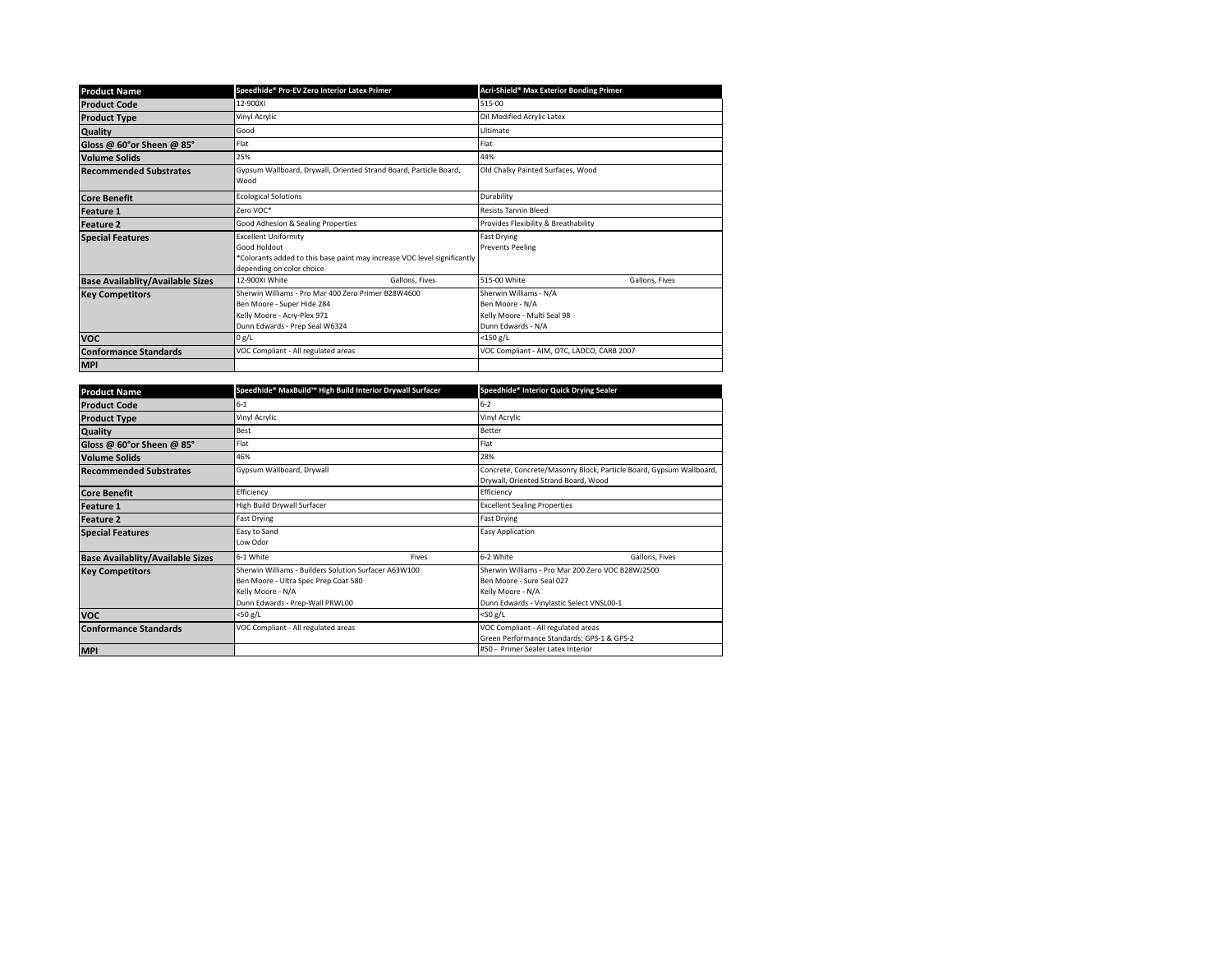| <b>Product Name</b>                     | Speedhide® MaxPrime™ Interior Primer/Surfacer                                                                               |                | Speedhide® Quick Dry Interior Stain Kill Primer/Sealer                                                        |                |
|-----------------------------------------|-----------------------------------------------------------------------------------------------------------------------------|----------------|---------------------------------------------------------------------------------------------------------------|----------------|
| <b>Product Code</b>                     | $6 - 4$                                                                                                                     |                | $6 - 14$                                                                                                      |                |
| <b>Product Type</b>                     | Vinyl Acrylic                                                                                                               |                | Alkyd                                                                                                         |                |
| <b>Quality</b>                          | Good                                                                                                                        |                | Best                                                                                                          |                |
| Gloss @ 60°or Sheen @ 85°               | Flat                                                                                                                        |                | Flat                                                                                                          |                |
| <b>Volume Solids</b>                    | 26%                                                                                                                         |                | 46%                                                                                                           |                |
| <b>Recommended Substrates</b>           | Gypsum Wallboard, Drywall                                                                                                   |                | Brick, Cement Composition Board, Concrete/Masonry Block, Gypsum<br>Wallboard, Drywall, Masonry, Plaster, Wood |                |
| <b>Core Benefit</b>                     | Efficiency                                                                                                                  |                | Efficiency                                                                                                    |                |
| <b>Feature 1</b>                        | <b>Great Hiding</b>                                                                                                         |                | <b>Excellent Adhesion</b>                                                                                     |                |
| <b>Feature 2</b>                        | Fast Drying                                                                                                                 |                | <b>Stain Blocking</b>                                                                                         |                |
| <b>Special Features</b>                 | Provides a Uniform Base<br>Easy to Sand                                                                                     |                | <b>Fast Drying</b>                                                                                            |                |
| <b>Base Availablity/Available Sizes</b> | 6-4 White                                                                                                                   | Gallons, Fives | 6-14 White                                                                                                    | Gallons, Fives |
| <b>Key Competitors</b>                  | Sherwin Williams - High Build Latex Primer B28W8601<br>Ben Moore - Sure Seal 027<br>Kelly Moore - N/A<br>Dunn Edwards - N/A |                | Sherwin Williams - Fast Dry Primer Y24W8980<br>Ben Moore - N/A<br>Kelly Moore - N/A<br>Dunn Edwards - N/A     |                |
| <b>VOC</b>                              | <50 g/L                                                                                                                     |                | <450 g/L                                                                                                      |                |
| <b>Conformance Standards</b>            | VOC Compliant - All regulated areas                                                                                         |                | VOC Compliant - AIM                                                                                           |                |
| <b>MPI</b>                              |                                                                                                                             |                | #136 - Primer Stain Blocking                                                                                  |                |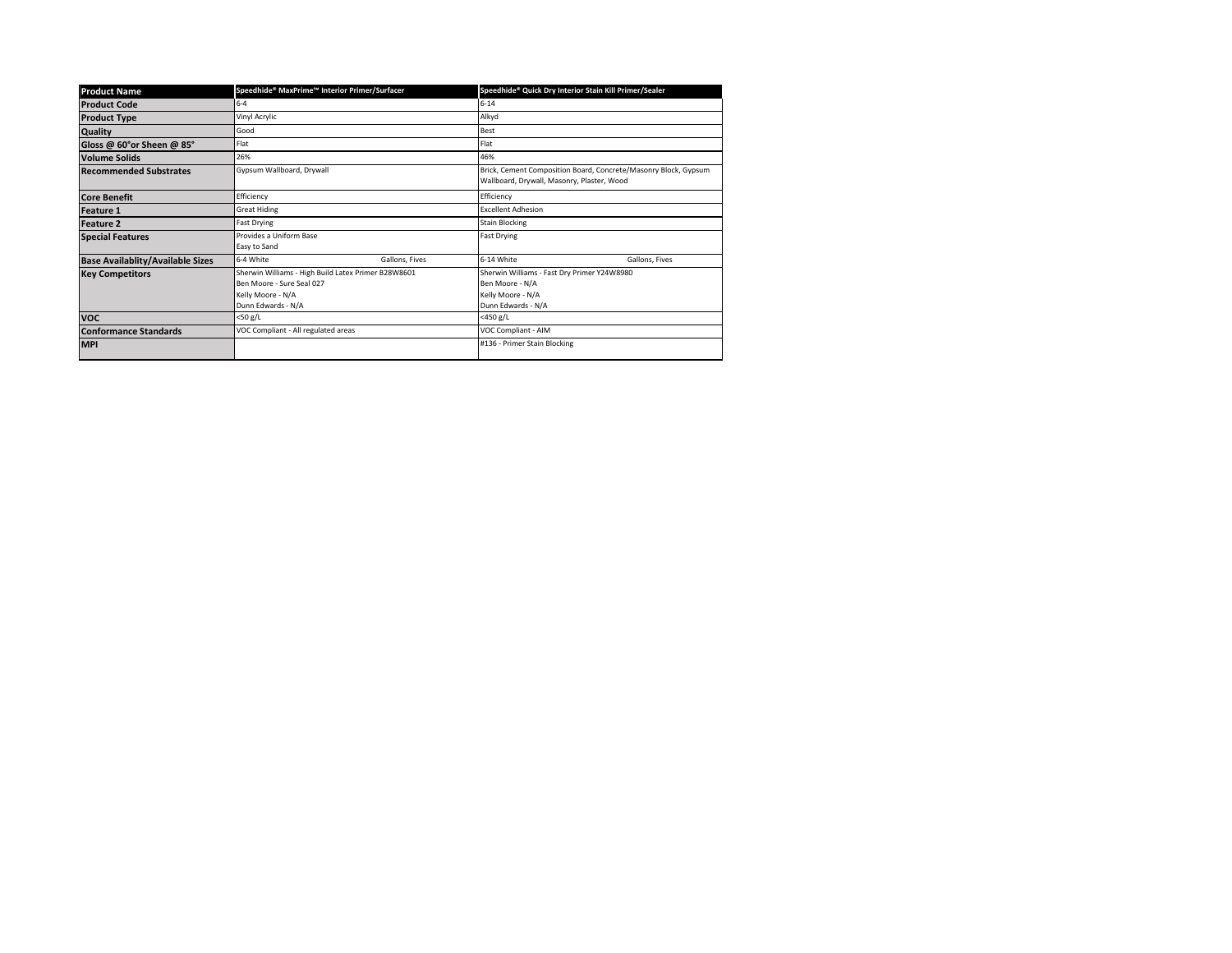# INTERIOR PAINT

| <b>Product Name</b>                         | <b>Ultralast™ Interior Matte</b>                                                                                                                                                                                                                                                                                                                                                                                   | Ultralast™ Interior Eggshell                                                                                                                                                                                                             |  |
|---------------------------------------------|--------------------------------------------------------------------------------------------------------------------------------------------------------------------------------------------------------------------------------------------------------------------------------------------------------------------------------------------------------------------------------------------------------------------|------------------------------------------------------------------------------------------------------------------------------------------------------------------------------------------------------------------------------------------|--|
| <b>Product Code</b>                         | 13-210 Series                                                                                                                                                                                                                                                                                                                                                                                                      | 13-310 Series                                                                                                                                                                                                                            |  |
| <b>Product Type</b>                         | Acrylic Latex                                                                                                                                                                                                                                                                                                                                                                                                      | <b>Acrylic Latex</b>                                                                                                                                                                                                                     |  |
| Quality                                     | Ultimate                                                                                                                                                                                                                                                                                                                                                                                                           | Ultimate                                                                                                                                                                                                                                 |  |
| Gloss @ 60°or Sheen @ 85°                   | 4 to 8 @ 60°                                                                                                                                                                                                                                                                                                                                                                                                       | 10 to 15 @ 60°                                                                                                                                                                                                                           |  |
| <b>Volume Solids</b>                        | 42%                                                                                                                                                                                                                                                                                                                                                                                                                | 40%                                                                                                                                                                                                                                      |  |
| <b>Recommended Substrates</b>               | Drywall/Wallboard, Plaster, Masonry, Wood, Primed Metal                                                                                                                                                                                                                                                                                                                                                            | Drywall/Wallboard, Plaster, Masonry, Wood, Primed Metal                                                                                                                                                                                  |  |
| <b>Core Benefit</b>                         | Durability                                                                                                                                                                                                                                                                                                                                                                                                         | Durability                                                                                                                                                                                                                               |  |
| <b>Feature 1</b>                            | Engineered for Unmatched Washability                                                                                                                                                                                                                                                                                                                                                                               | Engineered for Unmatched Washability                                                                                                                                                                                                     |  |
| Feature 2                                   | Longest Lasting Freshly-Painted Look                                                                                                                                                                                                                                                                                                                                                                               | Longest Lasting Freshly-Painted Look                                                                                                                                                                                                     |  |
| <b>Special Features</b>                     | Repels the Most Difficult Stains<br>Repels the Most Difficult Stains<br><b>Highly Resistant to Scuffs</b><br><b>Highly Resistant to Scuffs</b><br>Powered by Clean-Surface Technology™<br>Powered by Clean-Surface Technology™<br>Low Odor/Low VOC<br>Low Odor/Low VOC<br>Provides a Mold and Mildew Resistant Coating<br>Provides a Mold and Mildew Resistant Coating<br>Lifetime Guarantee<br>Lifetime Guarantee |                                                                                                                                                                                                                                          |  |
| <b>Base Availablity/Available Sizes</b>     | 13-210 White & Pastel Base<br>Gallons, Quarts, Fives<br>Gallons, Quarts, Fives<br>13-220 Midtone Base<br>13-240 Ultra Deep Base<br>Gallons, Quarts, Fives                                                                                                                                                                                                                                                          | 13-310 White & Pastel Base<br>Gallons, Quarts, Fives<br>13-320 Midtone Base<br>Gallons, Quarts, Fives<br>13-340 Ultra Deep Base<br>Gallons, Quarts, Fives                                                                                |  |
| <b>Key Competitors</b>                      | Sherwin Williams - Emerald<br>Ben Moore - Aura                                                                                                                                                                                                                                                                                                                                                                     | Sherwin Williams - Emerald<br>Ben Moore - Aura                                                                                                                                                                                           |  |
| <b>VOC</b>                                  | <50 g/L                                                                                                                                                                                                                                                                                                                                                                                                            | <50 g/L                                                                                                                                                                                                                                  |  |
| <b>Conformance Standards</b>                | VOC Compliant - All Regulated Areas                                                                                                                                                                                                                                                                                                                                                                                | VOC Compliant - All Regulated Areas                                                                                                                                                                                                      |  |
| <b>MPI</b>                                  |                                                                                                                                                                                                                                                                                                                                                                                                                    |                                                                                                                                                                                                                                          |  |
|                                             |                                                                                                                                                                                                                                                                                                                                                                                                                    |                                                                                                                                                                                                                                          |  |
|                                             |                                                                                                                                                                                                                                                                                                                                                                                                                    |                                                                                                                                                                                                                                          |  |
| <b>Product Name</b>                         | Ultralast™ Interior Satin                                                                                                                                                                                                                                                                                                                                                                                          | Ultralast™ Interior Semi-Gloss                                                                                                                                                                                                           |  |
| <b>Product Code</b>                         | 13-410 Series                                                                                                                                                                                                                                                                                                                                                                                                      | 13-510 Series                                                                                                                                                                                                                            |  |
| <b>Product Type</b>                         | Acrylic Latex                                                                                                                                                                                                                                                                                                                                                                                                      | <b>Acrylic Latex</b>                                                                                                                                                                                                                     |  |
| Quality                                     | Ultimate                                                                                                                                                                                                                                                                                                                                                                                                           | Ultimate                                                                                                                                                                                                                                 |  |
| Gloss @ 60°or Sheen @ 85°                   |                                                                                                                                                                                                                                                                                                                                                                                                                    | 50 to 60 @ 60°                                                                                                                                                                                                                           |  |
| <b>Volume Solids</b>                        |                                                                                                                                                                                                                                                                                                                                                                                                                    | 39%                                                                                                                                                                                                                                      |  |
| <b>Recommended Substrates</b>               | Drywall/Wallboard, Plaster, Masonry, Wood, Primed Metal                                                                                                                                                                                                                                                                                                                                                            | Drywall/Wallboard, Plaster, Masonry, Wood, Primed Metal                                                                                                                                                                                  |  |
| <b>Core Benefit</b>                         | Durability                                                                                                                                                                                                                                                                                                                                                                                                         | Durability                                                                                                                                                                                                                               |  |
| <b>Feature 1</b>                            | Engineered for Unmatched Washability                                                                                                                                                                                                                                                                                                                                                                               | Engineered for Unmatched Washability                                                                                                                                                                                                     |  |
| <b>Feature 2</b><br><b>Special Features</b> | Longest Lasting Freshly-Painted Look<br>Repels the Most Difficult Stains<br><b>Highly Resistant to Scuffs</b><br>Powered by Clean-Surface Technology™<br>Low Odor/Low VOC<br>Provides a Mold and Mildew Resistant Coating<br>Lifetime Guarantee                                                                                                                                                                    | Longest Lasting Freshly-Painted Look<br>Repels the Most Difficult Stains<br>Highly Resistant to Scuffs<br>Powered by Clean-Surface Technology™<br>Low Odor/Low VOC<br>Provides a Mold and Mildew Resistant Coating<br>Lifetime Guarantee |  |
| <b>Base Availablity/Available Sizes</b>     | 13-410 White & Pastel Base<br>Gallons, Quarts, Fives<br>13-420 Midtone Base<br>Gallons, Quarts, Fives<br>13-440 Ultra Deep Base<br>Gallons, Quarts, Fives                                                                                                                                                                                                                                                          | 13-510 White & Pastel Base<br>Gallons, Quarts, Fives<br>13-520 Midtone Base<br>Gallons, Quarts, Fives<br>13-540 Ultra Deep Base<br>Gallons, Quarts, Fives                                                                                |  |
| <b>Key Competitors</b>                      | Sherwin Williams - Emerald<br>Ben Moore - Aura                                                                                                                                                                                                                                                                                                                                                                     | Sherwin Williams - Emerald<br>Ben Moore - Aura                                                                                                                                                                                           |  |
| voc                                         | <50 g/L                                                                                                                                                                                                                                                                                                                                                                                                            | <50 g/L                                                                                                                                                                                                                                  |  |
| <b>Conformance Standards</b>                | VOC Compliant - All Regulated Areas                                                                                                                                                                                                                                                                                                                                                                                | VOC Compliant - All Regulated Areas                                                                                                                                                                                                      |  |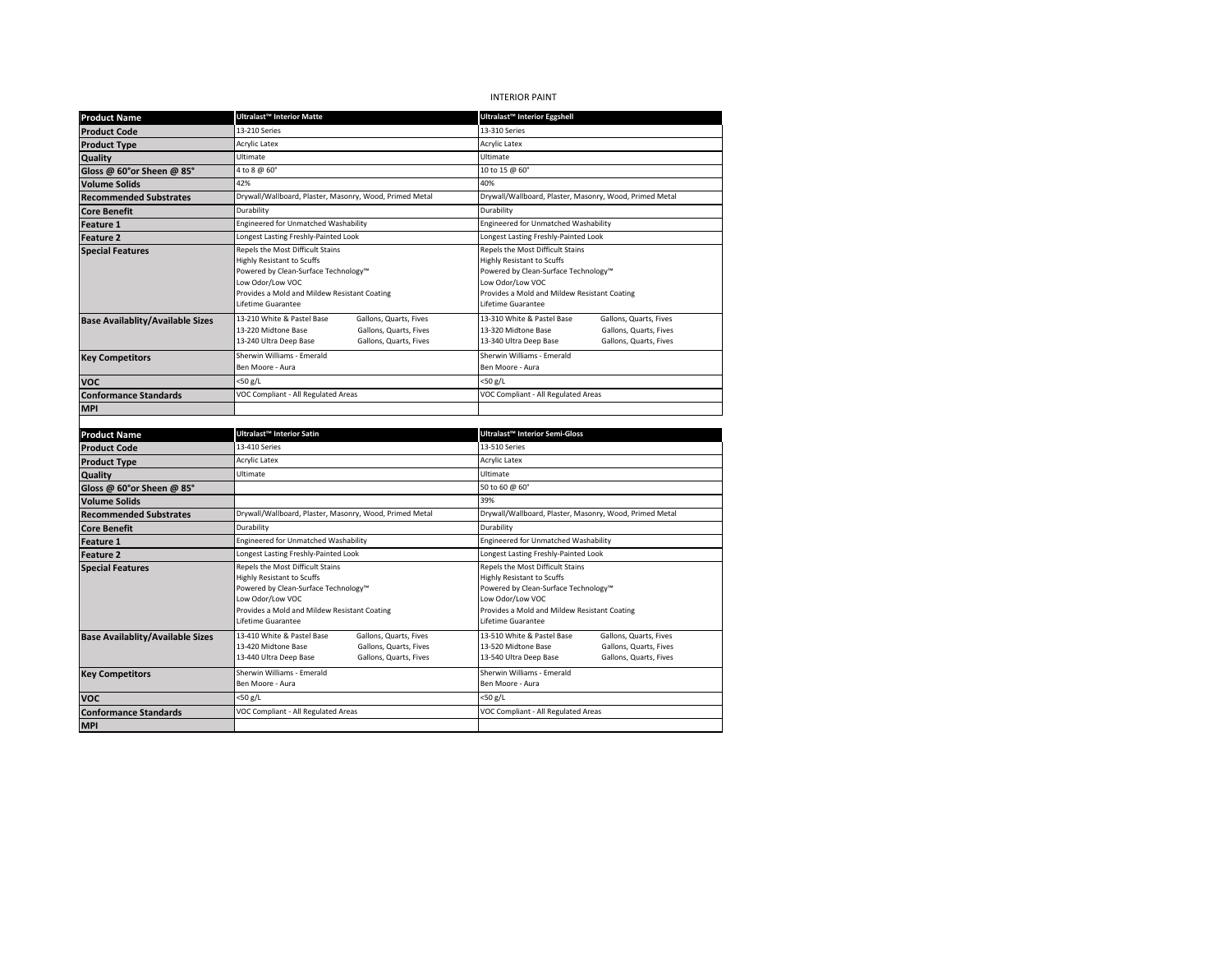| <b>Product Name</b>                     | Manor Hall <sup>®</sup> Interior Flat                                                                                                          | Manor Hall <sup>®</sup> Interior Eggshell                                                                                                             |  |
|-----------------------------------------|------------------------------------------------------------------------------------------------------------------------------------------------|-------------------------------------------------------------------------------------------------------------------------------------------------------|--|
| <b>Product Code</b>                     | 82-3100 Series                                                                                                                                 | 82-3300 Series                                                                                                                                        |  |
| <b>Product Type</b>                     | 100% Acrylic                                                                                                                                   | 100% Acrylic                                                                                                                                          |  |
| Quality                                 | Best                                                                                                                                           | Best                                                                                                                                                  |  |
| Gloss @ 60°or Sheen @ 85°               | 1 to 3 @ 60°                                                                                                                                   | 5 to 10 @ 60°                                                                                                                                         |  |
| <b>Volume Solids</b>                    | 44%                                                                                                                                            | 40%                                                                                                                                                   |  |
| <b>Recommended Substrates</b>           | Drywall/Wallboard, Plaster, Masonry, Wood, Primed Metal Surfaces                                                                               | Drywall/Wallboard, Plaster, Masonry, Wood, Primed Metal Surfaces                                                                                      |  |
| <b>Core Benefit</b>                     | Durability                                                                                                                                     | Durability                                                                                                                                            |  |
| <b>Feature 1</b>                        | Delivers Exceptional Durability & Hide                                                                                                         | Delivers Exceptional Durability & Hide                                                                                                                |  |
| <b>Feature 2</b>                        | 100% Acrylic Latex Paint & Primer in One                                                                                                       | 100% Acrylic Latex Paint & Primer in One                                                                                                              |  |
| <b>Special Features</b>                 | Outstanding Washability & Scrubbability<br>Advanced Leveling for a Smooth Finish<br><b>Excellent Burnish Resistance</b><br>Zero VOC            | Outstanding Washability & Scrubbability<br>Advanced Leveling for a Smooth Finish<br><b>Excellent Burnish Resistance</b><br>Zero VOC                   |  |
| <b>Base Availablity/Available Sizes</b> | 82-3110 White & Pastel Base<br>Gallons, Quarts, Fives<br>82-3120 Midtone Base<br>Gallons, Quarts<br>82-3140 Ultra Deep Base<br>Gallons, Quarts | 82-3310 White & Pastel Base<br>Gallons, Quarts, Fives<br>Gallons, Quarts, Fives<br>82-3320 Midtone Base<br>82-3340 Ultra Deep Base<br>Gallons, Quarts |  |
| <b>Key Competitors</b>                  | Sherwin Williams - Duration Home A95W01351<br>Ben Moore - Regal Select 547<br>Kelly Moore - Dura Poxy 1600<br>Dunn Edwards - Suprema SPMA10    | Sherwin Williams - Duration Home A96W01251<br>Ben Moore - Regal Select 549<br>Kelly Moore - Dura Poxy 1686<br>Dunn Edwards - Suprema SPMA30           |  |
| <b>VOC</b>                              | 0 g/L                                                                                                                                          | 0 g/L                                                                                                                                                 |  |
| <b>Conformance Standards</b>            | VOC Compliant - All regulated areas                                                                                                            | VOC Compliant - All regulated areas                                                                                                                   |  |
| <b>MPI</b>                              |                                                                                                                                                |                                                                                                                                                       |  |

| <b>Product Name</b>                     | Manor Hall <sup>®</sup> Interior Satin                                                                                                                | Manor Hall <sup>®</sup> Interior Semi-Gloss                                                                                                    |  |
|-----------------------------------------|-------------------------------------------------------------------------------------------------------------------------------------------------------|------------------------------------------------------------------------------------------------------------------------------------------------|--|
| <b>Product Code</b>                     | 82-3400 Series                                                                                                                                        | 82-3500 Series                                                                                                                                 |  |
| <b>Product Type</b>                     | 100% Acrylic                                                                                                                                          | 100% Acrylic                                                                                                                                   |  |
| <b>Quality</b>                          | Best                                                                                                                                                  | <b>Best</b>                                                                                                                                    |  |
| Gloss @ 60°or Sheen @ 85°               | 15 to 25 @ 60°                                                                                                                                        | 40 to 50 @ 60°                                                                                                                                 |  |
| <b>Volume Solids</b>                    | 40%                                                                                                                                                   | 40%                                                                                                                                            |  |
| <b>Recommended Substrates</b>           | Drywall/Wallboard, Plaster, Masonry, Wood, Primed Metal Surfaces                                                                                      | Drywall/Wallboard, Plaster, Masonry, Wood, Primed Metal Surfaces                                                                               |  |
| <b>Core Benefit</b>                     | Durability                                                                                                                                            | Durability                                                                                                                                     |  |
| <b>Feature 1</b>                        | Delivers Exceptional Durability & Hide                                                                                                                | Delivers Exceptional Durability & Hide                                                                                                         |  |
| <b>Feature 2</b>                        | 100% Acrylic Latex Paint & Primer in One                                                                                                              | 100% Acrylic Latex Paint & Primer in One                                                                                                       |  |
| <b>Special Features</b>                 | Outstanding Washability & Scrubbability<br>Advanced Leveling for a Smooth Finish<br><b>Excellent Burnish Resistance</b><br>Zero VOC                   | Outstanding Washability & Scrubbability<br>Advanced Leveling for a Smooth Finish<br><b>Excellent Burnish Resistance</b><br>Zero VOC            |  |
| <b>Base Availablity/Available Sizes</b> | 82-3410 White & Pastel Base<br>Gallons, Quarts, Fives<br>82-3420 Midtone Base<br>Gallons, Quarts<br>82-3440 Ultra Deep Base<br>Gallons, Quarts, Fives | 82-3510 White & Pastel Base<br>Gallons, Quarts, Fives<br>82-3520 Midtone Base<br>Gallons, Quarts<br>82-3540 Ultra Deep Base<br>Gallons, Quarts |  |
| <b>Key Competitors</b>                  | Sherwin Williams - Duration Home A97W01251<br>Ben Moore - Regal Select 550<br>Kelly Moore - Dura Poxy 1687<br>Dunn Edwards - Suprema SPMA40           | Sherwin Williams - Duration Home A98W01251<br>Ben Moore - Regal Select 551<br>Kelly Moore - Dura Poxy 1685<br>Dunn Edwards - Suprema SPMA50    |  |
| <b>VOC</b>                              | 0 g/L                                                                                                                                                 | 0 g/L                                                                                                                                          |  |
| <b>Conformance Standards</b>            | VOC Compliant - All regulated areas                                                                                                                   | VOC Compliant - All regulated areas                                                                                                            |  |
| <b>MPI</b>                              |                                                                                                                                                       |                                                                                                                                                |  |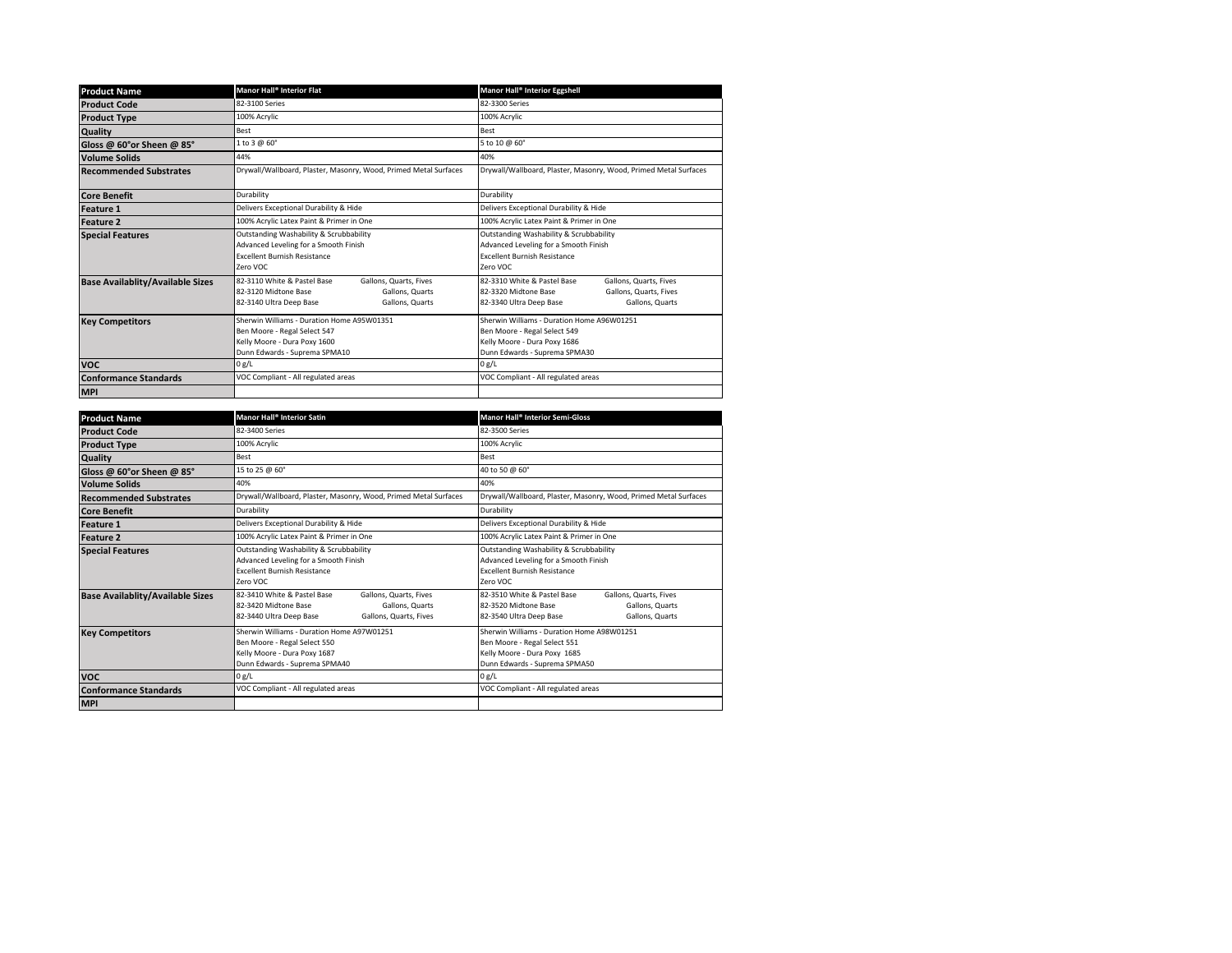| <b>Product Name</b>                     | Pure Performance® Interior Flat                                                                                                                                                                                                                      | Pure Performance® Interior Eggshell                                                                                                                                                                                                                                   | Pure Performance® Interior Semi-Gloss                                                                                                                                                                                             |  |
|-----------------------------------------|------------------------------------------------------------------------------------------------------------------------------------------------------------------------------------------------------------------------------------------------------|-----------------------------------------------------------------------------------------------------------------------------------------------------------------------------------------------------------------------------------------------------------------------|-----------------------------------------------------------------------------------------------------------------------------------------------------------------------------------------------------------------------------------|--|
| <b>Product Code</b>                     | 9-110XI Series                                                                                                                                                                                                                                       | 9-310XI Series                                                                                                                                                                                                                                                        | 9-510XI Series                                                                                                                                                                                                                    |  |
| <b>Product Type</b>                     | 100% Acrylic Latex                                                                                                                                                                                                                                   | 100% Acrylic Latex                                                                                                                                                                                                                                                    | 100% Acrylic Latex                                                                                                                                                                                                                |  |
| Quality                                 | Best                                                                                                                                                                                                                                                 | Best                                                                                                                                                                                                                                                                  | Best                                                                                                                                                                                                                              |  |
| Gloss @ 60°or Sheen @ 85°               | 1 to 4 @ 60°                                                                                                                                                                                                                                         | 4 to 10 @ 60°                                                                                                                                                                                                                                                         | 35 to 55 @ 60°                                                                                                                                                                                                                    |  |
| <b>Volume Solids</b>                    | 35%                                                                                                                                                                                                                                                  | 31%                                                                                                                                                                                                                                                                   | 32%                                                                                                                                                                                                                               |  |
| <b>Recommended Substrates</b>           | Concrete, Masonry Block, Ferrous Metal, Gypsum Wallboard, Drywall,<br>Plaster Wood                                                                                                                                                                   | Concrete, Masonry Block, Ferrous Metal, Gypsum Wallboard, Drywall,<br>Plaster Wood                                                                                                                                                                                    | Concrete, Masonry Block, Ferrous Metal, Gypsum Wallboard, Drywall,<br>Plaster Wood                                                                                                                                                |  |
| <b>Core Benefit</b>                     | <b>Ecological Solutions</b>                                                                                                                                                                                                                          | <b>Ecological Solutions</b>                                                                                                                                                                                                                                           | <b>Ecological Solutions</b>                                                                                                                                                                                                       |  |
| <b>Feature 1</b>                        | Zero VOC* & Low Odor                                                                                                                                                                                                                                 | Zero VOC* & Low Odor                                                                                                                                                                                                                                                  | Zero VOC* & Low Odor                                                                                                                                                                                                              |  |
| Feature 2                               | Provides a Mold & Mildew Resistant Coating                                                                                                                                                                                                           | Provides a Mold & Mildew Resistant Coating                                                                                                                                                                                                                            | Provides a Mold & Mildew Resistant Coating                                                                                                                                                                                        |  |
| <b>Special Features</b>                 | Paint & Primer in One<br><b>High Hiding</b><br>Excellent Flow & Leveling<br>depending on color choice                                                                                                                                                | Paint & Primer in One<br><b>High Hiding</b><br><b>Excellent Flow &amp; Leveling</b><br>*Colorants added to this base paint may increase VOC level significantly *Colorants added to this base paint may increase VOC level significantly<br>depending on color choice | Paint & Primer in One<br><b>High Hiding</b><br><b>Excellent Flow &amp; Leveling</b><br>*Colorants added to this base paint may increase VOC level significantly<br>depending on color choice                                      |  |
| <b>Base Availablity/Available Sizes</b> | 9-100 Pure White Base<br>Gallons, Fives<br>Gallons, Quarts, Fives<br>9-110XI White & Pastel Base<br>9-120 Midtone Base<br>Gallons, Quarts, Fives<br>Gallons, Quarts<br>9-140 Ultra Deep Base                                                         | 9-300XI Pure White Base<br>Gallons, Fives<br>Gallons, Quarts, Fives<br>9-310XI White & Pastel Base<br>9-320 Midtone Base<br>Gallons, Quarts, Fives<br>9-340 Ultra Deep Base<br>Gallons, Quarts                                                                        | 9-500 Pure White Base<br>Gallons, Fives<br>9-510XI White & Pastel Base<br>Gallons, Quarts, Fives<br>9-520 Midtone Base<br>Gallons, Quarts, Fives<br>9-540 Ultra Deep Base<br>Gallons, Quarts                                      |  |
| <b>Key Competitors</b>                  | Sherwin Williams - Harmony B05W01051<br>Ben Moore - Natura 512<br>Kelly Moore - AcryPlex 1602<br>Dunn Edwards - N/A                                                                                                                                  | Sherwin Williams - Harmony B09W01051<br>Ben Moore - Natura 513<br>Kelly Moore - AcryPlex 1610<br>Dunn Edwards - N/A                                                                                                                                                   | Sherwin Williams - Harmony B10W01051<br>Ben Moore - Natura 514<br>Kelly Moore - AcryPlex 1610<br>Dunn Edwards - N/A                                                                                                               |  |
| <b>VOC</b>                              | 0 g/L                                                                                                                                                                                                                                                | 0 g/L                                                                                                                                                                                                                                                                 | 0 g/L                                                                                                                                                                                                                             |  |
| <b>Conformance Standards</b>            | VOC Compliant - All Regulated Areas<br>Green Performance Standards: GPS-1 & GPS-2<br>GREENGUARD Indoor Air Quality Certified® and GREENGUARD Children<br>& Schools Certified <sup>5M</sup><br>Can help earn LEED v4 EQ Low-Emitting Materials Credit | VOC Compliant - All Regulated Areas<br>Green Performance Standards: GPS-1 & GPS-2<br>Can help earn LEED v4 EQ Low-Emitting Materials Credit<br>Greenguard Gold Certified - Meets Strict Chemical Emissions Limits                                                     | VOC Compliant - All Regulated Areas<br>Green Performance Standards: GPS-1 & GPS-2<br>Can help earn LEED v4 EQ Low-Emitting Materials Credit<br>Greenguard Gold Certified - Meets Strict Chemical Emissions Limits                 |  |
| <b>MPI</b>                              | #53 - Latex Interior Flat Gloss Level 1<br>#143 & #143 X-Green - Latex Interior Institutional Low Odor/VOC Flat<br>Gloss Level 1                                                                                                                     | #44 - Latex Interior Gloss Level 2<br>#138 - Latex Interior High Performance Architectural Gloss Level 2<br>#144 & #144 X-Green - Latex Interior Institutional Low Odor/VOC Gloss<br>Level 2                                                                          | #54 - Latex Interior Semi-Gloss Gloss Level 5<br>#141 - Latex Interior High Performance Architectural Semi-Gloss Gloss<br>Level 5<br>#147 & #147 X-Green - Latex Interior Institutional Low Odor/VOC Semi-<br>Gloss Gloss Level 5 |  |

| <b>Product Name</b>                     | Hi-Hide® Interior Ultra Flat                                                                |                | PPG Hi-Hide® Interior Flat               |                                                                  | Hi-Hide® Interior Ceramic Matte          |                                                                  |
|-----------------------------------------|---------------------------------------------------------------------------------------------|----------------|------------------------------------------|------------------------------------------------------------------|------------------------------------------|------------------------------------------------------------------|
| <b>Product Code</b>                     | 679 Series                                                                                  |                | 689 Series                               |                                                                  | 369 Series                               |                                                                  |
| <b>Product Type</b>                     | Vinyl Acrylic                                                                               |                | Vinyl Acrylic                            |                                                                  | Vinyl Acrylic                            |                                                                  |
| Quality                                 | Good                                                                                        |                | Good                                     |                                                                  | Good                                     |                                                                  |
| Gloss @ 60°or Sheen @ 85°               | 0 to 2 @ 85°                                                                                |                | 2 to 8 @ 85°                             |                                                                  | 4 to 8 @ 85°                             |                                                                  |
| <b>Volume Solids</b>                    | 36%                                                                                         |                | 26%                                      |                                                                  | 38%                                      |                                                                  |
| <b>Recommended Substrates</b>           | Concrete, Concrete Masonry Block, Ferrous Metal, Gypsum Wallboard<br>Drvwall, Plaster, Wood |                | <b>Previously Painted Surfaces</b>       | Drywall, Masonry, Plaster, Primed Metal, Primed Wood, Wallboard, |                                          | Drywall, Masonry, Plaster, Primed Metal, Primed Wood, Wallboard, |
| <b>Core Benefit</b>                     | Durability                                                                                  |                | Durability                               |                                                                  | Durability                               |                                                                  |
| <b>Feature 1</b>                        | <b>Excellent Hiding &amp; Coverage</b>                                                      |                | <b>Excellent Hiding &amp; Coverage</b>   |                                                                  | Excellent Hiding & Coverage              |                                                                  |
| <b>Feature 2</b>                        | <b>Excellent Uniformity</b>                                                                 |                | <b>Excellent Uniformity</b>              |                                                                  | <b>Excellent Uniformity</b>              |                                                                  |
| <b>Special Features</b>                 | <b>Beautiful Finished Appearance</b>                                                        |                | Beautiful Finished Appearance            |                                                                  | <b>Beautiful Finished Appearance</b>     |                                                                  |
|                                         | Good Washability                                                                            |                | Good Washability                         |                                                                  | Good Washability                         |                                                                  |
| <b>Base Availablity/Available Sizes</b> | 679-10 White & Pastel Base                                                                  | Gallons, Fives | 689-10 White & Pastel Base               | Gallons, Quarts, Fives                                           | 369-10 White & Pastel Base               | Gallons, Fives                                                   |
|                                         | 679-20 Midtone Base                                                                         | Gallons        | 689-20 Midtone (Light) Base              | Gallons, Quarts, Fives                                           | 369-20 Midtone (Light) Base              | Gallons, Fives                                                   |
|                                         | 679-40 Ultra Deep Base                                                                      | Gallons        | 689-30 Deep Base                         | Gallons, Quarts, Fives                                           | 369-30 Deep Base                         | Gallons                                                          |
|                                         |                                                                                             |                | 689-40 Ultra Deep Base                   | Gallons, Quarts                                                  | 369-40 Ultra Deep Base                   | Gallons                                                          |
| <b>Key Competitors</b>                  | Sherwin Williams - Super Paint A86W01151                                                    |                | Sherwin Williams - Super Paint A86W01151 |                                                                  | Sherwin Williams - Super Paint A94W00151 |                                                                  |
|                                         | Ben Moore - ben 625                                                                         |                | Ben Moore - ben 625                      |                                                                  | Ben Moore - ben 625                      |                                                                  |
|                                         | Kelly Moore - Acry Plex 1602                                                                |                | Kelly Moore - Acry Plex 1602             |                                                                  | Kelly Moore - N/A                        |                                                                  |
|                                         | Dunn Edwards - Sparta Wall SWLL10                                                           |                | Dunn Edwards - Sparta Wall SWLL10        |                                                                  | Dunn Edwards - Sparta Wall SWLL20        |                                                                  |
| <b>VOC</b>                              | <50 g/L                                                                                     |                | $<$ 50 g/L                               |                                                                  | $<$ 50 g/L                               |                                                                  |
| <b>Conformance Standards</b>            | VOC Compliant - All Regulated Areas                                                         |                | VOC Compliant - All Regulated Areas      |                                                                  | VOC Compliant - All Regulated Areas      |                                                                  |
| <b>MPI</b>                              | #53 - Latex Interior Flat Gloss Level 1                                                     |                | #53 - Latex Interior Flat Gloss Level 1  |                                                                  | #53 - Latex Interior Flat Gloss Level 1  |                                                                  |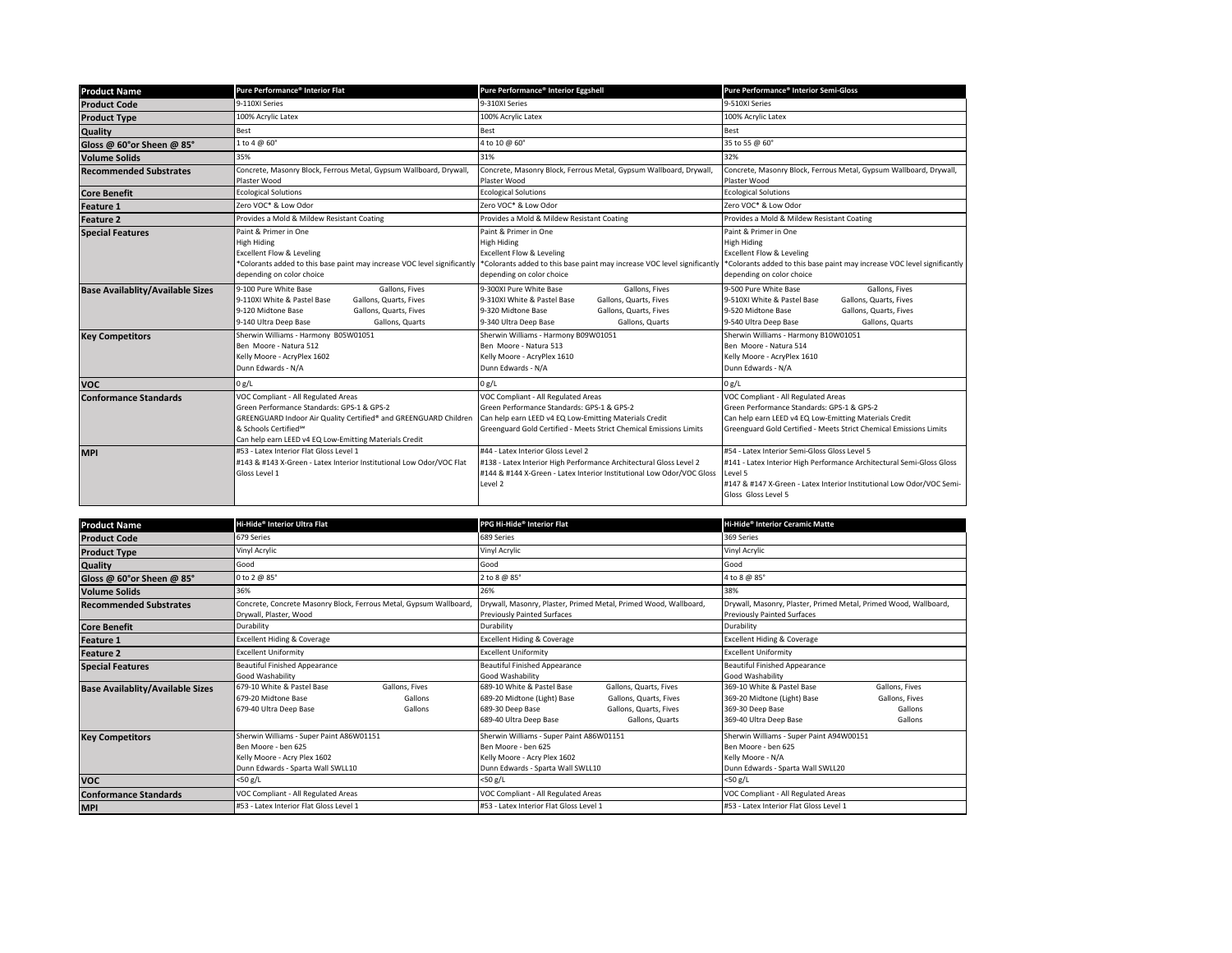| <b>Product Name</b>                     | Hi-Hide® Interior Eggshell                                                                                                                                                                                      | Hi-Hide® Interior Satin                                                                                                                                                                           | Hi-Hide® Interior Semi-Gloss                                                                                                                                                                      |  |
|-----------------------------------------|-----------------------------------------------------------------------------------------------------------------------------------------------------------------------------------------------------------------|---------------------------------------------------------------------------------------------------------------------------------------------------------------------------------------------------|---------------------------------------------------------------------------------------------------------------------------------------------------------------------------------------------------|--|
| <b>Product Code</b>                     | 389 Series                                                                                                                                                                                                      | 379 Series                                                                                                                                                                                        | 109 Series                                                                                                                                                                                        |  |
| <b>Product Type</b>                     | Vinyl Acrylic                                                                                                                                                                                                   | Vinyl Acrylic                                                                                                                                                                                     | Vinyl Acrylic                                                                                                                                                                                     |  |
| Quality                                 | Good                                                                                                                                                                                                            | Good                                                                                                                                                                                              | Good                                                                                                                                                                                              |  |
| Gloss @ 60°or Sheen @ 85°               | 10 to 20 @ 85°                                                                                                                                                                                                  | 12 to 20 @ 60°                                                                                                                                                                                    | 45 to 60 @ 60°                                                                                                                                                                                    |  |
| <b>Volume Solids</b>                    | 37%                                                                                                                                                                                                             | 35%                                                                                                                                                                                               | 36%                                                                                                                                                                                               |  |
| <b>Recommended Substrates</b>           | Drywall, Masonry, Plaster, Primed Metal, Primed Wood, Wallboard,<br><b>Previously Painted Surfaces</b>                                                                                                          | Drywall, Masonry, Plaster, Primed Metal, Primed Wood, Wallboard,<br><b>Previously Painted Surfaces</b>                                                                                            | Drywall, Masonry, Plaster, Primed Metal, Primed Wood, Wallboard,<br><b>Previously Painted Surfaces</b>                                                                                            |  |
| <b>Core Benefit</b>                     | Durability                                                                                                                                                                                                      | Durability                                                                                                                                                                                        | Durability                                                                                                                                                                                        |  |
| <b>Feature 1</b>                        | <b>Excellent Hiding &amp; Coverage</b>                                                                                                                                                                          | <b>Excellent Hiding &amp; Coverage</b>                                                                                                                                                            | <b>Excellent Hiding &amp; Coverage</b>                                                                                                                                                            |  |
| <b>Feature 2</b>                        | <b>Excellent Uniformity</b>                                                                                                                                                                                     | <b>Excellent Uniformity</b>                                                                                                                                                                       | <b>Excellent Uniformity</b>                                                                                                                                                                       |  |
| <b>Special Features</b>                 | <b>Beautiful Finished Appearance</b><br>Good Washability                                                                                                                                                        | <b>Beautiful Finished Appearance</b><br>Good Washability                                                                                                                                          | <b>Beautiful Finished Appearance</b><br>Good Washability                                                                                                                                          |  |
| <b>Base Availablity/Available Sizes</b> | 389-10 White & Pastel Base<br>Gallons, Quarts, Fives<br>389-20 Midtone (Light) Base<br>Gallons, Quarts, Fives<br>389-30 Deep Base<br>Gallons, Quarts, Fives<br>389-40 Ultra Deep Base<br>Gallons, Quarts, Fives | 379-10 White & Pastel Base<br>Gallons, Quarts, Fives<br>379-20 Midtone (Light) Base<br>Gallons, Quarts, Fives<br>379-30 Deep Base<br>Gallons, Quarts<br>379-40 Ultra Deep Base<br>Gallons, Quarts | 109-10 White & Pastel Base<br>Gallons, Quarts, Fives<br>109-20 Midtone (Light) Base<br>Gallons, Quarts, Fives<br>109-30 Deep Base<br>Gallons, Quarts<br>109-40 Ultra Deep Base<br>Gallons, Quarts |  |
| <b>Key Competitors</b>                  | Sherwin Williams - N/A<br>Ben Moore - ben 626<br>Kelly Moore - Acry-Plex 1610<br>Dunn Edwards - Sparta Wall SWLL30                                                                                              | Sherwin Williams - Super Paint A87W01251<br>Ben Moore - N/A<br>Kelly Moore - Acry-Plex 1640<br>Dunn Edwards - Sparta Wall SWLL40                                                                  | Sherwin Williams - Super Paint A88W01251<br>Ben Moore - ben 627<br>Kelly Moore - Acry-Plex 1650<br>Dunn Edwards - Sparta Wall SWLL50                                                              |  |
| <b>VOC</b>                              | <50 g/L                                                                                                                                                                                                         | $<$ 50 g/L                                                                                                                                                                                        | <50 g/L                                                                                                                                                                                           |  |
| <b>Conformance Standards</b>            | VOC Compliant - All Regulated Areas                                                                                                                                                                             | VOC Compliant - All Regulated Areas                                                                                                                                                               | VOC Compliant - All Regulated Areas                                                                                                                                                               |  |
| <b>MPI</b>                              | #44 - Latex Interior Gloss Level 2                                                                                                                                                                              | #43 - Latex Interior Gloss Level 4                                                                                                                                                                | #54 - Latex Interior Semi-Gloss Gloss Level 5                                                                                                                                                     |  |

| <b>Product Name</b>                     | Speedhide® Zero Interior Flat                                                                                                                                                                        | Speedhide® Zero Interior Eggshell                                                                                                                                                                    |  |
|-----------------------------------------|------------------------------------------------------------------------------------------------------------------------------------------------------------------------------------------------------|------------------------------------------------------------------------------------------------------------------------------------------------------------------------------------------------------|--|
| <b>Product Code</b>                     | 6-4110XLSeries                                                                                                                                                                                       | 6-4310XL Series                                                                                                                                                                                      |  |
| <b>Product Type</b>                     | Vinyl Acrylic                                                                                                                                                                                        | Vinyl Acrylic                                                                                                                                                                                        |  |
| Quality                                 | <b>Best</b>                                                                                                                                                                                          | <b>Best</b>                                                                                                                                                                                          |  |
| Gloss @ 60°or Sheen @ 85°               | 0 to 4 $\omega$ 60 $^{\circ}$                                                                                                                                                                        | 4 to 10 @ 60°                                                                                                                                                                                        |  |
| <b>Volume Solids</b>                    | 34%                                                                                                                                                                                                  | 37%                                                                                                                                                                                                  |  |
| <b>Recommended Substrates</b>           | Concrete, Concrete Masonry Block, Ferrous Metal, Gypsum Wallboard<br>Drywall, Plaster, Wood                                                                                                          | Concrete, Concrete Masonry Block, Ferrous Metal, Gypsum Wallboard,<br>Drywall, Plaster, Wood                                                                                                         |  |
| <b>Core Benefit</b>                     | <b>Ecological Solutions</b>                                                                                                                                                                          | <b>Ecological Solutions</b>                                                                                                                                                                          |  |
| <b>Feature 1</b>                        | Zero VOC* & Low Odor                                                                                                                                                                                 | Zero VOC* & Low Odor                                                                                                                                                                                 |  |
| Feature 2                               | Good Hiding & Coverage                                                                                                                                                                               | Good Hiding & Coverage                                                                                                                                                                               |  |
| <b>Special Features</b>                 | Resists Mold & Mildew on the Dry Paint Film<br>Good Touch-Up<br><b>Excellent Uniformity</b><br>*Colorants added to this base paint may increase VOC level significantly<br>depending on color choice | Resists Mold & Mildew on the Dry Paint Film<br>Good Touch-Up<br><b>Excellent Uniformity</b><br>*Colorants added to this base paint may increase VOC level significantly<br>depending on color choice |  |
| <b>Base Availablity/Available Sizes</b> | 6-4110XI White & Pastel Base<br>Gallons, Fives<br>6-4120XI Midtone Base<br>Gallons, Fives<br>6-4140XI Ultra Deep Base<br>Gallons, Fives                                                              | 6-4310XI White & Pastel Base<br>Gallons, Fives<br>6-4320XI Midtone Base<br>Gallons, Fives<br>6-4340XI Ultra Deep Base<br>Gallons, Fives                                                              |  |
| <b>Key Competitors</b>                  | Sherwin Williams - ProMar 200 Zero VOC B30W02651<br>Ben Moore - Ultra Spec 500 536<br>Kelly Moore -N/A<br>Dunn Edwards - Acri-Wall ACWC10                                                            | Sherwin Williams - ProMar 200 Zero VOC B24W02651<br>Ben Moore - Ultra Spec 500 538<br>Kelly Moore - N/A<br>Dunn Fdwards - Acri-Wall ACWL30                                                           |  |
| <b>VOC</b>                              | 0 g/L                                                                                                                                                                                                | 0 g/L                                                                                                                                                                                                |  |
| <b>Conformance Standards</b>            | VOC Compliant - All Regulated Areas<br>Green Performance Standards: GPS-1 & GPS-2<br>Can help earn LEED v4 EQ Low-Emitting Materials Credit                                                          | VOC Compliant - All Regulated Areas<br>Green Performance Standards: GPS-1 & GPS-2<br>Can help earn LEED v4 EQ Low-Emitting Materials Credit                                                          |  |
| <b>MPI</b>                              | #53 & #53 X-Green - Latex Interior Flat Gloss Level 1<br>#143 & #143 X-Green - Latex Interior Institutional Low Odor/VOC Flat<br>Gloss Level 1                                                       | #44 & #44 XGreen-Latex Interior Gloss Level 2                                                                                                                                                        |  |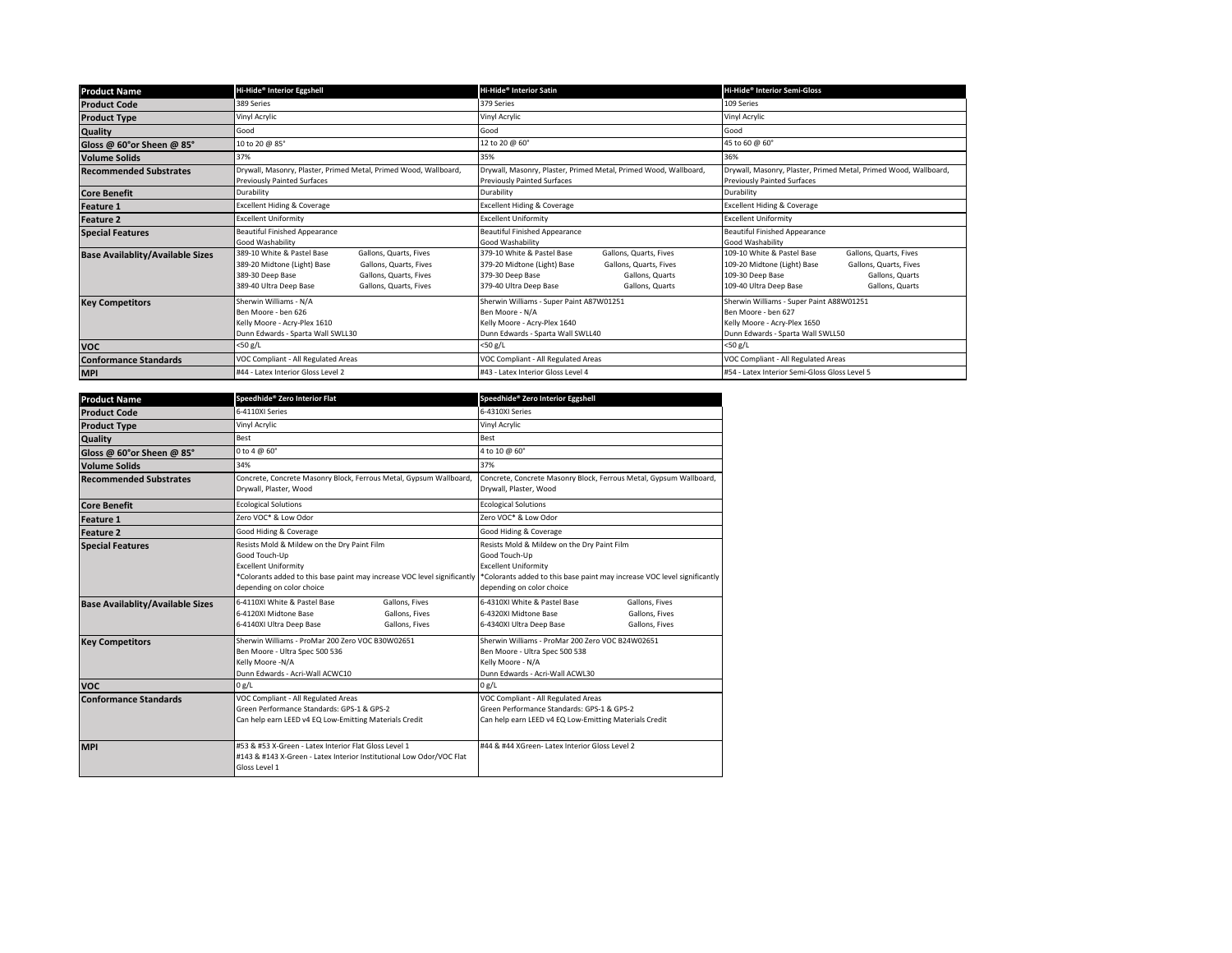| <b>Product Name</b>                     | Speedhide® Zero Interior Satin                                                                                                                                                                       | Speedhide® Zero Interior Semi-Gloss                                                                                                                                                                  |  |
|-----------------------------------------|------------------------------------------------------------------------------------------------------------------------------------------------------------------------------------------------------|------------------------------------------------------------------------------------------------------------------------------------------------------------------------------------------------------|--|
| <b>Product Code</b>                     | 6-4410XLSeries                                                                                                                                                                                       | 6-4510XLSeries                                                                                                                                                                                       |  |
| <b>Product Type</b>                     | Vinyl Acrylic                                                                                                                                                                                        | Vinyl Acrylic                                                                                                                                                                                        |  |
| Quality                                 | Best                                                                                                                                                                                                 | Best                                                                                                                                                                                                 |  |
| Gloss @ 60°or Sheen @ 85°               | 10 to 20 @ 60°                                                                                                                                                                                       | 35 to 50 @ 60°                                                                                                                                                                                       |  |
| <b>Volume Solids</b>                    | 37%                                                                                                                                                                                                  | 32%                                                                                                                                                                                                  |  |
| <b>Recommended Substrates</b>           | Concrete, Concrete Masonry Block, Ferrous Metal, Gypsum Wallboard,<br>Drvwall, Plaster, Wood                                                                                                         | Concrete, Concrete Masonry Block, Ferrous Metal, Gypsum Wallboard,<br>Drywall, Plaster, Wood                                                                                                         |  |
| <b>Core Benefit</b>                     | <b>Ecological Solutions</b>                                                                                                                                                                          | <b>Ecological Solutions</b>                                                                                                                                                                          |  |
| <b>Feature 1</b>                        | Zero VOC* & Low Odor                                                                                                                                                                                 | Zero VOC* & Low Odor                                                                                                                                                                                 |  |
| <b>Feature 2</b>                        | Good Hiding & Coverage                                                                                                                                                                               | Good Hiding & Coverage                                                                                                                                                                               |  |
| <b>Special Features</b>                 | Resists Mold & Mildew on the Dry Paint Film<br>Good Touch-Up<br><b>Excellent Uniformity</b><br>*Colorants added to this base paint may increase VOC level significantly<br>depending on color choice | Resists Mold & Mildew on the Dry Paint Film<br>Good Touch-Up<br><b>Excellent Uniformity</b><br>*Colorants added to this base paint may increase VOC level significantly<br>depending on color choice |  |
| <b>Base Availablity/Available Sizes</b> | 6-4410XI White & Pastel Base<br>Gallons, Fives<br>6-4420XLMidtone Base<br>Gallons, Fives<br>6-4440XI Ultra Deep Base<br>Gallons, Fives                                                               | 6-4510XI White & Pastel Base<br>Gallons, Fives<br>6-4520XI Midtone Base<br>Gallons, Fives<br>6-4540XI Ultra Deep Base<br>Gallons, Fives                                                              |  |
| <b>Key Competitors</b>                  | Sherwin Williams - ProMar 200 Zero VOC B20W02651<br>Ben Moore - N/A<br>Kelly Moore - N/A<br>Dunn Edwards - N/A                                                                                       | Sherwin Williams - ProMar 200 Zero VOC B31W02651<br>Ben Moore - Ultra Spec 500 539<br>Kelly Moore - N/A<br>Dunn Edwards - Acri-Wall ACWL50                                                           |  |
| <b>VOC</b>                              | 0 g/L                                                                                                                                                                                                | 0 g/L                                                                                                                                                                                                |  |
| <b>Conformance Standards</b>            | VOC Compliant - All Regulated Areas<br>Green Performance Standards: GPS-1 & GPS-2<br>Can help earn LEED v4 EQ Low-Emitting Materials Credit                                                          | VOC Compliant - All Regulated Areas<br>Green Performance Standards: GPS-1 & GPS-2<br>Can help earn LEED v4 EQ Low-Emitting Materials Credit                                                          |  |
| <b>MPI</b>                              | #52 & #52 X-Green - Latex Interior Gloss Level 3                                                                                                                                                     | #54 & #54 X-Green - Latex Interior Semi-Gloss Gloss Level 5<br>#147 & #147 X-Green - Latex Interior Institutional Low Odor/VOC Semi-<br>Gloss Gloss Level 5                                          |  |

| <b>Product Name</b>                     | Speedhide® Interior Ultra Flat                                                                                                                                                                                    |                                                                                                                                                | Speedhide® Interior Flat                                                                                                                    |                                                                      |  |
|-----------------------------------------|-------------------------------------------------------------------------------------------------------------------------------------------------------------------------------------------------------------------|------------------------------------------------------------------------------------------------------------------------------------------------|---------------------------------------------------------------------------------------------------------------------------------------------|----------------------------------------------------------------------|--|
| <b>Product Code</b>                     | 6-0011 Series                                                                                                                                                                                                     |                                                                                                                                                | 6-70 Series                                                                                                                                 |                                                                      |  |
| <b>Product Type</b>                     | Vinvl Acrvlic                                                                                                                                                                                                     |                                                                                                                                                | Vinyl Acrylic                                                                                                                               |                                                                      |  |
| <b>Quality</b>                          | <b>Best</b>                                                                                                                                                                                                       |                                                                                                                                                | <b>Best</b>                                                                                                                                 |                                                                      |  |
| Gloss @ 60°or Sheen @ 85°               | 1 to 3 @ 60°                                                                                                                                                                                                      |                                                                                                                                                | $0$ to 5 $\omega$ 60 $^{\circ}$                                                                                                             |                                                                      |  |
| <b>Volume Solids</b>                    | 33%                                                                                                                                                                                                               |                                                                                                                                                | 32%                                                                                                                                         |                                                                      |  |
| <b>Recommended Substrates</b>           | Drywall, Plaster, Wood                                                                                                                                                                                            | Concrete, Concrete Masonry Block, Ferrous Metal, Gypsum Wallboard,<br>Drywall, Plaster, Wood                                                   |                                                                                                                                             | Concrete, Concrete Masonry Block, Ferrous Metal, Gypsum Wallboard,   |  |
| <b>Core Benefit</b>                     | Efficiency                                                                                                                                                                                                        |                                                                                                                                                | Efficiency                                                                                                                                  |                                                                      |  |
| Feature 1                               | Uniform Durable Finish                                                                                                                                                                                            |                                                                                                                                                | <b>Excellent Hiding &amp; Coverage</b>                                                                                                      |                                                                      |  |
| <b>Feature 2</b>                        | Good Hiding                                                                                                                                                                                                       |                                                                                                                                                | Cood Color & Sheen Uniformity                                                                                                               |                                                                      |  |
| <b>Special Features</b>                 | Easy Application<br>Good Burnish Resistance<br>Exceptional Airless Spray Touch-Up                                                                                                                                 |                                                                                                                                                | Good Film Build<br>Good Sag Resistance                                                                                                      |                                                                      |  |
| <b>Base Availablity/Available Sizes</b> | 6-0010 White<br>6-0011 White & Pastel Base<br>6-0030 Midtone Base<br>6-0040 Ultra Deep Base<br>6-0100 High Hide White<br>6-0102 Antique White<br>6-0122 Brilliant White<br>6-0999 Black<br>6-1011 ProMaster White | Gallons, Fives<br>Gallons, Fives<br>Gallons, Fives<br>Gallons, Fives<br>Gallons, Fives<br>Gallons, Fives<br>Gallons, Fives<br>Gallons<br>Fives | 6-45 Bright White Base<br>6-70 White & Pastel Base<br>6-85 Midtone Base<br>6-87 Ultra Deep Base                                             | Gallons, Fives<br>Gallons, Fives<br>Gallons, Fives<br>Gallons, Fives |  |
| <b>Key Competitors</b>                  | Sherwin Williams - N/A<br>Ben Moore - Super Spec 275<br>Kelly Moore - Premium Professional 1005<br>Dunn Edwards - Versaflat W 6240V                                                                               |                                                                                                                                                | Sherwin Williams - N/A<br>Ben Moore - Super Spec 275<br>Kelly Moore - Premium Professional 1005<br>Dunn Edwards - Versaflat W 6240V         |                                                                      |  |
| <b>VOC</b>                              | <50 g/L                                                                                                                                                                                                           |                                                                                                                                                | $<$ 50 g/L                                                                                                                                  |                                                                      |  |
| <b>Conformance Standards</b>            | VOC Compliant - All Regulated Areas<br>Green Performance Standards: GPS-1 & GPS-2<br>Can help earn LEED v4 EQ Low-Emitting Materials Credit                                                                       |                                                                                                                                                | VOC Compliant - All Regulated Areas<br>Green Performance Standards: GPS-1 & GPS-2<br>Can help earn LEED v4 EQ Low-Emitting Materials Credit |                                                                      |  |
| <b>MPI</b>                              |                                                                                                                                                                                                                   |                                                                                                                                                | #53 & #53 X-Green - Latex Interior Flat Gloss Level 1                                                                                       |                                                                      |  |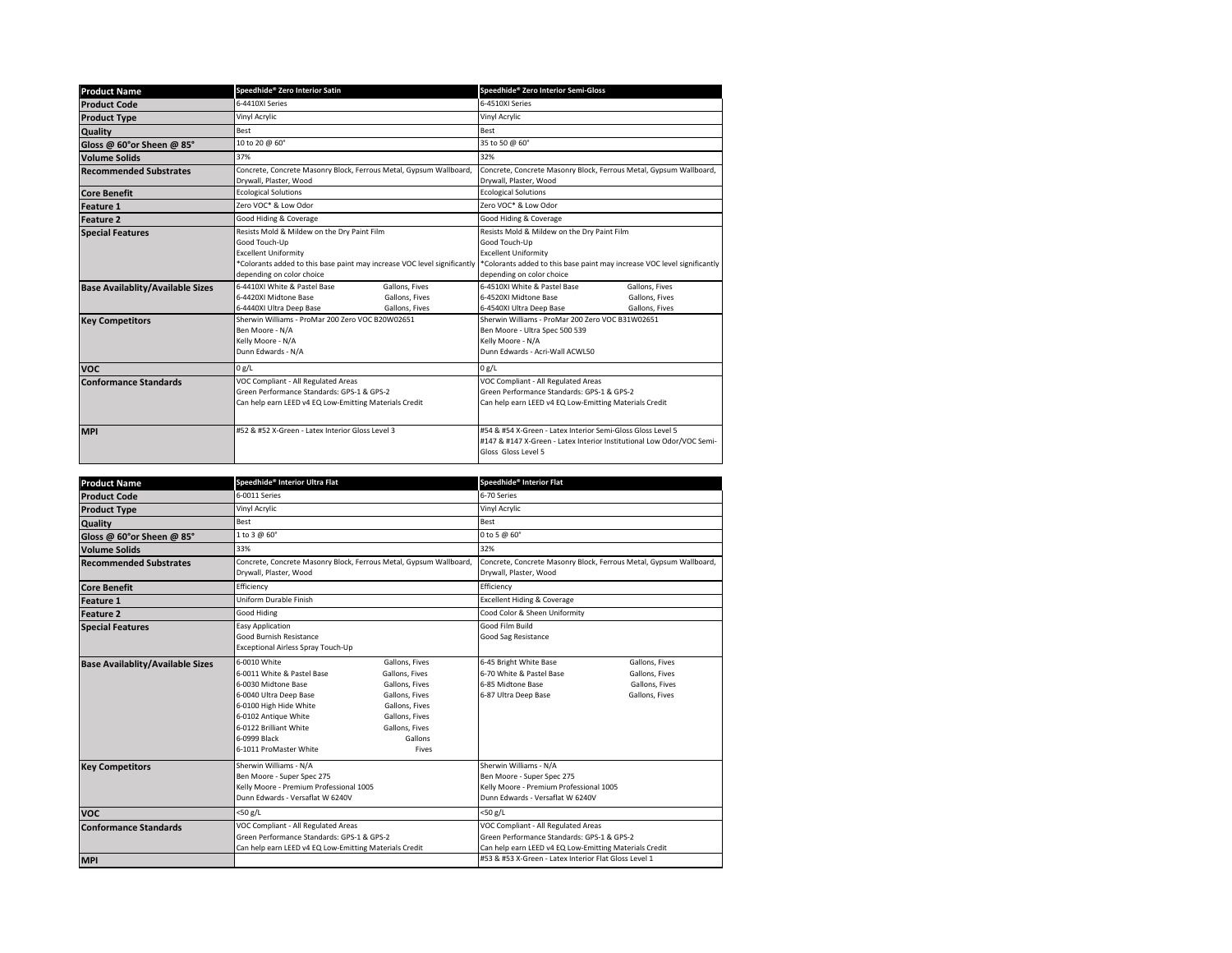| <b>Product Name</b>                     | Speedhide® Interior Low Sheen Eggshell                                                                                             |                                                                      | Speedhide® Interior Eggshell                                                                                                                |                                                                    | Speedhide® Interior Satin                                                                                                                   |                                             |  |
|-----------------------------------------|------------------------------------------------------------------------------------------------------------------------------------|----------------------------------------------------------------------|---------------------------------------------------------------------------------------------------------------------------------------------|--------------------------------------------------------------------|---------------------------------------------------------------------------------------------------------------------------------------------|---------------------------------------------|--|
| <b>Product Code</b>                     | 6-4101 Series                                                                                                                      |                                                                      | 6-411 Series                                                                                                                                |                                                                    |                                                                                                                                             | 6-3511 Series                               |  |
| <b>Product Type</b>                     | Vinyl Acrylic                                                                                                                      |                                                                      | Vinyl Acrylic                                                                                                                               |                                                                    | Vinyl Acrylic                                                                                                                               |                                             |  |
| <b>Quality</b>                          | Best                                                                                                                               |                                                                      | Best                                                                                                                                        |                                                                    | <b>Best</b>                                                                                                                                 |                                             |  |
| Gloss @ 60°or Sheen @ 85°               | 20 to 30 @ 85°                                                                                                                     |                                                                      | 4 to 8 @ 60°                                                                                                                                |                                                                    | $> 10 \ (0.60^\circ)$                                                                                                                       |                                             |  |
| <b>Volume Solids</b>                    | 31%                                                                                                                                |                                                                      | 37%                                                                                                                                         |                                                                    | 32%                                                                                                                                         |                                             |  |
| <b>Recommended Substrates</b>           | Concrete, Concrete Masonry Block, Ferrous Metal, Gypsum Wallboard,<br>Drywall, Plaster, Wood                                       |                                                                      | Drywall, Plaster, Wood                                                                                                                      | Concrete, Concrete Masonry Block, Ferrous Metal, Gypsum Wallboard, | Concrete, Concrete Masonry Block, Ferrous Metal, Gypsum Wallboard,<br>Drywall, Plaster, Wood                                                |                                             |  |
| <b>Core Benefit</b>                     | Efficiency                                                                                                                         |                                                                      | Efficiency                                                                                                                                  |                                                                    | Efficiency                                                                                                                                  |                                             |  |
| <b>Feature 1</b>                        | Uniform Durable Finish                                                                                                             |                                                                      | <b>Excellent Hiding &amp; Coverage</b>                                                                                                      |                                                                    | <b>Excellent Hiding &amp; Coverage</b>                                                                                                      |                                             |  |
| <b>Feature 2</b>                        | Good Hiding                                                                                                                        |                                                                      | Cood Color & Sheen Uniformity                                                                                                               |                                                                    | Good Color & Sheen Uniformity                                                                                                               |                                             |  |
| <b>Special Features</b>                 | <b>Easy Application</b><br>Exceptional Airless Spray Touch-Up                                                                      |                                                                      | Good Film Build<br>Good Scrubbability                                                                                                       |                                                                    | <b>Easy Application</b><br><b>Burnish Resistant</b>                                                                                         |                                             |  |
| <b>Base Availablity/Available Sizes</b> | 6-4101 White & Pastel Base<br>6-4103 Midtone Base<br>6-4104 Ultra Deep Base<br>6-4112 Antique White                                | Gallons, Fives<br>Gallons, Fives<br>Gallons, Fives<br>Gallons, Fives | 6-411 White & Pastel Base<br>6-415 Midtone Base<br>6-417 Ultra Deep Base<br>6-421 High Build White                                          | Gallons, Fives<br>Gallons, Fives<br>Gallons, Fives<br>Fives        | 6-3511 White & Pastel Base<br>6-3515 Midtone Base<br>6-3517 Ultra Deep Base                                                                 | Gallons, Fives<br>Gallons, Fives<br>Gallons |  |
| <b>Key Competitors</b>                  | Sherwin Williams - N/A<br>Ben Moore - Super Spec 274<br>Kelly Moore - Premium Professional 1010<br>Dunn Edwards - Versawall W6230E |                                                                      | Sherwin Williams - N/A<br>Ben Moore - Super Spec 274<br>Kelly Moore - Premium Professional 1010<br>Dunn Edwards - Versawall W6230E          |                                                                    | Sherwin Williams - N/A<br>Ben Moore - N/A<br>Kelly Moore - Premium Professional 1040<br>Dunn Edwards - Versasatin W6250E                    |                                             |  |
| <b>VOC</b>                              | $<$ 50 g/L                                                                                                                         |                                                                      | $<$ 50 g/L                                                                                                                                  |                                                                    | <50 g/L                                                                                                                                     |                                             |  |
| <b>Conformance Standards</b>            | VOC Compliant - All Regulated Areas                                                                                                |                                                                      | VOC Compliant - All Regulated Areas<br>Green Performance Standards: GPS-1 & GPS-2<br>Can help earn LEED v4 EQ Low-Emitting Materials Credit |                                                                    | VOC Compliant - All Regulated Areas<br>Green Performance Standards: GPS-1 & GPS-2<br>Can help earn LEED v4 EQ Low-Emitting Materials Credit |                                             |  |
| <b>MPI</b>                              |                                                                                                                                    |                                                                      | #44 & #44 X-Green - Latex Interior Gloss Level 2                                                                                            |                                                                    | #52 - Latex Interior Gloss Level 3                                                                                                          |                                             |  |

| <b>Product Name</b>                     | Speedhide® Interior Lo Lustre                                                                                                               |                                  | Speedhide® Interior Semi-Gloss                                                                                                              |                                                                    | Speedhide® Interior High Lustre Semi-Gloss                                                            |                                                                    |  |
|-----------------------------------------|---------------------------------------------------------------------------------------------------------------------------------------------|----------------------------------|---------------------------------------------------------------------------------------------------------------------------------------------|--------------------------------------------------------------------|-------------------------------------------------------------------------------------------------------|--------------------------------------------------------------------|--|
| <b>Product Code</b>                     | 6-3011 Series                                                                                                                               |                                  | 6-500 Series                                                                                                                                |                                                                    |                                                                                                       | 6-8510 Series                                                      |  |
| <b>Product Type</b>                     | Vinyl Acrylic                                                                                                                               |                                  | Vinyl Acrylic                                                                                                                               |                                                                    | 100% Acrylic Latex                                                                                    |                                                                    |  |
| Quality                                 | Best                                                                                                                                        |                                  | Best                                                                                                                                        |                                                                    | Best                                                                                                  |                                                                    |  |
| Gloss @ 60°or Sheen @ 85°               | 20 to 30 @ 60°                                                                                                                              |                                  | 50 to 60 @ 60°                                                                                                                              |                                                                    | 40 to 60 @ 60°                                                                                        |                                                                    |  |
| <b>Volume Solids</b>                    | 32%                                                                                                                                         |                                  | 36%                                                                                                                                         |                                                                    | 30%                                                                                                   |                                                                    |  |
| <b>Recommended Substrates</b>           | Concrete, Concrete Masonry Block, Ferrous Metal, Gypsum Wallboard<br>Drywall, Plaster, Wood                                                 |                                  | Drywall, Plaster, Wood                                                                                                                      | Concrete, Concrete Masonry Block, Ferrous Metal, Gypsum Wallboard, | Drywall, Plaster, Wood                                                                                | Concrete, Concrete Masonry Block, Ferrous Metal, Gypsum Wallboard, |  |
| <b>Core Benefit</b>                     | Efficiency                                                                                                                                  |                                  | Efficiency                                                                                                                                  |                                                                    | Efficiency                                                                                            |                                                                    |  |
| <b>Feature 1</b>                        | Uniform Durable Finish                                                                                                                      |                                  | <b>Excellent Hiding &amp; Coverage</b>                                                                                                      |                                                                    | <b>Excellent Adhesion &amp; Block Resistance</b>                                                      |                                                                    |  |
| <b>Feature 2</b>                        | <b>Good Hiding</b>                                                                                                                          |                                  | Good Color & Sheen Uniformity                                                                                                               |                                                                    | Great Washability                                                                                     |                                                                    |  |
| <b>Special Features</b>                 | <b>Easy Application</b><br><b>Excellent Burnish Resistance</b>                                                                              |                                  | <b>Easy Application</b><br><b>Burnish Resistant</b>                                                                                         |                                                                    | Low Spatter<br>Good Stain Resistance                                                                  |                                                                    |  |
| <b>Base Availablity/Available Sizes</b> | 6-3011 White & Pastel Base<br>6-3102 Antique White                                                                                          | Gallons, Fives<br>Gallons, Fives | 6-500 White & Pastel Base<br>6-515 Midtone Base<br>6-517 Ultra Deep Base                                                                    | Gallons, Fives<br>Gallons, Fives<br>Gallons, Fives                 | 6-8510 White & Pastel Base<br>6-8515 Midtone Base<br>6-8517 Ultra Deep Base<br>6-8518 Decorator White | Gallons, Fives<br>Gallons<br>Gallons<br>Fives                      |  |
| <b>Key Competitors</b>                  | Sherwin Williams - N/A<br>Ben Moore - N/A<br>Kelly Moore - N/A<br>Dunn Edwards - N/A                                                        |                                  | Sherwin Williams - N/A<br>Ben Moore - Super Spec 276<br>Kelly Moore - Premium Professional 1050<br>Dunn Edwards - Versaglo W6160E           |                                                                    | Sherwin Williams - N/A<br>Ben Moore - Super Spec 281<br>Kelly Moore - N/A<br>Dunn Edwards - N/A       |                                                                    |  |
| <b>VOC</b>                              | $<$ 50 g/L                                                                                                                                  |                                  | <50 g/L                                                                                                                                     |                                                                    | $<$ 100 g/L                                                                                           |                                                                    |  |
| <b>Conformance Standards</b>            | VOC Compliant - All Regulated Areas<br>Green Performance Standards: GPS-1 & GPS-2<br>Can help earn LEED v4 EQ Low-Emitting Materials Credit |                                  | VOC Compliant - All Regulated Areas<br>Green Performance Standards: GPS-1 & GPS-2<br>Can help earn LEED v4 EQ Low-Emitting Materials Credit |                                                                    | VOC Compliant - All Regulated Areas                                                                   |                                                                    |  |
| <b>MPI</b>                              |                                                                                                                                             |                                  | #54 & #54 X-Green - Latex Interior Semi-Gloss Gloss Level 5                                                                                 |                                                                    |                                                                                                       |                                                                    |  |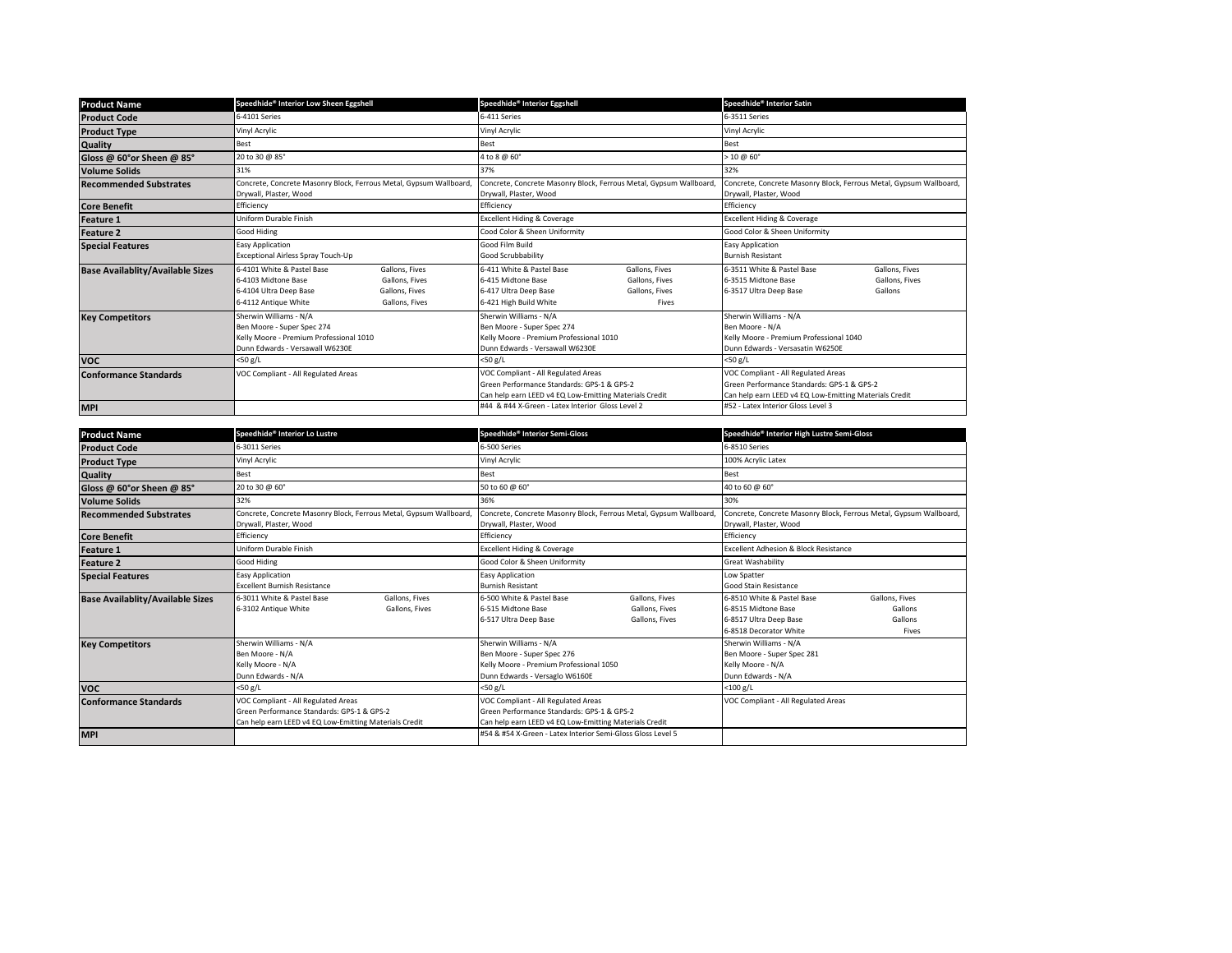| <b>Product Name</b>                     | Speedhide® Interior High Build Ultra Flat                                                                                                   | Speedhide® Interior High Build Eggshell                                                                  |  |  |
|-----------------------------------------|---------------------------------------------------------------------------------------------------------------------------------------------|----------------------------------------------------------------------------------------------------------|--|--|
| <b>Product Code</b>                     | 6-91 Series                                                                                                                                 | 6-2020                                                                                                   |  |  |
| <b>Product Type</b>                     | Vinyl Acrylic                                                                                                                               | Vinyl Acrylic                                                                                            |  |  |
| <b>Quality</b>                          | Best                                                                                                                                        | Best                                                                                                     |  |  |
| Gloss @ 60°or Sheen @ 85°               | 0 to 3 @ 85°                                                                                                                                | 5 to 16 @ 60°                                                                                            |  |  |
| <b>Volume Solids</b>                    | 35%                                                                                                                                         | 34%                                                                                                      |  |  |
| <b>Recommended Substrates</b>           | Concrete, Concrete Masonry Block, Ferrous Metal, Gypsum Wallboard,<br>Drywall, Plaster, Wood                                                | Concrete, Concrete Masonry Block, Ferrous Metal, Gypsum Wallboard,<br>Drywall, Plaster, Wood             |  |  |
| <b>Core Benefit</b>                     | Efficiency                                                                                                                                  | Efficiency                                                                                               |  |  |
| <b>Feature 1</b>                        | Uniform Durable Finish                                                                                                                      | Uniform Durable Finish                                                                                   |  |  |
| <b>Feature 2</b>                        | Good Hiding                                                                                                                                 | Good Hiding                                                                                              |  |  |
| <b>Special Features</b>                 | <b>Easy Application</b><br>High Build                                                                                                       | Easy Application<br>High Build                                                                           |  |  |
| <b>Base Availablity/Available Sizes</b> | 6-91 High Build White & Pastel Base<br>Fives<br>6-92 High Build High Hide White<br>Gallons, Fives<br>6-93 High Build Antique White<br>Fives | 6-2020 High Build Pure White Tint<br>Fives                                                               |  |  |
| <b>Key Competitors</b>                  | Sherwin Williams - N/A<br>Ben Moore - N/A<br>Kelly Moore - N/A<br>Dunn Edwards - N/A                                                        | Sherwin Williams - ProMar 200 XP, B20W3251<br>Ben Moore - N/A<br>Kelly Moore - N/A<br>Dunn Edwards - N/A |  |  |
| <b>VOC</b>                              | <50 g/L                                                                                                                                     | <50 g/L                                                                                                  |  |  |
| <b>Conformance Standards</b>            | VOC Compliant - All Regulated Areas                                                                                                         | VOC Compliant - All Regulated Areas                                                                      |  |  |
| <b>MPI</b>                              |                                                                                                                                             |                                                                                                          |  |  |

| <b>Product Name</b>                     | Speedhide® Pro-EV Zero Interior Flat                                                                                                         |                                  | Speedhide® Pro-EV Zero Interior Eggshell                                                                                                     |                                  | Speedhide® Pro-EV Zero Interior Semi-Gloss                                                                                                   |                                  |
|-----------------------------------------|----------------------------------------------------------------------------------------------------------------------------------------------|----------------------------------|----------------------------------------------------------------------------------------------------------------------------------------------|----------------------------------|----------------------------------------------------------------------------------------------------------------------------------------------|----------------------------------|
| <b>Product Code</b>                     | 12-110XI Series                                                                                                                              |                                  | 12-310XI Series                                                                                                                              |                                  |                                                                                                                                              |                                  |
| <b>Product Type</b>                     | Vinyl Acrylic                                                                                                                                |                                  | Vinyl Acrylic                                                                                                                                |                                  | Vinyl Acrylic                                                                                                                                |                                  |
| Quality                                 | Better                                                                                                                                       |                                  | Better                                                                                                                                       |                                  | Better                                                                                                                                       |                                  |
| Gloss @ 60°or Sheen @ 85°               | 0 to 4 $@$ 60 $^{\circ}$                                                                                                                     |                                  | 4 to 10 @ 60°                                                                                                                                |                                  | 35 to 50 @ 60°                                                                                                                               |                                  |
| <b>Volume Solids</b>                    | 32%                                                                                                                                          |                                  | 32%                                                                                                                                          |                                  | 30%                                                                                                                                          |                                  |
| <b>Recommended Substrates</b>           | Concrete, Concrete Masonry Block, Ferrous Metal, Gypsum Wallboard,                                                                           |                                  | Concrete, Concrete Masonry Block, Ferrous Metal, Gypsum Wallboard,                                                                           |                                  | Concrete, Concrete Masonry Block, Ferrous Metal, Gypsum Wallboard,                                                                           |                                  |
|                                         | Drywall, Plaster, Wood                                                                                                                       |                                  | Drywall, Plaster, Wood                                                                                                                       |                                  | Drywall, Plaster, Wood                                                                                                                       |                                  |
| <b>Core Benefit</b>                     | <b>Ecological Solutions</b>                                                                                                                  |                                  | <b>Ecological Solutions</b>                                                                                                                  |                                  | <b>Ecological Solutions</b>                                                                                                                  |                                  |
| <b>Feature 1</b>                        | Zero VOC*                                                                                                                                    |                                  | Zero VOC*                                                                                                                                    |                                  | Zero VOC*                                                                                                                                    |                                  |
| <b>Feature 2</b>                        | Good Hiding & Coverage                                                                                                                       |                                  | Good Hiding & Coverage                                                                                                                       |                                  | Good Hiding & Coverage                                                                                                                       |                                  |
| <b>Special Features</b>                 | <b>Excellent Uniformity</b>                                                                                                                  |                                  | <b>Excellent Uniformity</b>                                                                                                                  |                                  | <b>Excellent Uniformity</b>                                                                                                                  |                                  |
| <b>Base Availablity/Available Sizes</b> | 12-110XI White & Pastel Base<br>12-120XI Midtone Base                                                                                        | Gallons, Fives<br>Gallons, Fives | 12-310XI White & Pastel Base<br>12-320XI Midtone Base                                                                                        | Gallons, Fives<br>Gallons, Fives | 12-510XI White & Pastel Base<br>12-520XI Midtone Base                                                                                        | Gallons, Fives<br>Gallons, Fives |
|                                         | 12-140XI Ultra Deep Base                                                                                                                     | Gallons, Fives                   | 12-340XI Ultra Deep Base                                                                                                                     | Gallons, Fives                   | 12-540XI Ultra Deep Base                                                                                                                     | Gallons, Fives                   |
| <b>Key Competitors</b>                  | Sherwin Williams - ProMar 400 Zero VOC B30W04651<br>Ben Moore - Super Hide 355<br>Kelly Moore-N/A<br>Dunn Edwards - N/A                      |                                  | Sherwin Williams - ProMar 400 Zero VOC B20W04651<br>Ben Moore - Super Hide 357<br>Kelly Moore- N/A<br>Dunn Edwards - N/A                     |                                  | Sherwin Williams - ProMar 400 Zero VOC B31W04651<br>Ben Moore - Super Hide 358<br>Kelly Moore-N/A<br>Dunn Edwards - N/A                      |                                  |
| <b>VOC</b>                              | 0 g/L                                                                                                                                        |                                  | 0 g/L                                                                                                                                        |                                  | 0 g/L                                                                                                                                        |                                  |
| <b>Conformance Standards</b>            | VOC Compliant - All Regulated Areas<br>Green Performance Standards: GPS-1 & GPS-2<br>Can help earn LEED® v4 EQ Low-Emitting Materials Credit |                                  | VOC Compliant - All Regulated Areas<br>Green Performance Standards: GPS-1 & GPS-2<br>Can help earn LEED® v4 EQ Low-Emitting Materials Credit |                                  | VOC Compliant - All Regulated Areas<br>Green Performance Standards: GPS-1 & GPS-2<br>Can help earn LEED® v4 EQ Low-Emitting Materials Credit |                                  |
| <b>MPI</b>                              | #53 & #53 X-Green - Latex Interior Flat Gloss Level 1                                                                                        |                                  | #44 & #44 X-Green - Latex Interior Gloss Level 2                                                                                             |                                  | #54 & #54 X-Green - Latex Interior Semi-Gloss Gloss Level 5                                                                                  |                                  |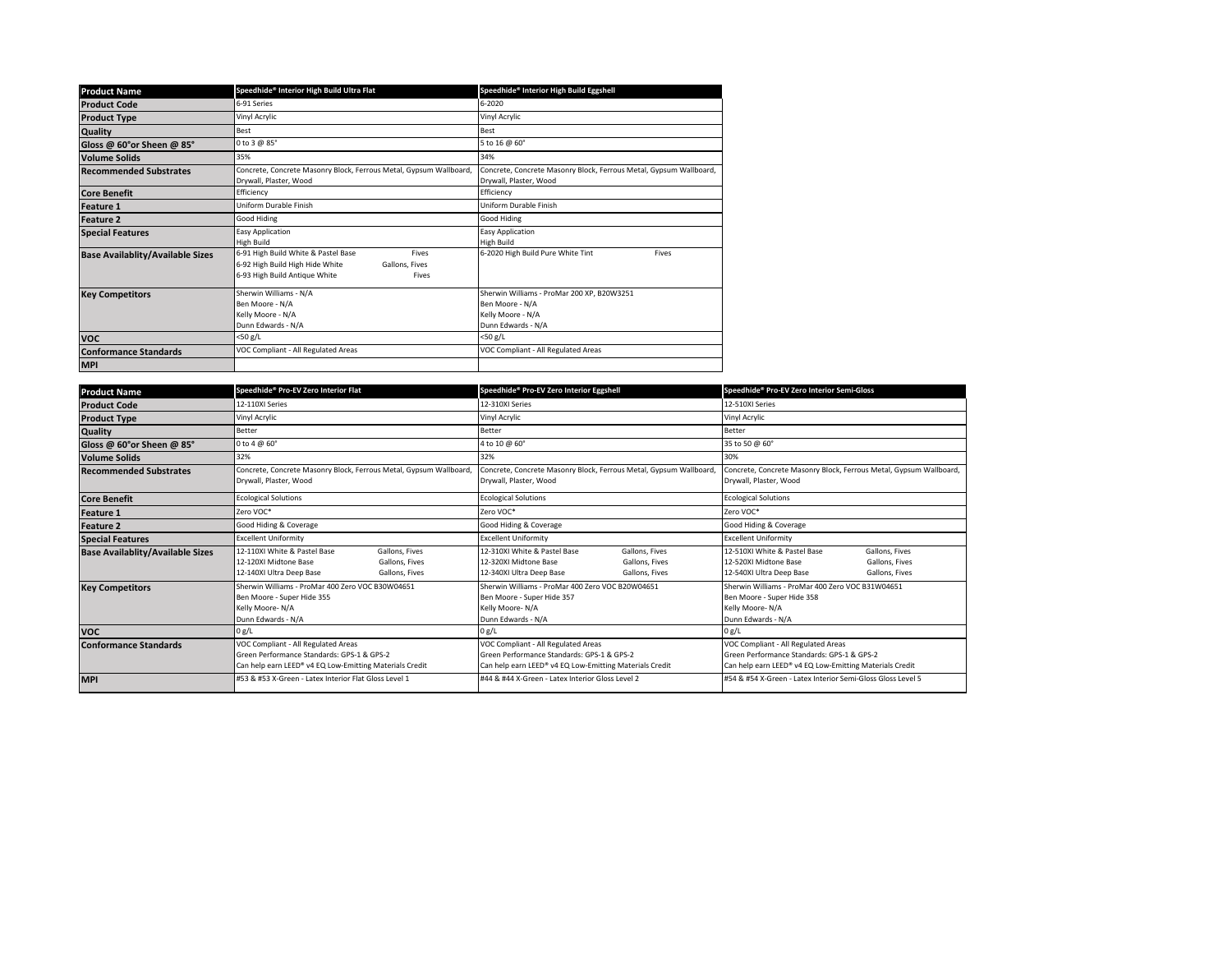| <b>Product Name</b>                     | Wall Supreme® Interior Flat Wall & Ceiling                                                                                 |                                  | Mopako <sup>™</sup> Interior Flat Wall & Ceiling                                                                                                                                                                                                                                                                                                                   |                                                                                                                                                                                                                                      | Performance Flat™ Interior Flat Wall & Ceiling                                                                                                                                                                                                                      |                                                                                                          |                                                                                                                         |  |
|-----------------------------------------|----------------------------------------------------------------------------------------------------------------------------|----------------------------------|--------------------------------------------------------------------------------------------------------------------------------------------------------------------------------------------------------------------------------------------------------------------------------------------------------------------------------------------------------------------|--------------------------------------------------------------------------------------------------------------------------------------------------------------------------------------------------------------------------------------|---------------------------------------------------------------------------------------------------------------------------------------------------------------------------------------------------------------------------------------------------------------------|----------------------------------------------------------------------------------------------------------|-------------------------------------------------------------------------------------------------------------------------|--|
| <b>Product Code</b>                     | 2-110 Series                                                                                                               |                                  | 66-110 Series                                                                                                                                                                                                                                                                                                                                                      |                                                                                                                                                                                                                                      |                                                                                                                                                                                                                                                                     | 61-1110 Series                                                                                           |                                                                                                                         |  |
| <b>Product Type</b>                     | Vinyl Acetate Ethylene                                                                                                     |                                  | Vinyl Acrylic Latex & Vinyl Acetate Ethylene                                                                                                                                                                                                                                                                                                                       |                                                                                                                                                                                                                                      | Vinyl Acrylic                                                                                                                                                                                                                                                       |                                                                                                          |                                                                                                                         |  |
| Quality                                 | Ultimate                                                                                                                   |                                  | Best                                                                                                                                                                                                                                                                                                                                                               |                                                                                                                                                                                                                                      | Better                                                                                                                                                                                                                                                              |                                                                                                          |                                                                                                                         |  |
| Gloss @ 60°or Sheen @ 85°               | 0 to 2 @ 60°                                                                                                               |                                  | 0 to 2 @ 60°                                                                                                                                                                                                                                                                                                                                                       |                                                                                                                                                                                                                                      | 0 to 2 @ 85°                                                                                                                                                                                                                                                        |                                                                                                          |                                                                                                                         |  |
| <b>Volume Solids</b>                    | 34%                                                                                                                        |                                  | 31%                                                                                                                                                                                                                                                                                                                                                                |                                                                                                                                                                                                                                      | 25%                                                                                                                                                                                                                                                                 |                                                                                                          |                                                                                                                         |  |
| <b>Recommended Substrates</b>           | Ceilings, Plaster, Primed Masonry, Wallboard, Walls, Wood                                                                  |                                  | Concrete Masonry Block, Gypsum Wallboard, Drywall, Plaster, Wood                                                                                                                                                                                                                                                                                                   |                                                                                                                                                                                                                                      | Drywall, Plaster, Wood                                                                                                                                                                                                                                              | Concrete, Concrete Masonry Block, Ferrous Metal, Gypsum Wallboard,                                       |                                                                                                                         |  |
| <b>Core Benefit</b>                     | Efficiency                                                                                                                 |                                  | Efficiency                                                                                                                                                                                                                                                                                                                                                         |                                                                                                                                                                                                                                      | Efficiency                                                                                                                                                                                                                                                          |                                                                                                          |                                                                                                                         |  |
| <b>Feature 1</b>                        | Exceptional Touch-Up                                                                                                       |                                  | Excellent Touch-Up                                                                                                                                                                                                                                                                                                                                                 |                                                                                                                                                                                                                                      | Excellent Touch-Up                                                                                                                                                                                                                                                  |                                                                                                          |                                                                                                                         |  |
| Feature 2                               | Outstanding Scrub Resistance & Hiding                                                                                      |                                  | Uniform Finish                                                                                                                                                                                                                                                                                                                                                     |                                                                                                                                                                                                                                      | Great Hide                                                                                                                                                                                                                                                          |                                                                                                          |                                                                                                                         |  |
| <b>Special Features</b>                 | High Build Capable<br>Low Spatter                                                                                          |                                  | Good Hiding                                                                                                                                                                                                                                                                                                                                                        |                                                                                                                                                                                                                                      | <b>Easy Application</b>                                                                                                                                                                                                                                             |                                                                                                          |                                                                                                                         |  |
| <b>Base Availablity/Available Sizes</b> | 2-110 White & Pastel Base<br>2-112 HV Commercial White                                                                     | Gallons, Fives<br>Gallons, Fives | 66-110 White & Pastel Base<br>66-114 HVT Santa Fe<br>66-115 HVT Caravan<br>66-116 New Spiced Vinegar<br>66-119 HVT Desert Castle<br>66-120 Midtone Base<br>66-128 HVT Toasted Almond<br>66-145 HVT White Chip<br>66-146 HVT Summertime<br>66-190 HVT Mocha<br>66-191 HVT Decorator White<br>66-192 Whiskers<br>66-193 Elusion<br>66-1110 ProFlat High Hiding White | Gallons, Fives<br>Gallons, Fives<br>Fives<br>Gallons, Fives<br>Gallons, Fives<br>Gallons, Fives<br>Gallons, Fives<br>Gallons, Fives<br>Gallons, Fives<br>Gallons, Fives<br>Gallons, Fives<br><b>Fives</b><br>Fives<br>Gallons, Fives | 61-1110 White & Pastel Base<br>61-1155 Antique White<br>61-1157 Lulled Beige<br>61-1171 Toasted Almond<br>61-1172 Southern Breeze<br>61-1174 Moth Gray<br>61-1175 Whiskers<br>61-1176 Synchronicity<br>61-1177 Ashen<br>61-1178 Elusion<br>61-1179 Commercial White | Gallons, Fives<br>Fives<br>Fives<br>Fives<br>Fives<br>Fives<br>Fives<br>Fives<br>Fives<br>Fives<br>Fives |                                                                                                                         |  |
| <b>Key Competitors</b>                  | Sherwin Williams - Mesa+ Scrubbable B30WJ0581<br>Ben Moore - N/A<br>Kelly Moore - N/A<br>Dunn Edwards - Ultra-Scrub ULSB10 |                                  | Sherwin Williams - Builders Solutions<br>Ben Moore - N/A<br>Kelly Moore - N/A<br>Dunn Edwards - N/A                                                                                                                                                                                                                                                                |                                                                                                                                                                                                                                      |                                                                                                                                                                                                                                                                     |                                                                                                          | Sherwin Williams - Painter's Edge PE3000451<br>Ben Moore - N/A<br>Kelly Moore - N/A<br>Dunn Edwards - Quick-Wall QKWL10 |  |
| <b>VOC</b>                              | $<$ 50 g/L                                                                                                                 |                                  | $<$ 50 g/L                                                                                                                                                                                                                                                                                                                                                         |                                                                                                                                                                                                                                      | <50 g/L                                                                                                                                                                                                                                                             |                                                                                                          |                                                                                                                         |  |
| <b>Conformance Standards</b>            | VOC Compliant - All Regulated Areas<br>Green Performance Standards: GPS-1 & GPS-2                                          |                                  | VOC Compliant - All Regulated Areas                                                                                                                                                                                                                                                                                                                                |                                                                                                                                                                                                                                      | VOC Compliant - All Regulated Areas                                                                                                                                                                                                                                 |                                                                                                          |                                                                                                                         |  |
| <b>MPI</b>                              | #53 - Latex Interior Flat Level 1                                                                                          |                                  |                                                                                                                                                                                                                                                                                                                                                                    |                                                                                                                                                                                                                                      |                                                                                                                                                                                                                                                                     |                                                                                                          |                                                                                                                         |  |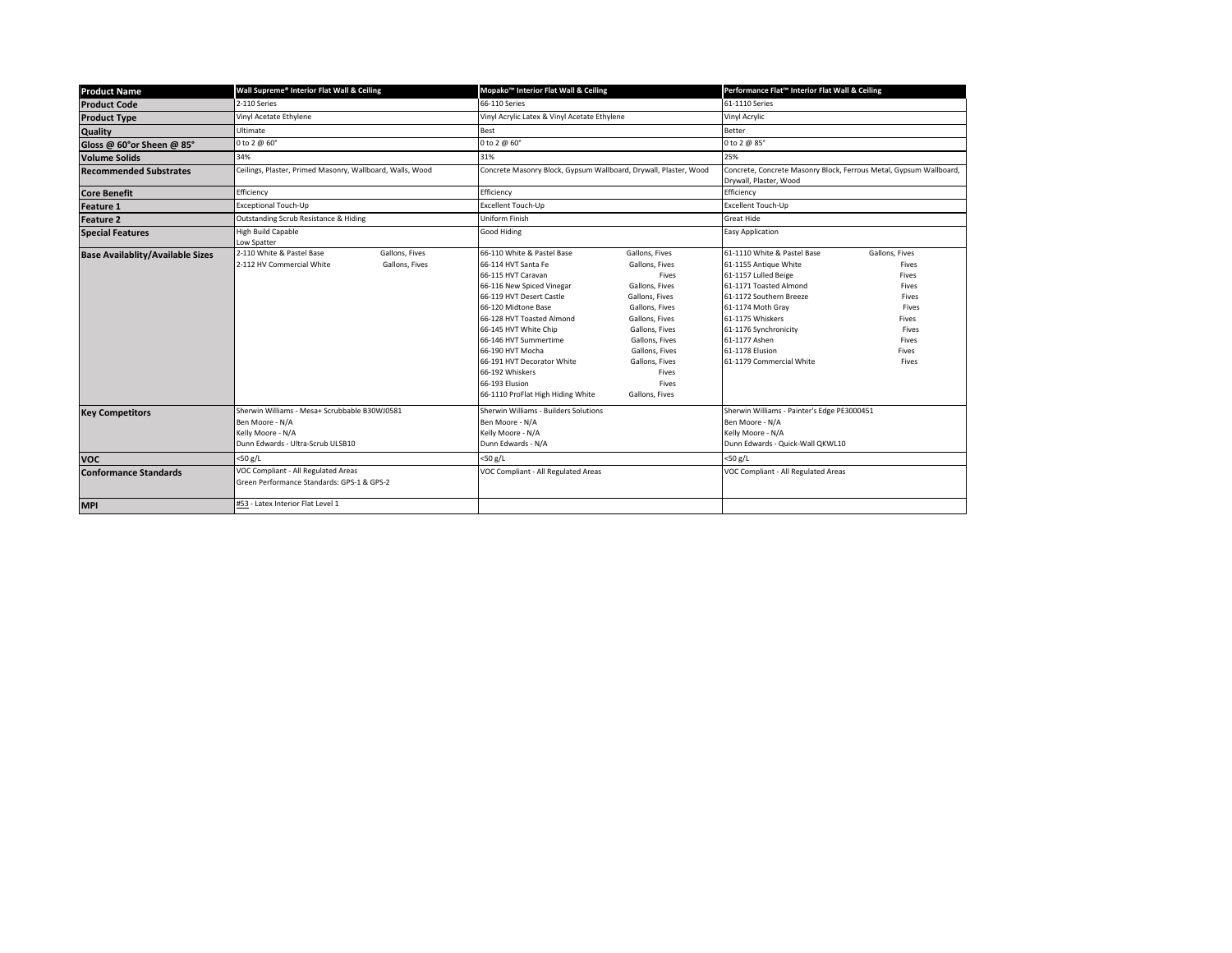| <b>Product Name</b>                     | Multi-Pro <sup>®</sup> Interior Flat Wall & Ceiling                                                                                                                                                                                                                                                                                                   |                                                                                                                                                     | Multi-Pro <sup>®</sup> Interior Eggshell Wall & Ceiling                                                                 |                | Multi-Pro® Interior Semi-Gloss Wall & Ceiling                                                                           |                                                                    |  |
|-----------------------------------------|-------------------------------------------------------------------------------------------------------------------------------------------------------------------------------------------------------------------------------------------------------------------------------------------------------------------------------------------------------|-----------------------------------------------------------------------------------------------------------------------------------------------------|-------------------------------------------------------------------------------------------------------------------------|----------------|-------------------------------------------------------------------------------------------------------------------------|--------------------------------------------------------------------|--|
| <b>Product Code</b>                     | 47-110 Series                                                                                                                                                                                                                                                                                                                                         |                                                                                                                                                     | 47-3110 Series                                                                                                          |                | 47-510 Series                                                                                                           |                                                                    |  |
| <b>Product Type</b>                     | Vinyl Acrylic                                                                                                                                                                                                                                                                                                                                         |                                                                                                                                                     | Vinyl Acrylic                                                                                                           |                | Vinyl Acrylic                                                                                                           |                                                                    |  |
| Quality                                 | Good                                                                                                                                                                                                                                                                                                                                                  | Good                                                                                                                                                |                                                                                                                         |                | Good                                                                                                                    |                                                                    |  |
| Gloss @ 60°or Sheen @ 85°               | 0 to 2 @ 60° (and 85°)                                                                                                                                                                                                                                                                                                                                |                                                                                                                                                     | 2 to 6 @ 60°                                                                                                            |                | 25 to 45 @ 60°                                                                                                          |                                                                    |  |
| <b>Volume Solids</b>                    | 31%                                                                                                                                                                                                                                                                                                                                                   |                                                                                                                                                     | 30%                                                                                                                     |                | 24%                                                                                                                     |                                                                    |  |
| <b>Recommended Substrates</b>           | Concrete, Concrete Masonry Block, Ferrous Metal, Gypsum Wallboard<br>Drywall, Plaster, Wood                                                                                                                                                                                                                                                           |                                                                                                                                                     | Concrete, Concrete Masonry Block, Ferrous Metal, Gypsum Wallboard,<br>Drywall, Plaster, Wood                            |                | Drywall, Plaster, Wood                                                                                                  | Concrete, Concrete Masonry Block, Ferrous Metal, Gypsum Wallboard, |  |
| <b>Core Benefit</b>                     | Efficiency                                                                                                                                                                                                                                                                                                                                            |                                                                                                                                                     | Efficiency                                                                                                              |                | Efficiency                                                                                                              |                                                                    |  |
| <b>Feature 1</b>                        | Good Touch-Up                                                                                                                                                                                                                                                                                                                                         |                                                                                                                                                     | Good Hiding                                                                                                             |                | Good Hiding                                                                                                             |                                                                    |  |
| <b>Feature 2</b>                        | Good Hiding                                                                                                                                                                                                                                                                                                                                           |                                                                                                                                                     | <b>Easy Application</b>                                                                                                 |                | Easy Application                                                                                                        |                                                                    |  |
| <b>Special Features</b>                 | <b>Easy Application</b>                                                                                                                                                                                                                                                                                                                               |                                                                                                                                                     | Low VOC                                                                                                                 |                | Low VOC                                                                                                                 |                                                                    |  |
| <b>Base Availablity/Available Sizes</b> | 47-110 White & Pastel Base<br>47-1110 Commercial White &<br>High Hiding Base<br>47-111 HV Bone White<br>47-128 HV Toasted Almond<br>47-174 Moth Gray<br>47-177 Ashen<br>47-181 Alabaster<br>47-182 Towers Bright White<br>47-183 Agreeable Gray<br>47-184 Antique White<br>47-185 Coconut<br>47-186 Snowbound<br>47-187 Whiskers<br>47-188 Summertime | Gallons, Fives<br>Gallons, Fives<br>Fives<br>Fives<br>Fives<br>Fives<br><b>Fives</b><br>Fives<br>Fives<br>Fives<br>Fives<br>Fives<br>Fives<br>Fives | 47-3110 White & Pastel Base                                                                                             | Gallons, Fives | 47-510 Commercial White &<br><b>High Hiding Base</b><br>47-544 Off White<br>47-584 Antique White                        | Gallons, Fives<br>Fives<br>Fives                                   |  |
| <b>Key Competitors</b>                  | Sherwin Williams - Property Solution<br>Ben Moore - N/A<br>Kelly Moore - N/A<br>Dunn Edwards - Contractor's Edge PMCE10                                                                                                                                                                                                                               |                                                                                                                                                     | Sherwin Williams - Property Solution<br>Ben Moore - N/A<br>Kelly Moore - N/A<br>Dunn Edwards - Contractor's Edge PMCE30 |                | Sherwin Williams - Property Solution<br>Ben Moore - N/A<br>Kelly Moore - N/A<br>Dunn Edwards - Contractor's Edge PMCE50 |                                                                    |  |
| <b>VOC</b>                              | $<$ 50 g/L                                                                                                                                                                                                                                                                                                                                            |                                                                                                                                                     | $<$ 50 g/L                                                                                                              |                | $<$ 50 g/L                                                                                                              |                                                                    |  |
| <b>Conformance Standards</b>            | VOC Compliant - All Regulated Areas                                                                                                                                                                                                                                                                                                                   |                                                                                                                                                     | VOC Compliant - All Regulated Areas                                                                                     |                | VOC Compliant - All Regulated Areas                                                                                     |                                                                    |  |
| <b>MPI</b>                              |                                                                                                                                                                                                                                                                                                                                                       |                                                                                                                                                     |                                                                                                                         |                |                                                                                                                         |                                                                    |  |
|                                         |                                                                                                                                                                                                                                                                                                                                                       |                                                                                                                                                     |                                                                                                                         |                |                                                                                                                         |                                                                    |  |

| <b>Product Name</b>                     | Pitt Glaze® WB1 Interior Eggshell Pre-Catalyzed Water-Borne                                                                                                                                | Pitt Glaze® WB1 Interior Semi-Gloss Pre-Catalyzed Water-Borne                                                                                                                                    |  |  |
|-----------------------------------------|--------------------------------------------------------------------------------------------------------------------------------------------------------------------------------------------|--------------------------------------------------------------------------------------------------------------------------------------------------------------------------------------------------|--|--|
| <b>Product Code</b>                     | 16-310 Series                                                                                                                                                                              | 16-510 Series                                                                                                                                                                                    |  |  |
| <b>Product Type</b>                     | <b>Acrylic Epoxy</b>                                                                                                                                                                       | Acrylic Epoxy                                                                                                                                                                                    |  |  |
| Quality                                 | Best                                                                                                                                                                                       | Best                                                                                                                                                                                             |  |  |
| Gloss @ 60°or Sheen @ 85°               | 10 to 25 @ 60°                                                                                                                                                                             | 50 to 70 @ 60°                                                                                                                                                                                   |  |  |
| <b>Volume Solids</b>                    | 38%                                                                                                                                                                                        | 37%                                                                                                                                                                                              |  |  |
| <b>Recommended Substrates</b>           | Aluminum, Concrete, Concrete Masonry Block, Ferrous Metal,<br>Galvanized Steel, Gypsum Wallboard, Drywall, Plaster, Wood                                                                   | Aluminum, Concrete, Concrete Masonry Block, Ferrous Metal,<br>Galvanized Steel, Gypsum Wallboard, Drywall, Plaster, Wood                                                                         |  |  |
| <b>Core Benefit</b>                     | Specialty                                                                                                                                                                                  | Specialty                                                                                                                                                                                        |  |  |
| <b>Feature 1</b>                        | Excellent Abrasion, Impact, Chemical, & Stain Resistance                                                                                                                                   | Excellent Abrasion, Impact, Chemical, & Stain Resistance                                                                                                                                         |  |  |
| Feature 2                               | <b>Excellent Scuff Resistance</b>                                                                                                                                                          | <b>Excellent Scuff Resistance</b>                                                                                                                                                                |  |  |
| <b>Special Features</b>                 | Resists Mildew on the Dry Paint Film<br>Single Component<br>Low Odor                                                                                                                       | Resists Mildew on the Dry Paint Film<br>Single Component<br>Low Odor                                                                                                                             |  |  |
| <b>Base Availablity/Available Sizes</b> | 16-310 White & Pastel Base<br>Gallons, Fives<br>16-340 Ultra Deep Base<br>Gallons, Fives                                                                                                   | 16-510 White & Pastel Base<br>Gallons, Fives<br>16-540 Ultra Deep Base<br>Gallons, Fives                                                                                                         |  |  |
| <b>Key Competitors</b>                  | Sherwin Williams - Pro-Industrial Pre-Catalyzed Waterbased Epoxy<br>K45W150 Series<br>Ben Moore - COROTECH Pre-Cat Epoxy V342<br>Kelly Moore - Dura-Poxy 1686<br>Dunn Edwards - N/A        | Sherwin Williams - Pro-Industrial Pre-Catalyzed Waterbased Epoxy<br>K45W150 Series<br>Ben Moore - COROTECH Pre-Cat Epoxy V341<br>Kelly Moore - Dura-Poxy 1685<br>Dunn Edwards - Enduracat ENPX50 |  |  |
| <b>VOC</b>                              | $<$ 100 g/L                                                                                                                                                                                | $<$ 100 g/L                                                                                                                                                                                      |  |  |
| <b>Conformance Standards</b>            | VOC Compliant - All Regulated Areas<br>Green Conformance Standards: GPS-1<br>Meets the Collaborative for High Performance Schools (CHPS) Low-<br>Emitting Materials criteria section 01350 | VOC Compliant - All Regulated Areas<br>Green Conformance Standards: GPS-1<br>Meets the Collaborative for High Performance Schools (CHPS) Low-<br>Emitting Materials criteria section 01350       |  |  |
| <b>MPI</b>                              | #151 - Light Industrial Coating Interior Water Based Gloss Level 3                                                                                                                         | #153- Light Industrial Coating Interior Water Based Semi-Gloss Gloss<br>Level 5                                                                                                                  |  |  |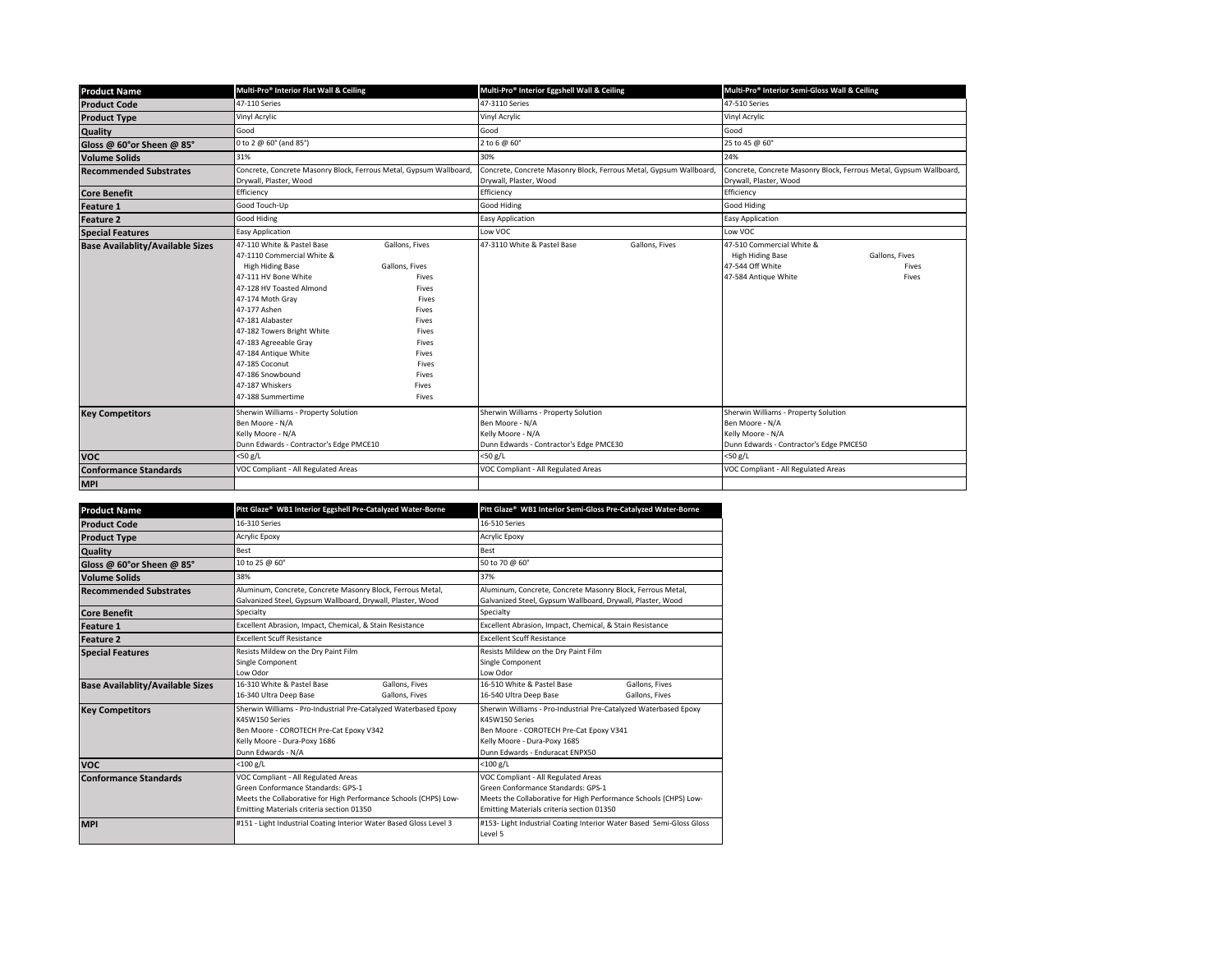| <b>Product Name</b>                     | PPG Ceiling Paint Interior Flat                                                                             |                | <b>PPG Metallic Tones Interior Semi-Gloss</b>                                                                                  |                                    |  |
|-----------------------------------------|-------------------------------------------------------------------------------------------------------------|----------------|--------------------------------------------------------------------------------------------------------------------------------|------------------------------------|--|
| <b>Product Code</b>                     | 9585                                                                                                        |                | PPG3000 (Gold) & PPG4000 (Silver)                                                                                              |                                    |  |
| <b>Product Type</b>                     | Vinyl Acrylic                                                                                               |                | 100% Acrylic                                                                                                                   |                                    |  |
| Quality                                 | Good                                                                                                        |                | Specialty                                                                                                                      |                                    |  |
| Gloss @ 60°or Sheen @ 85°               | 0 to 4 $@$ 60 $^{\circ}$                                                                                    |                | 25 to 40 @ 60°                                                                                                                 |                                    |  |
| <b>Volume Solids</b>                    | 30%                                                                                                         |                | 28%                                                                                                                            |                                    |  |
| <b>Recommended Substrates</b>           | Drywall, Plaster, Primed Metal, Masonry, Gypsum Wallboard                                                   |                | Gypsum Wallboard, Drywall, Wood Trim                                                                                           |                                    |  |
| <b>Core Benefit</b>                     | Specialty                                                                                                   |                | Specialty                                                                                                                      |                                    |  |
| <b>Feature 1</b>                        | <b>Excellent Uniformity</b>                                                                                 |                | Beautiful, Hammered Finish                                                                                                     |                                    |  |
| <b>Feature 2</b>                        | Good Hiding                                                                                                 |                | Available in 42 Colors                                                                                                         |                                    |  |
| <b>Special Features</b>                 | Non-Yellowing<br>Good Touch-Up                                                                              |                |                                                                                                                                |                                    |  |
| <b>Base Availablity/Available Sizes</b> | 9585 White                                                                                                  | Gallons, Fives | PPG3000 Gold Base<br>PPG4000 Silver Base                                                                                       | Gallons, Quarts<br>Gallons, Quarts |  |
| <b>Key Competitors</b>                  | Sherwin Williams - Eminence A27W03815<br>Ben Moore - Muresco 258<br>Kelly Moore - N/A<br>Dunn Edwards - N/A |                | Sherwin Williams - Faux Impressions<br>Ben Moore - Molten Metallics, Metallic Glaze<br>Kelly Moore - N/A<br>Dunn Edwards - N/A |                                    |  |
| <b>VOC</b>                              | $<$ 50 g/L                                                                                                  |                | $<$ 350 g/L                                                                                                                    |                                    |  |
| <b>Conformance Standards</b>            | VOC Compliant - All Regulated Areas                                                                         |                | VOC Compliant - All Regulated Areas                                                                                            |                                    |  |
| <b>MPI</b>                              |                                                                                                             |                |                                                                                                                                |                                    |  |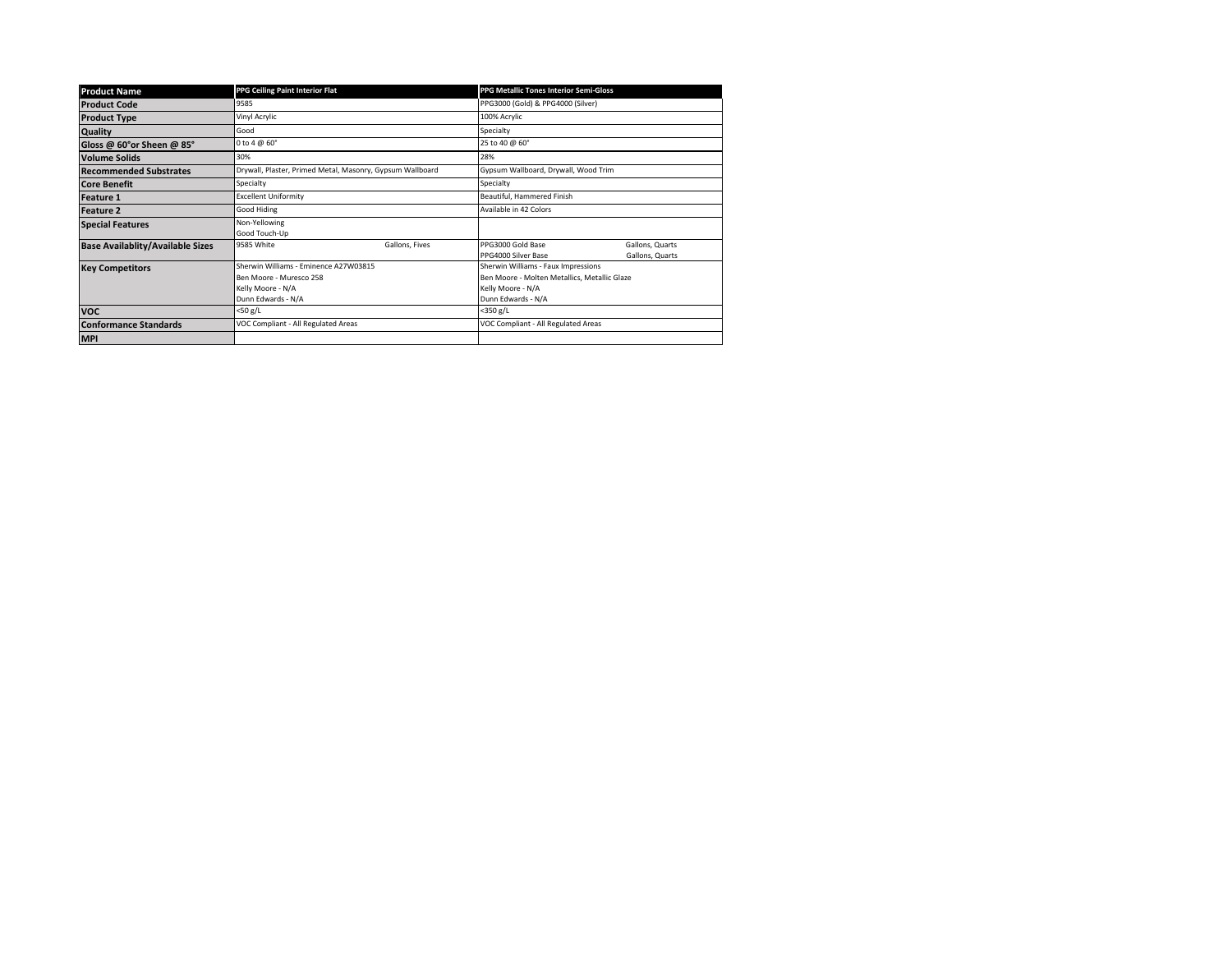# EXTERIOR PAINT

| <b>Product Name</b>                     | Permanizer® Exterior Flat                                           |                | Permanizer® Exterior Satin                                          |                                                                      | Permanizer® Exterior Semi-Gloss                                       |                |  |
|-----------------------------------------|---------------------------------------------------------------------|----------------|---------------------------------------------------------------------|----------------------------------------------------------------------|-----------------------------------------------------------------------|----------------|--|
| <b>Product Code</b>                     | 759-10 series                                                       |                | 769-10 series                                                       |                                                                      | 749-10 series                                                         |                |  |
| <b>Product Type</b>                     | 100% Acrylic                                                        |                | 100% Acrylic                                                        |                                                                      | 100% Acrylic                                                          |                |  |
| <b>Quality</b>                          | Ultimate                                                            |                | Ultimate                                                            |                                                                      | Ultimate                                                              |                |  |
| Gloss @ 60°or Sheen @ 85°               | 1 to 5 @ 60°                                                        |                | 15 to 25 @ 60°                                                      |                                                                      | 45 to 55 @ 60°                                                        |                |  |
| <b>Volume Solids</b>                    | 44%                                                                 |                | 41%                                                                 |                                                                      | 39%                                                                   |                |  |
| <b>Recommended Substrates</b>           | Aluminum, Brick, Concrete, Ferrous Metal, Fiber Cement, Masonry,    |                |                                                                     | Aluminum, Brick, Concrete, Ferrous Metal, Fiber Cement, Masonry,     | Aluminum, Brick, Concrete, Ferrous Metal, Fiber Cement, Masonry,      |                |  |
|                                         | Stucco, Vinyl, Wood                                                 |                | Stucco, Vinyl, Wood                                                 |                                                                      | Stucco, Vinyl, Wood                                                   |                |  |
| <b>Core Benefit</b>                     | Durability                                                          |                | Durability                                                          |                                                                      | Durability                                                            |                |  |
| <b>Feature 1</b>                        | <b>Outstanding Dirt Resistance</b>                                  |                | <b>Outstanding Dirt Resistance</b>                                  |                                                                      | <b>Outstanding Dirt Resistance</b>                                    |                |  |
| <b>Feature 2</b>                        | <b>Enhanced UV Resistance</b>                                       |                | <b>Enhanced UV Resistance</b>                                       |                                                                      | <b>Enhanced UV Resistance</b>                                         |                |  |
| <b>Special Features</b>                 | One Coat Hide*                                                      |                | One Coat Hide*                                                      |                                                                      | One Coat Hide*                                                        |                |  |
|                                         | <b>Excellent Adhesion</b>                                           |                | <b>Excellent Adhesion</b>                                           |                                                                      | <b>Excellent Adhesion</b>                                             |                |  |
|                                         | Provides a Mildew and Algae Resistant Coating                       |                | Provides a Mildew and Algae Resistant Coating                       |                                                                      | Provides a Mildew and Algae Resistant Coating                         |                |  |
|                                         | Application Down to 35°F (2°C)                                      |                | Application Down to 35°F (2°C)                                      |                                                                      | Application Down to 35°F (2°C)                                        |                |  |
|                                         | *Some colors, drastic color changes, or porous surfaces may require |                | *Some colors, drastic color changes, or porous surfaces may require |                                                                      | *Some colors, drastic color changes, or porous surfaces may require   |                |  |
|                                         | more than one coat to achieve a uniform finish                      |                | more than one coat to achieve a uniform finish                      |                                                                      | more than one coat to achieve a uniform finish                        |                |  |
| <b>Base Availablity/Available Sizes</b> | 759-10 White & Pastel Base                                          | Gallons, Fives | 769-10 White & Pastel Base                                          | Gallons, Fives                                                       | 749-10 White & Pastel Base                                            | Gallons, Fives |  |
|                                         | 759-20 Midtone Base                                                 | Gallons, Fives | 769-20 Midtone Base                                                 | Gallons, Fives                                                       | 749-20 Midtone Base                                                   | Gallons        |  |
|                                         | 759-40 Ultra Deep Base                                              | Gallons, Fives | 769-40 Ultra Deep Base                                              | Gallons, Fives                                                       | 749-40 Ultra Deep Base                                                | Gallons        |  |
| <b>Key Competitors</b>                  | Sherwin Williams - Emerald K47W00051                                |                | Sherwin Williams - Emerald K48W00051                                |                                                                      | Sherwin Williams - Emerald K49W00051                                  |                |  |
|                                         | Ben Moore - Aura 629                                                |                | Ben Moore - Aura 631                                                |                                                                      | Ben Moore - Aura 632                                                  |                |  |
|                                         | Kelly Moore - Envy 1292                                             |                | Kelly Moore - Envy 1294                                             |                                                                      | Kelly Moore - Envy 1298                                               |                |  |
|                                         | Dunn Edwards - N/A                                                  |                | Dunn Edwards - N/A                                                  |                                                                      | Dunn Edwards - N/A                                                    |                |  |
| <b>VOC</b>                              | <50 g/L                                                             |                | $<$ 50 g/L                                                          |                                                                      | <50 g/L                                                               |                |  |
| <b>Conformance Standards</b>            | VOC Compliant - All regulated areas                                 |                | VOC Compliant - All regulated areas                                 |                                                                      | VOC Compliant - All regulated areas                                   |                |  |
|                                         | Green Performance Standards: GPS-1 & GPS-2                          |                | Green Performance Standards: GPS-1 & GPS-2                          |                                                                      | Green Performance Standards: GPS-1 & GPS-2                            |                |  |
| <b>MPI</b>                              | #10 - Latex Exterior Flat Gloss Level 1                             |                | #15 - Latex Exterior Low Sheen Gloss level 3-4                      |                                                                      | #11 - Latex Exterior Semi-Gloss Gloss Level 5                         |                |  |
|                                         |                                                                     |                |                                                                     | #315 - Latex Exterior High Performance Architectural Low Sheen Gloss | #311 - Latex Exterior High Performance Architectural Semi-Gloss Gloss |                |  |
|                                         |                                                                     |                | level 3-4                                                           |                                                                      | level 5                                                               |                |  |

| <b>Product Name</b>                     | Acri-Shield <sup>®</sup> Max Flat                                                                                                                                                                 | Acri-Shield® Max Eggshell                                                                                                                                                                  |  |
|-----------------------------------------|---------------------------------------------------------------------------------------------------------------------------------------------------------------------------------------------------|--------------------------------------------------------------------------------------------------------------------------------------------------------------------------------------------|--|
| <b>Product Code</b>                     | 519 Series                                                                                                                                                                                        | 589 Series                                                                                                                                                                                 |  |
| <b>Product Type</b>                     | 100% Acrylic                                                                                                                                                                                      | 100% Acrylic                                                                                                                                                                               |  |
| Quality                                 | Best                                                                                                                                                                                              | Best                                                                                                                                                                                       |  |
| Gloss @ 60°or Sheen @ 85°               | 1 to 5 @ 60°                                                                                                                                                                                      | 5 to 10 @ 60°                                                                                                                                                                              |  |
| <b>Volume Solids</b>                    | 41%                                                                                                                                                                                               | 40%                                                                                                                                                                                        |  |
| <b>Recommended Substrates</b>           | Exterior Wood, Masonry, Aluminum Siding, Vinyl Siding                                                                                                                                             | Exterior Wood, Masonry, Aluminum Siding, Vinyl Siding                                                                                                                                      |  |
| <b>Core Benefit</b>                     | Durability                                                                                                                                                                                        | Durability                                                                                                                                                                                 |  |
| Feature 1                               | Urethane Modified for Enhanced Durability                                                                                                                                                         | Urethane Modified for Enhanced Durability                                                                                                                                                  |  |
| <b>Feature 2</b>                        | Delivers Exceptional Hide & Coverage                                                                                                                                                              | Delivers Exceptional Hide & Coverage                                                                                                                                                       |  |
| <b>Special Features</b>                 | 7 Year Portersept® Mildew Proof Warranty<br>Paint + Primer in One<br>Early Moisture Resistance<br>Excellent Brush, Roll, & Spray Characteristics<br>Application Down to 35°F (2°C)                | 7 Year Portersept® Mildew Proof Warranty<br>Paint + Primer in One<br>Early Moisture Resistance<br>Excellent Brush, Roll, & Spray Characteristics<br>Application Down to 35°F (2°C)         |  |
| <b>Base Availablity/Available Sizes</b> | 519-00 Super White<br>Gallons, Fives<br>519-10 White & Pastel Base<br>Gallons, Quarts, Fives<br>519-20 Midtone Base<br>Gallons, Quarts, Fives<br>519-40 Ultra Deep Base<br>Gallons, Quarts, Fives | 589-00 Super White<br>Gallons<br>589-10 White & Pastel Base<br>Gallons, Quarts, Fives<br>589-20 Midtone Base<br>Gallons, Quarts, Fives<br>Gallons, Quarts, Fives<br>589-40 Ultra Deep Base |  |
| <b>Key Competitors</b>                  | Sherwin Williams - Resilience, Duration<br>Ben Moore - Regal Select<br>Kelly Moore - AcryShield<br>Dunn Edwards - Evershield                                                                      | Sherwin Williams - Resilience, Duration<br>Ben Moore - Regal Select<br>Kelly Moore - AcryShield<br>Dunn Edwards - Evershield                                                               |  |
| <b>VOC</b>                              | <50 g/L                                                                                                                                                                                           | $<$ 50 g/L                                                                                                                                                                                 |  |
| <b>Conformance Standards</b>            | VOC Compliant - All regulated areas                                                                                                                                                               | VOC Compliant - All regulated areas                                                                                                                                                        |  |
| <b>MPI</b>                              | Coming Early 2020                                                                                                                                                                                 | Coming Early 2020                                                                                                                                                                          |  |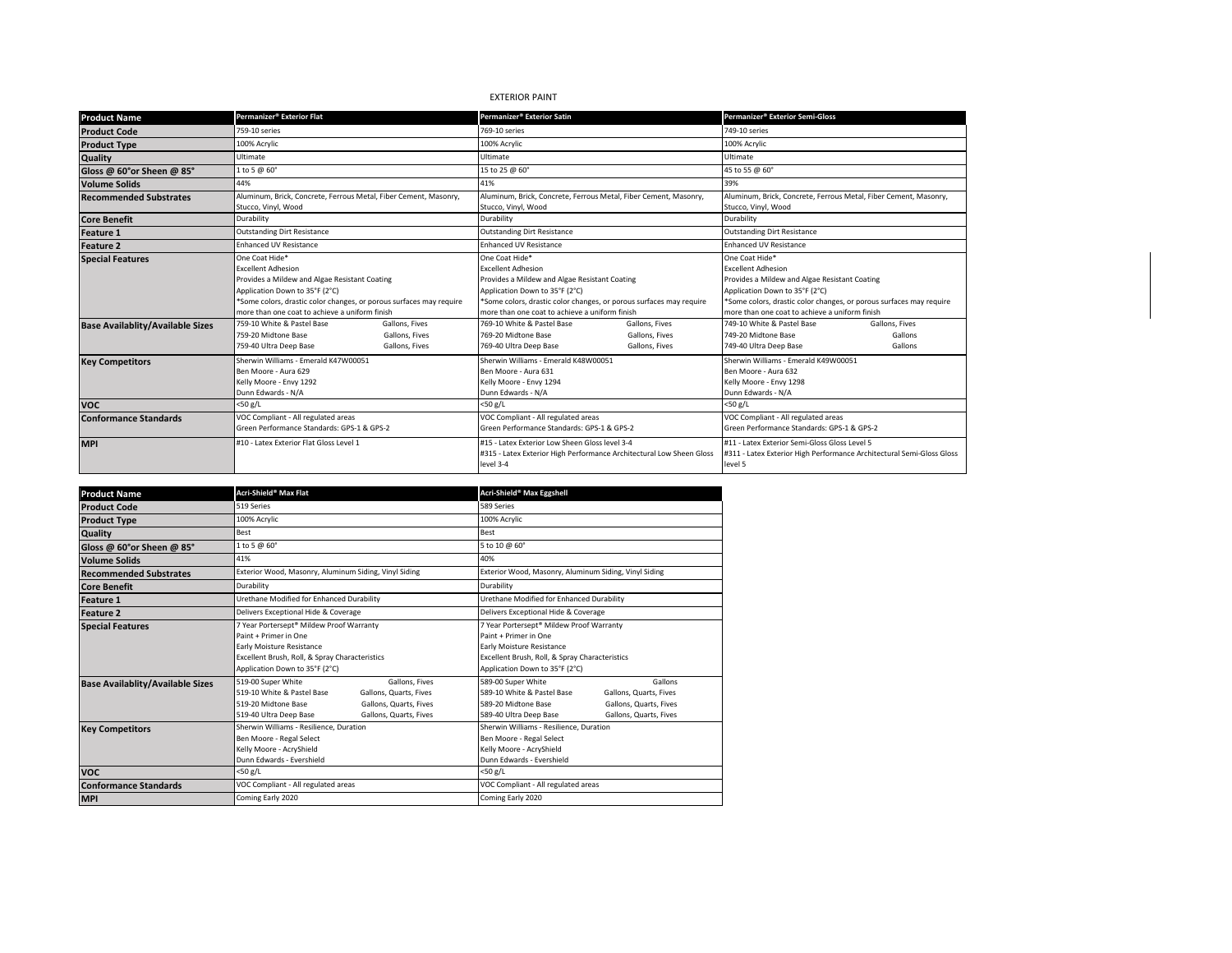| <b>Product Name</b>                     | Acri-Shield <sup>®</sup> Max Satin                                                                                                                                                                | Acri-Shield <sup>®</sup> Max Semi-Gloss                                                                                                                                                           |  |
|-----------------------------------------|---------------------------------------------------------------------------------------------------------------------------------------------------------------------------------------------------|---------------------------------------------------------------------------------------------------------------------------------------------------------------------------------------------------|--|
| <b>Product Code</b>                     | 739 Series                                                                                                                                                                                        | 649 Series                                                                                                                                                                                        |  |
| <b>Product Type</b>                     | 100% Acrylic                                                                                                                                                                                      | 100% Acrylic                                                                                                                                                                                      |  |
| Quality                                 | Best                                                                                                                                                                                              | Best                                                                                                                                                                                              |  |
| Gloss @ 60°or Sheen @ 85°               | 10 to 20 @ 60°                                                                                                                                                                                    | 40 to 50 @ 60°                                                                                                                                                                                    |  |
| <b>Volume Solids</b>                    | 40%                                                                                                                                                                                               | 40%                                                                                                                                                                                               |  |
| <b>Recommended Substrates</b>           | Exterior Wood, Masonry, Aluminum Siding, Vinyl Siding                                                                                                                                             | Exterior Wood, Masonry, Aluminum Siding, Vinyl Siding                                                                                                                                             |  |
| <b>Core Benefit</b>                     | Durability                                                                                                                                                                                        | Durability                                                                                                                                                                                        |  |
| <b>Feature 1</b>                        | Urethane Modified for Enhanced Durability                                                                                                                                                         | Urethane Modified for Enhanced Durability                                                                                                                                                         |  |
| <b>Feature 2</b>                        | Delivers Exceptional Hide & Coverage                                                                                                                                                              | Delivers Exceptional Hide & Coverage                                                                                                                                                              |  |
| <b>Special Features</b>                 | 7 Year Portersept® Mildew Proof Warranty<br>Paint + Primer in One<br>Early Moisture Resistance<br>Excellent Brush, Roll, & Spray Characteristics<br>Application Down to 35°F (2°C)                | 7 Year Portersept® Mildew Proof Warranty<br>Paint + Primer in One<br>Early Moisture Resistance<br>Excellent Brush, Roll, & Spray Characteristics<br>Application Down to 35°F (2°C)                |  |
| <b>Base Availablity/Available Sizes</b> | 739-00 Super White<br>Gallons, Fives<br>739-10 White & Pastel Base<br>Gallons, Quarts, Fives<br>739-20 Midtone Base<br>Gallons, Quarts, Fives<br>Gallons, Quarts, Fives<br>739-40 Ultra Deep Base | 649-00 Super White<br>Gallons, Fives<br>649-10 White & Pastel Base<br>Gallons, Quarts, Fives<br>649-20 Midtone Base<br>Gallons, Quarts, Fives<br>649-40 Ultra Deep Base<br>Gallons, Quarts, Fives |  |
| <b>Key Competitors</b>                  | Sherwin Williams - Resilience, Duration<br>Ben Moore - Regal Select<br>Kelly Moore - AcryShield<br>Dunn Edwards - Evershield                                                                      | Sherwin Williams - Resilience, Duration<br>Ben Moore - Regal Select<br>Kelly Moore - AcryShield<br>Dunn Edwards - Evershield                                                                      |  |
| <b>VOC</b>                              | $<$ 50 g/L                                                                                                                                                                                        | <50 g/L                                                                                                                                                                                           |  |
| <b>Conformance Standards</b>            | VOC Compliant - All regulated areas                                                                                                                                                               | VOC Compliant - All regulated areas                                                                                                                                                               |  |
| <b>MPI</b>                              | Coming Early 2020                                                                                                                                                                                 | Coming Early 2020                                                                                                                                                                                 |  |

| <b>Product Name</b>                     | Sun Proof® Exterior Flat                                                                                                                                                                                                              | Sun Proof® Exterior Satin                                                                                                                                                                                                                       | Sun Proof <sup>®</sup> Exterior Semi-Gloss                                                                                                                                                                                                            |  |
|-----------------------------------------|---------------------------------------------------------------------------------------------------------------------------------------------------------------------------------------------------------------------------------------|-------------------------------------------------------------------------------------------------------------------------------------------------------------------------------------------------------------------------------------------------|-------------------------------------------------------------------------------------------------------------------------------------------------------------------------------------------------------------------------------------------------------|--|
| <b>Product Code</b>                     | 72-110XI series                                                                                                                                                                                                                       | 76-110XI series                                                                                                                                                                                                                                 | 78-811XI series                                                                                                                                                                                                                                       |  |
| <b>Product Type</b>                     | 100% Acrylic                                                                                                                                                                                                                          | 100% Acrylic                                                                                                                                                                                                                                    | 100% Acrylic                                                                                                                                                                                                                                          |  |
| <b>Quality</b>                          | Better                                                                                                                                                                                                                                | Better                                                                                                                                                                                                                                          | Better                                                                                                                                                                                                                                                |  |
| Gloss @ 60°or Sheen @ 85°               | $2 - 5 \omega 60^\circ$                                                                                                                                                                                                               | 10-20 @ 60°                                                                                                                                                                                                                                     | 40-50 @ 60°                                                                                                                                                                                                                                           |  |
| <b>Volume Solids</b>                    | 41%                                                                                                                                                                                                                                   | 39%                                                                                                                                                                                                                                             | 38%                                                                                                                                                                                                                                                   |  |
| <b>Recommended Substrates</b>           | Aluminum Siding, Brick, Concrete, Ferrous Metal, Fiber Cement,<br>Masonry Stucco, Vinyl Siding, Wood                                                                                                                                  | Aluminum Siding, Brick, Concrete, Ferrous Metal, Fiber Cement,<br>Masonry Stucco, Vinyl Siding, Wood                                                                                                                                            | Aluminum Siding, Brick, Concrete, Ferrous Metal, Fiber Cement,<br>Masonry Stucco, Vinyl Siding, Wood                                                                                                                                                  |  |
| <b>Core Benefit</b>                     | Durability                                                                                                                                                                                                                            | Durability                                                                                                                                                                                                                                      | Durability                                                                                                                                                                                                                                            |  |
| <b>Feature 1</b>                        | Provides a Tough, Durable, Mildew Resistant Coating                                                                                                                                                                                   | Provides a Tough, Durable, Mildew Resistant Coating                                                                                                                                                                                             | Provides a Tough, Durable, Mildew Resistant Coating                                                                                                                                                                                                   |  |
| <b>Feature 2</b>                        | <b>Great Dirt Resistance</b>                                                                                                                                                                                                          | <b>Great Dirt Resistance</b>                                                                                                                                                                                                                    | <b>Great Dirt Resistance</b>                                                                                                                                                                                                                          |  |
| <b>Special Features</b>                 | <b>Great Adhesion</b><br>Flash Rust Resistance<br>Application Down to 35°F (2°C)                                                                                                                                                      | <b>Great Adhesion</b><br>Flash Rust Resistance<br>Application Down to 35°F (2°C)                                                                                                                                                                | <b>Great Adhesion</b><br>Flash Rust Resistance<br>Application Down to 35°F (2°C)                                                                                                                                                                      |  |
| <b>Base Availablity/Available Sizes</b> | 72-45XI Super White<br>Gallons, Fives<br>72-110XI White & Pastel Base<br>Gallons, Quarts, Fives<br>72-150XI Midtone Base<br>Gallons, Quarts, Fives<br>Gallons, Quarts, Fives<br>72-300XI Ultra Deep Base<br>72-351XI Black<br>Gallons | 76-45XI Super White<br>Gallons, Quarts, Fives<br>76-110XI White & Pastel Base<br>Gallons, Quarts, Fives<br>76-1500XI Midtone Base<br>Gallons, Quarts, Fives<br>Gallons, Quarts, Fives<br>76-3000XI Ultra Deep Base<br>76-151XI Black<br>Gallons | 78-45XI Super White<br>Gallons, Quarts, Fives<br>78-811XI White & Pastel Base<br>Gallons, Quarts, Fives<br>78-815XI Midtone Base<br>Gallons, Quarts, Fives<br>78-300XI Ultra Deep Base<br>Gallons, Quarts, Fives<br>78-851XI Black<br>Gallons, Quarts |  |
| <b>Key Competitors</b>                  | Sherwin Williams - Super Paint A80W01151<br>Ben Moore - ben 541<br>Kelly Moore - N/A<br>Dunn Edwards - Spartashield SSHL10                                                                                                            | Sherwin Williams - Super Paint A89W001151<br>Ben Moore - ben 542<br>Kelly Moore - N/A<br>Dunn Edwards - Spartashield SSHL40                                                                                                                     | Sherwin Williams - Super Paint A84W01151<br>Ben Moore - ben 543<br>Kelly Moore - N/A<br>Dunn Edwards - Spartashield SSHL50                                                                                                                            |  |
| <b>VOC</b>                              | $<$ 50 g/L                                                                                                                                                                                                                            | $<$ 50 g/L                                                                                                                                                                                                                                      | $<$ 50 g/L                                                                                                                                                                                                                                            |  |
| <b>Conformance Standards</b>            | VOC Compliant - All regulated areas<br>Green Performance Standards: GPS-1 & GPS-2                                                                                                                                                     | VOC Compliant - All regulated areas<br>Green Performance Standards: GPS-1 & GPS-2                                                                                                                                                               | VOC Compliant - All regulated areas                                                                                                                                                                                                                   |  |
| <b>MPI</b>                              | #10 - Latex Exterior Flat Gloss level 1                                                                                                                                                                                               | #15 - Latex Exterior Low Sheen Gloss level 3-4<br>#315 - Latex Exterior High Performance Architectural Low Sheen Gloss<br>level 3-4                                                                                                             | #11 - Latex Exterior Semi-Gloss Gloss Level 5                                                                                                                                                                                                         |  |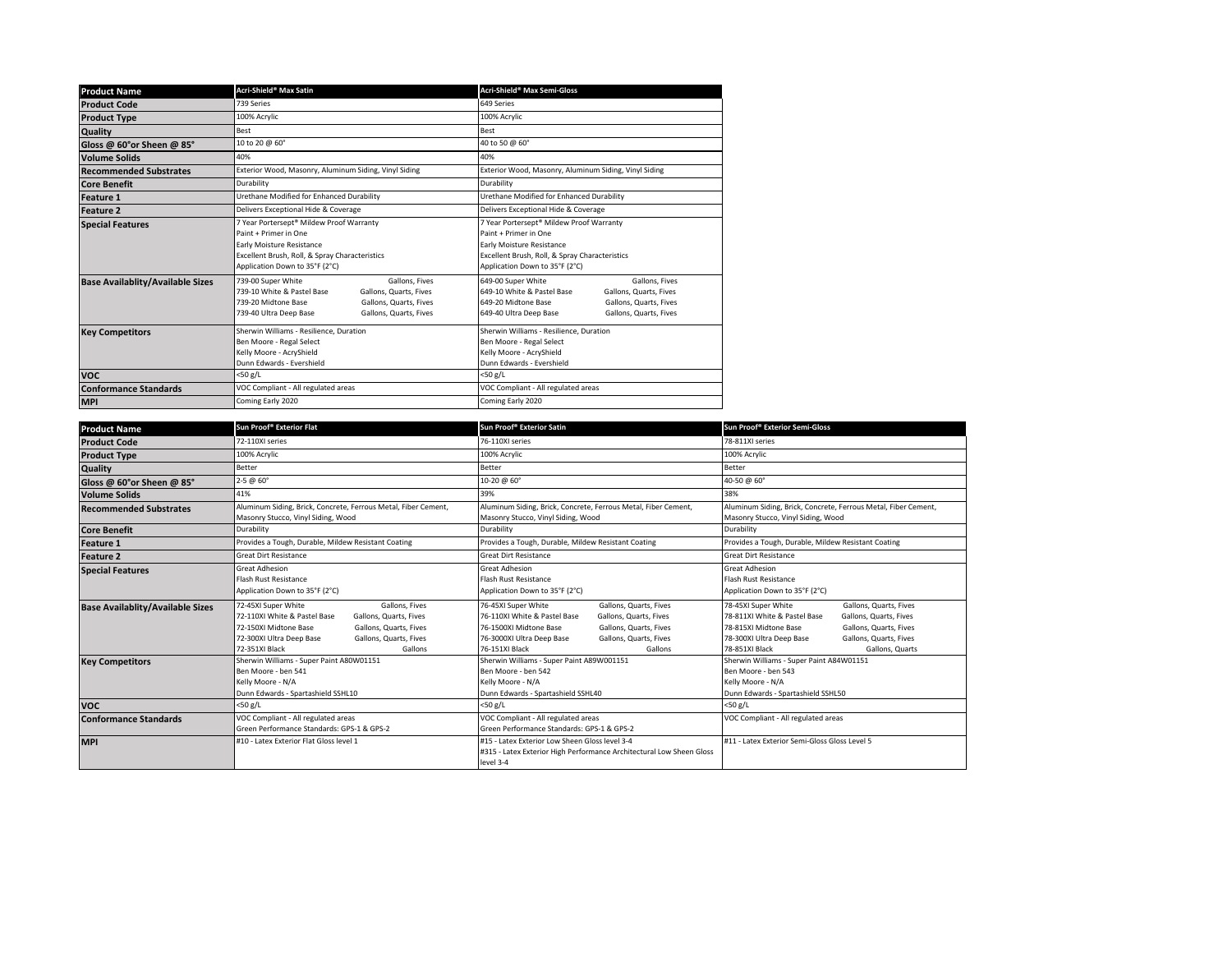| <b>Product Name</b>                     | Speedhide® Exterior Flat                                            |                | Speedhide® Exterior Satin                      |                                                                     | Speedhide® Exterior Semi-Gloss                                      |                |
|-----------------------------------------|---------------------------------------------------------------------|----------------|------------------------------------------------|---------------------------------------------------------------------|---------------------------------------------------------------------|----------------|
| <b>Product Code</b>                     | 6-650XI                                                             |                | 6-2110XI                                       |                                                                     | 6-901XI                                                             |                |
| <b>Product Type</b>                     | 100% Acrylic                                                        |                | 100% Acrylic                                   |                                                                     | 100% Acrylic                                                        |                |
| <b>Quality</b>                          | Best                                                                |                | Best                                           |                                                                     | Best                                                                |                |
| Gloss @ 60°or Sheen @ 85°               | $1-5 \ @ 60^{\circ}$                                                |                | 10-20 @ 60°                                    |                                                                     | 50-60 @ 60°                                                         |                |
| <b>Volume Solids</b>                    | 39%                                                                 |                | 35%                                            |                                                                     | 38%                                                                 |                |
| <b>Recommended Substrates</b>           | Aluminum Siding, Brick, Cement Composition Board, Concrete, Ferrous |                |                                                | Aluminum Siding, Brick, Cement Composition Board, Concrete, Ferrous | Aluminum Siding, Brick, Cement Composition Board, Concrete, Ferrous |                |
|                                         | Metal, Masonry, Wood                                                |                | Metal, Masonry, Wood                           |                                                                     | Metal, Masonry, Wood                                                |                |
| <b>Core Benefit</b>                     | Efficiency                                                          |                | Efficiency                                     |                                                                     | Efficiency                                                          |                |
| <b>Feature 1</b>                        | <b>Excellent Adhesion</b>                                           |                | <b>Excellent Adhesion</b>                      |                                                                     | <b>Excellent Adhesion</b>                                           |                |
| <b>Feature 2</b>                        | Good UV & Weathering Resistance                                     |                | Good UV & Weathering Resistance                |                                                                     | Good UV & Weathering Resistance                                     |                |
| <b>Special Features</b>                 | Mildew Resistant on the Dry Paint Film                              |                | Mildew Resistant on the Dry Paint Film         |                                                                     | Mildew Resistant on the Dry Paint Film                              |                |
|                                         | Application Down to 35°F (2°C)                                      |                | Application Down to 35°F (2°C)                 |                                                                     | Application Down to 35°F (2°C)                                      |                |
| <b>Base Availablity/Available Sizes</b> | 6-610XI White                                                       | Gallons, Fives | 6-2045XI White                                 | Gallons, Fives                                                      | 6-900XI White                                                       | Gallons, Fives |
|                                         | 6-650XI White & Pastel Base                                         | Gallons, Fives | 6-2110XI White & Pastel Base                   | Gallons, Fives                                                      | 6-901XI White & Pastel Base                                         | Gallons, Fives |
|                                         | 6-651XI Midtone Base                                                | Gallons, Fives | 6-2150XI Midtone Base                          | Gallons, Fives                                                      | 6-902XI Midtone Base                                                | Gallons, Fives |
|                                         | 6-653XI Ultra Deep Base                                             | Gallons, Fives | 6-2300XI Ultra Deep Base                       | Gallons, Fives                                                      | 6-904XI Ultra Deep Base                                             | Gallons, Fives |
| <b>Key Competitors</b>                  | Sherwin Williams - A-100 A06W00151                                  |                | Sherwin Williams - A-100 A82W00151             |                                                                     | Sherwin Williams - A-100 A08W00151                                  |                |
|                                         | Ben Moore - Super Spec 183                                          |                | Ben Moore - Super Spec 184                     |                                                                     | Ben Moore - Super Spec 185                                          |                |
|                                         | Kelly Moore - Premium Professional                                  |                | Kelly Moore - Premium Professional             |                                                                     | Kelly Moore - Premium Professional                                  |                |
|                                         | Dunn Edwards - Acri-Hues ACHS10                                     |                | Dunn Edwards - Acri-Hues ACHS30                |                                                                     | Dunn Edwards - Acri-Hues ACHS50                                     |                |
| <b>VOC</b>                              | <50 g/L                                                             |                | $<$ 50 g/L                                     |                                                                     | $<$ 50 g/L                                                          |                |
| <b>Conformance Standards</b>            | VOC Compliant - All regulated areas                                 |                | VOC Compliant - All regulated areas            |                                                                     | VOC Compliant - All regulated areas                                 |                |
|                                         | Green Performance Standards: GPS-1 & GPS-2                          |                | Green Performance Standards: GPS-1 & GPS-2     |                                                                     | Green Performance Standards: GPS-1 & GPS-2                          |                |
| <b>MPI</b>                              | #10 - Latex Exterior Flat Gloss Level 1                             |                | #15 - Latex Exterior Low Sheen Gloss Level 3-4 |                                                                     | #11 - Latex Exterior Semi-Gloss Gloss Level 5                       |                |

| <b>Product Name</b>                     | Speed Cryl® Exterior Flat                                                                                                      |                                                    | Speed Cryl® Exterior Satin                                                                                                      |                                                    | Speed Cryl® Exterior Semi-Gloss                                                                                                                                                                                |                                             |
|-----------------------------------------|--------------------------------------------------------------------------------------------------------------------------------|----------------------------------------------------|---------------------------------------------------------------------------------------------------------------------------------|----------------------------------------------------|----------------------------------------------------------------------------------------------------------------------------------------------------------------------------------------------------------------|---------------------------------------------|
| <b>Product Code</b>                     | 56-110XI                                                                                                                       |                                                    | 56-410XI                                                                                                                        |                                                    | 56-510XI                                                                                                                                                                                                       |                                             |
| <b>Product Type</b>                     | 100% Acrylic                                                                                                                   |                                                    | 100% Acrylic                                                                                                                    |                                                    | 100% Acrylic                                                                                                                                                                                                   |                                             |
| <b>Quality</b>                          | Better                                                                                                                         |                                                    | Better                                                                                                                          |                                                    | Better                                                                                                                                                                                                         |                                             |
| Gloss @ 60°or Sheen @ 85°               | 0-5 @ 60°                                                                                                                      |                                                    | 10-20 @ 60°                                                                                                                     |                                                    | 35-65 @ 60°                                                                                                                                                                                                    |                                             |
| <b>Volume Solids</b>                    | 34%                                                                                                                            |                                                    | 37%                                                                                                                             |                                                    | 34%                                                                                                                                                                                                            |                                             |
| <b>Recommended Substrates</b>           |                                                                                                                                |                                                    |                                                                                                                                 |                                                    | Aluminum Siding, Brick, Concrete, Fiber Cement, Masonry, Metal, Wood Aluminum Siding, Brick, Concrete, Fiber Cement, Masonry, Metal, Wood Aluminum Siding, Brick, Concrete, Fiber Cement, Masonry, Metal, Wood |                                             |
| <b>Core Benefit</b>                     | Efficiency                                                                                                                     |                                                    | Efficiency                                                                                                                      |                                                    | Efficiency                                                                                                                                                                                                     |                                             |
| <b>Feature 1</b>                        | Good Adhesion & Hiding                                                                                                         |                                                    | Good Adhesion & Hiding                                                                                                          |                                                    | Good Adhesion & Hiding                                                                                                                                                                                         |                                             |
| <b>Feature 2</b>                        | Provides a Mildew Resistant Coating                                                                                            |                                                    | Provides a Mildew Resistant Coating                                                                                             |                                                    | Provides a Mildew Resistant Coating                                                                                                                                                                            |                                             |
| <b>Special Features</b>                 | <b>Full-Bodied Application</b><br>Application Down to 35°F (2°C)                                                               |                                                    | <b>Full-Bodied Application</b><br>Application Down to 35°F (2°C)                                                                |                                                    | <b>Full-Bodied Application</b><br>Application Down to 35°F (2°C)                                                                                                                                               |                                             |
| <b>Base Availablity/Available Sizes</b> | 56-110XI White & Pastel Base<br>56-120XI Midtone Base<br>56-140XI Ultra Deep Base                                              | Gallons, Fives<br>Gallons, Fives<br>Gallons, Fives | 56-410XI White & Pastel Base<br>56-420XI Midtone Base<br>56-440XI Ultra Deep Base                                               | Gallons, Fives<br>Gallons, Fives<br>Gallons, Fives | 56-510XI White & Pastel Base<br>56-520XI Midtone Base<br>56-540XI Ultra Deep Base                                                                                                                              | Gallons, Fives<br>Gallons, Fives<br>Gallons |
| <b>Key Competitors</b>                  | Sherwin Williams - Dura Craft C01W00251<br>Ben Moore - Ultra Spec 447<br>Kelly Moore - N/A<br>Dunn Edwards - VersaFlat W 6240V |                                                    | Sherwin Williams - Dura Craft C07W00251<br>Ben Moore - Ultra Spec 448<br>Kelly Moore - N/A<br>Dunn Edwards - VersaSatin W 6250E |                                                    | Sherwin Williams - Dura Craft C14W00251<br>Ben Moore - Ultra Spec 449<br>Kelly Moore - N/A<br>Dunn Edwards - VersaGlo W 6160E                                                                                  |                                             |
| <b>VOC</b>                              | $<$ 50 g/L                                                                                                                     |                                                    | $<$ 50 g/L                                                                                                                      |                                                    | $<$ 50 g/L                                                                                                                                                                                                     |                                             |
| <b>Conformance Standards</b>            | VOC Compliant - All regulated areas                                                                                            |                                                    | VOC Compliant - All regulated areas                                                                                             |                                                    | VOC Compliant - All regulated areas                                                                                                                                                                            |                                             |
| <b>MPI</b>                              |                                                                                                                                |                                                    |                                                                                                                                 |                                                    |                                                                                                                                                                                                                |                                             |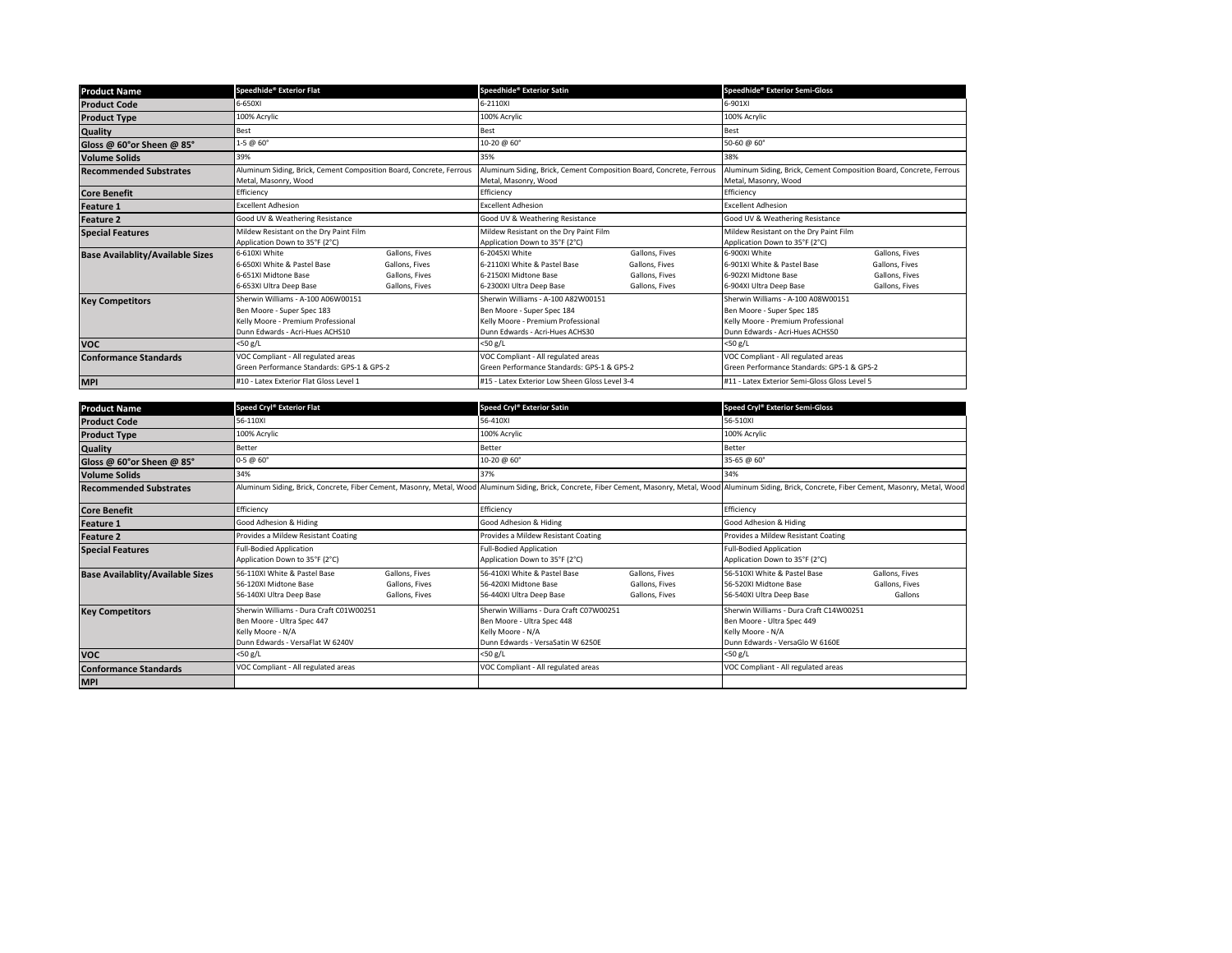| <b>Product Name</b>                     | <b>Barn &amp; Fence Exterior Flat</b>                |       |  |
|-----------------------------------------|------------------------------------------------------|-------|--|
| <b>Product Code</b>                     | 37 Series                                            |       |  |
| <b>Product Type</b>                     | l atex                                               |       |  |
| Quality                                 | Good                                                 |       |  |
| Gloss @ 60°or Sheen @ 85°               | $0-10 \ @ 60^{\circ}$                                |       |  |
| <b>Volume Solids</b>                    | 26%                                                  |       |  |
| <b>Recommended Substrates</b>           | Concrete, Masonry, Ferrous Metal, Fiber Cement, Wood |       |  |
| <b>Core Benefit</b>                     | Specialty                                            |       |  |
| Feature 1                               | Good Hiding & Coverage                               |       |  |
| <b>Feature 2</b>                        | Fast Dry                                             |       |  |
| <b>Special Features</b>                 | <b>Easy Application</b>                              |       |  |
| <b>Base Availablity/Available Sizes</b> | 37-183 Black                                         | Fives |  |
|                                         | 37-710 Red                                           | Fives |  |
|                                         | 37-762 White                                         | Fives |  |
| <b>Key Competitors</b>                  | Sherwin Wiliiams - Pro Mar Barn Paint B42WA0012      |       |  |
|                                         | Ben Moore - N/A                                      |       |  |
|                                         | Kelly Moore - N/A                                    |       |  |
|                                         | Dunn Edwards - N/A                                   |       |  |
| <b>VOC</b>                              | <50 g/L                                              |       |  |
| <b>Conformance Standards</b>            | VOC Compliant - All regulated areas                  |       |  |
| <b>MPI</b>                              |                                                      |       |  |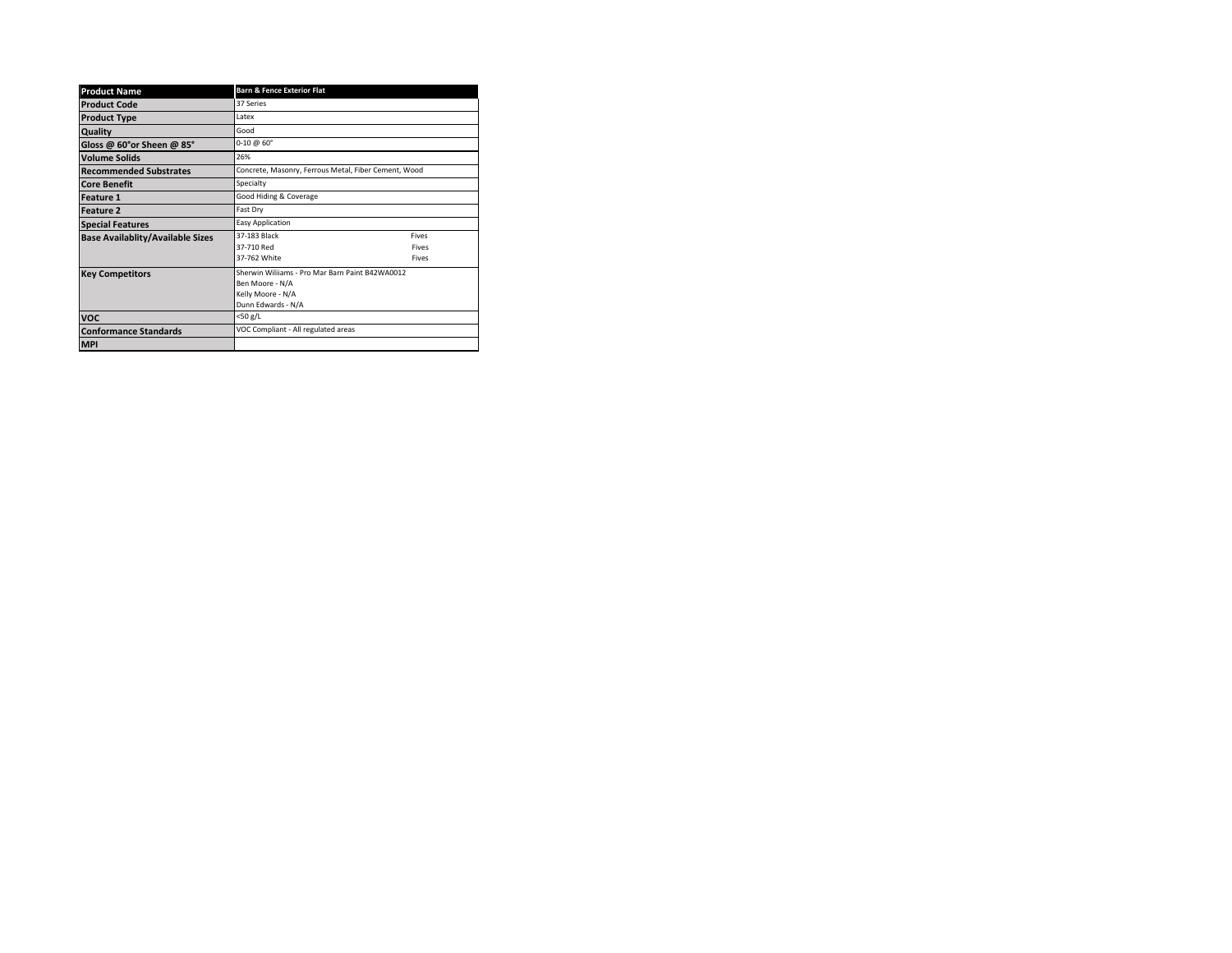# INTERIOR/EXTERIOR PAINT

| <b>Product Name</b>                        | Break-Through!® 50 Interior/Exterior Satin                              |         | Break-Through!® 250 Interior/Exterior Satin                              |                |  |
|--------------------------------------------|-------------------------------------------------------------------------|---------|--------------------------------------------------------------------------|----------------|--|
| <b>Product Code</b>                        | <b>V51-410 Series</b>                                                   |         | V50-410 Series                                                           |                |  |
| <b>Product Type</b>                        | Water-borne Acrylic                                                     |         | Water-borne Acrylic                                                      |                |  |
| Quality                                    | Ultimate                                                                |         | Ultimate                                                                 |                |  |
| Gloss @ 60°or Sheen @ 85°                  | 20 to 23 @ 60°                                                          |         | 20 to 30 @ 60°                                                           |                |  |
| <b>Volume Solids</b>                       | 44%                                                                     |         | 34%                                                                      |                |  |
| <b>Recommended Substrates</b>              | Aluminum, Ceramic Tile, Concrete, Concrete/Masonry Block, Ferrous       |         | Aluminum, Ceramic Tile, Concrete, Concrete/Masonry Block, Ferrous        |                |  |
|                                            | Metal, Fiberglass, Plaster, Galvanized Steel, Gypsum Wallboard, Drywall |         | Metal, Fiberglass, Plaster, Galvanized Steel, Gypsum Wallboard, Drywall, |                |  |
|                                            | Interior Wood, Laminate, Vinyl and Architectural Plastics               |         | Interior Wood, Laminate, Vinyl and Architectural Plastics                |                |  |
| <b>Core Benefit</b>                        | Specialty                                                               |         | Specialty                                                                |                |  |
| Feature 1                                  | <b>Outstanding Early Block Resistance</b>                               |         | <b>Outstanding Early Block Resistance</b>                                |                |  |
| Feature <sub>2</sub>                       | Ultra-Durable Water-Borne Acrylic                                       |         | Ultra-Durable Water-Borne Acrylic                                        |                |  |
| <b>Special Features</b>                    | Excellent Adhesion to Metal & Other Surfaces                            |         | Excellent Adhesion to Metal & Other Surfaces                             |                |  |
|                                            | Very Good Hardness                                                      |         | Very Good Hardness                                                       |                |  |
|                                            | Very Quick Dry                                                          |         | Very Quick Dry                                                           |                |  |
|                                            | <b>Excellent Flow &amp; Leveling</b>                                    |         | <b>Excellent Flow &amp; Leveling</b>                                     |                |  |
|                                            | Flexible<br>V51-410 White & Pastel Base                                 | Gallons | Flexible<br>V50-410 White & Pastel Base                                  | Gallons        |  |
| <b>Base Availablity/Available Sizes</b>    | V51-420 Midtone Base                                                    | Gallons | V50-420 Midtone Base                                                     | Gallons        |  |
|                                            | V51-430 Deeptone Base                                                   | Gallons | V50-430 Deeptone Base                                                    | Gallons        |  |
|                                            | V51-440 Ultra Deep Base                                                 | Gallons | V50-440 Ultra Deep Base                                                  | Gallons        |  |
|                                            | V51-90 Wrought Iron Black                                               | Gallons | V50-90 Wrought Iron Black                                                | Gallons, Fives |  |
|                                            | V51-V Clear                                                             | Gallons | V50-V Clear                                                              | Gallons        |  |
| <b>Key Competitors</b>                     | Sherwin Williams - N/A                                                  |         | Sherwin Williams - N/A                                                   |                |  |
|                                            | Ben Moore - N/A                                                         |         | Ben Moore - N/A                                                          |                |  |
|                                            | Kelly Moore - N/A                                                       |         | Kelly Moore - N/A                                                        |                |  |
|                                            | Dunn Edwards - N/A                                                      |         | Dunn Edwards - N/A<br><250 g/L                                           |                |  |
| <b>VOC</b>                                 | <50 g/L<br>VOC Compliant - All regulated areas                          |         | VOC Compliant - AIM, OTC, LADCO, CARB 2007                               |                |  |
| <b>Conformance Standards</b>               |                                                                         |         |                                                                          |                |  |
| <b>MPI</b>                                 |                                                                         |         |                                                                          |                |  |
|                                            |                                                                         |         |                                                                          |                |  |
|                                            |                                                                         |         |                                                                          |                |  |
| <b>Product Name</b>                        | Break-Through!® 50 Interior/Exterior Gloss                              |         | Break-Through!® 250 Interior/Exterior Gloss                              |                |  |
| <b>Product Code</b>                        | V71-610 Series                                                          |         | V70-610 Series                                                           |                |  |
| <b>Product Type</b>                        | Water-borne Acrylic                                                     |         | Water-borne Acrylic                                                      |                |  |
| Quality                                    | Ultimate                                                                |         | Ultimate                                                                 |                |  |
| Gloss @ 60°or Sheen @ 85°                  | 70 to 75 @ 60°                                                          |         | >70 @ 60°                                                                |                |  |
| <b>Volume Solids</b>                       | 34%                                                                     |         | 37%                                                                      |                |  |
| <b>Recommended Substrates</b>              | Aluminum, Ceramic Tile, Concrete, Concrete/Masonry Block, Ferrous       |         | Aluminum, Ceramic Tile, Concrete, Concrete/Masonry Block, Ferrous        |                |  |
|                                            | Metal, Fiberglass, Plaster, Galvanized Steel, Gypsum Wallboard, Drywall |         | Metal, Fiberglass, Plaster, Galvanized Steel, Gypsum Wallboard, Drywall, |                |  |
|                                            | Interior Wood, Laminate, Vinyl and Architectural Plastics               |         | Interior Wood, Laminate, Vinyl and Architectural Plastics                |                |  |
| <b>Core Benefit</b>                        | Specialty                                                               |         | Specialty                                                                |                |  |
| Feature 1                                  | <b>Outstanding Early Block Resistance</b>                               |         | <b>Outstanding Early Block Resistance</b>                                |                |  |
| <b>Feature 2</b>                           | Ultra-Durable Water-Borne Acrylic                                       |         | Ultra-Durable Water-Borne Acrylic                                        |                |  |
| <b>Special Features</b>                    | Excellent Adhesion to Metal & Other Surfaces                            |         | Excellent Adhesion to Metal & Other Surfaces                             |                |  |
|                                            | Very Good Hardness                                                      |         | Very Good Hardness                                                       |                |  |
|                                            | Very Quick Dry                                                          |         | Very Quick Dry                                                           |                |  |
|                                            | Excellent Flow & Leveling<br>Flexible                                   |         | <b>Excellent Flow &amp; Leveling</b><br>Flexible                         |                |  |
|                                            | V71-610 White & Pastel Base                                             | Gallons | V70-610 White & Pastel Base                                              | Gallons        |  |
| <b>Base Availablity/Available Sizes</b>    | V71-620 Midtone Base                                                    | Gallons | V70-620 Midtone Base                                                     | Gallons        |  |
|                                            | V71-630 Deeptone Base                                                   | Gallons | V70-630 Deeptone Base                                                    | Gallons        |  |
|                                            | V71-640 Ultra Deep Base                                                 | Gallons | V70-640 Ultra Deep Base                                                  | Gallons        |  |
|                                            | V71-9 Black                                                             | Gallons | V70-9 Black                                                              | Gallons        |  |
|                                            | V71-V Clear                                                             | Gallons | V70-V Clear                                                              | Gallons        |  |
|                                            | V71-5 Safety Red                                                        | Gallons | V70-5 Safety Red                                                         | Gallons        |  |
|                                            | V71-46 Safety Yellow                                                    | Gallons | V70-46 Safety Yellow                                                     | Gallons        |  |
| <b>Key Competitors</b>                     | Sherwin Williams - N/A                                                  |         | Sherwin Williams - N/A                                                   |                |  |
|                                            | Ben Moore - N/A                                                         |         | Ben Moore - N/A                                                          |                |  |
|                                            | Kelly Moore - N/A                                                       |         | Kelly Moore - N/A                                                        |                |  |
| voc                                        | Dunn Edwards - N/A<br><50 g/L                                           |         | Dunn Edwards - N/A<br><250 g/L                                           |                |  |
|                                            | VOC Compliant - All regulated areas                                     |         | VOC Compliant - AIM, OTC, LADCO, CARB 2007                               |                |  |
| <b>Conformance Standards</b><br><b>MPI</b> |                                                                         |         |                                                                          |                |  |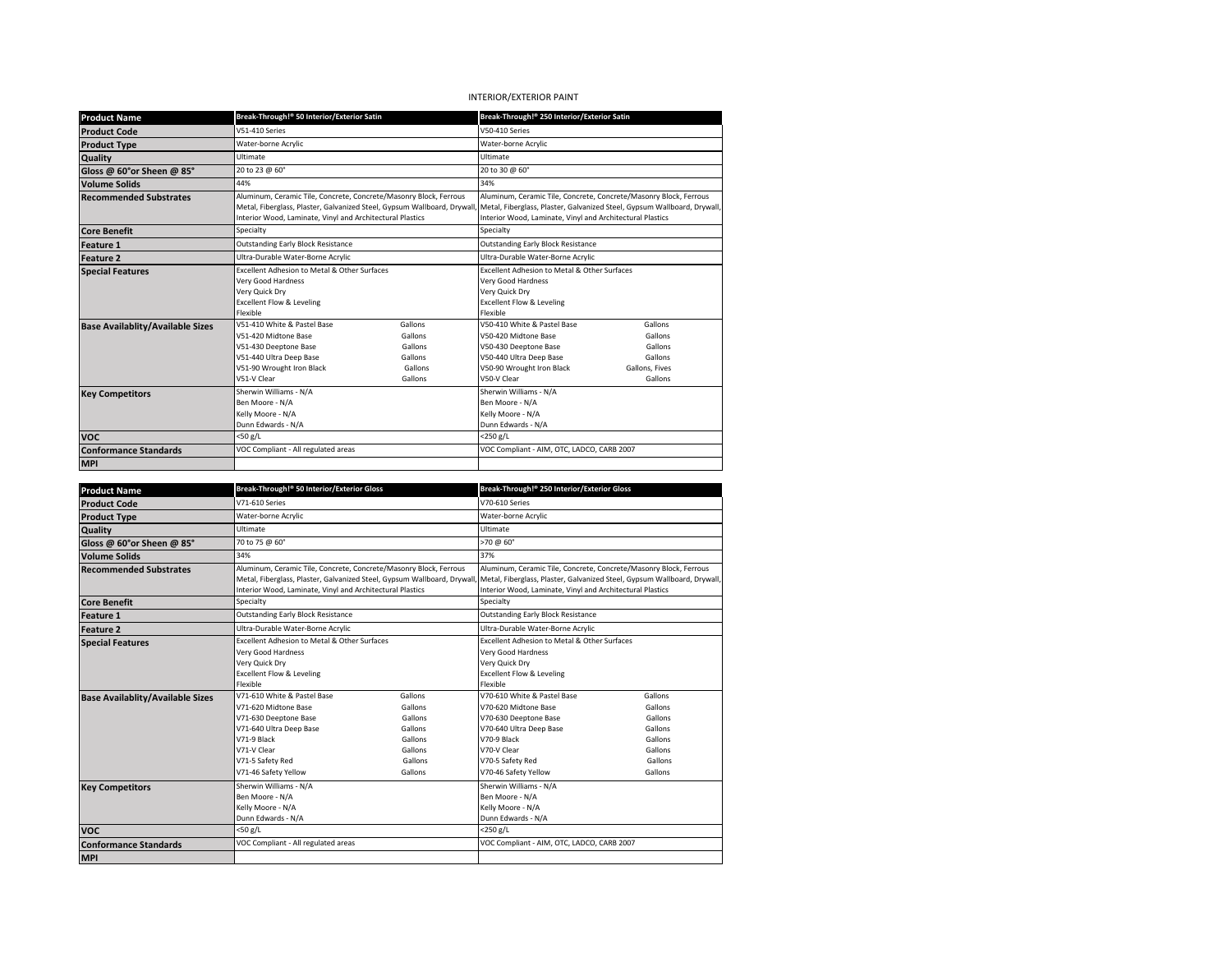| <b>Product Name</b>                     | Advantage™ 900 Interior/Exterior Semi-Gloss                                                                                                                                               | Advantage <sup>™</sup> 900 Interior/Exterior Gloss                                                                                                    |  |
|-----------------------------------------|-------------------------------------------------------------------------------------------------------------------------------------------------------------------------------------------|-------------------------------------------------------------------------------------------------------------------------------------------------------|--|
| <b>Product Code</b>                     | 919-10 Series                                                                                                                                                                             | 909-10 Series                                                                                                                                         |  |
| <b>Product Type</b>                     | <b>Styrene Acrylic</b>                                                                                                                                                                    | <b>Styrene Acrylic</b>                                                                                                                                |  |
| <b>Quality</b>                          | <b>Best</b>                                                                                                                                                                               | <b>Best</b>                                                                                                                                           |  |
| Gloss @ 60°or Sheen @ 85°               | 45 to 55 @ 60°                                                                                                                                                                            | 80 to 100 @ 60°                                                                                                                                       |  |
| Volume Solids                           | 50%                                                                                                                                                                                       | 47%                                                                                                                                                   |  |
| <b>Recommended Substrates</b>           | Brick, Concrete, Concrete Block (CMU), Gypsum Wallboard, Drywall,<br>Ferrous Metal, Masonry, Plaster, Wood                                                                                | Brick, Concrete, Concrete Block (CMU), Gypsum Wallboard, Drywall,<br>Ferrous Metal, Masonry, Plaster, Wood                                            |  |
| <b>Core Benefit</b>                     | Specialty                                                                                                                                                                                 | Specialty                                                                                                                                             |  |
| <b>Feature 1</b>                        | <b>Excellent Adhesion</b>                                                                                                                                                                 | <b>Excellent Adhesion</b>                                                                                                                             |  |
| <b>Feature 2</b>                        | Easy Workability                                                                                                                                                                          | Easy Workability                                                                                                                                      |  |
| <b>Special Features</b>                 | Very Fast Drying<br>Non-Yellowing<br>Bonds with Minimal Surface Preparation                                                                                                               | Very Fast Drying<br>Non-Yellowing<br>Bonds with Minimal Surface Preparation                                                                           |  |
| <b>Base Availablity/Available Sizes</b> | 919-10 White & Pastel Base<br>Gallons, Quarts, Fives<br>919-20 Midtone Base<br>Gallons, Quarts<br>Gallons, Quarts<br>919-40 Ultra Deep Base                                               | 909-10 White & Pastel Base<br>Gallons, Quarts, Fives<br>909-20 Midtone Base<br>Gallons, Quarts<br>Gallons, Quarts<br>909-40 Ultra Deep Base           |  |
| <b>Key Competitors</b>                  | Sherwin Williams - Pro Classic Acrylic 6502-68691<br>Ben Moore - Impervo N3141X<br>Kelly Moore - N/A<br>Dunn Edwards - N/A                                                                | Sherwin Williams - Pro Classic WB Interior Acrylic B21W00051<br>Ben Moore - Impervex N309<br>Kelly Moore - N/A<br>Dunn Edwards - Aristoshield ASHI 70 |  |
| <b>VOC</b>                              | <50 g/L                                                                                                                                                                                   | $<$ 50 g/L                                                                                                                                            |  |
| <b>Conformance Standards</b>            | VOC Compliant - All regulated areas                                                                                                                                                       | VOC Compliant - All regulated areas                                                                                                                   |  |
| <b>MPI</b>                              | #54 - Latex Interior Semi-Gloss Gloss Level 5<br>#141 - Latex Interior High Performance Architectural Gloss Level 5<br>#153 - Light Industrial Coating Interior Water Based Gloss Level 5 | #114 - Latex Interior Gloss Gloss Level 6<br>#154 - Light Industrial Coating Interior Water Based Gloss Level 6                                       |  |

| <b>Product Name</b>                     | Floor & Porch Interior/Exterior Satin                                                                                           |                                                 |                                                                                                    | Floor & Porch Interior/Exterior Gloss    |  |
|-----------------------------------------|---------------------------------------------------------------------------------------------------------------------------------|-------------------------------------------------|----------------------------------------------------------------------------------------------------|------------------------------------------|--|
| <b>Product Code</b>                     | 3-510XI Series                                                                                                                  |                                                 | 3-610 Series                                                                                       |                                          |  |
| <b>Product Type</b>                     | 100% Acrylic                                                                                                                    |                                                 | Water-Borne Alkyd                                                                                  |                                          |  |
| <b>Quality</b>                          | Better                                                                                                                          |                                                 | Better                                                                                             |                                          |  |
| Gloss @ 60°or Sheen @ 85°               | 10 to 20 @ 85°                                                                                                                  |                                                 | 75 to 85 @ 60°                                                                                     |                                          |  |
| <b>Volume Solids</b>                    | 41%                                                                                                                             |                                                 | 33%                                                                                                |                                          |  |
| <b>Recommended Substrates</b>           | Concrete, Masonry, Wood                                                                                                         |                                                 | Aluminum, Concrete, Ferrous Metal, Galvanized Steel, Wood                                          |                                          |  |
| <b>Core Benefit</b>                     | Specialty                                                                                                                       |                                                 | Specialty                                                                                          |                                          |  |
| <b>Feature 1</b>                        | <b>Scuff Resistant</b>                                                                                                          |                                                 | Scuff & Abrasion Resistance                                                                        |                                          |  |
| <b>Feature 2</b>                        | <b>Excellent Adhesion</b>                                                                                                       |                                                 |                                                                                                    | <b>Excellent Adhesion &amp; Hardness</b> |  |
| <b>Special Features</b>                 | Fast Drying<br>Good Flow and Leveling                                                                                           |                                                 | <b>Excellent Flow and Leveling</b>                                                                 |                                          |  |
| <b>Base Availablity/Available Sizes</b> | 3-510XI White & Pastel Base<br>3-515XI Midtone Base<br>3-540XI Ultra Deep Base<br>3-519XI Dark Gray                             | Gallons, Fives<br>Gallons<br>Gallons<br>Gallons | 3-610 White & Pastel Base<br>3-620 Midtone Base<br>3-617 Dixie Gray                                | Gallons<br>Gallons<br>Gallons            |  |
| <b>Key Competitors</b>                  | Sherwin Williams - Porch & Floor Fnamel A32W000251<br>Ben Moore - Floor & Patio N122<br>Kelly Moore - N/A<br>Dunn Edwards - N/A |                                                 | Sherwin Williams - N/A<br>Ben Moore - Floor & Patio 121<br>Kelly Moore - N/A<br>Dunn Edwards - N/A |                                          |  |
| <b>VOC</b>                              | $<$ 50 g/L                                                                                                                      |                                                 | <50 g/L                                                                                            |                                          |  |
| <b>Conformance Standards</b>            | VOC Compliant - All regulated areas                                                                                             |                                                 | VOC Compliant - All regulated areas                                                                |                                          |  |
| <b>MPI</b>                              |                                                                                                                                 |                                                 |                                                                                                    |                                          |  |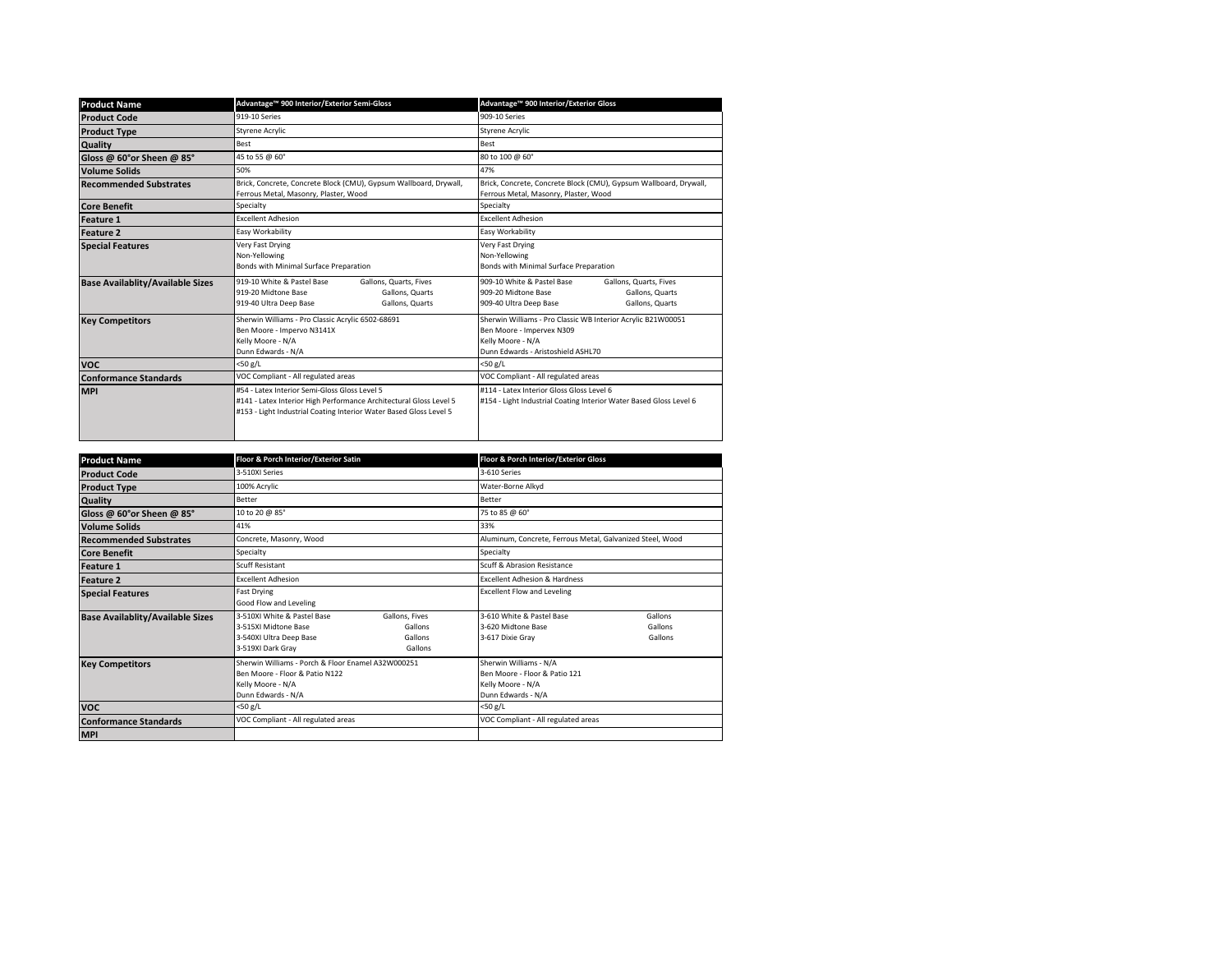| <b>Product Name</b>                     | Speedhide® Interior/Exterior Satin                                |         | Speedhide® Interior/Exterior Semi-Gloss                           |         | Speedhide® Interior/Exterior Gloss                                |         |
|-----------------------------------------|-------------------------------------------------------------------|---------|-------------------------------------------------------------------|---------|-------------------------------------------------------------------|---------|
| <b>Product Code</b>                     | 6-1410XI Series                                                   |         | 6-1510XI Series                                                   |         | 6-1610XI                                                          |         |
| <b>Product Type</b>                     | Water-Based Alkyd                                                 |         | Water-Based Alkyd                                                 |         | Water-Based Alkyd                                                 |         |
| <b>Quality</b>                          | Best                                                              |         | Best                                                              |         | Best                                                              |         |
| Gloss @ 60°or Sheen @ 85°               | 30 to 65 @ 60°                                                    |         | 50 to 85 @ 60°                                                    |         | 75 to 100 @ 60°                                                   |         |
| <b>Volume Solids</b>                    | 40%                                                               |         | 38%                                                               |         | 40%                                                               |         |
| <b>Recommended Substrates</b>           | Brick, Concrete, Concrete Block (CMU), Gypsum Wallboard, Drywall, |         | Brick, Concrete, Concrete Block (CMU), Gypsum Wallboard, Drywall, |         | Brick, Concrete, Concrete Block (CMU), Gypsum Wallboard, Drywall, |         |
|                                         | Ferrous Metal, Masonry, Plaster, Wood                             |         | Ferrous Metal, Masonry, Plaster, Wood                             |         | Ferrous Metal, Masonry, Plaster, Wood                             |         |
| <b>Core Benefit</b>                     | Efficiency                                                        |         | Efficiency                                                        |         | Efficiency                                                        |         |
| <b>Feature 1</b>                        | Excellent Stain Blocking & Stain Resistance                       |         | Excellent Stain Blocking & Stain Resistance                       |         | Excellent Stain Blocking & Stain Resistance                       |         |
| <b>Feature 2</b>                        | Alkyd Hardness & Durability                                       |         | Alkyd Hardness & Durability                                       |         | Alkyd Hardness & Durability                                       |         |
| <b>Special Features</b>                 | <b>Excellent Flow &amp; Leveling</b>                              |         | <b>Excellent Flow &amp; Leveling</b>                              |         | <b>Excellent Flow &amp; Leveling</b>                              |         |
|                                         | <b>Excellent Block Resistance</b>                                 |         | <b>Excellent Block Resistance</b>                                 |         | <b>Excellent Block Resistance</b>                                 |         |
|                                         | Good Color & Gloss Retention                                      |         | Good Color & Gloss Retention                                      |         | Good Color & Gloss Retention                                      |         |
|                                         | Good Adhesion                                                     |         | Good Adhesion                                                     |         | Good Adhesion                                                     |         |
| <b>Base Availablity/Available Sizes</b> | 6-1410XI White & Pastel Base                                      | Gallons | 6-1510XI White & Pastel Base                                      | Gallons | 6-1610XI White & Pastel Base                                      | Gallons |
|                                         | 6-1420XL Midtone Base                                             | Gallons | 6-1520XL Midtone Base                                             | Gallons | 6-1620XLMidtone Base                                              | Gallons |
|                                         | 6-1440XI Ultra Deep Base                                          | Gallons | 6-1540XI Ultra Deep Base                                          | Gallons | 6-1640XI Ultra Deep Base                                          | Gallons |
| <b>Key Competitors</b>                  | Sherwin Williams - Pro Mar 200 Eg-Shel B33W08251                  |         | Sherwin Williams - Pro Mar 200 B34W08251                          |         | Sherwin Williams - Pro Mar 200 B35W08251                          |         |
|                                         | Ben Moore - Advance 792                                           |         | Ben Moore - Advance 793                                           |         | Ben Moore - Advance 794                                           |         |
|                                         | Kelly Moore - Epic 1997                                           |         | Kelly Moore - Epic 1998                                           |         | Kelly Moore - Epic 1999                                           |         |
|                                         | Dunn Edwards - Aristoshield ASHI 30                               |         | Dunn Edwards - Aristoshield ASHI 50                               |         | Dunn Edwards - Aristoshield ASHL70                                |         |
| <b>VOC</b>                              | $<$ 50 g/L                                                        |         | $<$ 50 g/L                                                        |         | $<$ 50 g/L                                                        |         |
| <b>Conformance Standards</b>            | VOC Compliant - All regulated areas                               |         | VOC Compliant - All regulated areas                               |         | VOC Compliant - All regulated areas                               |         |
| <b>MPI</b>                              |                                                                   |         |                                                                   |         |                                                                   |         |

| <b>Product Name</b>                     | Speedhide® Interior/Exterior Flat                                                                                                    | Speedhide® Interior/Exterior Semi-Gloss                                                                                                  | Speedhide® Interior/Exterior Gloss                                                  |
|-----------------------------------------|--------------------------------------------------------------------------------------------------------------------------------------|------------------------------------------------------------------------------------------------------------------------------------------|-------------------------------------------------------------------------------------|
| <b>Product Code</b>                     | $6 - 753$                                                                                                                            | 6-8524 Series                                                                                                                            | 6-8534                                                                              |
| <b>Product Type</b>                     | Acrylic                                                                                                                              | Acrylic                                                                                                                                  | 100% Acrylic Latex                                                                  |
| <b>Quality</b>                          | Best                                                                                                                                 | Best                                                                                                                                     | <b>Best</b>                                                                         |
| Gloss @ 60°or Sheen @ 85°               | 0 to 5 @ 60°                                                                                                                         | 30 to 50 @ 60°                                                                                                                           | 40 to 60 @ 60°                                                                      |
| <b>Volume Solids</b>                    | 34%                                                                                                                                  | 29%                                                                                                                                      | 39%                                                                                 |
| <b>Recommended Substrates</b>           | Brick, Concrete, Masonry Block, Cement Composition Board, Ferrous<br>Metal, Gypsum Wallboard, Drywall, Masonry, Plaster, Stone, Wood | Brick, Cement Composition Board, Concrete Masonry Block (CMU),<br>Gypsum Wallboard, Drywall, Masonry, Plaster, Wood                      | Concrete, Masonry Block, Ferrous Metal, Gypsum Wallboard, Drywall,<br>Plaster, Wood |
| <b>Core Benefit</b>                     | Efficiency                                                                                                                           | Efficiency                                                                                                                               | Efficiency                                                                          |
| <b>Feature 1</b>                        | Good Hiding Power & Coverage                                                                                                         | Good Hiding Power & Coverage                                                                                                             | Good Hiding Power & Coverage                                                        |
| <b>Feature 2</b>                        | Good Adhesion                                                                                                                        | Good Adhesion                                                                                                                            | Good Adhesion                                                                       |
| <b>Special Features</b>                 | Durable Finish                                                                                                                       | Durable Finish                                                                                                                           | Durable Finish                                                                      |
| <b>Base Availablity/Available Sizes</b> | 6-753 Black<br>Gallons, Fives                                                                                                        | 6-8524 White & Pastel Base<br>Gallons, Fives, Drums<br>6-8525 Midtone Base<br>Gallons, Fives<br>6-8527 Ultra Deep Base<br>Gallons, Fives | 6-8534 White & Pastel Base<br>Gallons, Fives                                        |
| <b>Key Competitors</b>                  |                                                                                                                                      | Sherwin Williams - A76W00051<br>Ben Moore - N/A<br>Kelly Moore - N/A<br>Dunn Edwards - Versaglo W6160E                                   |                                                                                     |
| <b>VOC</b>                              | <50 g/L                                                                                                                              | $<$ 50 g/L                                                                                                                               | $<$ 100 $g/L$                                                                       |
| <b>Conformance Standards</b>            | VOC Compliant - All regulated areas                                                                                                  | VOC Compliant - All regulated areas                                                                                                      | VOC Compliant - All regulated areas                                                 |
| <b>MPI</b>                              |                                                                                                                                      |                                                                                                                                          |                                                                                     |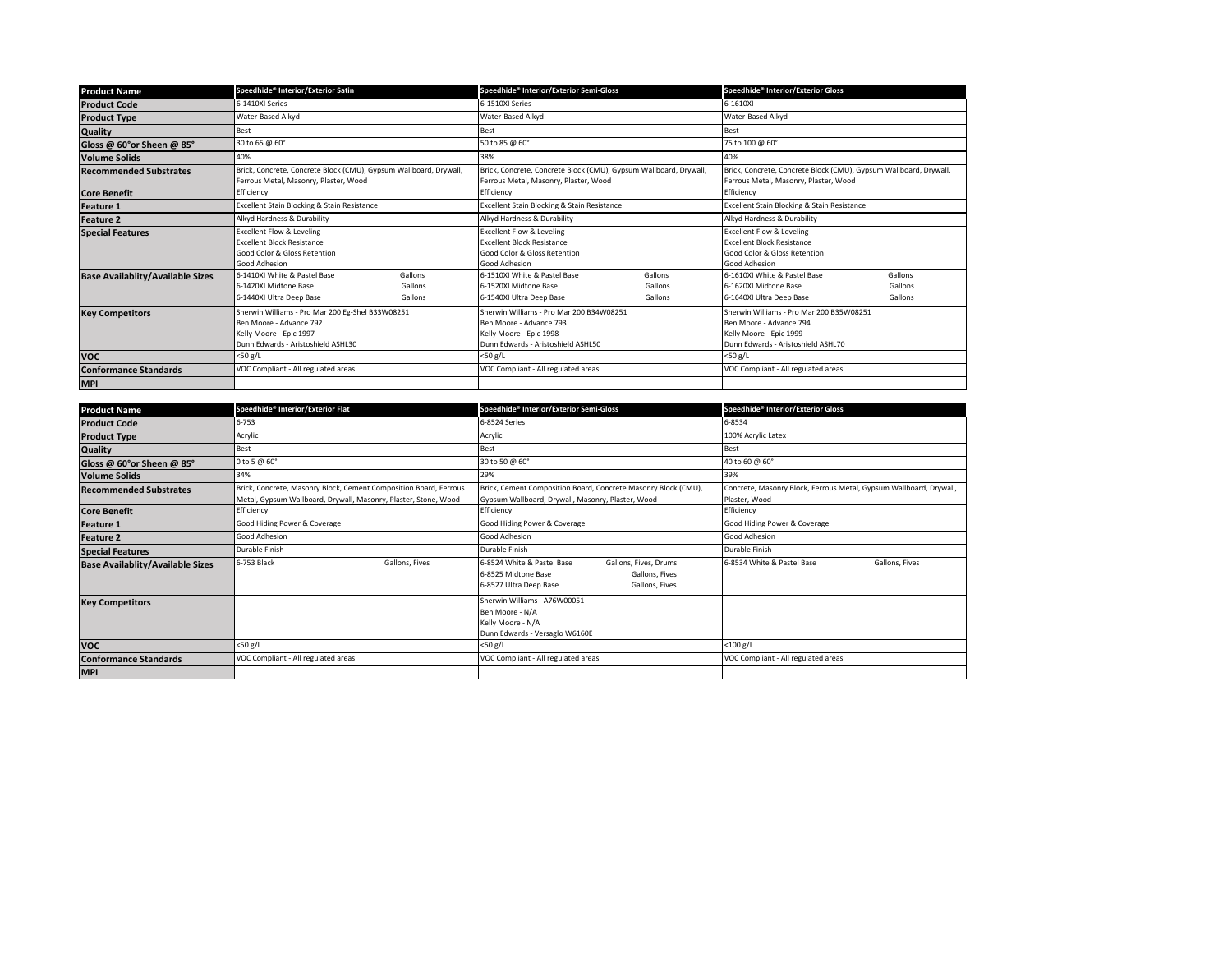# CONCRETE COATINGS

| <b>Product Name</b>                     | Perma-Crete® Pitt-Flex® Interior/Exterior Elastomeric Patching                                                       | Perma-Crete® Pitt-Flex® Interior/Exterior Elastomeric Patching                                                   |  |
|-----------------------------------------|----------------------------------------------------------------------------------------------------------------------|------------------------------------------------------------------------------------------------------------------|--|
|                                         | Compound, Knife Grade - Textured                                                                                     | Compound, Knife Grade - Smooth                                                                                   |  |
| <b>Product Code</b>                     | 4-1000                                                                                                               | 4-1001                                                                                                           |  |
| <b>Product Type</b>                     | Acrylic Terpolymer                                                                                                   | Acrylic Terpolymer                                                                                               |  |
| <b>Recommended Substrates</b>           | Concrete, Masonry, Stucco                                                                                            | Concrete, Masonry, Stucco                                                                                        |  |
| <b>Core Benefit</b>                     | Specialty                                                                                                            | Specialty                                                                                                        |  |
| <b>Feature 1</b>                        | Repairs Hairline Cracks Above Grade                                                                                  | Repairs Hairline Cracks Above Grade                                                                              |  |
| <b>Feature 2</b>                        | <b>High Technology</b>                                                                                               | <b>High Technology</b>                                                                                           |  |
| <b>Base Availablity/Available Sizes</b> | 4-1000 Knife Grade - Textured<br>Gallons                                                                             | 4-1001 Knife Grade - Smooth<br>Gallons                                                                           |  |
| <b>Key Competitors</b>                  | Sherwin Williams - Concrete & Masonry Textured Knife Grade A5W610<br>Ben Moore - Moorelastic Textured Knife Grade 51 | Sherwin Williams - Concrete & Masonry Smooth Knife Grade A5W600<br>Ben Moore - Moorelastic Smooth Knife Grade 53 |  |
| <b>VOC</b>                              | $<$ 100 g/L                                                                                                          | $<$ 100 g/L                                                                                                      |  |
| <b>Conformance Standards</b>            | VOC Compliant - AIM                                                                                                  | VOC Compliant - AIM                                                                                              |  |

| <b>Product Name</b>                     | Perma-Crete® Pitt-Flex® Interior/Exterior Elastomeric Patching                                                   | Perma-Crete® Pitt-Flex® Interior/Exterior Elastomeric Patching                                                      |  |
|-----------------------------------------|------------------------------------------------------------------------------------------------------------------|---------------------------------------------------------------------------------------------------------------------|--|
|                                         | Compound, Brush Grade - Smooth                                                                                   | Compound, Brush Grade - Textured                                                                                    |  |
| <b>Product Code</b>                     | 4-1002                                                                                                           | 4-1003                                                                                                              |  |
| <b>Product Type</b>                     | Acrylic Terpolymer                                                                                               | Acrylic Terpolymer                                                                                                  |  |
| <b>Recommended Substrates</b>           | Concrete, Masonry, Stucco                                                                                        | Concrete, Masonry, Stucco                                                                                           |  |
| <b>Core Benefit</b>                     | Specialty                                                                                                        | Specialty                                                                                                           |  |
| <b>Feature 1</b>                        | Repairs Hairline Cracks Above Grade                                                                              | Repairs Hairline Cracks Above Grade                                                                                 |  |
| <b>Feature 2</b>                        | <b>High Technology</b>                                                                                           | <b>High Technology</b>                                                                                              |  |
| <b>Base Availablity/Available Sizes</b> | 4-1002 Brush Grade - Smooth<br>Gallons                                                                           | 4-1003 Brush Grade - Textured<br>Gallons                                                                            |  |
| <b>Key Competitors</b>                  | Sherwin Williams - Concrete & Masonry Smooth Brush Grade A5W620<br>Ben Moore - Moorelastic Smooth Brush Grade 54 | Sherwin Williams - Concrete & Masonry Textured Bush Grade A5W630<br>Ben Moore - Moorelastic Textured Brush Grade 52 |  |
| <b>VOC</b>                              | $<$ 100 g/L                                                                                                      | $<$ 100 g/L                                                                                                         |  |
| <b>Conformance Standards</b>            | VOC Compliant - AIM                                                                                              | VOC Compliant - AIM                                                                                                 |  |

| <b>Product Name</b>                     | Perma-Crete® Interior/Exterior Block & Masonry Surfacer/Filler                                                                                              | Speedhide® Interior/Exterior Hi-Fill Masonry Block Filler                                                                          | Speedhide® Interior/Exterior Block Filler                                                                                                                            |  |
|-----------------------------------------|-------------------------------------------------------------------------------------------------------------------------------------------------------------|------------------------------------------------------------------------------------------------------------------------------------|----------------------------------------------------------------------------------------------------------------------------------------------------------------------|--|
| <b>Product Code</b>                     | 4-100XI                                                                                                                                                     | $6-15XI$                                                                                                                           | $6 - 7$                                                                                                                                                              |  |
| <b>Product Type</b>                     | 100% Acrylic                                                                                                                                                | Vinyl Acrylic                                                                                                                      | Vinyl Acrylic                                                                                                                                                        |  |
| Gloss @ 60°or Sheen @ 85°               | Flat                                                                                                                                                        | Flat                                                                                                                               | Flat                                                                                                                                                                 |  |
| <b>Volume Solids</b>                    | 55%                                                                                                                                                         | 50%                                                                                                                                | 44%                                                                                                                                                                  |  |
| <b>Recommended Substrates</b>           | Brick, Concrete, Concrete Block, Masonry, Stucco                                                                                                            | Concrete, Masonry Block, Masonry, Stucco                                                                                           | Concrete, Masonry Block, Masonry                                                                                                                                     |  |
| <b>Core Benefit</b>                     | Specialty                                                                                                                                                   | Efficiency                                                                                                                         | Efficiency                                                                                                                                                           |  |
| Feature 1                               | Resists Wind Driven Rain*                                                                                                                                   | <b>Excellent Filling Properties</b>                                                                                                | <b>Excellent Filling Properties</b>                                                                                                                                  |  |
| <b>Feature 2</b>                        | Alkali & Efflorescence Resistance                                                                                                                           | Good Adhesion                                                                                                                      | Easy Application & Clean-Up                                                                                                                                          |  |
| <b>Special Features</b>                 | <b>Excellent Filling</b><br>Application Down to 35°F (2°C)<br>Great pH Resistance<br>*Refer to the TDS at ppgpaints.com for proper application instructions | <b>Easy Application</b><br>Can be Hot Top-Coated in 48 Hours                                                                       | For Above Grade Masonry                                                                                                                                              |  |
| <b>Base Availablity/Available Sizes</b> | 4-100XI White<br>Fives                                                                                                                                      | 6-15XI White<br>Fives, Drums                                                                                                       | 6-7 White<br>Gallons, Fives                                                                                                                                          |  |
| <b>Key Competitors</b>                  | Sherwin Williams - Loxon Block Surfacer A24W200<br>Ben Moore - Ultra Spec Hi-Build Masonry Block Filler 571<br>Dunn Edwards - Smooth BLOCFIL Premium SBPR00 | Sherwin Williams - PrepRite, B25W25<br>Ben Moore - Moorecraft S-H Latex Filler, 285<br>Dunn Edwards - Smooth BlocFil Premium, W305 | Sherwin Williams - PrepRite, B25W25<br>Ben Moore - Latex Block Filler, M88<br>Dunn Edwards - Concrete Block Filler Smooth, W315<br>Kelly Moore - Color Shield, KM531 |  |
| <b>VOC</b>                              | <100 g/L                                                                                                                                                    | $<$ 50 g/L                                                                                                                         | $<$ 50 g/L                                                                                                                                                           |  |
| <b>Conformance Standards</b>            | VOC Compliant - All regulated areas<br>Green Performance Standards: GPS-1                                                                                   | VOC Compliant - All regulated areas<br>Green Performance Standards: GPS-1 & GPS-2                                                  | VOC Compliant - All regulated areas                                                                                                                                  |  |
| <b>MPI</b>                              | #4 - Block Filler, Latex, Interior/Exterior                                                                                                                 | #4 - Block Filler, Latex, Interior/Exterior                                                                                        | N/A                                                                                                                                                                  |  |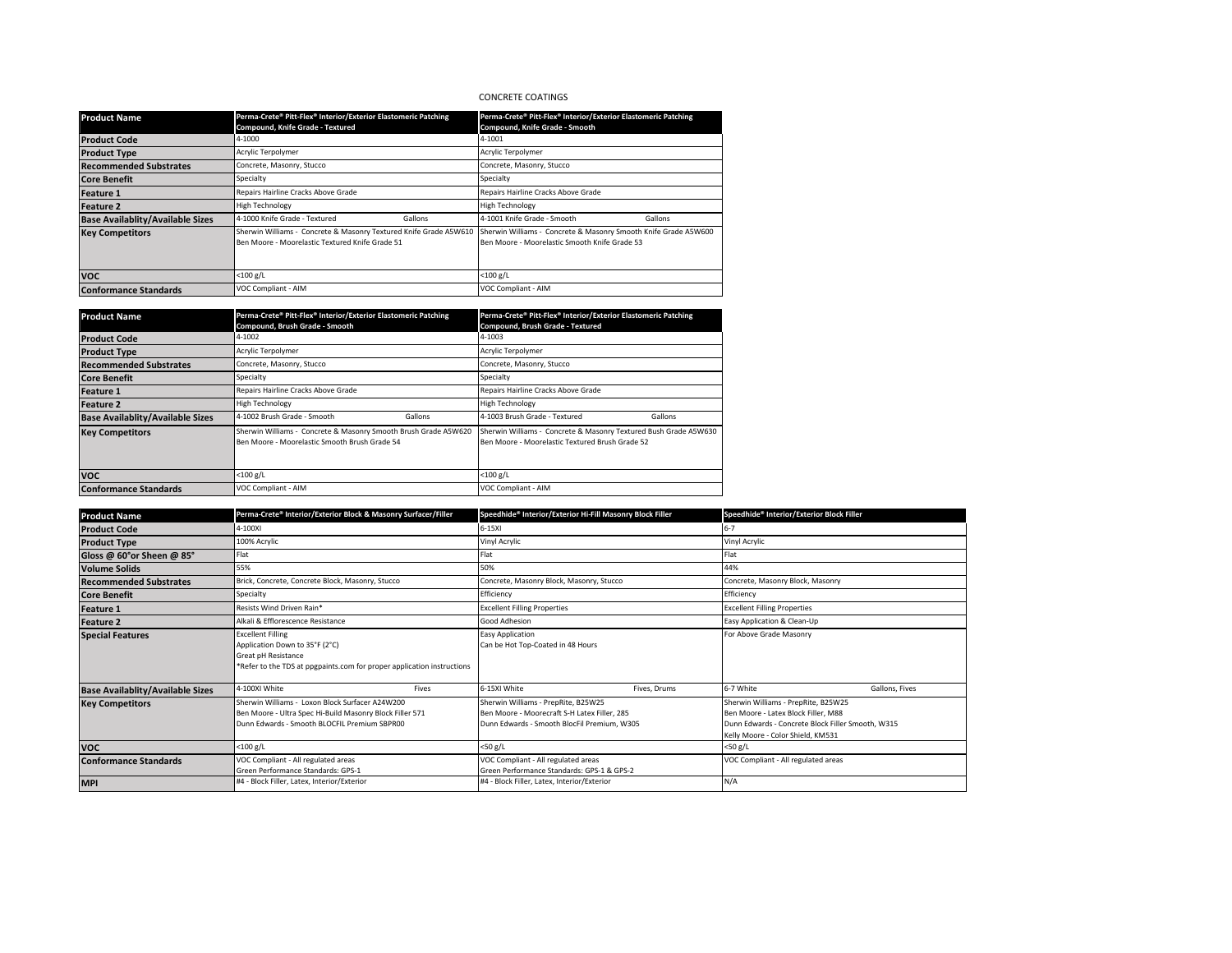| <b>Product Name</b>                     | Speedhide® Interior/Exterior Prime, Fill & Hide Semi-Gloss Finish                                       | Perma-Crete® Interior/Exterior Alkali Resistant Primer                                                                                                                 | Perma-Crete® Exterior Concrete & Stucco Primer                                                                                                                         |
|-----------------------------------------|---------------------------------------------------------------------------------------------------------|------------------------------------------------------------------------------------------------------------------------------------------------------------------------|------------------------------------------------------------------------------------------------------------------------------------------------------------------------|
| <b>Product Code</b>                     | 6-507XI                                                                                                 | 4-603XI                                                                                                                                                                | 4-503                                                                                                                                                                  |
| <b>Product Type</b>                     | Vinyl Acrylic                                                                                           | 100% Acrylic                                                                                                                                                           | Acrylic                                                                                                                                                                |
| Gloss @ 60°or Sheen @ 85°               | Semi-Gloss                                                                                              | Non-Flat                                                                                                                                                               | Flat                                                                                                                                                                   |
| <b>Volume Solids</b>                    | 40%                                                                                                     | 40%                                                                                                                                                                    | 37%                                                                                                                                                                    |
| <b>Recommended Substrates</b>           | Brick, Concrete, Concrete Block (CMU), Masonry, Plaster                                                 | Brick, Concrete, Concrete Block (CMU), Fiber Cement, Gypsum<br>Wallboard, Drywall, Masonry, Plaster, Stucco, Tilt-Up/Pre-Cast<br>Concrete, Wood                        | Brick, Concrete, Concrete Block (CMU), Fiber Cement, Masonry, Stucco,<br>Wood                                                                                          |
| <b>Core Benefit</b>                     | Specialty                                                                                               | Specialty                                                                                                                                                              | Specialty                                                                                                                                                              |
| <b>Feature 1</b>                        | Excellent Washability & Scrubbability                                                                   | Seals & Prepares Recommended Substrates                                                                                                                                | Good Adhesion                                                                                                                                                          |
| <b>Feature 2</b>                        | Crack, Dirt, & Pinhole Resistant                                                                        | <b>Excellent Stain Blocker</b>                                                                                                                                         | Alkali & Efflorescence Resistance                                                                                                                                      |
| <b>Special Features</b>                 | <b>Excellent Adhesion</b><br><b>Excellent Application Properties</b><br>Self-Priming Filler-Finish Coat | Application Down to 35°F (2°C)<br>Good Adhesion<br><b>Excellent Application Properties</b>                                                                             | Provides a Mildew Resistant Coating<br><b>Excellent Application Properties</b>                                                                                         |
| <b>Base Availablity/Available Sizes</b> | 6-507XI White<br>Fives                                                                                  | 4-603XI White (Tintable)<br>Gallons, Fives                                                                                                                             | 4-503 White<br>Fives                                                                                                                                                   |
| <b>Key Competitors</b>                  |                                                                                                         | Sherwin Williams - Loxon Primer A24W300<br>Ben Moore - Ultra Spec Int/Ext Masonry Sealer 609<br>Kelly Moore - Acryshield 247<br>Dunn Edwards - Eff-Stop Premium ESPR00 | Sherwin Williams - Loxon Primer A24W300<br>Ben Moore - Ultra Spec Int/Ext Masonry Sealer 609<br>Kelly Moore - Acryshield 247<br>Dunn Edwards - Eff-Stop Premium ESPR00 |
| <b>VOC</b>                              | <50 g/L                                                                                                 | $<$ 100 g/L                                                                                                                                                            | <100 g/L                                                                                                                                                               |
| <b>Conformance Standards</b>            | VOC Compliant - All regulated areas                                                                     | VOC Compliant - All regulated areas<br>Green Performance Standards: GPS-1 & GPS-2                                                                                      | VOC Compliant - All regulated areas                                                                                                                                    |
| <b>MPI</b>                              |                                                                                                         | #3 - Primer, Alkali Resistant, Water Based                                                                                                                             | N/A                                                                                                                                                                    |

| <b>Product Name</b>                     | Perma-Crete® Interior/Exterior Masonry Surface Sealer                                                                                                        | Perma-Crete® Aqua-Pel™ Interior/Exterior Water Repellent                                                                           | Perma-Crete® Plex-Seal® Interior/Exterior Sealer                                       |  |
|-----------------------------------------|--------------------------------------------------------------------------------------------------------------------------------------------------------------|------------------------------------------------------------------------------------------------------------------------------------|----------------------------------------------------------------------------------------|--|
| <b>Product Code</b>                     | 4-808/4-809                                                                                                                                                  | 4-6100                                                                                                                             | 4-6200XI                                                                               |  |
| <b>Product Type</b>                     | 100% Acrylic                                                                                                                                                 | Silane/Siloxane                                                                                                                    | 100% Acrylic                                                                           |  |
| Gloss @ 60°or Sheen @ 85°               | Satin (normally penetrates to a flat sheen)                                                                                                                  | N/A                                                                                                                                | Satin (depending on number of coats and porosity of substrate)                         |  |
| <b>Volume Solids</b>                    | 17%                                                                                                                                                          | 35% (weight)                                                                                                                       | 23%                                                                                    |  |
| <b>Recommended Substrates</b>           | Brick, Concrete, Concrete Block (CMU), Fiber Cement, Masonry, Stucco.<br>Tilt-Up                                                                             | Architectural Concrete, Brick, Concrete Block, Concrete Pavers, Clay<br>Tile, Exposed Aggregate, Sandstone, Slate, Splitface Block | Brick, Concrete, Exposed Aggregate, Masonry, Non-Glazed Ceramic Tile,<br>Stone, Stucco |  |
| <b>Core Benefit</b>                     | Specialty                                                                                                                                                    | Specialty                                                                                                                          | Specialty                                                                              |  |
| <b>Feature 1</b>                        | Seals Chalky Surfaces                                                                                                                                        | <b>Protects Porous Surfaces</b>                                                                                                    | Ideal for Exposed Aggregate                                                            |  |
| <b>Feature 2</b>                        | <b>Excellent Adhesion</b>                                                                                                                                    | <b>Water Repellent</b>                                                                                                             | Alkali, Efflorescence, Moisture, & Hot Tire Resistance                                 |  |
| <b>Special Features</b>                 | <b>Protects Porous Surfaces</b>                                                                                                                              | Recoatable<br><b>Easy Application</b>                                                                                              | <b>Excellent Adhesion</b><br>Application Down to 35°F (2°C)                            |  |
| <b>Base Availablity/Available Sizes</b> | 4-808 Clear<br>Gallons, Fives<br>4-809 Pigmented<br>Fives                                                                                                    | 4-6100 Clear<br>Gallons                                                                                                            | 4-6200XI Clear<br>Gallons, Fives                                                       |  |
| <b>Key Competitors</b>                  | Sherwin Williams - Loxon Conditioner A24-100<br>Ben Moore - Ultra Spec Acrylic Sealer 608<br>Kelly Moore - Acryshield 247<br>Dunn Edwards - Enduraseal W360V | Sherwin Williams - Loxon Siloxane Water Repellant A10T7<br>Kelly Moore - Multi-Seal Acrylic Sealer 98001                           |                                                                                        |  |
| <b>VOC</b>                              | <250 g/L                                                                                                                                                     | $<$ 350 g/L                                                                                                                        | $<$ 100 g/L                                                                            |  |
| <b>Conformance Standards</b>            | VOC Compliant - AIM, OTC, LADCO, CARB 2007                                                                                                                   | VOC Compliant - AIM, OTC, LADCO, CARB 2007<br>Green Performance Standards: GPS-1                                                   | VOC Compliant - AIM, OTC, LADCO, CARB 2007<br>Green Performance Standards: GPS-1       |  |
| <b>MPI</b>                              |                                                                                                                                                              | #34 - Water Repellent Clear                                                                                                        | #99 - Sealer Water based for concrete floors                                           |  |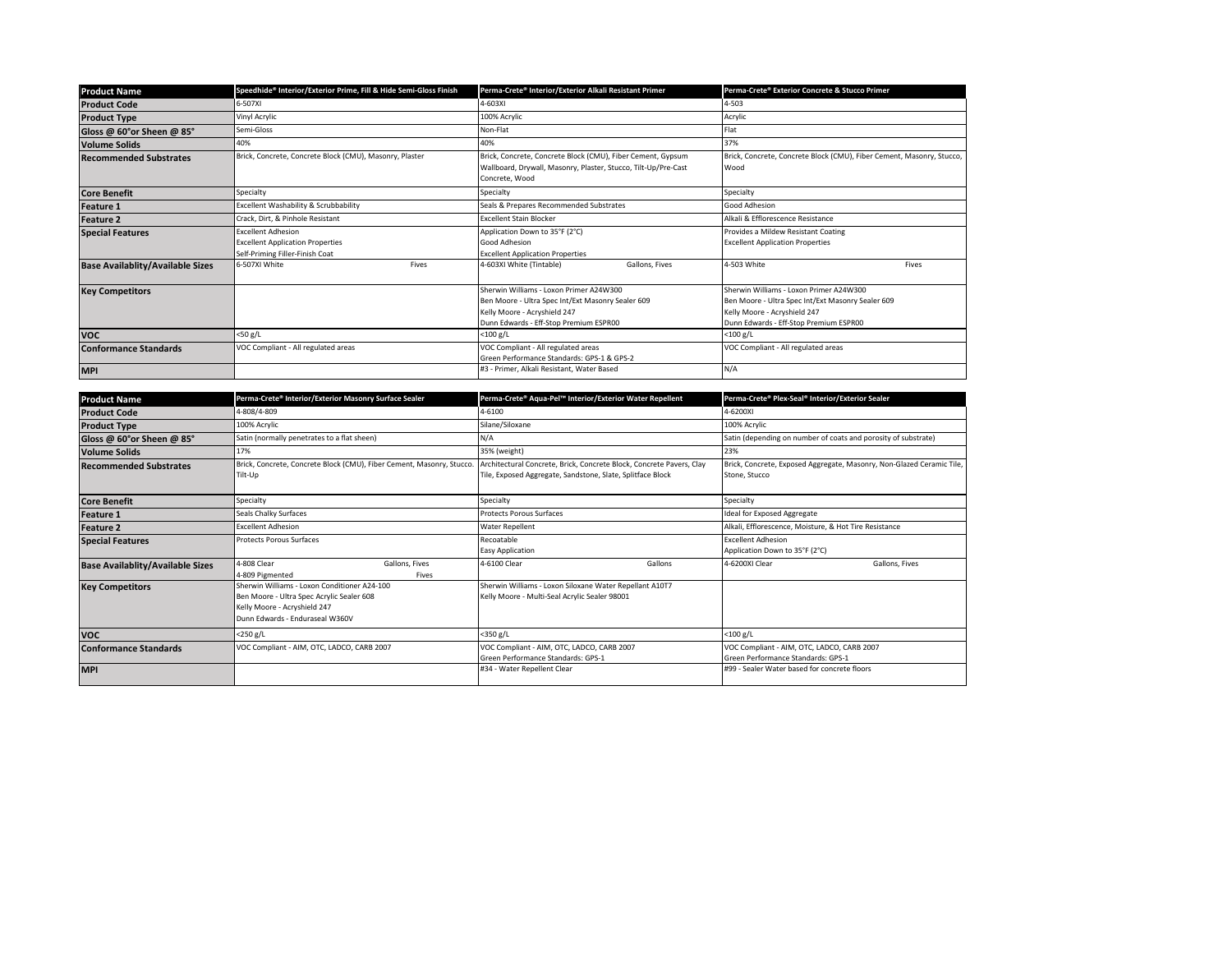| <b>Product Name</b>                     | Perma-Crete® Interior/Exterior Acrylic Texture Coating                                                                                                                         |                                           | Perma-Crete® Pitt-Flex® Interior/Exterior Elastomeric Coating                                                                                                                |                         |
|-----------------------------------------|--------------------------------------------------------------------------------------------------------------------------------------------------------------------------------|-------------------------------------------|------------------------------------------------------------------------------------------------------------------------------------------------------------------------------|-------------------------|
| <b>Product Code</b>                     | 4-50, 4-60, 4-65, 4-3230, 4-70                                                                                                                                                 |                                           | 4-110XI. 4-140XI                                                                                                                                                             |                         |
| <b>Product Type</b>                     | 100% Acrylic / Modified Acrylic                                                                                                                                                |                                           | 100% Acrylic                                                                                                                                                                 |                         |
| Gloss @ 60°or Sheen @ 85°               | 0 to 3 @60° Flat                                                                                                                                                               |                                           | 1 to 7 @60° Flat                                                                                                                                                             |                         |
| <b>Volume Solids</b>                    | 58%                                                                                                                                                                            |                                           | 45%                                                                                                                                                                          |                         |
| <b>Recommended Substrates</b>           | Brick, Concrete, Concrete Masonry Block (CMU), Masonry, Metal,<br>Plaster, Plywood, Stucco                                                                                     |                                           | Brick, Concrete, Concrete Block (CMU), Fiber Cement, Masonry, Stucco,<br>Tilt-Up                                                                                             |                         |
| <b>Core Benefit</b>                     | Specialty                                                                                                                                                                      |                                           | Specialty                                                                                                                                                                    |                         |
| <b>Feature 1</b>                        | Provides a Mildew Resistant Coating                                                                                                                                            |                                           | Excellent Flexibility & Durability                                                                                                                                           |                         |
| <b>Feature 2</b>                        | High Build                                                                                                                                                                     |                                           | Exceptional Dirt Pick-Up Resistance                                                                                                                                          |                         |
| <b>Special Features</b>                 | <b>Excellent Application Properties</b>                                                                                                                                        |                                           | High Build<br>Alkali & UV Resistant<br>Application Down to 35°F (2°C)<br>Resists Wind Driven Rain*<br>*Refer to the TDS at ppgpaints.com for proper application instructions |                         |
| <b>Base Availablity/Available Sizes</b> | 4-50 Fine White & Mixing Base<br>4-60 Medium Hard White & Mixing Base<br>4-65 Medium Soft White & Mixing Base<br>4-70 Coarse White & Mixing Base<br>4-3230 Medium Coarse White | Fives<br>Fives<br>Fives<br>Fives<br>Fives |                                                                                                                                                                              | Gallons, Fives<br>Fives |
| <b>Key Competitors</b>                  | Sherwin Williams - Conflex Ultra Crete, A44W800 Series                                                                                                                         |                                           | Sherwin Williams - Conflex Sherlastic A05W00651 Series<br>Ben Moore - Ultra Spec Masonry Elastomeric Waterproof Coating 359<br>Dunn Edwards - Enduralastic 10 EDI X10-0A     |                         |
| <b>VOC</b>                              | $<$ 100 g/L                                                                                                                                                                    |                                           | $<$ 50 g/L                                                                                                                                                                   |                         |
| <b>Conformance Standards</b>            | VOC Compliant - All regulated areas<br>Green Performance Standards: GPS-1 & GPS-2                                                                                              |                                           | VOC Compliant - All regulated areas<br>Green Performance Standards: GPS-1 & GPS-2                                                                                            |                         |
| <b>MPI</b>                              | #42 - Textured Coating Latex Flat                                                                                                                                              |                                           | #113 - Elastomeric Pigmented Exterior Water Based Flat                                                                                                                       |                         |

| <b>Product Name</b>                     | Perma-Crete® Interior/Exterior High Build Flat                                                                                        |                                                                                                                                                                                                                                                                             | Perma-Crete® Interior/Exterior High Build Satin                                 |                         | Perma-Crete® Exterior High Build                                                                 |       |
|-----------------------------------------|---------------------------------------------------------------------------------------------------------------------------------------|-----------------------------------------------------------------------------------------------------------------------------------------------------------------------------------------------------------------------------------------------------------------------------|---------------------------------------------------------------------------------|-------------------------|--------------------------------------------------------------------------------------------------|-------|
| <b>Product Code</b>                     | 4-22XI Series                                                                                                                         |                                                                                                                                                                                                                                                                             | 4-422 Series                                                                    |                         | 4-9110                                                                                           |       |
| <b>Product Type</b>                     | 100% Acrylic                                                                                                                          |                                                                                                                                                                                                                                                                             | 100% Acrylic                                                                    |                         | Solvent Acrylic                                                                                  |       |
| Gloss @ 60° or Sheen @ 85°              | 0 to 3 @85°                                                                                                                           |                                                                                                                                                                                                                                                                             | Satin                                                                           |                         | 1 to 7 @ 60°                                                                                     |       |
| <b>Volume Solids</b>                    | 45%                                                                                                                                   |                                                                                                                                                                                                                                                                             | 43%                                                                             |                         | 53%                                                                                              |       |
| <b>Recommended Substrates</b>           | Brick, Concrete, Concrete Block (CMU), Fiber Cement, Masonry, Stucco,<br>Tilt-Up/Pre-Cast Concrete                                    |                                                                                                                                                                                                                                                                             | Brick, Concrete, Concrete Block (CMU), Fiber Cement, Masonry, Stucco<br>Tilt-Up |                         | Brick, Concrete, Concrete Block (CMU), Fiber Cement, Masonry, Stucco,<br>Tilt-Up                 |       |
| <b>Core Benefit</b>                     | Specialty                                                                                                                             |                                                                                                                                                                                                                                                                             | Specialty                                                                       |                         | Specialty                                                                                        |       |
| Feature 1                               | Excellent Durability                                                                                                                  |                                                                                                                                                                                                                                                                             | <b>Excellent Durability</b>                                                     |                         | <b>Bridges Hairline Cracks</b>                                                                   |       |
| <b>Feature 2</b>                        | Exceptional Dirt Pick-Up Resistance                                                                                                   |                                                                                                                                                                                                                                                                             | Exceptional Dirt Pick-Up Resistance                                             |                         | Alkali, Efflorescence, & UV Resistance                                                           |       |
| <b>Special Features</b>                 | <b>High Build</b><br>Alkali & UV Resistance<br><b>Tensile Strength</b><br>Application Down to 35°F (2°C)<br>Resists Wind Driven Rain* | High Build<br>Alkali & UV Resistance<br>Tensile Strength<br>Application Down to 35°F (2°C)<br>Resists Wind Driven Rain*<br>*Refer to the TDS at ppgpaints.com for proper application instructions<br>*Refer to the TDS at ppgpaints.com for proper application instructions |                                                                                 |                         | <b>High Build</b><br>Good Adhesion<br>Self-Priming<br>Low Temperature Application to 20°F (-6°C) |       |
| <b>Base Availablity/Available Sizes</b> | 4-22XI White & Pastel Base<br>4-26XI Midtone Base<br>4-40XI Ultra Deep Base                                                           | Gallons, Fives<br>Gallons, Fives<br>Gallons, Fives                                                                                                                                                                                                                          | 4-422 White & Pastel Base<br>4-426 Midtone Base<br>4-440 Ultra Deep Base        | Fives<br>Fives<br>Fives | 4-9110 Primer/Finish (Tintable)                                                                  | Fives |
| <b>Key Competitors</b>                  | Sherwin Williams - Loxon XP A24 series                                                                                                |                                                                                                                                                                                                                                                                             |                                                                                 |                         | Sherwin Williams - Ultra-Crete Solvent Borne Smooth B46 series                                   |       |
| <b>VOC</b>                              | $<$ 100 g/L                                                                                                                           |                                                                                                                                                                                                                                                                             | $<$ 100 g/L                                                                     |                         | <400 g/L                                                                                         |       |
| <b>Conformance Standards</b>            | VOC Compliant - All regulated areas                                                                                                   |                                                                                                                                                                                                                                                                             | VOC Compliant - All regulated areas                                             |                         | VOC Compliant - AIM, OTC, LADCO, CARB 2007                                                       |       |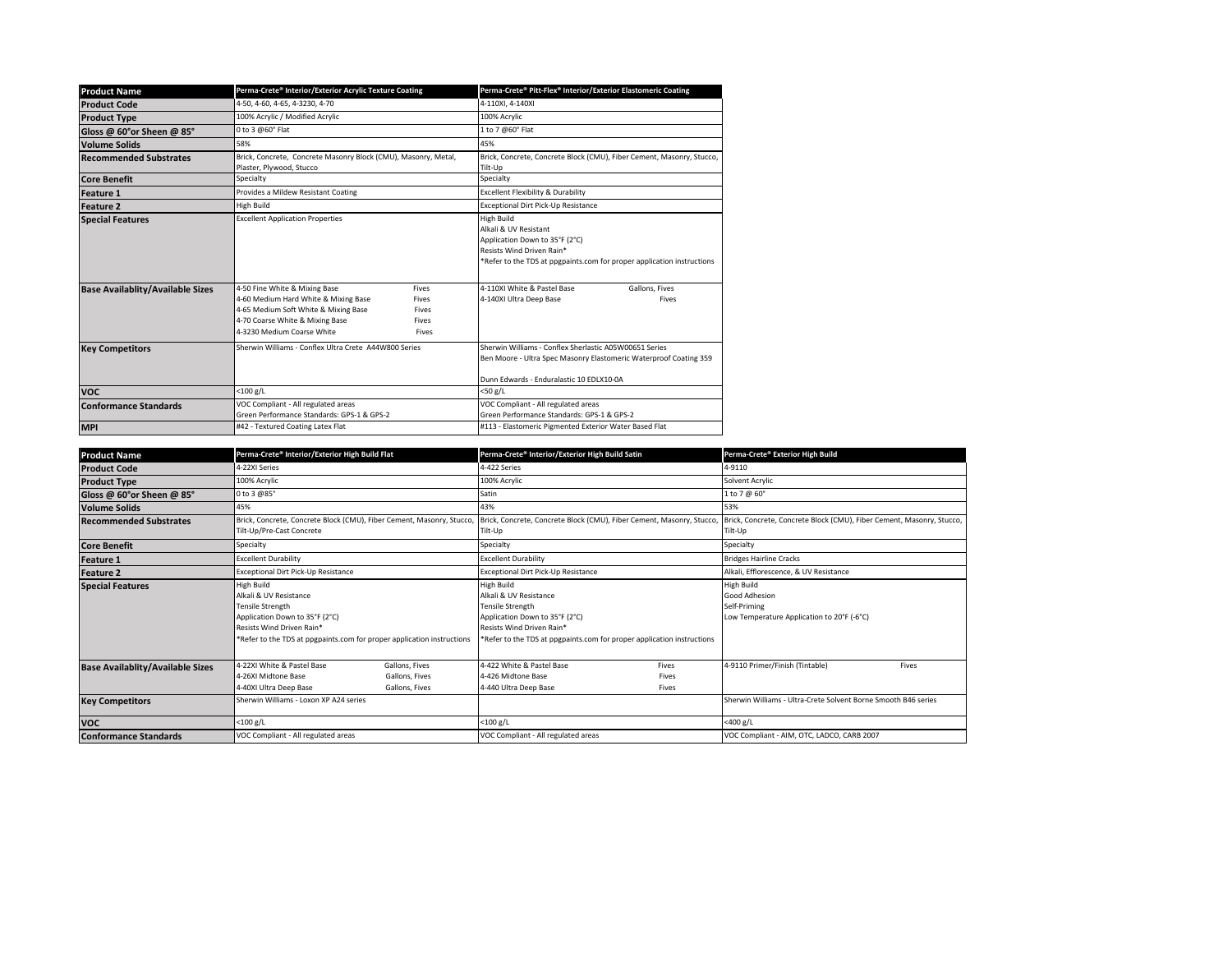| <b>Product Name</b>                     | Perma-Crete® Color Seal™ WB Interior/Exterior Concrete Stain                                                                          |                                                    | Perma-Crete® Exterior Vertical Concrete Stain (VCS)                                                                                                                        |                         |
|-----------------------------------------|---------------------------------------------------------------------------------------------------------------------------------------|----------------------------------------------------|----------------------------------------------------------------------------------------------------------------------------------------------------------------------------|-------------------------|
| <b>Product Code</b>                     | 4-4210XI                                                                                                                              |                                                    | 4-5110 Series                                                                                                                                                              |                         |
| <b>Product Type</b>                     | 100% Acrylic                                                                                                                          |                                                    | 100% Acrylic                                                                                                                                                               |                         |
| Gloss @ 60°or Sheen @ 85°               | Satin (depending on number of coats and porosity of substrate)                                                                        |                                                    | 0 to 5 @ 85° Flat                                                                                                                                                          |                         |
| <b>Volume Solids</b>                    | 29%                                                                                                                                   |                                                    | 39%                                                                                                                                                                        |                         |
| <b>Recommended Substrates</b>           | Brick, Concrete, Concrete Block (CMU), Exposed Aggregate, Masonry,<br>Stucco                                                          |                                                    | Brick, Concrete, Concrete Block (CMU), Fiber Cement, Masonry, Stucco,<br>Tilt-Up                                                                                           |                         |
| <b>Core Benefit</b>                     | Specialty                                                                                                                             |                                                    | Specialty                                                                                                                                                                  |                         |
| <b>Feature 1</b>                        | Moisture, Chemical, & UV Resistance                                                                                                   |                                                    | <b>Water Repellent</b>                                                                                                                                                     |                         |
| <b>Feature 2</b>                        | Fast Drying with Good Adhesion                                                                                                        |                                                    | Alkali & Efflorescence Resistance                                                                                                                                          |                         |
| <b>Special Features</b>                 | Seals Concrete<br><b>Hot Tire Resistance</b><br><b>Excellent Application Properties</b><br>Application Down to 35°F (2°C)             |                                                    | Provides a Mildew Resistant Coating<br>Water Vapor Permeance<br><b>Quick Drying Time</b><br>Application Down to 35°F (2°C)<br>Protects Against Environmental Contamination |                         |
| <b>Base Availablity/Available Sizes</b> | 4-4210XI White & Pastel Base<br>4-4220XLMidtone Base<br>4-4240XI Ultra Deep Base                                                      | Gallons, Fives<br>Gallons, Fives<br>Gallons, Fives | 4-5110 White & Pastel Base<br>4-5130 Deeptone Base<br>4-5140 Ultra Deep Base                                                                                               | Fives<br>Fives<br>Fives |
| <b>Key Competitors</b>                  | Sherwin Williams - H&C Colortop Solid Color Concrete Stain 20.101214<br>Ben Moore - Ultra Spec Exterior Acrylic Solid Color Stain 450 |                                                    | Sherwin Williams - Loxon Vertical Concrete Stain A31 Series<br>Ben Moore - Ultra Spec Exterior Acrylic Solid Color Stain 450                                               |                         |
| <b>VOC</b>                              | $<$ 100 g/L                                                                                                                           |                                                    | $<$ 100 g/L                                                                                                                                                                |                         |
| <b>Conformance Standards</b>            | VOC Compliant - All regulated areas                                                                                                   |                                                    | VOC Compliant - AIM, OTC, LADCO, CARB 2007                                                                                                                                 |                         |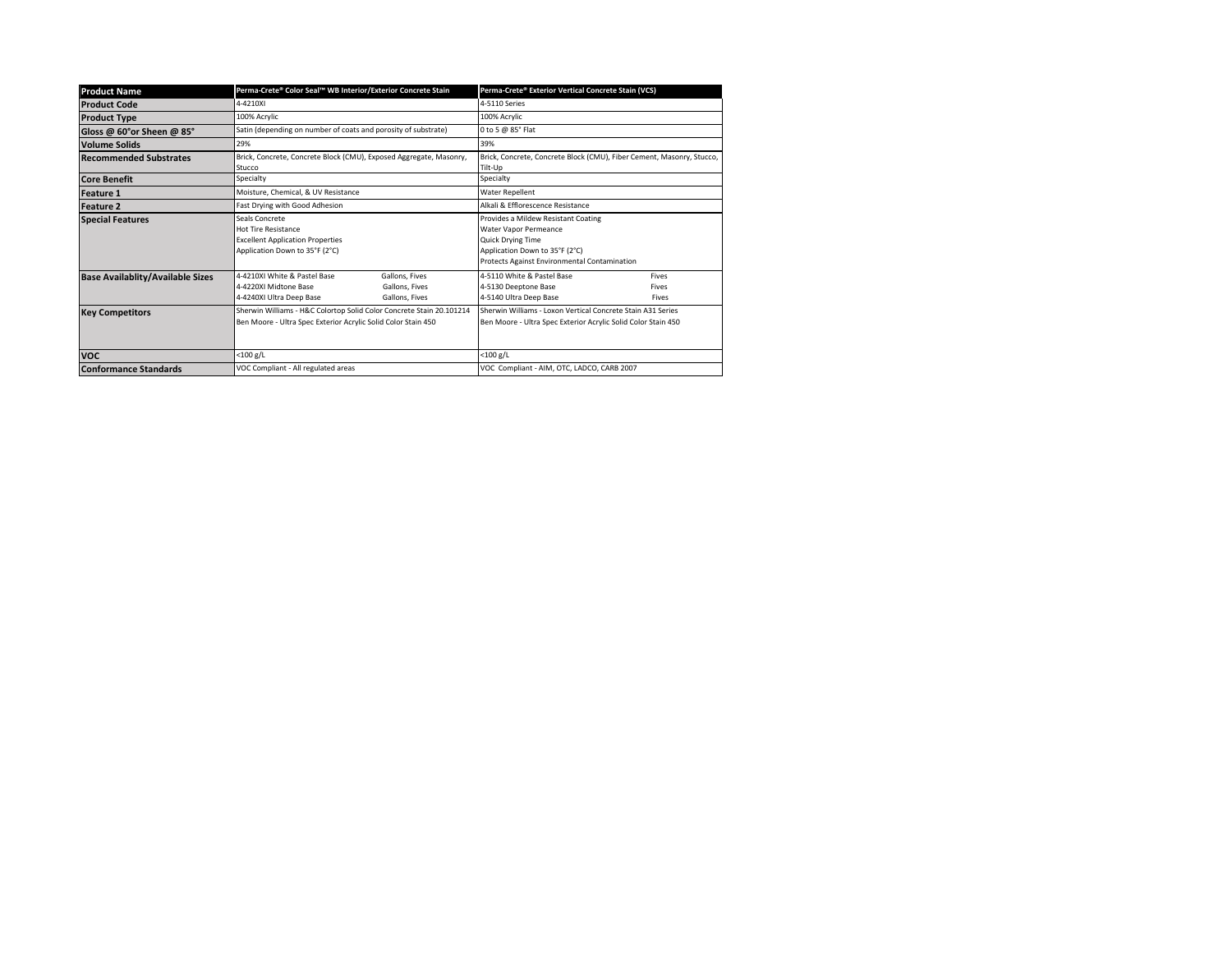# LACQUERS

| <b>Product Name</b>                     | Speedline™ Premium Lacquer Undercoat                         |       | Speedline™ Lacquer Undercoat                         |                |  |
|-----------------------------------------|--------------------------------------------------------------|-------|------------------------------------------------------|----------------|--|
| <b>Product Code</b>                     | 77-9600                                                      |       | 77-9610                                              |                |  |
| <b>Product Type</b>                     | Lacquer                                                      |       | Lacquer                                              |                |  |
| Quality                                 | Best                                                         |       | Better                                               |                |  |
| Gloss @ 60°or Sheen @ 85°               | 4 to 6 @ 60° Flat                                            |       | 1 to 3 @ 60° Flat                                    |                |  |
| <b>Volume Solids</b>                    | 25%                                                          |       | 33%                                                  |                |  |
| <b>Recommended Substrates</b>           | Hardboard, Plywood, Wood, Doors, Paneling, Trim Work         |       | Hardboard, Plywood, Wood, Doors, Paneling, Trim Work |                |  |
| <b>Core Benefit</b>                     | Specialty                                                    |       | Specialty                                            |                |  |
| <b>Feature 1</b>                        | <b>Excellent Hold-Out Properties</b>                         |       | <b>Excellent Hold-Out Properties</b>                 |                |  |
| <b>Feature 2</b>                        | Easy to Sand                                                 |       | Easy to Sand                                         |                |  |
| <b>Special Features</b>                 | <b>Fast Drying</b><br>Low Odor<br>Can Be Recoated in Minutes |       | <b>Fast Drying</b><br>Can Be Recoated in Minutes     |                |  |
| <b>Base Availablity/Available Sizes</b> | 77-9600 White                                                | Fives | 77-9610 White                                        | Gallons, Fives |  |
| <b>Key Competitors</b>                  |                                                              |       |                                                      |                |  |
| <b>VOC</b>                              | $<$ 650 g/L<br>$<$ 600 g/L                                   |       |                                                      |                |  |
| <b>Conformance Standards</b>            |                                                              |       |                                                      |                |  |
| <b>MPI</b>                              |                                                              |       |                                                      |                |  |

| <b>Product Name</b>                     | Speedline™ High Build Clear Lacquer & Sanding Sealer                                                                                     |                                                                      |                                                                                                | Speedline™ Pigmented White Lacquer Finish |  |
|-----------------------------------------|------------------------------------------------------------------------------------------------------------------------------------------|----------------------------------------------------------------------|------------------------------------------------------------------------------------------------|-------------------------------------------|--|
| <b>Product Code</b>                     | 77-9110 Series                                                                                                                           |                                                                      | 77-9710 Series                                                                                 |                                           |  |
| <b>Product Type</b>                     | Lacquer                                                                                                                                  |                                                                      |                                                                                                | Lacquer                                   |  |
| Quality                                 | <b>Better</b>                                                                                                                            |                                                                      | <b>Better</b>                                                                                  |                                           |  |
| Gloss @ 60°or Sheen @ 85°               | 77-9100 Sanding Sealer 25-40 @ 60°<br>77-9110 Gloss<br>90-100 @ 60°<br>77-9120 Semi-Gloss<br>65-75 @ 60°<br>77-9130 Satin<br>30-40 @ 60° |                                                                      | 80-90 @ 60°<br>77-9710 Gloss<br>77-9720 Semi-Gloss 40-50 @ 60°<br>77-9730 Satin<br>15-25 @ 60° |                                           |  |
| <b>Volume Solids</b>                    | 22% - 25%                                                                                                                                |                                                                      | 28% - 30%                                                                                      |                                           |  |
| <b>Recommended Substrates</b>           | Cabinets, Doors, New Wood, Paneling, Trim Work                                                                                           |                                                                      | Cabinets, Doors, New Wood, Paneling, Trim Work                                                 |                                           |  |
| <b>Core Benefit</b>                     | Specialty                                                                                                                                |                                                                      | Specialty                                                                                      |                                           |  |
| <b>Feature 1</b>                        | <b>Resists Blushing and Burnishing</b>                                                                                                   |                                                                      | <b>Excellent Hiding</b>                                                                        |                                           |  |
| <b>Feature 2</b>                        | <b>Excellent Durability</b>                                                                                                              |                                                                      |                                                                                                | <b>Fast Drying</b>                        |  |
| <b>Special Features</b>                 | <b>Excellent Adhesion</b><br><b>Fast Drying</b><br><b>High Build Properties</b><br><b>Easy Application</b><br>Low Odor                   |                                                                      | <b>Resists Water Spotting</b><br><b>Excellent Gloss Retention</b>                              |                                           |  |
| <b>Base Availablity/Available Sizes</b> | 77-9100 Sanding Sealer<br>77-9110 Gloss<br>77-9120 Semi-Gloss<br>77-9130 Satin                                                           | Gallons, Fives<br>Gallons, Fives<br>Gallons, Fives<br>Gallons, Fives | 77-9710 Gloss<br>77-9720 Semi-Gloss<br>77-9730 Satin                                           | Gallons<br>Gallons<br>Gallons             |  |
| <b>Key Competitors</b>                  |                                                                                                                                          |                                                                      |                                                                                                |                                           |  |
| <b>VOC</b>                              | <680 g/L                                                                                                                                 |                                                                      | <650 g/L                                                                                       |                                           |  |
| <b>Conformance Standards</b>            |                                                                                                                                          |                                                                      |                                                                                                |                                           |  |
| <b>MPI</b>                              |                                                                                                                                          |                                                                      |                                                                                                |                                           |  |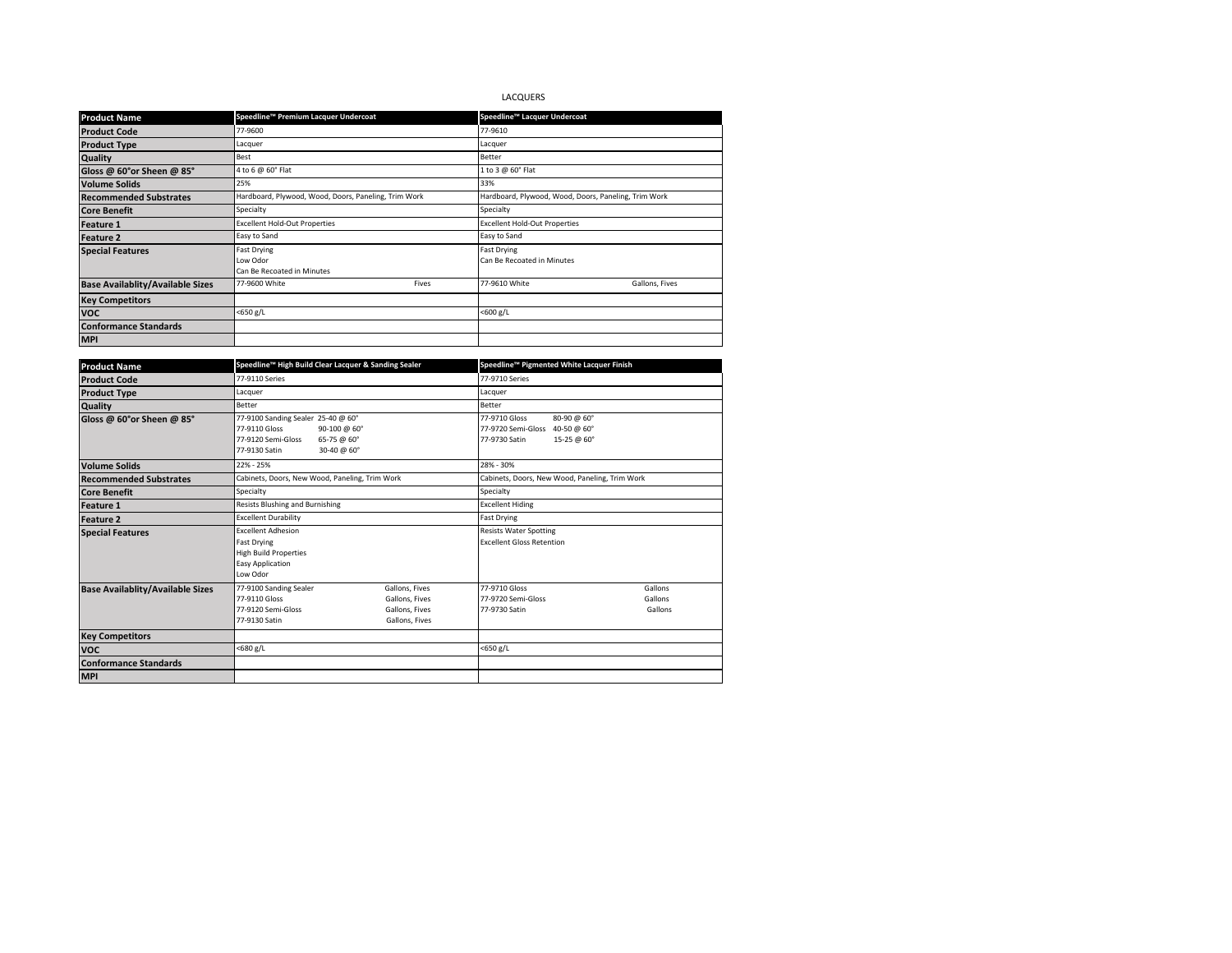# SPECIALTY

|                                         | Glyptex <sup>®</sup> Interior Satin                               |                | Glyptex <sup>®</sup> Interior Semi-Gloss      |                                                                   | Glyptex <sup>®</sup> Interior/Exterior Gloss    |                                                                   |
|-----------------------------------------|-------------------------------------------------------------------|----------------|-----------------------------------------------|-------------------------------------------------------------------|-------------------------------------------------|-------------------------------------------------------------------|
| <b>Product Name</b>                     |                                                                   |                |                                               |                                                                   |                                                 |                                                                   |
| <b>Product Code</b>                     | 39-10 Series                                                      |                | 439-10 Series                                 |                                                                   | 4139-10 Series                                  |                                                                   |
| <b>Product Type</b>                     | Alkyd                                                             |                | Alkyd                                         |                                                                   | Alkyd                                           |                                                                   |
| <b>Quality</b>                          | Best                                                              |                | Best                                          |                                                                   | Best                                            |                                                                   |
| Gloss @ 60°or Sheen @ 85°               | 10 to 25 @ 60°                                                    |                | 50 to 70 @ 60°                                |                                                                   | 70 to 100 @ 60°                                 |                                                                   |
| <b>Volume Solids</b>                    | 54%                                                               |                | 52%                                           |                                                                   | 45%                                             |                                                                   |
| <b>Recommended Substrates</b>           | Brick, Concrete, Concrete Block (CMU), Gypsum Wallboard, Drywall, |                |                                               | Brick, Concrete, Concrete Block (CMU), Gypsum Wallboard, Drywall, |                                                 | Brick, Concrete, Concrete Block (CMU), Gypsum Wallboard, Drywall, |
|                                         | Ferrous Metal, Masonry, Plaster, Wood                             |                | Ferrous Metal, Masonry, Plaster, Wood         |                                                                   | Ferrous Metal, Masonry, Plaster, Wood           |                                                                   |
| <b>Core Benefit</b>                     | Specialty                                                         |                | Specialty                                     |                                                                   | Specialty                                       |                                                                   |
| <b>Feature 1</b>                        | <b>Extremely Durable Enamel</b>                                   |                | <b>Extremely Durable Enamel</b>               |                                                                   | <b>Extremely Durable Enamel</b>                 |                                                                   |
| <b>Feature 2</b>                        | <b>High Hiding</b>                                                |                | <b>High Hiding</b>                            |                                                                   | <b>High Hiding</b>                              |                                                                   |
| <b>Special Features</b>                 | Beautiful, Porcelain-Like Finish                                  |                | Beautiful, Porcelain-Like Finish              |                                                                   | Beautiful, Porcelain-Like Finish                |                                                                   |
|                                         | <b>Excellent Uniformity</b>                                       |                | <b>Excellent Uniformity</b>                   |                                                                   | <b>Excellent Uniformity</b>                     |                                                                   |
|                                         | Scrubbable                                                        |                | Scrubbable                                    |                                                                   | Scrubbable                                      |                                                                   |
| <b>Base Availablity/Available Sizes</b> | 39-10 White & Pastel Base                                         | Gallons, Fives | 439-10 White & Pastel Base                    | Gallons, Quarts, Fives                                            | 4139-10 White & Pastel Base                     | Gallons, Quarts, Fives                                            |
|                                         | 39-20 Midtone Base                                                | Gallons        | 439-20 Midtone Base                           | Gallons                                                           | 4139-20 Midtone Base                            | Gallons                                                           |
|                                         | 39-40 Ultra Deep Base                                             | Gallons        | 439-40 Ultra Deep Base                        | Gallons                                                           | 4139-40 Ultra Deep Base                         | Gallons, Quarts, Fives                                            |
|                                         |                                                                   |                |                                               |                                                                   | 4110XI White                                    | Gallons, Fives                                                    |
|                                         |                                                                   |                |                                               |                                                                   | 4124XI Black                                    | Gallons                                                           |
| <b>Key Competitors</b>                  | Sherwin Williams - Pro Classic 6405-14014                         |                | Sherwin Williams - Pro Classic 6405-13941     |                                                                   | Sherwin Williams - Pro Mar 200 Alkyd 6405-12687 |                                                                   |
|                                         | Ben Moore - Impervo C235 1B                                       |                | Ben Moore - Super Spec Alkyd C271-01          |                                                                   | Ben Moore - N/A                                 |                                                                   |
|                                         | Kelly Moore - N/A                                                 |                | Kelly Moore - N/A                             |                                                                   | Kelly Moore - N/A                               |                                                                   |
|                                         | Dunn Edwards - N/A                                                |                | Dunn Edwards - N/A                            |                                                                   | Dunn Edwards - N/A                              |                                                                   |
| <b>VOC</b>                              | $<$ 400 g/L                                                       |                | $<$ 400 g/L                                   |                                                                   | <450 g/L                                        |                                                                   |
| <b>Conformance Standards</b>            | VOC Compliant - AIM                                               |                | VOC Compliant - AIM                           |                                                                   | VOC Compliant - AIM                             |                                                                   |
| <b>MPI</b>                              | N/A                                                               |                | #47 - Alkyd Interior Semi-Gloss Gloss Level 5 |                                                                   | #48 - Alkyd Interior Gloss Gloss Level 6-7      |                                                                   |

| <b>Product Name</b>                     | Speedhide® Super Tech WB Interior Dry Fog Flat                                                                                                   | Speedhide® Super Tech WB Interior Dry Fog Eggshell                                                                                            | Speedhide® Super Tech WB Interior Dry Fog Semi-Gloss                                                                                          |
|-----------------------------------------|--------------------------------------------------------------------------------------------------------------------------------------------------|-----------------------------------------------------------------------------------------------------------------------------------------------|-----------------------------------------------------------------------------------------------------------------------------------------------|
| <b>Product Code</b>                     | 6-725XI Series                                                                                                                                   | 6-724XI                                                                                                                                       | 6-727XI                                                                                                                                       |
| <b>Product Type</b>                     | Acrylic/PVA                                                                                                                                      | 100% Acrylic                                                                                                                                  | 100% Acrylic                                                                                                                                  |
| <b>Quality</b>                          | Best                                                                                                                                             | Best                                                                                                                                          | Best                                                                                                                                          |
| Gloss @ 60°or Sheen @ 85°               | 0 to 5 @ 60°                                                                                                                                     | 10 to 25 @ 60°                                                                                                                                | 35 to 55 @ 60°                                                                                                                                |
| <b>Volume Solids</b>                    | 28%                                                                                                                                              | 24%                                                                                                                                           | 28%                                                                                                                                           |
| <b>Recommended Substrates</b>           | Aluminum, Concrete, CMU block, Ferrous Metal, Galvanized Steel,<br>Gypsum Wallboard, Drywall, Plaster, Pre-Primed Metal Roof Decking,<br>Wood    | Aluminum, Concrete, CMU block, Ferrous Metal, Galvanized Steel,<br>Gypsum Wallboard, Drywall, Plaster, Pre-Primed Metal Roof Decking,<br>Wood | Aluminum, Concrete, CMU block, Ferrous Metal, Galvanized Steel,<br>Gypsum Wallboard, Drywall, Plaster, Pre-Primed Metal Roof Decking,<br>Wood |
| <b>Core Benefit</b>                     | Specialty                                                                                                                                        | Specialty                                                                                                                                     | Specialty                                                                                                                                     |
| <b>Feature 1</b>                        | Excellent Hiding Power & Coverage                                                                                                                | Excellent Hiding Power & Coverage                                                                                                             | <b>Excellent Hiding Power &amp; Coverage</b>                                                                                                  |
| <b>Feature 2</b>                        | <b>Excellent Adhesion</b>                                                                                                                        | <b>Excellent Adhesion</b>                                                                                                                     | <b>Excellent Adhesion</b>                                                                                                                     |
| <b>Special Features</b>                 | Drv Falls at 10 Feet<br><b>Tolerates Overbuild</b><br><b>Excellent Flash Rust Resistance</b><br>Self-Priming on a Variety of Substrates          | Dry Falls at 10 Feet<br><b>Tolerates Overbuild</b><br><b>Excellent Flash Rust Resistance</b><br>Self-Priming on a Variety of Substrates       | Dry Falls at 10 Feet<br>Tolerates Overbuild<br><b>Excellent Flash Rust Resistance</b><br>Self-Priming on a Variety of Substrates              |
| <b>Base Availablity/Available Sizes</b> | 6-723XI Black<br>Fives<br>6-725XI White & Pastel Base<br>Fives, Drums<br>6-726XI Ultra Deep Base<br>Fives                                        | 6-724XI White & Pastel Base<br>Fives, Drums                                                                                                   | 6-727XI White & Pastel Base<br>Fives, Drums                                                                                                   |
| <b>Key Competitors</b>                  | Sherwin Williams - WB Acrylic Dryfall B42W1<br>Ben Moore - Latex Dryfall 395<br>Kelly Moore - Dry Fog II 480<br>Dunn Edwards - Aguafall AQUA10-1 | Sherwin Williams - WB Acrylic Dryfall B42W2 series<br>Ben Moore - Latex Drvfall 396<br>Kelly Moore - N/A<br>Dunn Edwards - Aguafall AQUA30-1  | Sherwin Williams - WB Acrylic Dryfall B42W2 series<br>Ben Moore - Latex Dryfall 396<br>Kelly Moore - N/A<br>Dunn Edwards - Aguafall AQUA30-2  |
| <b>VOC</b>                              | <50 g/L                                                                                                                                          | <50g/L                                                                                                                                        | $<$ 50g/L                                                                                                                                     |
| <b>Conformance Standards</b>            | VOC Compliant - All regulated areas<br>Green Performance Standards: GPS-1 & GPS-2, LEED                                                          | VOC Compliant - All regulated areas<br>Green Performance Standards: GPS-1 & GPS-2, LEED                                                       | VOC Compliant - All regulated areas                                                                                                           |
| <b>MPI</b>                              | #118 - Dry Fall Latex Flat                                                                                                                       | #155 - Dry Fall Latex Gloss Level 3                                                                                                           |                                                                                                                                               |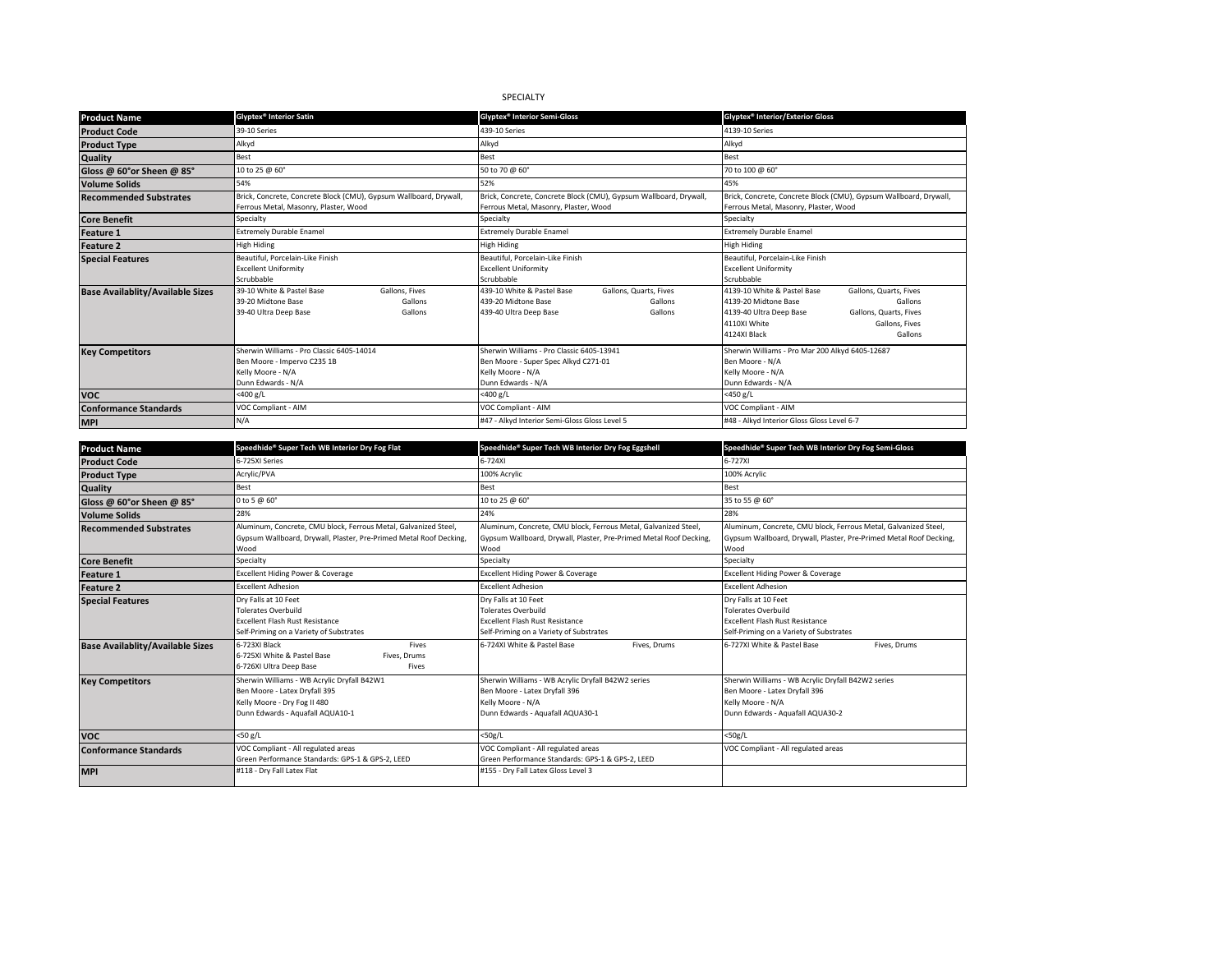| <b>Product Name</b>                     | Speedhide® Super Tech Interior Dry Fog Eggshell                                                                                     | Speedhide® Interior Dry Fog Flat                                                                                             | Speedhide® Interior Dry Fog Lo Lustre Semi-Gloss                                                                               |  |
|-----------------------------------------|-------------------------------------------------------------------------------------------------------------------------------------|------------------------------------------------------------------------------------------------------------------------------|--------------------------------------------------------------------------------------------------------------------------------|--|
| <b>Product Code</b>                     | 6-151XI                                                                                                                             | 6-160XI                                                                                                                      | 6-161XI                                                                                                                        |  |
| <b>Product Type</b>                     | Alkyd                                                                                                                               | Alkyd                                                                                                                        | Alkyd                                                                                                                          |  |
| Quality                                 | Best                                                                                                                                | Better                                                                                                                       | <b>Better</b>                                                                                                                  |  |
| Gloss @ 60°or Sheen @ 85°               | 50 to 70 @ 85°                                                                                                                      | 0 to 5 @ 85°                                                                                                                 | Low Lustre (Semi-Gloss)                                                                                                        |  |
| <b>Volume Solids</b>                    | 48%                                                                                                                                 | 38%                                                                                                                          | 53%                                                                                                                            |  |
| <b>Recommended Substrates</b>           | Concrete, Masonry Block, Ferrous Metal, Gypsum Wallboard, Drywall,<br>Masonry, Pre-Primed Metal Decking, Wood                       | Concrete, Masonry Block, Ferrous Metal, Gypsum Wallboard, Drywall,<br>Masonry, Pre-Primed Metal Decking, Wood                | Concrete, Masonry Block, Ferrous Metal, Gypsum Wallboard, Drywall,<br>Masonry, Pre-Primed Metal Decking, Wood                  |  |
| <b>Core Benefit</b>                     | Specialty                                                                                                                           | Specialty                                                                                                                    | Specialty                                                                                                                      |  |
| <b>Feature 1</b>                        | <b>Excellent Adhesion</b>                                                                                                           | <b>Excellent Adhesion</b>                                                                                                    | <b>Excellent Adhesion</b>                                                                                                      |  |
| <b>Feature 2</b>                        | Good Hiding Power & Coverage                                                                                                        | Good Hiding Power & Coverage                                                                                                 | Good Hiding Power & Coverage                                                                                                   |  |
| <b>Special Features</b>                 | Dry Falls at 10 Feet<br>Lower Odor Alkyd<br>Light Reflecting White<br><b>Minimal Yellowing</b>                                      | Dry Falls at 10 Feet<br><b>Light Reflecting White</b>                                                                        | Dry Falls at 10 Feet<br><b>Light Reflecting White</b>                                                                          |  |
| <b>Base Availablity/Available Sizes</b> | 6-151XI White<br>Fives                                                                                                              | 6-160XI White<br>Fives                                                                                                       | 6-161XI White<br>Fives                                                                                                         |  |
| <b>Key Competitors</b>                  | Sherwin Williams - Super Save-Lite B47W62<br>Ben Moore - Super Spec Sweep-Up 157<br>Kelly Moore - N/A<br>Dunn Edwards - Alkyfall 52 | Sherwin Williams - Dry Fall B48W60<br>Ben Moore - Super Spec Sweep-Up 151<br>Kelly Moore - N/A<br>Dunn Edwards - Alkyfall 50 | Sherwin Williams - Dry Fallout Spray B85WA13<br>Ben Moore - Super Spec Sweep-Up 157<br>Kelly Moore - N/A<br>Dunn Edwards - N/A |  |
| <b>VOC</b>                              | <400 g/L                                                                                                                            | <400 g/L                                                                                                                     | <400 g/L                                                                                                                       |  |
| <b>Conformance Standards</b>            | VOC Compliant - AIM, OTC, LADCO, CARB 2007                                                                                          | VOC Compliant - AIM, OTC, LADCO, CARB 2007                                                                                   | VOC Compliant - AIM, OTC, LADCO, CARB 2007                                                                                     |  |
| <b>MPI</b>                              |                                                                                                                                     | #55 - Dry fall Alkyd Flat                                                                                                    |                                                                                                                                |  |

| <b>Product Name</b>                     | Speedhide® Super Tech MG Interior Dry Fog Flat                                                                 |                | Speedhide® Super Tech MG Interior Dry Fog Eggshell                                                                                                                      |       | Pitt-Tech Interior/Exterior WB Dryfall Semi-Gloss                                                                                                                                           |                         |
|-----------------------------------------|----------------------------------------------------------------------------------------------------------------|----------------|-------------------------------------------------------------------------------------------------------------------------------------------------------------------------|-------|---------------------------------------------------------------------------------------------------------------------------------------------------------------------------------------------|-------------------------|
| <b>Product Code</b>                     | 6-157 Series                                                                                                   |                | 6-158                                                                                                                                                                   |       | 90-810 Series                                                                                                                                                                               |                         |
| <b>Product Type</b>                     | Epoxy Ester                                                                                                    |                | <b>Epoxy Ester</b>                                                                                                                                                      |       | 100% Acrylic Enamel                                                                                                                                                                         |                         |
| <b>Quality</b>                          | Best                                                                                                           |                | Best                                                                                                                                                                    |       | Premium                                                                                                                                                                                     |                         |
| Gloss @ 60°or Sheen @ 85°               | 0 to 5 @ 85°                                                                                                   |                | 30 to 40 @ 85°                                                                                                                                                          |       | 25 to 50 @ 60°                                                                                                                                                                              |                         |
| <b>Volume Solids</b>                    | 50%                                                                                                            |                | 51%                                                                                                                                                                     |       | 42%                                                                                                                                                                                         |                         |
| <b>Recommended Substrates</b>           | Aluminum, Concrete, Ferrous Metal, Galvanized Steel, Masonry, Plaster<br>Pre-Primed Metal Roof Decking, Stucco |                | Aluminum, Concrete, Ferrous Metal, Galvanized Steel, Masonry, Plaster, Steel, Non-Ferrous Metal, Galvanized, Concrete, Masonry<br>Pre-Primed Metal Roof Decking, Stucco |       |                                                                                                                                                                                             |                         |
| <b>Core Benefit</b>                     | Specialty                                                                                                      |                | Specialty                                                                                                                                                               |       | Specialty                                                                                                                                                                                   |                         |
| <b>Feature 1</b>                        | <b>Excellent Adhesion</b>                                                                                      |                | <b>Excellent Adhesion</b>                                                                                                                                               |       | Self-Priming on Properly Prepared Surfaces                                                                                                                                                  |                         |
| <b>Feature 2</b>                        | Excellent Hiding Power & Coverage                                                                              |                | Excellent Hiding Power & Coverage                                                                                                                                       |       | Excellent Dry Fall & Transfer Efficiency                                                                                                                                                    |                         |
| <b>Special Features</b>                 | Drv Falls at 8 Feet<br><b>Tolerates Overbuild</b><br>High Spread Rate<br>Single Coat Finish on Most Surfaces   |                | Dry Falls at 8 Feet<br><b>Tolerates Overbuild</b><br><b>High Spread Rate</b><br>Single Coat Finish on Most Surfaces                                                     |       | Protects from the Effects of Corrosion & Weathering<br><b>Exceptional Color &amp; Gloss Retention</b><br>Rust Inhibitive<br>Easy to Apply via Spray, Brush, & Roll<br>Flash Rust Resistance |                         |
| <b>Base Availablity/Available Sizes</b> | 6-157 White<br>6-159 Black                                                                                     | Fives<br>Fives | 6-158 White & Pastel Base                                                                                                                                               | Fives | 90-810 Neutral Base<br>90-811 White Base<br>90-812 Porcelain White                                                                                                                          | Fives<br>Fives<br>Fives |
| <b>Key Competitors</b>                  | Sherwin Williams - N/A<br>Ben Moore - N/A<br>Kelly Moore - N/A<br>Dunn Edwards - N/A                           |                | Sherwin Williams - N/A<br>Ben Moore - N/A<br>Kelly Moore - N/A<br>Dunn Edwards - N/A                                                                                    |       | Sherwin Williams - Spraylastic Exterior Dryfall B42W17<br>Ben Moore - N/A<br>Kelly Moore - N/A<br>Dunn Edwards - N/A                                                                        |                         |
| <b>VOC</b>                              | $<$ 400 g/L                                                                                                    |                | $<$ 400 g/L                                                                                                                                                             |       | $<$ 100 g/L                                                                                                                                                                                 |                         |
| <b>Conformance Standards</b>            | VOC Compliant - AIM, OTC, LADCO, CARB 2007                                                                     |                | VOC Compliant - AIM, OTC, LADCO, CARB 2007                                                                                                                              |       | VOC Compliant - All regulated areas                                                                                                                                                         |                         |
| <b>MPI</b>                              |                                                                                                                |                |                                                                                                                                                                         |       |                                                                                                                                                                                             |                         |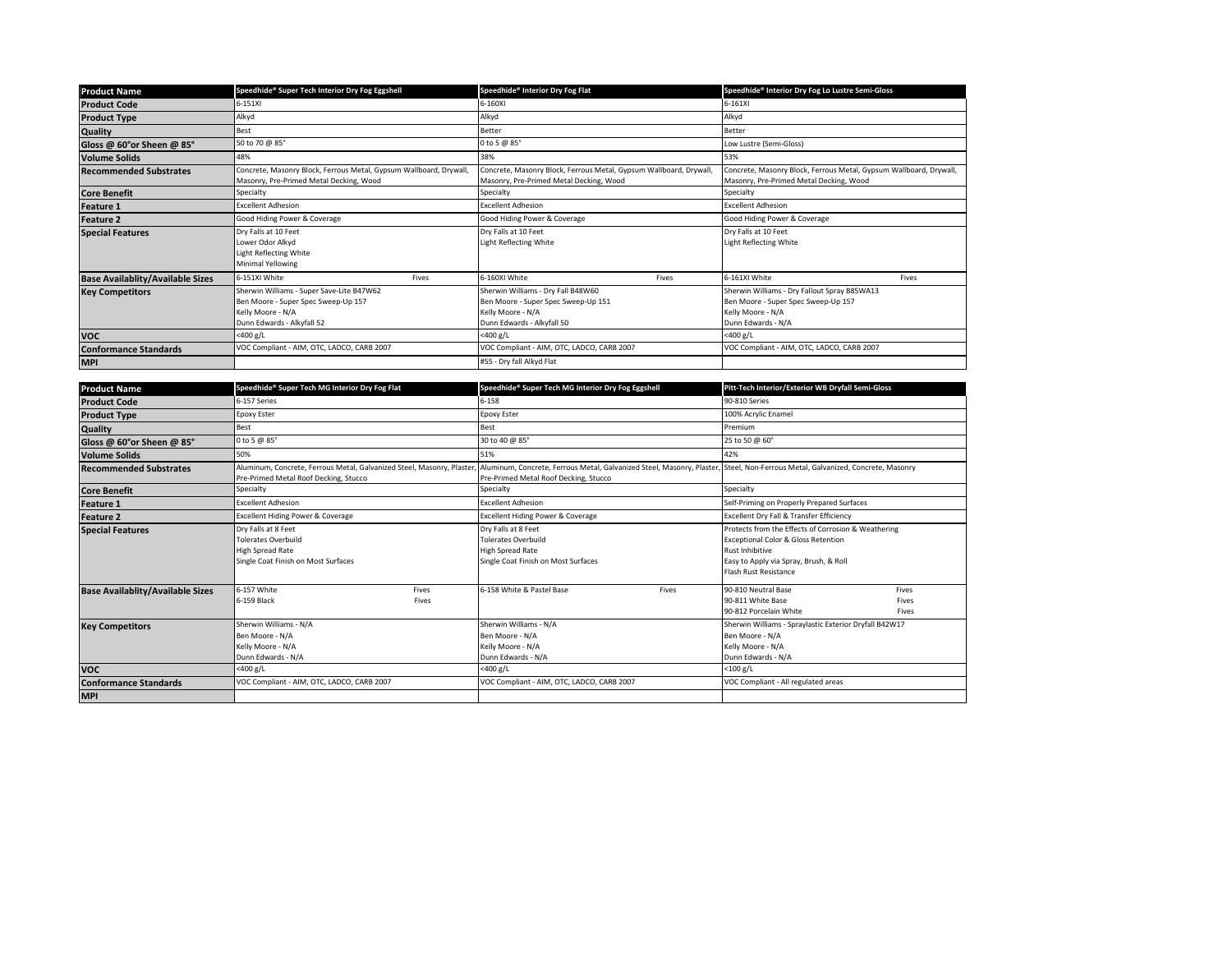| <b>Product Name</b>                     | Speedhide® Interior Fire Retardant Flat                                | Zoneline® Exterior Traffic and Zone Marking Paint                                                                                                                 | Zonemark® Exterior Athletic Field Marking Paint                                                                                                |  |
|-----------------------------------------|------------------------------------------------------------------------|-------------------------------------------------------------------------------------------------------------------------------------------------------------------|------------------------------------------------------------------------------------------------------------------------------------------------|--|
| <b>Product Code</b>                     | 42-7XI                                                                 | 11-53 Series                                                                                                                                                      | 50-310 Series                                                                                                                                  |  |
| <b>Product Type</b>                     | Latex                                                                  | 100% Acrylic                                                                                                                                                      | Vinyl Acrylic                                                                                                                                  |  |
| <b>Quality</b>                          | Best                                                                   | Better                                                                                                                                                            | Better                                                                                                                                         |  |
| Gloss @ 60°or Sheen @ 85°               | 0 to 5 @ 60°                                                           | 0 to 5 @ 60° (and 85°)                                                                                                                                            | Flat                                                                                                                                           |  |
| <b>Volume Solids</b>                    | 46%                                                                    | 57%                                                                                                                                                               | 29%                                                                                                                                            |  |
| <b>Recommended Substrates</b>           | Brick, Cement Board, Gypsum Wallboard, Drywall, Wood                   | Asphalt, Concrete, Brick, Masonry                                                                                                                                 | Grass, Dirt, Cinder, Clay                                                                                                                      |  |
| <b>Core Benefit</b>                     | Efficiency                                                             | Specialty                                                                                                                                                         | Specialty                                                                                                                                      |  |
| <b>Feature 1</b>                        | Meets Requirements for National Fire Protections Assoc. Class A Rating | <b>Highly Durable Coating</b>                                                                                                                                     | Water-Reducible Formula                                                                                                                        |  |
| <b>Feature 2</b>                        | <b>Fire Retardant</b>                                                  | Resists Dirt Pick-Up                                                                                                                                              | <b>Resists Color Fading</b>                                                                                                                    |  |
| <b>Special Features</b>                 | Intumescent                                                            | Fast Dry Time<br>Good Color Fastness<br>Minimizes Bleeding Upon Application<br>Good Application                                                                   | <b>Bright White Formulas</b><br>Easy Application & Compatible with Most Common Sprayers<br>Stays on the Field                                  |  |
| <b>Base Availablity/Available Sizes</b> | 42-7XI White<br>Gallons, Fives                                         | 11-53 White<br>Gallons, Fives<br>11-54 Yellow<br>Gallons, Fives<br>Gallons<br>11-55 Handicap Blue<br>11-56 Red<br>Gallons                                         | 50-300 Bright White<br>Fives<br>50-310 White & Pastel Base<br>Fives<br>50-340 Neutral Base<br>Fives                                            |  |
| <b>Key Competitors</b>                  |                                                                        | Sherwin Williams - Set Fast TM2160<br>Ben Moore - Insl-X Traffic Paint Tp-22xx<br>Kelly Moore - Zone Marking Paint 1472-131<br>Dunn Edwards - Vin-L-Stripe VSZM10 | Sherwin Williams - Sher Stripe B2-900<br>Ben Moore - Insl-X FM-65xx<br>Kelly Moore - N/A<br>Dunn Edwards - Athletic Field Striping Paint W5361 |  |
| <b>VOC</b>                              | $<$ 50 g/L                                                             | $<$ 50 g/L                                                                                                                                                        | $<$ 50 g/L                                                                                                                                     |  |
| <b>Conformance Standards</b>            | VOC Compliant - All regulated areas                                    | VOC Compliant - All regulated areas<br>Green Performance Standards: GPS-1 & GPS-2                                                                                 | VOC Compliant - All regulated areas                                                                                                            |  |
| <b>MPI</b>                              |                                                                        | #97 - Traffic Marking Paint Latex                                                                                                                                 |                                                                                                                                                |  |

| <b>Product Name</b>                     | Speedhide® Interior/Exterior Rust Inhibitive Steel Primer                                                                                     | Speedhide® Interior/Exterior Galvanized Steel Primer                          | Speedhide® Interior/Exterior Aluminum Paint            |  |
|-----------------------------------------|-----------------------------------------------------------------------------------------------------------------------------------------------|-------------------------------------------------------------------------------|--------------------------------------------------------|--|
| <b>Product Code</b>                     | 6-208, 6-212                                                                                                                                  | $6 - 209$                                                                     | $6 - 230$                                              |  |
| <b>Product Type</b>                     | Alkyd                                                                                                                                         | Portland Cement Alkyd                                                         | Modified Oleoresinous Varnish                          |  |
| Gloss @ 60°or Sheen @ 85°               | Flat                                                                                                                                          | Flat (5 to 10 @ 60°)                                                          | Semi-Gloss                                             |  |
| <b>Volume Solids</b>                    | 57%                                                                                                                                           | 55%                                                                           | 48%                                                    |  |
| <b>Recommended Substrates</b>           | Ferrous Metal                                                                                                                                 | Ferrous Metal, Galvanized Steel                                               | Aluminum, Ferrous Metal, Galvanized Steel              |  |
| <b>Temperature Limitations</b>          | 50°F - 130°F                                                                                                                                  | 50°F - 130°F                                                                  | 50°F - 100°F                                           |  |
| <b>Core Benefit</b>                     | Specialty                                                                                                                                     | Specialty                                                                     | Specialty                                              |  |
| <b>Feature 1</b>                        | <b>Excellent Adhesion</b>                                                                                                                     | Corrosion Resistant in Normal Atmospheric Conditions                          | <b>Excellent Adhesion</b>                              |  |
| <b>Feature 2</b>                        | Corrosion Inhibitive Formula                                                                                                                  | <b>High Hiding</b>                                                            | <b>Excellent Moisture Barrier</b>                      |  |
| <b>Special Features</b>                 |                                                                                                                                               |                                                                               | Provides a Bright Aluminum Color                       |  |
| <b>Base Availablity/Available Sizes</b> | 6-208 Red<br>Gallons, Fives<br>6-212 White<br>Gallons, Fives                                                                                  | 6-209 White<br>Gallons, Fives                                                 | 6-230 Aluminum<br>Gallons, Fives                       |  |
| <b>Key Competitors</b>                  | Sherwin Williams - Kromik Metal Primer, E41<br>Benjamin Moore - Super Spec HP Alkyd Metal Primer, P06<br>Kelly Moore - Kel-Guard, KM1710/1711 | Kelly Moore - Acry-Shield, KM1725<br>Dunn Edwards - Galv-Alum Premium, GAPR00 | Sherwin Williams - Silver-Brite Aluminum Paint, B59S11 |  |
| <b>VOC</b>                              | $<$ 400 g/L                                                                                                                                   | <400 g/L                                                                      | <450 g/L                                               |  |
| <b>Conformance Standards</b>            | VOC Compliant - AIM, OTC, LADCO, CARB 2007                                                                                                    | VOC Compliant - AIM, OTC, LADCO, CARB 2007                                    | VOC Compliant - AIM, OTC, LADCO, CARB 2007             |  |
| <b>MPI</b>                              |                                                                                                                                               |                                                                               | #1 - Aluminum Paint                                    |  |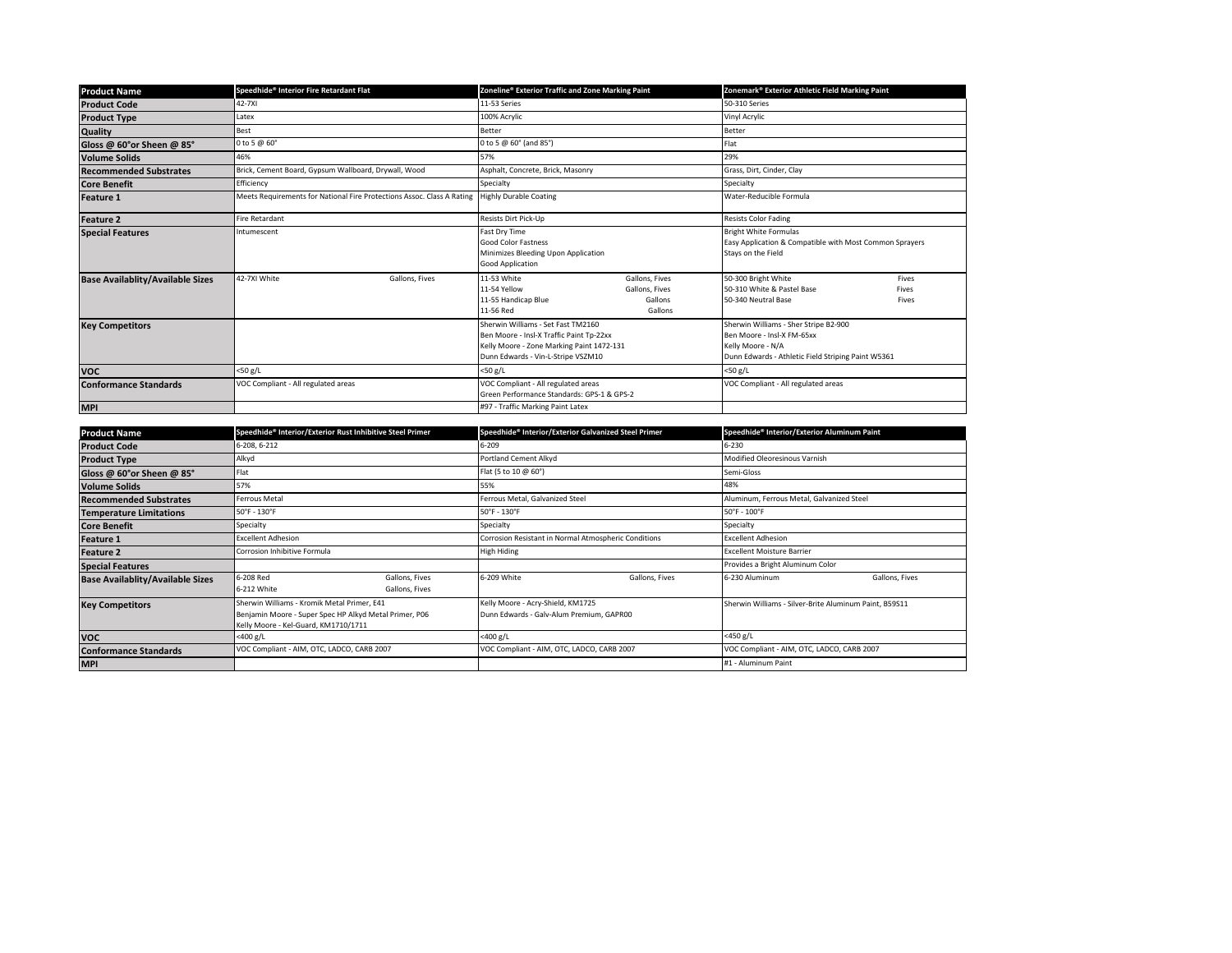# INDUSTRIAL

| <b>Product Name</b>                     |                                                                                                                                                                                                                                                                                                                                                                                       | Pitt-Tech <sup>®</sup> Interior/Exterior Primer/Finish DTM Industrial Enamel | Pitt-Tech <sup>®</sup> Plus 4020 PF Interior/Exterior Primer/Finish |                                                                 |  |
|-----------------------------------------|---------------------------------------------------------------------------------------------------------------------------------------------------------------------------------------------------------------------------------------------------------------------------------------------------------------------------------------------------------------------------------------|------------------------------------------------------------------------------|---------------------------------------------------------------------|-----------------------------------------------------------------|--|
| <b>Product Code</b>                     | 90-712 Series                                                                                                                                                                                                                                                                                                                                                                         |                                                                              | 4020PF Series                                                       |                                                                 |  |
| <b>Product Type</b>                     | 100% Acrylic Latex                                                                                                                                                                                                                                                                                                                                                                    |                                                                              | Waterborne Acrylic                                                  |                                                                 |  |
| Gloss @ 60°or Sheen @ 85°               | Flat                                                                                                                                                                                                                                                                                                                                                                                  |                                                                              | Flat                                                                |                                                                 |  |
| <b>Volume Solids</b>                    | 39%                                                                                                                                                                                                                                                                                                                                                                                   |                                                                              | 44%                                                                 |                                                                 |  |
| <b>Temperature Limitations</b>          | $50^{\circ}$ F - 100°F                                                                                                                                                                                                                                                                                                                                                                |                                                                              | 50°F - 100°F                                                        |                                                                 |  |
| <b>Recommended Substrates</b>           | Aluminum, Ferrous Metal, Galvanized Metal                                                                                                                                                                                                                                                                                                                                             |                                                                              |                                                                     | Aluminum, Concrete/Masonry, Galvanized Steel, Ferrous Metal     |  |
| <b>Core Benefit</b>                     | Industrial                                                                                                                                                                                                                                                                                                                                                                            |                                                                              | Industrial                                                          |                                                                 |  |
| <b>Feature 1</b>                        | <b>Excellent Adhesion</b>                                                                                                                                                                                                                                                                                                                                                             |                                                                              | Rust inhibitive Direct-To-Metal (DTM) primer & finish               |                                                                 |  |
| <b>Feature 2</b>                        | Low Odor, Low VOC Primer                                                                                                                                                                                                                                                                                                                                                              |                                                                              |                                                                     | Ideal for structural steel, tank exteriors, piping, & equipment |  |
| <b>Special Features</b>                 | Easy Clean-Up<br><b>Accepts Most Topcoats</b>                                                                                                                                                                                                                                                                                                                                         |                                                                              | <b>Flash Rust Resistant</b><br><b>Fast Drying</b>                   |                                                                 |  |
| <b>Base Availablity/Available Sizes</b> | 90-708 Red Inhibitive<br>90-709 Gray Primer<br>90-712 White                                                                                                                                                                                                                                                                                                                           | Gallons, Fives<br>Gallons, Fives<br>Gallons, Fives                           | 4020-1000 White<br>4020-7100 Red<br>4020-8012 Yellow                | Gallons, Fives<br>Gallons, Fives<br>Fives                       |  |
| <b>Key Competitors</b>                  | Sherwin Williams - DTM Acrylic Primer/Finish, B66W1<br>Benjamin Moore - Super Spec HP Metal Primer, P04<br>Dunn Edwards - Lustro Premium - WSPR00<br>Kelly Moore - DTM Primer/Finish, KM5725<br>Duron - DuraClad 62 Universal Acrylic Metal Primer, 33305<br>Kwal - Accu-Guard DTM Primer, 5821<br>Frazee - Acrylic Metal Primer, 561<br>Vista - Metal Pro Primer/Finish, 4800 series |                                                                              | Sherwin Williams - Pro Industrial B66                               |                                                                 |  |
| <b>VOC</b>                              | $<$ 150 g/L                                                                                                                                                                                                                                                                                                                                                                           |                                                                              | $<$ 100 g/L                                                         |                                                                 |  |
| <b>Conformance Standards</b>            | VOC Compliant - AIM, OTC, LADCO, CARB 2007                                                                                                                                                                                                                                                                                                                                            |                                                                              | VOC Compliant - All regulated areas                                 |                                                                 |  |
| <b>MPI</b>                              |                                                                                                                                                                                                                                                                                                                                                                                       |                                                                              |                                                                     |                                                                 |  |

| <b>Product Name</b>                     | 7-Line Interior Industrial Lo-Lustre Oil                                                             |                                                                                                                    | 7-Line Interior Industrial Semi-Gloss Oil                                                            |                                                                                                                 |  |
|-----------------------------------------|------------------------------------------------------------------------------------------------------|--------------------------------------------------------------------------------------------------------------------|------------------------------------------------------------------------------------------------------|-----------------------------------------------------------------------------------------------------------------|--|
| <b>Product Code</b>                     | 7-824 Series                                                                                         |                                                                                                                    | 7-844 Series                                                                                         |                                                                                                                 |  |
| <b>Product Type</b>                     | Alkyd                                                                                                |                                                                                                                    | Alkyd                                                                                                |                                                                                                                 |  |
| Gloss @ 60°or Sheen @ 85°               | Lo-Lustre (20 to 30 @ 60°)                                                                           |                                                                                                                    | Semi-Gloss (50 to 70 @ 60°)                                                                          |                                                                                                                 |  |
| <b>Volume Solids</b>                    | 56%                                                                                                  |                                                                                                                    | 56%                                                                                                  |                                                                                                                 |  |
| <b>Temperature Limitations</b>          | 50°F - 110°F                                                                                         |                                                                                                                    | 50°F - 110°F                                                                                         |                                                                                                                 |  |
| <b>Recommended Substrates</b>           | Aluminum, Concrete, CMU, Drywall, Ferrous Metal, Galvanized Steel,<br>Masonry, Plaster, Stucco, Wood |                                                                                                                    | Aluminum, Concrete, CMU, Drywall, Ferrous Metal, Galvanized Steel,<br>Masonry, Plaster, Stucco, Wood |                                                                                                                 |  |
| <b>Core Benefit</b>                     | Industrial                                                                                           |                                                                                                                    | Industrial                                                                                           |                                                                                                                 |  |
| <b>Feature 1</b>                        | Full color tinting capabilities                                                                      |                                                                                                                    | Full color tinting capabilities                                                                      |                                                                                                                 |  |
| <b>Feature 2</b>                        | Durable interior lo-lustre finish                                                                    |                                                                                                                    | Durable interior semi-gloss finish                                                                   |                                                                                                                 |  |
| <b>Special Features</b>                 |                                                                                                      |                                                                                                                    |                                                                                                      |                                                                                                                 |  |
| <b>Base Availablity/Available Sizes</b> | 7-824 White & Pastel Base<br>7-825 Midtone Base                                                      | Gallons, Fives<br>Gallons                                                                                          | 7-844 White & Pastel Base<br>7-845 Midtone Base<br>7-846 Deeptone Base                               | Gallons, Fives<br>Gallons<br>Gallons                                                                            |  |
| <b>Key Competitors</b>                  |                                                                                                      | Sherwin Williams - ProMar 200 Interior Alkyd Eggshell, B33W251<br>Benjamin Moore - IronClad Alkyd Low Lustre, C163 |                                                                                                      | Sherwin Williams - ProMar 200 Interior Alkyd Satin, B33W221<br>Benjamin Moore - IronClad Alkyd Super Satin, 227 |  |
| <b>VOC</b>                              | <350 g/L                                                                                             |                                                                                                                    | $<$ 350 g/L                                                                                          |                                                                                                                 |  |
| <b>Conformance Standards</b>            | VOC Compliant - AIM, OTC, LADCO                                                                      |                                                                                                                    | VOC Compliant - AIM, OTC, LADCO                                                                      |                                                                                                                 |  |
| <b>MPI</b>                              |                                                                                                      |                                                                                                                    | #47 - Alkyd, Interior, Semi-Gloss                                                                    |                                                                                                                 |  |
|                                         |                                                                                                      |                                                                                                                    | #81 - Quick Dry Enamel Semi-Gloss                                                                    |                                                                                                                 |  |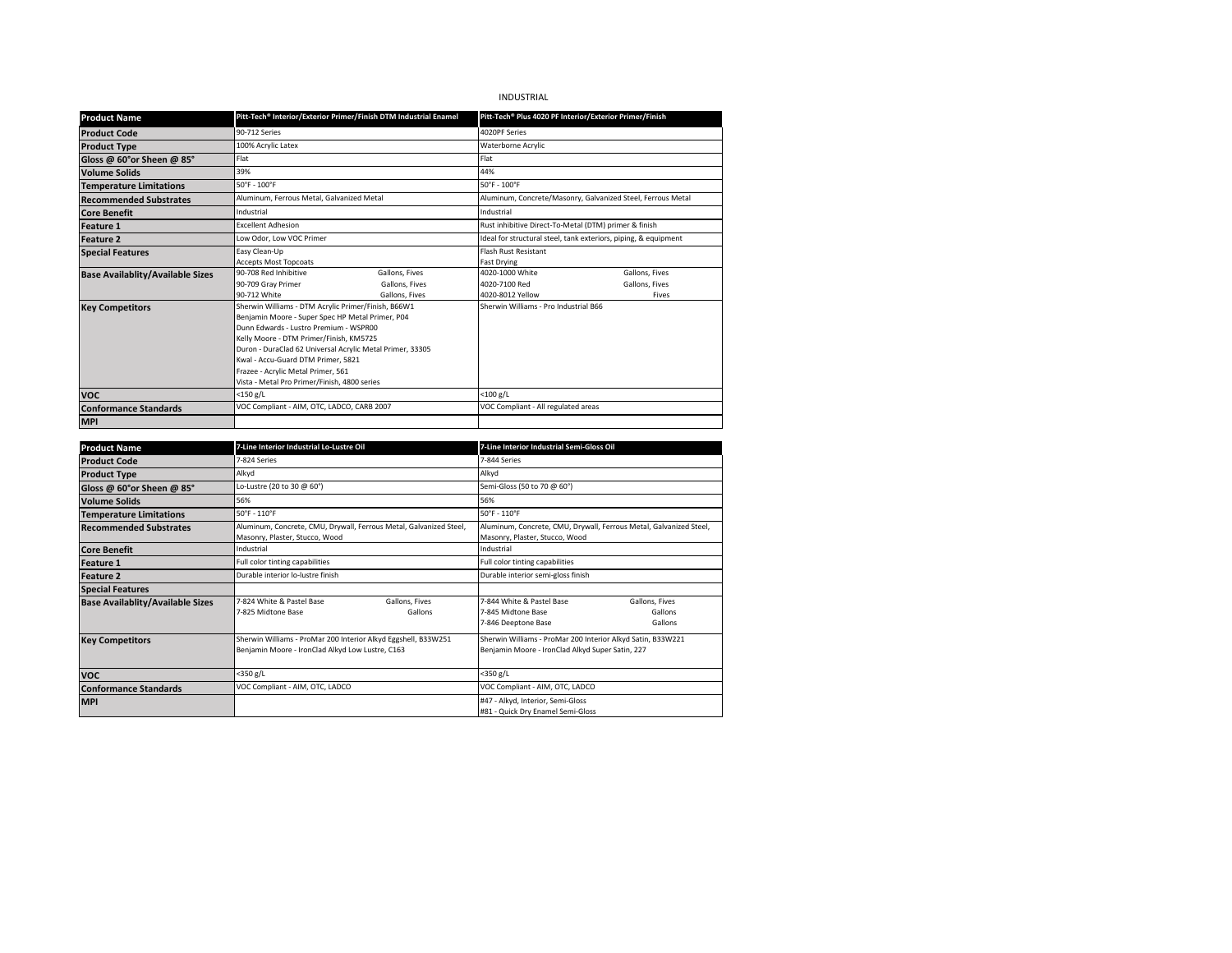| <b>Product Name</b>                     |                                                            | Pitt-Tech <sup>®</sup> Interior/Exterior High Gloss DTM Industrial Enamel | Pitt-Tech <sup>®</sup> Interior/Exterior Satin DTM Industrial Enamel |                                                                    |  |
|-----------------------------------------|------------------------------------------------------------|---------------------------------------------------------------------------|----------------------------------------------------------------------|--------------------------------------------------------------------|--|
| <b>Product Code</b>                     | 90-374 Series                                              |                                                                           | 90-474 Series                                                        |                                                                    |  |
| <b>Product Type</b>                     | 100% Acrylic Latex                                         |                                                                           | 100% Acrylic Latex                                                   |                                                                    |  |
| Gloss @ 60°or Sheen @ 85°               | Gloss (70 to 100 @ 60°)                                    |                                                                           | Satin (20 to 40 @ 60°)                                               |                                                                    |  |
| <b>Volume Solids</b>                    | 37%                                                        |                                                                           | 38%                                                                  |                                                                    |  |
| <b>Temperature Limitations</b>          | 50°F - 130°F                                               |                                                                           | 50°F - 120°F                                                         |                                                                    |  |
| <b>Recommended Substrates</b>           |                                                            | Aluminum, Concrete, CMU, Drywall, Ferrous Metal, Galvanized Steel,        |                                                                      | Aluminum, Concrete, CMU, Drywall, Ferrous Metal, Galvanized Steel, |  |
|                                         | Plaster, Masonry, Stucco                                   |                                                                           | Plaster, Masonry, Stucco                                             |                                                                    |  |
| <b>Core Benefit</b>                     | Industrial                                                 |                                                                           | Industrial                                                           |                                                                    |  |
| <b>Feature 1</b>                        | Excellent adhesion for true DTM performance in pastel base |                                                                           | Excellent adhesion for true DTM performance in pastel base           |                                                                    |  |
| <b>Feature 2</b>                        |                                                            | Improved color and gloss retention versus most alkyds and two             | Improved color and gloss retention versus most alkyds and two        |                                                                    |  |
|                                         | component coatings                                         |                                                                           | component coatings                                                   |                                                                    |  |
| <b>Special Features</b>                 | High Hiding                                                |                                                                           | High Hiding                                                          |                                                                    |  |
|                                         | <b>Flash Rust Resistant</b>                                |                                                                           | <b>Flash Rust Resistant</b>                                          |                                                                    |  |
|                                         | Easy to Apply                                              |                                                                           | Easy to Apply                                                        |                                                                    |  |
|                                         | Soap & Water Clean Up                                      |                                                                           | Soap & Water Clean Up                                                |                                                                    |  |
| <b>Base Availablity/Available Sizes</b> | 90-306 Safety Red                                          | Gallons, Fives                                                            | 90-406 Safety Red                                                    | Gallons                                                            |  |
|                                         | 90-310 Safety Blue                                         | Gallons, Fives                                                            | 90-430 Safety Yellow                                                 | Gallons                                                            |  |
|                                         | 90-311 Safety Green                                        | Gallons                                                                   | 90-444 Bronze Tone                                                   | Gallons                                                            |  |
|                                         | 90-313 Safety Orange                                       | Gallons                                                                   | 90-453 Black                                                         | Gallons, Fives                                                     |  |
|                                         | 90-330 Safety Yellow                                       | Gallons, Fives                                                            | 90-474 White & Pastel Base                                           | Gallons, Fives                                                     |  |
|                                         | 90-353 Black                                               | Gallons, Fives                                                            | 90-475 Midtone Base                                                  | Gallons, Fives                                                     |  |
|                                         | 90-374 White & Pastel Base                                 | Gallons, Fives                                                            | 90-476 Deeptone Base                                                 | Gallons, Fives                                                     |  |
|                                         | 90-375 Midtone Base                                        | Gallons, Fives                                                            | 90-477 Deep Rustic                                                   | Gallons, Fives                                                     |  |
|                                         | 90-376 Deeptone Base                                       | Gallons, Fives                                                            |                                                                      |                                                                    |  |
|                                         | 90-377 Deep Rustic                                         | Gallons, Fives                                                            |                                                                      |                                                                    |  |
| <b>Key Competitors</b>                  | Sherwin Williams - DRM Acrylic Gloss, B66W111              |                                                                           | Sherwin Williams - DRM Acrylic Semi-Gloss, B66W211                   |                                                                    |  |
|                                         | Benjamin Moore - Super Spec HP Gloss, P28                  |                                                                           | Benjamin Moore - Super Spec HP Semi-Gloss, P29                       |                                                                    |  |
|                                         | Dunn Edwards - WB Syn-Lustro Int/Ext Gloss, W10            |                                                                           | Dunn Edwards - WB Syn-Lustro Int/Ext Semi-Gloss, W9                  |                                                                    |  |
|                                         | Kelly Moore - High Performance Acrylic Gloss DTM, 5880     |                                                                           | Kelly Moore - High Performance Acrylic Semi-Gloss DTM, 5885          |                                                                    |  |
| <b>VOC</b>                              | $<$ 200 g/L                                                |                                                                           | $<$ 250 g/L                                                          |                                                                    |  |
| <b>Conformance Standards</b>            | VOC Compliant - AIM, OTC, LADCO, CARB2007                  |                                                                           | VOC Compliant - AIM, OTC, LADCO, CARB2007                            |                                                                    |  |
| <b>MPI</b>                              |                                                            | #154 - Light Industrial Coating, Interior WB Gloss, Gloss Level 6         |                                                                      |                                                                    |  |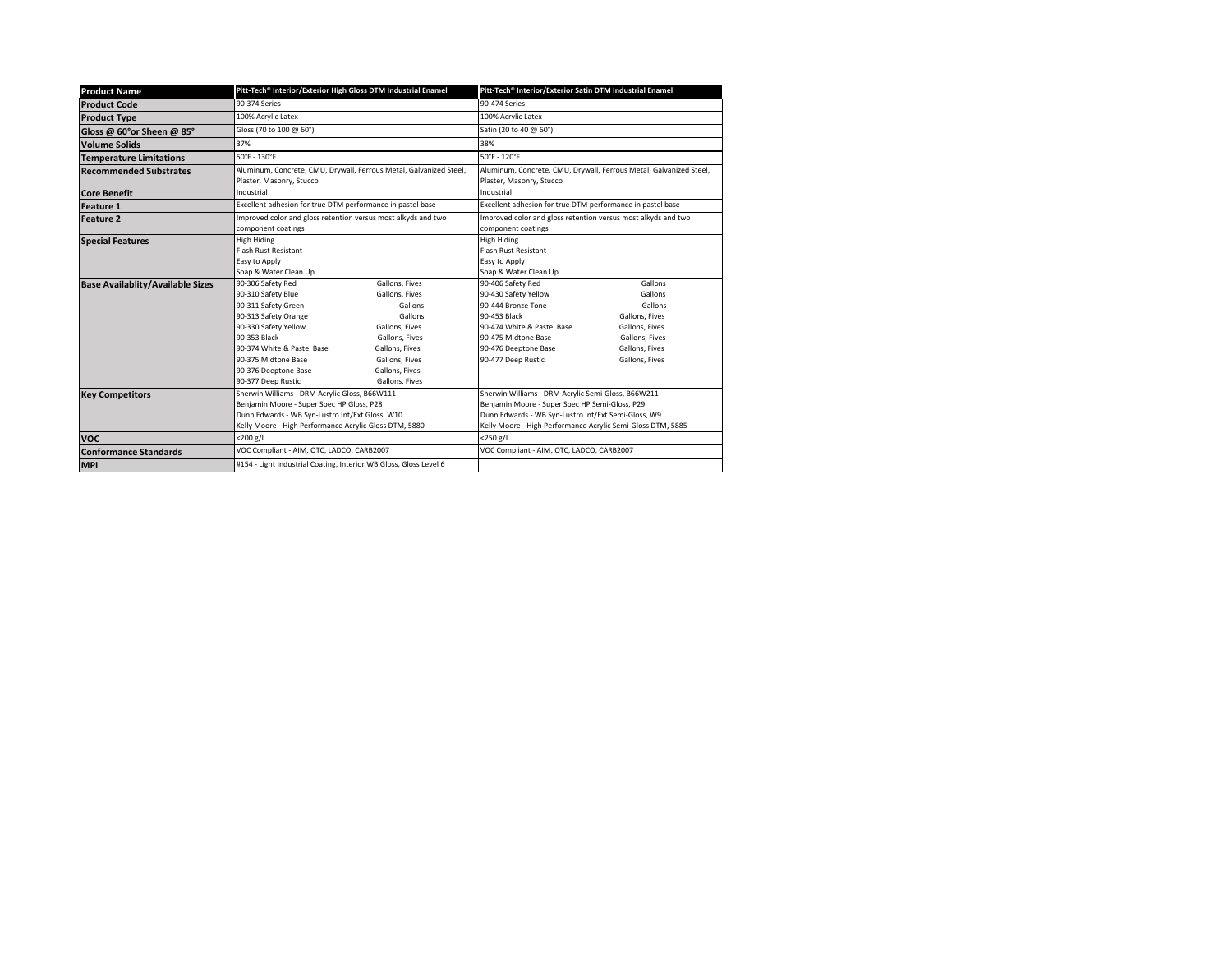| <b>Product Name</b>                     | Pitt-Tech® Plus Interior/Exterior Satin DTM Industrial Enamel                                  |                    | Pitt-Tech® Plus Interior/Exterior Semi-Gloss DTM Industrial Enamel |                           | Pitt-Tech® Plus Interior/Exterior High Gloss DTM Industrial Enamel                                   |                |
|-----------------------------------------|------------------------------------------------------------------------------------------------|--------------------|--------------------------------------------------------------------|---------------------------|------------------------------------------------------------------------------------------------------|----------------|
| <b>Product Code</b>                     | 90-1110 Series                                                                                 |                    | 4216HP Series                                                      |                           | 90-1310 Series                                                                                       |                |
| <b>Product Type</b>                     | 100% Acrylic Latex                                                                             |                    | Waterborne Acrylic                                                 |                           | 100% Acrylic Latex                                                                                   |                |
|                                         | Satin (15 to 25 @ 60°)                                                                         |                    | Semi-Gloss                                                         |                           | Gloss (80+ @ 60°)                                                                                    |                |
| Gloss @ 60°or Sheen @ 85°               | 42%                                                                                            |                    | 36%                                                                |                           | 40%                                                                                                  |                |
| <b>Volume Solids</b>                    | 40°F - 120°F                                                                                   |                    | 50°F - 100°F                                                       |                           | 40°F - 120°F                                                                                         |                |
| <b>Temperature Limitations</b>          |                                                                                                |                    |                                                                    |                           |                                                                                                      |                |
| <b>Recommended Substrates</b>           | Aluminum, Concrete, CMU, Drywall, Ferrous Metal, Galvanized Steel,<br>Plaster, Masonry, Stucco |                    | Aluminum, Concrete/Masonry, Galvanized Steel, Ferrous Metal        |                           | Aluminum, Concrete, CMU, Drywall, Ferrous Metal, Galvanized Steel,<br>Masonry, Plaster, Stucco, Wood |                |
| <b>Core Benefit</b>                     | Industrial                                                                                     |                    | Industrial                                                         |                           | Industrial                                                                                           |                |
| Feature 1                               | Excellent adhesion for true DTM performance in pastel base                                     |                    | Direct-to-Metal (DTM) to steel & aluminum                          |                           | Excellent adhesion for true DTM performance in pastel base                                           |                |
| Feature 2                               | mproved color and gloss retention versus most alkyds and two                                   |                    | Excellent resistance to oil & grease                               |                           | mproved color and gloss retention versus most alkyds and two                                         |                |
|                                         | component coatings                                                                             |                    |                                                                    |                           | component coatings                                                                                   |                |
| <b>Special Features</b>                 | <b>High Hiding</b>                                                                             |                    | <b>Fast Drying</b>                                                 |                           | High Hiding                                                                                          |                |
|                                         | Flash Rust Resistant<br>Easy to Apply                                                          |                    | Non-Yellowing<br>Good Abrasion Resistance                          |                           | Flash Rust Resistant<br>Easy to Apply                                                                |                |
|                                         | Soap & Water Clean Up                                                                          |                    | Hand Oil Resistance                                                |                           | Soap & Water Clean Up                                                                                |                |
| <b>Base Availablity/Available Sizes</b> | 90-1110 White & Pastel Base                                                                    | Gallons, Fives     | 4216-0100L White                                                   | Gallons, Fives            | 90-1310 White & Pastel Base                                                                          | Gallons, Fives |
|                                         | 90-1120 Midtone Base                                                                           | Gallons, Fives     | 4216-0200L Pastel Base                                             | Gallons, Fives            | 90-1320 Midtone Base                                                                                 | Gallons, Fives |
|                                         | 90-1130 Deeptone Base                                                                          | Gallons, Fives     | 4216-0300L Medium Base                                             | Gallons, Fives            | 90-1330 Deeptone Base                                                                                | Gallons, Fives |
|                                         | 90-1140 Deep Rustic                                                                            | Gallons, Fives     | 4216-0400L Deep Base                                               | Gallons, Fives            | 90-1340 Deep Rustic                                                                                  | Gallons, Fives |
|                                         |                                                                                                |                    | 4216-0500L Neutral Base                                            | Gallons, Fives            | 90-1306 Safety Red                                                                                   | Gallons        |
|                                         |                                                                                                |                    | 4216-1000L High Hide White                                         | Gallons, Fives            | 90-1313 Safety Orange                                                                                | Gallons        |
|                                         |                                                                                                |                    | 4216-7460L Arch. Brown                                             | Gallons                   | 90-1333 Safety Yellow                                                                                | Gallons        |
|                                         |                                                                                                |                    | 4216-9000L Safety Red                                              | Gallons<br>Gallons        | 90-1353 Black                                                                                        | Gallons        |
|                                         |                                                                                                |                    | 4216-9200L Safety Orange                                           |                           |                                                                                                      |                |
|                                         |                                                                                                |                    | 4216-9400L Safety Yellow<br>4216-9990L Black                       | Gallons, Fives<br>Gallons |                                                                                                      |                |
|                                         | Sherwin Williams - Pro Industrial B66                                                          |                    | Sherwin Williams - DTM Acrylic Semi-Gloss, B66W211                 |                           | Sherwin Williams - DTM Acrylic Gloss, B66W111                                                        |                |
| <b>Key Competitors</b>                  |                                                                                                |                    | All Surface Enamel A41                                             |                           | Benjamin Moore - Super Spec HP Gloss, P28                                                            |                |
|                                         |                                                                                                |                    | Benjamin Moore - Super Spec HP                                     |                           |                                                                                                      |                |
| <b>VOC</b>                              | $<$ 100 g/L                                                                                    |                    | <100 g/L                                                           |                           | <100 g/L                                                                                             |                |
| <b>Conformance Standards</b>            | VOC Compliant - All regulated areas                                                            |                    | VOC Compliant - All regulated areas                                |                           | VOC Compliant - All regulated areas                                                                  |                |
| <b>MPI</b>                              | #151 - Light Industrial Coating, Interior WB, Gloss Level 3                                    |                    | #153 - Light Industrial Coating, Water-Based, Semi-Gloss           |                           | #154 - Light Industrial Coating, Interior WB, Gloss Level 6                                          |                |
|                                         |                                                                                                |                    |                                                                    |                           |                                                                                                      |                |
|                                         | #161 - Light Industrial Coating, Exterior WB, Gloss Level 3                                    |                    |                                                                    |                           | #164 - Light Industrial Coating, Exterior WB, Gloss Level 6                                          |                |
|                                         |                                                                                                |                    |                                                                    |                           |                                                                                                      |                |
| <b>Product Name</b>                     | 7-Line Interior/Exterior Industrial Gloss Oil                                                  |                    | 7-Line Interior/Exterior Semi-Gloss Acrylic Metal Finish           |                           |                                                                                                      |                |
| <b>Product Code</b>                     | 7-282 Series                                                                                   |                    | 7-374 Series                                                       |                           |                                                                                                      |                |
| <b>Product Type</b>                     | Alkyd                                                                                          |                    | Water-Borne Acrylic                                                |                           |                                                                                                      |                |
| Gloss @ 60°or Sheen @ 85°               | Gloss (80 to 100 @ 60°)                                                                        |                    | Semi-Gloss (55 to 75 @ 60°)                                        |                           |                                                                                                      |                |
| <b>Volume Solids</b>                    | 58%                                                                                            |                    | 34%                                                                |                           |                                                                                                      |                |
| <b>Temperature Limitations</b>          | 50°F - 100°F                                                                                   |                    | 50°F - 110°F                                                       |                           |                                                                                                      |                |
| <b>Recommended Substrates</b>           | Aluminum, Concrete, Ferrous Metal, Galvanized Steel, Gypsum                                    |                    | Concrete, CMU, Drywall, Ferrous Metal, Galvanized Steel, Masonry,  |                           |                                                                                                      |                |
|                                         | Wallboard/Drywall, Masonry, Plaster, Plywood, Stucco, Wood                                     |                    | Plaster, Stucco, Wood                                              |                           |                                                                                                      |                |
| <b>Core Benefit</b>                     | Industrial                                                                                     |                    | Industrial                                                         |                           |                                                                                                      |                |
| Feature 1                               | <b>Full Color Tinting Capability</b>                                                           |                    | Formulated specifically as a metal topcoat                         |                           |                                                                                                      |                |
| Feature 2                               | Durable Interior/Exterior Gloss Finish                                                         |                    | Excellent color & gloss retention                                  |                           |                                                                                                      |                |
| <b>Special Features</b>                 |                                                                                                |                    | Waterborne acrylic metal topcoat                                   |                           |                                                                                                      |                |
| <b>Base Availablity/Available Sizes</b> | 7-282 White                                                                                    | Gallons, Fives     | 7-374 White & Pastel Base                                          | Fives                     |                                                                                                      |                |
|                                         | 7-801 Brilliant Red (Safety Red)                                                               | Gallons            | 7-375 Midtone Base                                                 | Fives                     |                                                                                                      |                |
|                                         | 7-803 Regal Blue (Safety Blue)                                                                 | Gallons            |                                                                    |                           |                                                                                                      |                |
|                                         | 7-804 Safety Green<br>7-805 Blaze Orange (Safety Orange)                                       | Gallons<br>Gallons |                                                                    |                           |                                                                                                      |                |
|                                         | 7-806 Vista Green                                                                              | Gallons            |                                                                    |                           |                                                                                                      |                |
|                                         | 7-808 Safety Yellow                                                                            | Gallons, Fives     |                                                                    |                           |                                                                                                      |                |
|                                         | 7-809 Gloss Black<br>Gallons, Fives                                                            |                    |                                                                    |                           |                                                                                                      |                |
|                                         | 7-814 Pastel Base<br>Gallons, Fives                                                            |                    |                                                                    |                           |                                                                                                      |                |
|                                         | 7-815 Midtone Base                                                                             | Gallons, Fives     |                                                                    |                           |                                                                                                      |                |
|                                         | 7-816 Deeptone Base                                                                            | Gallons, Fives     |                                                                    |                           |                                                                                                      |                |
|                                         | 7-817 Deep Rustic                                                                              | Gallons, Fives     |                                                                    |                           |                                                                                                      |                |
| <b>Key Competitors</b>                  | Sherwin Williams - Industrial Enamel, B54WZ401                                                 |                    | Sherwin Williams - Metalatex Semi-Gloss, B42W111                   |                           |                                                                                                      |                |
|                                         | Benjamin Moore - Super Spec Urethane Alkyd, P22                                                |                    |                                                                    |                           |                                                                                                      |                |
|                                         | Corotech Alkyd Gloss V220 (7-282)                                                              |                    |                                                                    |                           |                                                                                                      |                |
|                                         | Dunn Edwards - Syn-Lustro Int/Ext Gloss, 10V<br>Kelly Moore - Kel Guard, KM1700                |                    |                                                                    |                           |                                                                                                      |                |
| <b>VOC</b>                              | <350 g/L                                                                                       |                    | $<$ 100 $g/L$                                                      |                           |                                                                                                      |                |
| <b>Conformance Standards</b>            | VOC Compliant - AIM, OTC, LADCO                                                                |                    | VOC Compliant - All regulated areas                                |                           |                                                                                                      |                |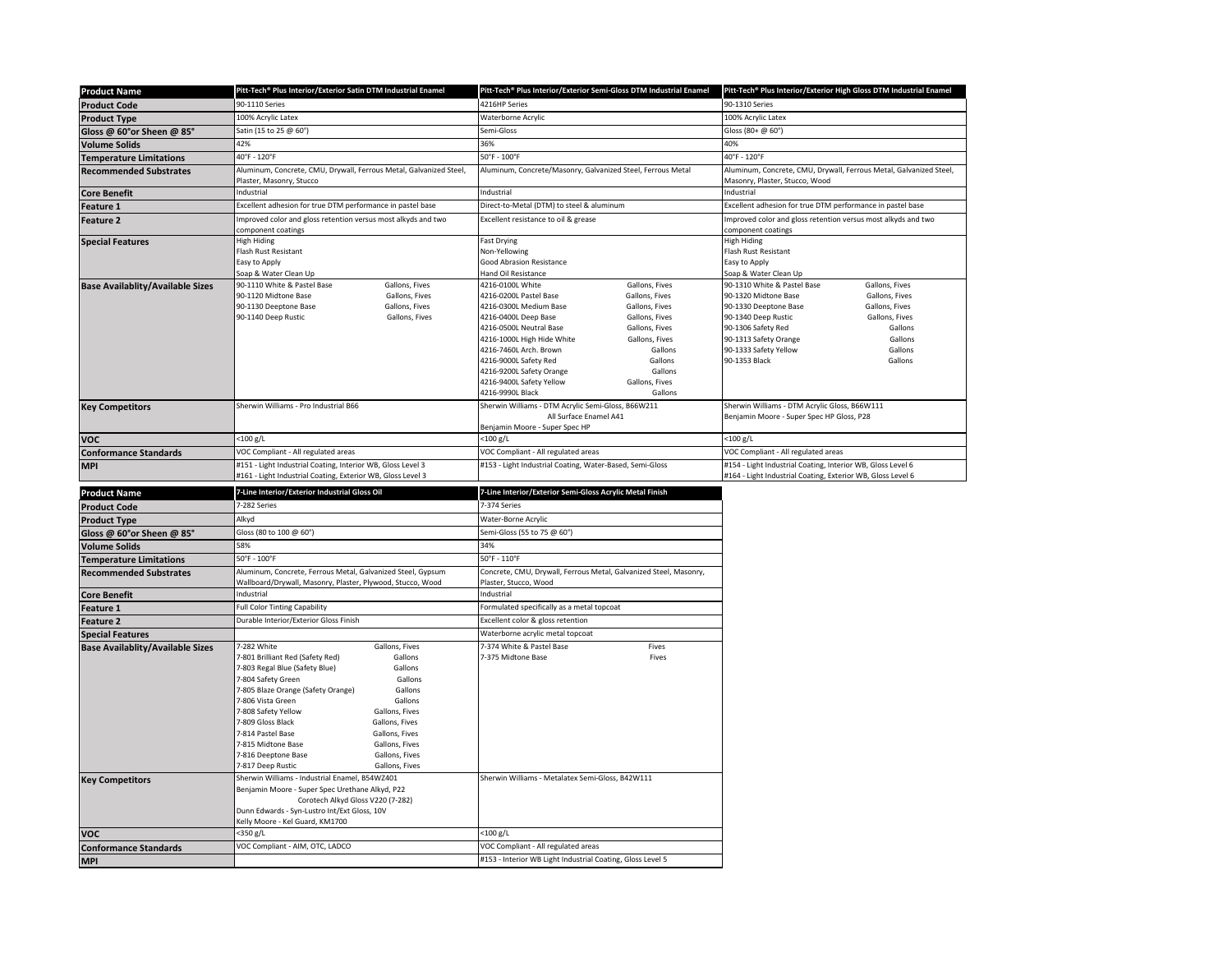| <b>Product Name</b>                     | Multiprime® 4160 Interior/Exterior Primer                                                                                                                                                            |                                                    | Multi-Prime® 4360 Interior/Exterior Low VOC Universal Primer                                                                                                                                                    |                                  | 7-Line Interior/Exterior Rust Inhibitive Steel Primer |                    |  |
|-----------------------------------------|------------------------------------------------------------------------------------------------------------------------------------------------------------------------------------------------------|----------------------------------------------------|-----------------------------------------------------------------------------------------------------------------------------------------------------------------------------------------------------------------|----------------------------------|-------------------------------------------------------|--------------------|--|
| <b>Product Code</b>                     | 4160 Series                                                                                                                                                                                          |                                                    | 4360 Series                                                                                                                                                                                                     |                                  |                                                       | 7-852, 7-858       |  |
| <b>Product Type</b>                     | Alkyd                                                                                                                                                                                                |                                                    | Alkyd                                                                                                                                                                                                           |                                  | Alkyd                                                 |                    |  |
| Gloss @ 60°or Sheen @ 85°               | Flat                                                                                                                                                                                                 |                                                    | Flat                                                                                                                                                                                                            |                                  | Flat                                                  |                    |  |
| <b>Volume Solids</b>                    | 51%                                                                                                                                                                                                  |                                                    | 60%                                                                                                                                                                                                             |                                  | 56%                                                   |                    |  |
| <b>Temperature Limitations</b>          | 50°F - 120°F                                                                                                                                                                                         |                                                    | 45°F - 100°F                                                                                                                                                                                                    |                                  | 50°F - 100°F                                          |                    |  |
| <b>Recommended Substrates</b>           | Aluminum, Ferrous Metal, Galvanized Steel                                                                                                                                                            |                                                    | Ferrous Metal, Galvanized Steel                                                                                                                                                                                 |                                  |                                                       |                    |  |
| <b>Core Benefit</b>                     | Industrial                                                                                                                                                                                           |                                                    | Industrial                                                                                                                                                                                                      |                                  | Industrial                                            |                    |  |
| <b>Feature 1</b>                        | <b>Excellent Corrosion Resistance</b>                                                                                                                                                                |                                                    | <b>Excellent Corrosion Resistance</b>                                                                                                                                                                           |                                  | <b>Rust Inhibitive</b>                                |                    |  |
| <b>Feature 2</b>                        | May be topcoated with heavy-duty coatings                                                                                                                                                            |                                                    | May be topcoated with high-performance coatings                                                                                                                                                                 |                                  | Durable                                               |                    |  |
| <b>Special Features</b>                 | May be used on both ferrous & galvanized metal<br><b>Fast Drying</b><br>Lead & Chromate Free<br><b>High Solids</b>                                                                                   |                                                    | May be used on both ferrous & galvanized metal<br><b>Fast Drying</b><br>Lead & Chromate Free<br><b>High Solids</b>                                                                                              |                                  |                                                       |                    |  |
| <b>Base Availablity/Available Sizes</b> | 4160-1000 White<br>4160-6120 Grev<br>4160-7100 Red                                                                                                                                                   | Gallons, Fives<br>Gallons, Fives<br>Gallons, Fives | 4360-1000 White<br>4360-7100 Red                                                                                                                                                                                | Gallons, Fives<br>Gallons, Fives | 7-852 White<br>7-858 Red                              | Gallons<br>Gallons |  |
| <b>Key Competitors</b>                  | Sherwin Williams - Kromik Metal Primer, E41. Kem Kromik<br>Benjamin Moore - Super Spec HP Alkyd Metal Primer, P06<br>Kelly Moore - Kel-Guard, KM1710/1711<br>Kwal - Accu-Pro Inhibitive Primer, 3210 |                                                    | Sherwin Williams - Kem Bond HS Universal Metal Primer, B50WZ1 series Sherwin Williams - Industrial Enamel B54WZ0 series<br>Kem Bond Universal Metal Primer, B50WZ1 series<br>Tnemec - Chem-Prime HS, 37H series |                                  |                                                       |                    |  |
| <b>VOC</b>                              | <420 g/L                                                                                                                                                                                             |                                                    | <340 g/L                                                                                                                                                                                                        |                                  | <350 g/L                                              |                    |  |
| <b>Conformance Standards</b>            | VOC Compliant - AIM                                                                                                                                                                                  |                                                    | VOC Compliant - AIM, OTC, LADCO                                                                                                                                                                                 |                                  | VOC Compliant - AIM, OTC, LADCO, CARB2007             |                    |  |
| <b>MPI</b>                              | #23 - Primer, Metal, Surface Tolerant<br>#76 - Primer, Alkyd, Quick Dry for Metal<br>#79 - Primer, Alkyd, Anti-Corrosive for Metal<br>#95 - Primer, Quick Dry for Aluminum                           |                                                    |                                                                                                                                                                                                                 |                                  |                                                       |                    |  |

| <b>Product Name</b>                     | HPC Industrial Alkyd 4308 Gloss Enamel                                                                                                                                                                                                                                                                                                                                                                   |                                                                                                                                                                                                                                      | HPC Rust Preventative Alkyd 4309 Gloss Enamel                                                                                                                                                         |                                                                                                           | HPC Rust Preventative Alkyd 4306 Semi-Gloss Enamel                                                             |                                                                                          |  |
|-----------------------------------------|----------------------------------------------------------------------------------------------------------------------------------------------------------------------------------------------------------------------------------------------------------------------------------------------------------------------------------------------------------------------------------------------------------|--------------------------------------------------------------------------------------------------------------------------------------------------------------------------------------------------------------------------------------|-------------------------------------------------------------------------------------------------------------------------------------------------------------------------------------------------------|-----------------------------------------------------------------------------------------------------------|----------------------------------------------------------------------------------------------------------------|------------------------------------------------------------------------------------------|--|
| <b>Product Code</b>                     | 4308 Series                                                                                                                                                                                                                                                                                                                                                                                              |                                                                                                                                                                                                                                      |                                                                                                                                                                                                       | 4309 Series                                                                                               |                                                                                                                | 4306 Series                                                                              |  |
| <b>Product Type</b>                     | Alkyd                                                                                                                                                                                                                                                                                                                                                                                                    |                                                                                                                                                                                                                                      | Alkyd                                                                                                                                                                                                 |                                                                                                           | Alkyd                                                                                                          |                                                                                          |  |
| Gloss @ 60°or Sheen @ 85°               | Gloss                                                                                                                                                                                                                                                                                                                                                                                                    |                                                                                                                                                                                                                                      | Gloss                                                                                                                                                                                                 |                                                                                                           | Semi-Gloss                                                                                                     |                                                                                          |  |
| <b>Volume Solids</b>                    | 45%                                                                                                                                                                                                                                                                                                                                                                                                      |                                                                                                                                                                                                                                      | 52%                                                                                                                                                                                                   |                                                                                                           | 54%                                                                                                            |                                                                                          |  |
| <b>Temperature Limitations</b>          | 50°F - 100°F                                                                                                                                                                                                                                                                                                                                                                                             |                                                                                                                                                                                                                                      | 40°F - 100°F                                                                                                                                                                                          |                                                                                                           | 50°F - 100°F                                                                                                   |                                                                                          |  |
| <b>Recommended Substrates</b>           |                                                                                                                                                                                                                                                                                                                                                                                                          | Aluminum, Concrete/Masonry, Ferrous Metal, Galvanized Metal, Plaster Aluminum, Ferrous Metal, Galvanized Metal                                                                                                                       |                                                                                                                                                                                                       |                                                                                                           | Aluminum, Ferrous Metal, Galvanized Metal                                                                      |                                                                                          |  |
| <b>Core Benefit</b>                     | Industrial                                                                                                                                                                                                                                                                                                                                                                                               |                                                                                                                                                                                                                                      | Industrial                                                                                                                                                                                            |                                                                                                           | Industrial                                                                                                     |                                                                                          |  |
| <b>Feature 1</b>                        | Protects Against Atmospheric Corrosion                                                                                                                                                                                                                                                                                                                                                                   |                                                                                                                                                                                                                                      | Protects Against Atmospheric Corrosion                                                                                                                                                                |                                                                                                           | Excellent Resistance to Grease, Oil, & Water                                                                   |                                                                                          |  |
| <b>Feature 2</b>                        | Good Abrasion Resistance                                                                                                                                                                                                                                                                                                                                                                                 |                                                                                                                                                                                                                                      | Good Abrasion Resistance                                                                                                                                                                              |                                                                                                           | Good Abrasion Resistance                                                                                       |                                                                                          |  |
| <b>Special Features</b>                 | Ideal for Safety Equipment & Pipe Identification<br>Interior/Exterior<br>Washable & Scrubbable<br>Excellent Resistance to Grease, Oil, & Water                                                                                                                                                                                                                                                           |                                                                                                                                                                                                                                      | Offers a Tough, Durable Finish<br>Interior/Exterior<br>Rust Inhibitive<br>Excellent Resistance to Oil & Grease                                                                                        |                                                                                                           |                                                                                                                | Interior/Exterior<br>Rust Inhibitive<br>Ideal for Safety Equipment & Pipe Identification |  |
| <b>Base Availablity/Available Sizes</b> | 4308-0100 White<br>4308-0200 Medium Base<br>4308-0300 Intermediate Base<br>4308-0400 Deep Base<br>4308-0900 Neutral Base<br>4308-1000 High Hide White<br>4308-6110 Machine Gray<br>4308-6650 Medium Green<br>4308-7370 Warm Brown<br>4308-7460 Arch, Brown<br>4308-7850 Blue<br>4308-8600 Medium Yellow<br>4308-9000 Safety Red<br>4308-9200 Safety Orange<br>4308-9400 Safety Yellow<br>1308-9990 Black | Gallons, Fives<br>Gallons, Fives<br>Gallons, Fives<br>Gallons, Fives<br>Gallons, Fives<br>Gallons, Fives<br>Gallons<br>Gallons<br>Gallons<br>Gallons<br>Gallons<br>Gallons<br>Gallons<br>Gallons<br>Gallons, Fives<br>Gallons, Fives | 4309-0110 White Base<br>4309-0300 Intermediate Base<br>4309-0400 Deep Base<br>4309-0500 Neutral Base<br>4309-9000 Safety Red<br>4309-9200 Safety Orange<br>4309-9400 Safety Yellow<br>4309-9990 Black | Gallons, Fives<br>Gallons<br>Gallons, Fives<br>Gallons, Fives<br>Gallons<br>Gallons<br>Gallons<br>Gallons | 4306-0110 White Tint Base<br>4306-0300 Intermediate Tint Base<br>4306-0400 Deep Base<br>4306-0500 Neutral Base | Gallons, Fives<br>Gallons<br>Gallons<br>Gallons, Fives                                   |  |
| <b>Key Competitors</b>                  | Sherwin Williams - Industrial Enamel B54                                                                                                                                                                                                                                                                                                                                                                 |                                                                                                                                                                                                                                      | Sherwin Williams - Industrial Enamel B55                                                                                                                                                              |                                                                                                           | Sherwin Williams - Industrial Enamel B55                                                                       |                                                                                          |  |
| <b>VOC</b>                              | <450 g/L                                                                                                                                                                                                                                                                                                                                                                                                 |                                                                                                                                                                                                                                      | $<$ 400 g/L                                                                                                                                                                                           |                                                                                                           | <400 g/L                                                                                                       |                                                                                          |  |
| <b>Conformance Standards</b>            | VOC Compliant - AIM                                                                                                                                                                                                                                                                                                                                                                                      |                                                                                                                                                                                                                                      | VOC Compliant - AIM, OTC, LADCO, CARB2007                                                                                                                                                             |                                                                                                           | VOC Compliant - AIM, OTC, LADCO, CARB2007                                                                      |                                                                                          |  |
| <b>MPI</b>                              | #1 - Aluminum Paint<br>#48 - Alkyd, Interior Gloss, Gloss Level 6-7<br>#96 - Alkyd, Quick Dry, Gloss                                                                                                                                                                                                                                                                                                     |                                                                                                                                                                                                                                      |                                                                                                                                                                                                       |                                                                                                           | #47 - Alkyd, Interior, Semi-Gloss                                                                              |                                                                                          |  |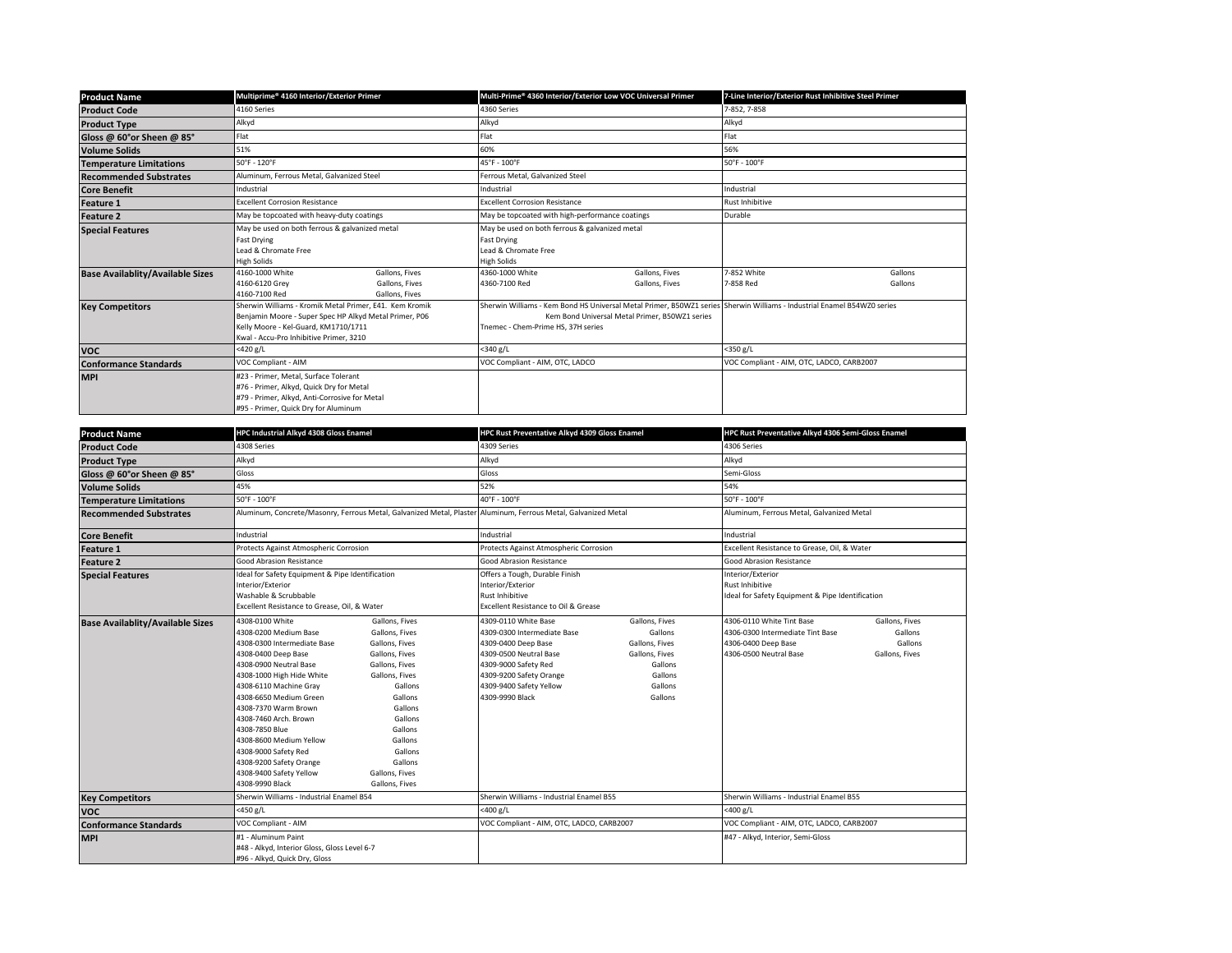| <b>Product Name</b>                                                | FAST DRY™ 2500 Gloss Alkyd Enamel                                                                                                                                                                                                                                      |                                                                                                   |                                                                                                                                                                                                                        | FAST DRY™ 35 Gloss Alkyd Enamel                                                                                                                                                                                     |                                                                                                                                                                                                                                                                                                                                                        | FAST DRY™ 4318 Interior Gloss Alkyd Enamel                                                                                         |  |
|--------------------------------------------------------------------|------------------------------------------------------------------------------------------------------------------------------------------------------------------------------------------------------------------------------------------------------------------------|---------------------------------------------------------------------------------------------------|------------------------------------------------------------------------------------------------------------------------------------------------------------------------------------------------------------------------|---------------------------------------------------------------------------------------------------------------------------------------------------------------------------------------------------------------------|--------------------------------------------------------------------------------------------------------------------------------------------------------------------------------------------------------------------------------------------------------------------------------------------------------------------------------------------------------|------------------------------------------------------------------------------------------------------------------------------------|--|
| <b>Product Code</b>                                                | 94-634 Series                                                                                                                                                                                                                                                          |                                                                                                   | 95-912 Series                                                                                                                                                                                                          |                                                                                                                                                                                                                     |                                                                                                                                                                                                                                                                                                                                                        | 4318 Series                                                                                                                        |  |
| <b>Product Type</b>                                                | Vinyl Modified Alkyd                                                                                                                                                                                                                                                   |                                                                                                   |                                                                                                                                                                                                                        | Alkyd                                                                                                                                                                                                               |                                                                                                                                                                                                                                                                                                                                                        |                                                                                                                                    |  |
| Gloss @ 60°or Sheen @ 85°                                          | Gloss 85+ (60° Gloss Meter)                                                                                                                                                                                                                                            |                                                                                                   | Gloss 85+ (60° Gloss Meter)                                                                                                                                                                                            |                                                                                                                                                                                                                     | Gloss                                                                                                                                                                                                                                                                                                                                                  |                                                                                                                                    |  |
| <b>Volume Solids</b>                                               | 50%                                                                                                                                                                                                                                                                    |                                                                                                   | 50%                                                                                                                                                                                                                    |                                                                                                                                                                                                                     | 49%                                                                                                                                                                                                                                                                                                                                                    |                                                                                                                                    |  |
| <b>Temperature Limitations</b>                                     | 35°F - 110°F                                                                                                                                                                                                                                                           |                                                                                                   | 50°F - 100°F                                                                                                                                                                                                           |                                                                                                                                                                                                                     | 50°F - 120°F                                                                                                                                                                                                                                                                                                                                           |                                                                                                                                    |  |
| <b>Recommended Substrates</b>                                      | Aluminum, Ferrous Metal, Galvanized Steel                                                                                                                                                                                                                              |                                                                                                   | Ferrous Metal, Galvanized Steel                                                                                                                                                                                        |                                                                                                                                                                                                                     | Aluminum, Ferrous Metal, Galvanized Steel                                                                                                                                                                                                                                                                                                              |                                                                                                                                    |  |
| <b>Core Benefit</b>                                                | <b>High Performance Coatings</b>                                                                                                                                                                                                                                       |                                                                                                   | <b>High Performance Coatings</b>                                                                                                                                                                                       |                                                                                                                                                                                                                     | <b>High Performance Coatings</b>                                                                                                                                                                                                                                                                                                                       |                                                                                                                                    |  |
| <b>Feature 1</b>                                                   | <b>Hard Durable Finish</b>                                                                                                                                                                                                                                             |                                                                                                   | Fast Dry Formula                                                                                                                                                                                                       |                                                                                                                                                                                                                     | <b>Corrosion Resistant</b>                                                                                                                                                                                                                                                                                                                             |                                                                                                                                    |  |
| <b>Feature 2</b>                                                   | Fast Dry Formula                                                                                                                                                                                                                                                       | High Gloss Finish                                                                                 |                                                                                                                                                                                                                        |                                                                                                                                                                                                                     | Fast Dry                                                                                                                                                                                                                                                                                                                                               |                                                                                                                                    |  |
| <b>Special Features</b><br><b>Base Availablity/Available Sizes</b> | Ideal for Light Industrial Applications<br>High Gloss Finish<br><b>Abrasion Resistant</b><br>Virtually Infinite Color Capability<br>94-634 Pastel Base<br>94-636 Deeptone Base<br>94-637 Deep Rustic Base<br>94-652 Safety Yellow<br>94-653 Black<br>94-658 Safety Red | Gallons, Fives<br>Gallons, Fives<br>Gallons, Fives<br>Gallons, Fives<br>Gallons, Fives<br>Gallons | Virtually Infinite Color Capability<br>95-901 Safety Red<br>95-902 Safety Yellow<br>95-903 Safety Blue<br>95-905 Safety Orange<br>95-912 Porcelain White<br>95-913 Black<br>95-9012 White Base<br>95-9000 Neutral Base | Ideal for light industrial applications and commercial buildings<br>Gallons<br>Gallons, Fives<br>Gallons<br>Gallons<br>Quarts, Gallons, Fives<br>Quarts, Gallons, Fives<br>Gallons, Fives<br>Quarts, Gallons, Fives | Suitable for safety equipment and piping<br>Use as a fast drying coating for general plant maintenance<br>Durable high gloss finish<br>4318-0700 White Base<br>4318-0800 Deep Base<br>4318-0900 Neutral Base<br>4318-1000 White<br>4318-9000 Safety Red<br>4318-9020 Aluminum<br>4318-9200 Safety Orange<br>4318-9400 Safety Yellow<br>4318-9990 Black | Gallons, Fives<br>Gallons, Fives<br>Gallons, Fives<br>Gallons, Fives<br>Gallons<br>Gallons<br>Gallons<br>Gallons, Fives<br>Gallons |  |
| <b>Key Competitors</b>                                             | F75WC7 series                                                                                                                                                                                                                                                          | Sherwin Williams - Sher Kem High Gloss Metal Finishing Enamel,                                    |                                                                                                                                                                                                                        | Sherwin Williams - Kem Fast Dry HS Enamel, F85B30 series<br>Benjamin Moore - Rapid Dry Gloss, P20                                                                                                                   |                                                                                                                                                                                                                                                                                                                                                        | Sherwin Williams - Steel Spec Fast Dry B55<br>Kem Fast Dry HS Enamel, F85B30 series<br>Benjamin Moore - Rapid Dry Gloss, P20       |  |
| <b>VOC</b>                                                         | $<$ 450 g/L                                                                                                                                                                                                                                                            |                                                                                                   | $<$ 340 g/L                                                                                                                                                                                                            |                                                                                                                                                                                                                     | <450 $g/L$                                                                                                                                                                                                                                                                                                                                             |                                                                                                                                    |  |
| <b>Conformance Standards</b>                                       | VOC Compliant - AIM                                                                                                                                                                                                                                                    |                                                                                                   | VOC Compliant - AIM, OTC, LADCO                                                                                                                                                                                        |                                                                                                                                                                                                                     | VOC Compliant - AIM                                                                                                                                                                                                                                                                                                                                    |                                                                                                                                    |  |
| <b>MPI</b>                                                         |                                                                                                                                                                                                                                                                        |                                                                                                   |                                                                                                                                                                                                                        | #96 - Alkyd, Quick Dry, Gloss                                                                                                                                                                                       |                                                                                                                                                                                                                                                                                                                                                        | #96 - Alkyd, Quick Dry, Gloss                                                                                                      |  |

| <b>Product Name</b>                     | FAST DRY™ 4190 Quick Dry Shop Coat Primer                              |                                                         | FAST DRY™ 4180 Quick Dry Universal Primer/Finish                      |                                                                      |  |
|-----------------------------------------|------------------------------------------------------------------------|---------------------------------------------------------|-----------------------------------------------------------------------|----------------------------------------------------------------------|--|
| <b>Product Code</b>                     | 4190 Series                                                            |                                                         | 4180 Series                                                           |                                                                      |  |
| <b>Product Type</b>                     | Alkyd                                                                  |                                                         | Alkyd                                                                 |                                                                      |  |
| Gloss @ 60°or Sheen @ 85°               | Flat                                                                   |                                                         | Eggshell                                                              |                                                                      |  |
| <b>Volume Solids</b>                    | 56%                                                                    |                                                         | 54%                                                                   |                                                                      |  |
| <b>Temperature Limitations</b>          | 45°F - 100°F                                                           |                                                         | 45°F - 100°F                                                          |                                                                      |  |
| <b>Recommended Substrates</b>           | Ferrous Metal                                                          |                                                         | Aluminum, Galvanized Steel                                            |                                                                      |  |
| <b>Core Benefit</b>                     | <b>High Performance Coatings</b>                                       |                                                         | <b>High Performance Coatings</b>                                      |                                                                      |  |
| <b>Feature 1</b>                        | Fast Drying                                                            |                                                         | <b>Corrosion Resistant</b>                                            |                                                                      |  |
| <b>Feature 2</b>                        | Corrosion Resistant in Normal Atmospheric Conditions                   |                                                         | <b>Fast Drying</b>                                                    |                                                                      |  |
| <b>Special Features</b>                 | Interior/Exterior                                                      | Ideal for structural steel, tank exteriors, & equipment |                                                                       | May be topcoated with high performance coatings                      |  |
| <b>Base Availablity/Available Sizes</b> | 4190-1000 White<br>4190-6110 Primer<br>4190-6120 Grev<br>4190-7100 Red | Fives<br>Fives<br>Gallons, Fives<br>Gallons, Fives      | 4180-1000 White<br>4180-6120 Grev<br>4180-7100 Red<br>4180-9990 Black | Gallons, Fives<br>Gallons, Fives<br>Gallons, Fives<br>Gallons, Fives |  |
| <b>Key Competitors</b>                  | N/A                                                                    |                                                         | Sherwin Williams - Kem Bond Universal B50                             |                                                                      |  |
| <b>VOC</b>                              | <340 g/L                                                               |                                                         | $<$ 340 g/L                                                           |                                                                      |  |
| <b>Conformance Standards</b>            |                                                                        | VOC Compliant - AIM, OTC, LADCO                         |                                                                       | VOC Compliant - AIM, OTC, LADCO                                      |  |
| <b>MPI</b>                              |                                                                        |                                                         |                                                                       |                                                                      |  |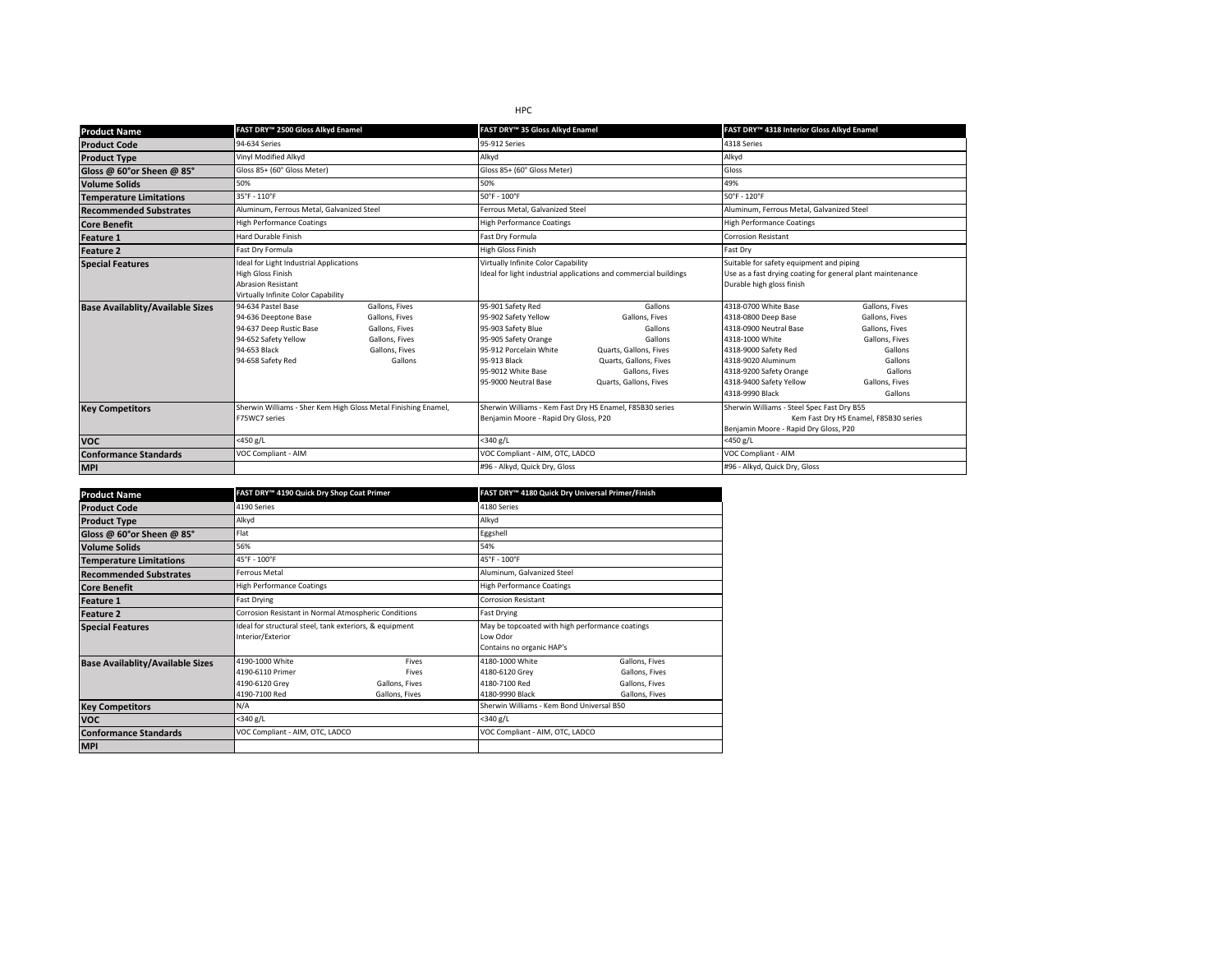| <b>Product Name</b>                     | <b>AQUAPON® Zinc Rich Primer</b>                                                                                                                                                         | <b>DURETHANE<sup>®</sup> MCZ</b>                                                                                                                   | METALHIDE® 2000 Inorganic Zinc Coating                                                                                                                 |
|-----------------------------------------|------------------------------------------------------------------------------------------------------------------------------------------------------------------------------------------|----------------------------------------------------------------------------------------------------------------------------------------------------|--------------------------------------------------------------------------------------------------------------------------------------------------------|
| <b>Product Code</b>                     | 97-670 Series                                                                                                                                                                            | 97-699 Series                                                                                                                                      | 97-694 Series                                                                                                                                          |
| <b>Product Type</b>                     | Epoxy Organic Zinc                                                                                                                                                                       | Moisture Cure Organic Zinc                                                                                                                         | Inorganic Self-Curing Ethyl Silicate-Metallic Zinc                                                                                                     |
| Gloss @ 60°or Sheen @ 85°               | Matte                                                                                                                                                                                    | Matte                                                                                                                                              | Matte                                                                                                                                                  |
| <b>Volume Solids</b>                    | 69%                                                                                                                                                                                      | 62%                                                                                                                                                | 62%                                                                                                                                                    |
| <b>Temperature Limitations</b>          | 40°F - 100°F                                                                                                                                                                             | 40°F - 120°F                                                                                                                                       | $0^{\circ}$ F - 140°F                                                                                                                                  |
| <b>Recommended Substrates</b>           | Ferrous Metal                                                                                                                                                                            | Ferrous Metal                                                                                                                                      | Ferrous Metal                                                                                                                                          |
| <b>Core Benefit</b>                     | <b>High Performance Coatings</b>                                                                                                                                                         | <b>High Performance Coatings</b>                                                                                                                   | <b>High Performance Coatings</b>                                                                                                                       |
| <b>Feature 1</b>                        | Heat Resistant to 500°F (316°C)                                                                                                                                                          | Provides Outstanding Corrosion Resistance                                                                                                          | Provides Galvanic Corrosion Protection                                                                                                                 |
| <b>Feature 2</b>                        | Outstanding galvanic protection due to high zinc loading                                                                                                                                 | >80% Zinc in Dry Film                                                                                                                              | <b>Excellent Resistance to Organic Solvents</b>                                                                                                        |
| <b>Special Features</b>                 | Use in fresh or salt water environments<br>Class B Slip Coefficient Rating                                                                                                               |                                                                                                                                                    | Can be handled with slings in 5-6 hours (77°F at 50% relative humidity)<br>Class B Slip Coefficient under ASTM A-325                                   |
| <b>Base Availablity/Available Sizes</b> | 97-670 Components A, B, Z<br>One Gallon Kit Code<br>97-670A Component A<br>Five Gallon Kit, Liquid<br>97-670B Component B<br>Five Gallon Kit, Liquid<br>97-670Z<br>Five Gallon Kit, Zinc | 97-699GR Liquid Component A (Green)<br>Gallons, Fives<br>97-699RD Liquid Component A (Red)<br>Gallons<br>97-699P Powder B (Gray)<br>Gallons, Fives | 97-694 Liquid Component A (Red)<br>Gallons, Fives<br>97-695 Liquid Component A (Green)<br>Gallons, Fives<br>97-697P Powder Component<br>Gallons, Fives |
| <b>Key Competitors</b>                  | Sherwin Williams - Zinc Clad III HS Organic Zinc Rich, B69A100 series                                                                                                                    | Sherwin Williams - Corothane I Mio Zinc Primer, B65A14 series<br>Tnemec - Tneme-Zinc, 90-97 series                                                 | Sherwin Williams - Zinc Clad II Inorganic, B69V3 Series<br>Tnemec - Tneme-Zinc, 90E-92 series                                                          |
| <b>VOC</b>                              | <450 g/L                                                                                                                                                                                 | $<$ 340 g/L                                                                                                                                        | $<$ 500 g/L                                                                                                                                            |
| <b>Conformance Standards</b>            | VOC Compliant - AIM, OTC, LADCO                                                                                                                                                          | VOC Compliant - AIM, OTC, LADCO, CARB2007                                                                                                          | VOC Compliant - AIM, OTC, LADCO                                                                                                                        |
| <b>MPI</b>                              | #20 - Epoxy, Zinc Rich Primer                                                                                                                                                            |                                                                                                                                                    |                                                                                                                                                        |

| <b>Product Name</b>                     | <b>AQUAPON® WB EP Epoxy</b>                                                                                                                                                                                                               |                                                                                                                                                                                         | PPG HPC High Gloss Epoxy                                                                                                                                           |                                                                    | AQUAPON <sup>®</sup> High Build Semi-Gloss                                                                                             |                                                                                        |  |
|-----------------------------------------|-------------------------------------------------------------------------------------------------------------------------------------------------------------------------------------------------------------------------------------------|-----------------------------------------------------------------------------------------------------------------------------------------------------------------------------------------|--------------------------------------------------------------------------------------------------------------------------------------------------------------------|--------------------------------------------------------------------|----------------------------------------------------------------------------------------------------------------------------------------|----------------------------------------------------------------------------------------|--|
| <b>Product Code</b>                     | 98E-1 Series                                                                                                                                                                                                                              |                                                                                                                                                                                         | 95-500 Series                                                                                                                                                      |                                                                    |                                                                                                                                        | 97-130 Series                                                                          |  |
| <b>Product Type</b>                     | Two Component Water-Borne Epoxy<br>Mix Ratio: 4 part A to 1 part B                                                                                                                                                                        |                                                                                                                                                                                         | Polyamine Epoxy<br>4 parts base to 1 part hardener                                                                                                                 |                                                                    |                                                                                                                                        | Polyamide Epoxy<br>I part A to 1 part B                                                |  |
| Gloss @ 60°or Sheen @ 85°               | Gloss: 90+ (60° Gloss Meter), Semi-Gloss: 50+ (60° Gloss Meter)                                                                                                                                                                           |                                                                                                                                                                                         | Gloss                                                                                                                                                              |                                                                    | Semi-Gloss                                                                                                                             |                                                                                        |  |
| <b>Volume Solids</b>                    | 42%                                                                                                                                                                                                                                       |                                                                                                                                                                                         | 80%                                                                                                                                                                |                                                                    | 57%                                                                                                                                    |                                                                                        |  |
| <b>Temperature Limitations</b>          | 50°F - 100°F                                                                                                                                                                                                                              |                                                                                                                                                                                         | 50°F - 130°F                                                                                                                                                       |                                                                    | 50°F - 130°F                                                                                                                           |                                                                                        |  |
| <b>Recommended Substrates</b>           | Aluminum, Concrete, Masonry, Ferrous Metal, Galvanized Steel,<br>Gypsum Wallboard/Drywall, Plaster, Wood                                                                                                                                  |                                                                                                                                                                                         | Wallboard/Drywall, Plaster, Stucco, Wood                                                                                                                           | Aluminum, Concrete/Masonry Block, Masonry, Ferrous Metal, Gypsum   | Aluminum, Concrete, Masonry, Ferrous Metal, Galvanized Steel,<br>Gypsum Wallboard/Drywall, Stucco, Plaster, Wood                       |                                                                                        |  |
| <b>Core Benefit</b>                     | <b>High Performance Coatings</b>                                                                                                                                                                                                          |                                                                                                                                                                                         | <b>High Performance Coatings</b>                                                                                                                                   |                                                                    | <b>High Performance Coatings</b>                                                                                                       |                                                                                        |  |
| <b>Feature 1</b>                        | Scrub, Abrasion, Chemical, & Corrosion Resistant                                                                                                                                                                                          |                                                                                                                                                                                         | <b>Abrasion Resistant</b>                                                                                                                                          |                                                                    | Good Abrasion Resistance                                                                                                               |                                                                                        |  |
| <b>Feature 2</b>                        | Fast Drying & Fast Recoat Times                                                                                                                                                                                                           |                                                                                                                                                                                         | Hard, Tile-Like Finish                                                                                                                                             |                                                                    | Self Priming on Concrete & Stell                                                                                                       |                                                                                        |  |
| <b>Special Features</b>                 | Ultra Low VOC<br>Very Low Odor                                                                                                                                                                                                            |                                                                                                                                                                                         | Self Priming on Concrete<br>Spray, Brush, or Roller Application<br>Excellent Chemical Resistance for Splash & Spill Areas<br>Ready-Mix and Custom Colors Available |                                                                    | Spray, Brush, or Roller Application<br>Excellent Chemical Resistance for Splash & Spill Areas<br>Ready-Mix and Custom Colors Available |                                                                                        |  |
| <b>Base Availablity/Available Sizes</b> | 98E-1 Porcelain White<br>98F-2 Black<br>98E-3 Light Gray<br>98E-4 ASA #49 Gray<br>98E-51 Pastel Base<br>98E-53 Neutral Base<br>98E-56 Midtone Base<br>98E-57 Clear Base<br>98E-58 Clear - B<br>98E-98 Gloss - B<br>98E-100 Semi-Gloss - B | Gallons, Fives<br>Gallons, Fives<br>Gallons<br>Gallons<br>Gallons, Fives<br>Gallons, Fives<br>Gallons, Fives<br>Gallons, Fives<br>Quarts, Gallons<br>Quarts, Gallons<br>Quarts, Gallons | 95-501 Porcelain White<br>95-502 Light Base<br>95-503 Neutral Base<br>95-505 Yellow Base<br>95-506 Component B/Cure                                                | Gallons<br>Gallons, Fives<br>Gallons<br>Gallons<br>Quarts, Gallons | 97-131 Light Gray<br>97-137 Tint Base Component B<br>97-139 RM Color Component B<br>97-1200 Neutral Base<br>97-1212 White Base         | Gallons, Fives<br>Gallons, Fives<br>Gallons, Fives<br>Gallons, Fives<br>Gallons, Fives |  |
| <b>Key Competitors</b>                  | Sherwin Williams - Pro Industrial B73-300 Series<br>Armorseal Floor-Plex                                                                                                                                                                  |                                                                                                                                                                                         | Sherwin Williams - Tile-Clad High Solids, B62z series                                                                                                              |                                                                    | Sherwin Williams - Epolon II Multi Mil Epoxy, B62W800 series<br>Tnemec - Hi-Build Epoxoline, 66 series                                 |                                                                                        |  |
| <b>VOC</b>                              | 26 g/L                                                                                                                                                                                                                                    |                                                                                                                                                                                         | $<$ 130 g/L                                                                                                                                                        |                                                                    | <340 g/L                                                                                                                               |                                                                                        |  |
| <b>Conformance Standards</b>            | VOC Compliant - All Regulated Areas                                                                                                                                                                                                       |                                                                                                                                                                                         | VOC Compliant - AIM, OTC, LADCO, CARB2007                                                                                                                          |                                                                    | VOC Compliant - AIM, OTC, LADCO                                                                                                        |                                                                                        |  |
| <b>MPI</b>                              | #115 - Epoxy-Modified Latex, Interior Gloss<br>#215 - Epoxy-Modified Latex, interior Semi-Gloss                                                                                                                                           |                                                                                                                                                                                         | #82 - Deck Coatings (Slip Resistant)<br>#98 - Epoxy, High Build, Gloss                                                                                             |                                                                    | #108 - High Build Epoxy Coating, Low Gloss                                                                                             |                                                                                        |  |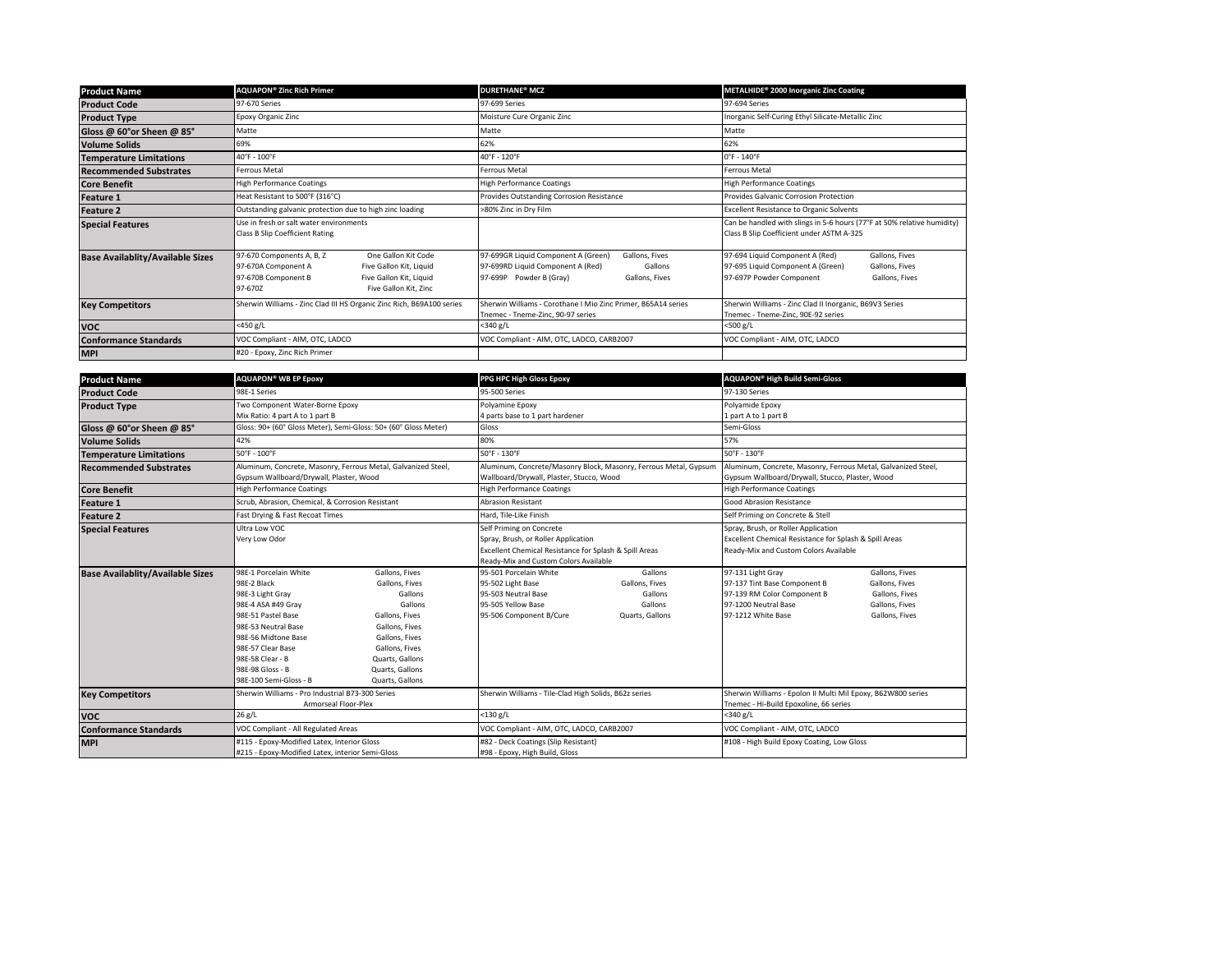| <b>Product Name</b>                     | PITT-GUARD® Rapid-Coat Direct-to-Rust Epoxy Mastic Coating                                                                                                                                                                                                                                         | PITT-GUARD® Direct-to-Rust Epoxy Mastic Coating                                                                                                                                                                                                                                                                              | PITT-GUARD® All Weather Direct-to-Rust Epoxy Coating                                                                                          |  |
|-----------------------------------------|----------------------------------------------------------------------------------------------------------------------------------------------------------------------------------------------------------------------------------------------------------------------------------------------------|------------------------------------------------------------------------------------------------------------------------------------------------------------------------------------------------------------------------------------------------------------------------------------------------------------------------------|-----------------------------------------------------------------------------------------------------------------------------------------------|--|
| <b>Product Code</b>                     | 95-245 Series                                                                                                                                                                                                                                                                                      | 97-145 Series                                                                                                                                                                                                                                                                                                                | 97-946 Series                                                                                                                                 |  |
| <b>Product Type</b>                     | Polyamide Epoxy                                                                                                                                                                                                                                                                                    | Polyamide Epoxy                                                                                                                                                                                                                                                                                                              | Epoxy Phenylalkamine                                                                                                                          |  |
| Gloss @ 60°or Sheen @ 85°               | Semi-Gloss                                                                                                                                                                                                                                                                                         | Semi-Gloss                                                                                                                                                                                                                                                                                                                   | Semi-Gloss                                                                                                                                    |  |
| <b>Volume Solids</b>                    | 70%                                                                                                                                                                                                                                                                                                | 85%                                                                                                                                                                                                                                                                                                                          | 72%                                                                                                                                           |  |
| <b>Temperature Limitations</b>          | 32°F - 130°F                                                                                                                                                                                                                                                                                       | 50°F - 130°F                                                                                                                                                                                                                                                                                                                 | 35°F - 130°F                                                                                                                                  |  |
| <b>Recommended Substrates</b>           | Aluminum, Concrete, Masonry, Ferrous Metal, Galvanized Steel                                                                                                                                                                                                                                       | Aluminum, Concrete, Masonry Block, Masonry, Ferrous Metal,<br>Galvanized Steel, Gypsum Wallboard/Drywall, Plaster, Stucco                                                                                                                                                                                                    | Aluminum, Concrete, Masonry, Ferrous Metal, Galvanized Steel                                                                                  |  |
| <b>Core Benefit</b>                     | <b>High Performance Coatings</b>                                                                                                                                                                                                                                                                   | <b>High Performance Coatings</b>                                                                                                                                                                                                                                                                                             | <b>High Performance Coatings</b>                                                                                                              |  |
| <b>Feature 1</b>                        | High Performance Coating for New or Old Steel                                                                                                                                                                                                                                                      | Excellent Adhesion to Minimally Prepared Surfaces                                                                                                                                                                                                                                                                            | <b>Fast Drying Properties</b>                                                                                                                 |  |
| <b>Feature 2</b>                        | Self Priming                                                                                                                                                                                                                                                                                       | High Performance Coating for New or Old Steel                                                                                                                                                                                                                                                                                | Self Priming in Many Applications                                                                                                             |  |
| <b>Special Features</b>                 | Ready-Mix and Custom Colors Available                                                                                                                                                                                                                                                              | Self Priming in Many Applications<br>Compatible with adherant rust remaning on prepared surfaces<br>Ready-Mix and Custom Colors Available                                                                                                                                                                                    | Compatible with damp surfaces<br>Compatible with adherant rust remaining on prepared surfaces<br>Can be applied and cured at low temperatures |  |
| <b>Base Availablity/Available Sizes</b> | 95-242 Inhibitive Red Oxide<br>Fives<br>95-245 Porcelain White<br>Gallons, Fives<br>95-248 Medium Grav<br>Gallons, Fives<br>95-249 Curing Agent, Component B<br>Gallons, Fives<br>95-2400 Neutral Base<br>Gallons, Fives<br>95-2402 Yellow Base<br>Gallons<br>95-2412 White Base<br>Gallons, Fives | 97-144 Black<br>Gallons, Fives<br>97-145 Porcelain White<br>Gallons, Fives<br>97-147 Beige<br>Gallons, Fives<br>97-148 Grav<br>Gallons, Fives<br>97-149 Ready-Mix Component B<br>Gallons, Fives<br>97-1500 Neutral Base<br>Gallons<br>97-1512 White Base<br>Gallons, Fives<br>97-158 Tint Base Component B<br>Gallons, Fives | 97-946 Primer White, Component A<br>Gallons, Fives<br>97-948 Gray, Component A<br>Gallons, Fives<br>97-949 Component B<br>Gallons, Fives      |  |
| <b>Key Competitors</b>                  | Sherwin Williams - Macropoxy 646 Fast Cure Epoxy, B58W610 series<br>Tnemec - F.C. Typoxy, 27 series                                                                                                                                                                                                | Sherwin Williams - Macropoxy HS Epoxy, B58-400 series<br>Tnemec - Chembuild, 135 series                                                                                                                                                                                                                                      | Sherwin Williams - Dura-Plate 235 Multi-Purpose Epoxy, B67-235<br>Tnemec - Hi-Build Epoxoline II, N69 series                                  |  |
| <b>VOC</b>                              | <300 g/L                                                                                                                                                                                                                                                                                           | $<$ 150 g/L                                                                                                                                                                                                                                                                                                                  | $<$ 250 g/L                                                                                                                                   |  |
| <b>Conformance Standards</b>            | VOC Compliant - AIM, OTC, LADCO                                                                                                                                                                                                                                                                    | VOC Compliant - AIM, OTC, LADCO, CARB2007                                                                                                                                                                                                                                                                                    | VOC Compliant - AIM, OTC, LADCO, CARB2007                                                                                                     |  |
| <b>MPI</b>                              |                                                                                                                                                                                                                                                                                                    |                                                                                                                                                                                                                                                                                                                              |                                                                                                                                               |  |

| <b>Product Name</b>                     | PITTHANE <sup>®</sup> ULTRA Gloss Urethane Enamel                                                                                                                                                                          |                                                                                                                                         | <b>DURETHANE<sup>®</sup> DTM Urethane Mastic</b>                                                                             |                                                                                      |
|-----------------------------------------|----------------------------------------------------------------------------------------------------------------------------------------------------------------------------------------------------------------------------|-----------------------------------------------------------------------------------------------------------------------------------------|------------------------------------------------------------------------------------------------------------------------------|--------------------------------------------------------------------------------------|
| <b>Product Code</b>                     | 95-812 Series                                                                                                                                                                                                              |                                                                                                                                         | 95-3300 Series                                                                                                               |                                                                                      |
| <b>Product Type</b>                     | Acrylic Aliphatic Urethane<br>Mix Ratio: 5 parts A to 1 part B                                                                                                                                                             |                                                                                                                                         | Acrylic Aliphatic Urethane<br>Mix Ratio: 5 parts A to 1 part B                                                               |                                                                                      |
| Gloss @ 60°or Sheen @ 85°               | <b>Gloss: 70+</b>                                                                                                                                                                                                          |                                                                                                                                         | Gloss: 85+ (60° Gloss Meter)                                                                                                 |                                                                                      |
| <b>Volume Solids</b>                    | 70%                                                                                                                                                                                                                        |                                                                                                                                         | 65%                                                                                                                          |                                                                                      |
| <b>Temperature Limitations</b>          | 40°F - 140°F                                                                                                                                                                                                               |                                                                                                                                         | 40°F - 130°F                                                                                                                 |                                                                                      |
| <b>Recommended Substrates</b>           |                                                                                                                                                                                                                            | Aluminum, Concrete, Ferrous Metal, Galvanized Steel, Plaster, Stucco                                                                    | Aluminum, Concrete, Masonry, Ferrous Metal, Plaster, Stucco                                                                  |                                                                                      |
| <b>Core Benefit</b>                     | <b>High Performance Coatings</b>                                                                                                                                                                                           |                                                                                                                                         | <b>High Performance Coatings</b>                                                                                             |                                                                                      |
| <b>Feature 1</b>                        | Tough, Flexible, Abrasion Resistant                                                                                                                                                                                        |                                                                                                                                         | Easy to Apply by Spray, Roller, & Brush                                                                                      |                                                                                      |
| <b>Feature 2</b>                        | High Gloss Topcoat with Unlimited Recoatability                                                                                                                                                                            |                                                                                                                                         | <b>Excellent Color &amp; Gloss Retention</b>                                                                                 |                                                                                      |
| <b>Special Features</b>                 |                                                                                                                                                                                                                            | Outstanding weather resistance with excellent color and gloss retention                                                                 | Direct to metal application, including tightly adhering rust<br>Infinite Color Capability<br>Meets SSPC Paint 36 Level 3     |                                                                                      |
| <b>Base Availablity/Available Sizes</b> | 95-801 Safety Red<br>95-802 Safety Yellow<br>95-805 Safety Orange<br>95-812 Porcelain White<br>95-814 Black<br>95-819 Component B<br>95-8000 Neutral Base<br>95-8001 White Base<br>95-8002 Yellow Base<br>95-8003 Red Base | Gallons<br>Gallons<br>Gallons<br>Gallons, Fives<br>Gallons<br>Quarts, Gallons<br>Gallons, Fives<br>Gallons, Fives<br>Gallons<br>Gallons | 95-3300 Neutral Base<br>95-3301 White Base<br>95-3302 Yellow Base<br>95-3303 Red Base<br>95-3314 Black<br>95-339 Component B | Gallons, Fives<br>Gallons, Fives<br>Gallons<br>Gallons<br>Gallons<br>Quarts, Gallons |
| <b>Key Competitors</b>                  | Sherwin Williams - High Solids Polyurethane, B65-300 series<br>Tnemec - Endura-Shield II, 1074 series                                                                                                                      |                                                                                                                                         | Sherwin Williams - Epolo II Multi Mil Epoxy, B62W800 series<br>Tnemec - Hi-Build Epoxoline, 66 series                        |                                                                                      |
| <b>VOC</b>                              | <250 g/L                                                                                                                                                                                                                   |                                                                                                                                         | $<$ 250 g/L                                                                                                                  |                                                                                      |
| <b>Conformance Standards</b>            | VOC Compliant - AIM, OTC, LADCO, CARB2007                                                                                                                                                                                  |                                                                                                                                         | VOC Compliant - AIM, OTC, LADCO, CARB2007                                                                                    |                                                                                      |
| <b>MPI</b>                              | #72 - Polyurethane, 2 Comp., Pigmented, Gloss Level 6<br>#83 - Polvurethane Deck Coating (Slip Resistant)                                                                                                                  |                                                                                                                                         |                                                                                                                              |                                                                                      |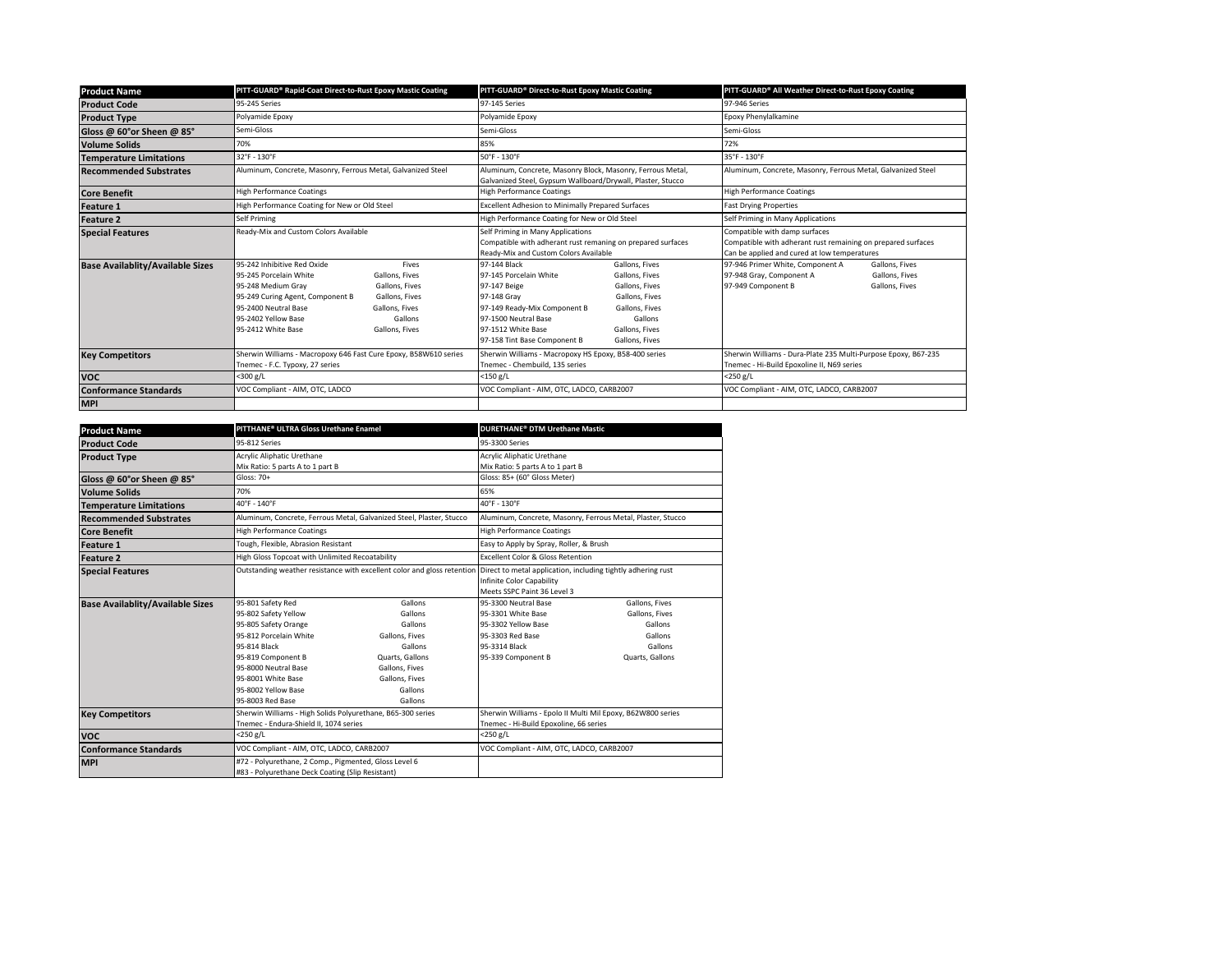# DURAPREP

| <b>Product Name</b>                     | PPG Anti-Slip Safety Flooring Systems SFT600                                                                              |                                          | PPG Anti-Slip Safety Flooring Systems SFT610                                                                                                                    |                                                               | PPG Anti-Slip Safety Flooring Systems SFT625                                                                                                                           |                                                                    |  |
|-----------------------------------------|---------------------------------------------------------------------------------------------------------------------------|------------------------------------------|-----------------------------------------------------------------------------------------------------------------------------------------------------------------|---------------------------------------------------------------|------------------------------------------------------------------------------------------------------------------------------------------------------------------------|--------------------------------------------------------------------|--|
| <b>Product Code</b>                     |                                                                                                                           | SFT600 Series                            |                                                                                                                                                                 | SFT610 Series                                                 |                                                                                                                                                                        | SFT625 Series                                                      |  |
| <b>Product Type</b>                     | Single Component, WB Acrylic                                                                                              |                                          | Two Component, WB Epoxy                                                                                                                                         |                                                               | Single Component Epoxy Ester                                                                                                                                           |                                                                    |  |
| Gloss @ 60°or Sheen @ 85°               | Flat                                                                                                                      |                                          | Flat                                                                                                                                                            |                                                               | Flat                                                                                                                                                                   |                                                                    |  |
| <b>Volume Solids</b>                    | 64%                                                                                                                       |                                          | 62%                                                                                                                                                             |                                                               | 62%                                                                                                                                                                    |                                                                    |  |
| <b>Temperature Limitations</b>          | 50°F - 120°F                                                                                                              |                                          | 50°F - 120°F                                                                                                                                                    |                                                               | 50°F - 120°F                                                                                                                                                           |                                                                    |  |
| <b>Recommended Substrates</b>           | Concrete, Metal                                                                                                           |                                          | Concrete, Metal                                                                                                                                                 |                                                               | Concrete, Metal                                                                                                                                                        |                                                                    |  |
| <b>Core Benefit</b>                     | <b>High Performance Coatings</b>                                                                                          |                                          | <b>High Performance Coatings</b>                                                                                                                                |                                                               | <b>High Performance Coatings</b>                                                                                                                                       |                                                                    |  |
| <b>Feature 1</b>                        | <b>Excellent Adhesion to Many Surfaces</b>                                                                                |                                          |                                                                                                                                                                 | <b>Excellent Adhesion to Many Surfaces</b>                    |                                                                                                                                                                        | <b>Excellent Adhesion to Many Surfaces</b>                         |  |
| <b>Feature 2</b>                        | Easy to Apply                                                                                                             |                                          | Fine Texture Finish for Easy Cleaning                                                                                                                           |                                                               | Easy to Apply                                                                                                                                                          |                                                                    |  |
| <b>Special Features</b>                 | Suitable for platforms, ramps, & walkways<br>Low odor, soap & water clean-up<br>1.3 dry coefficient of friction (0.9 wet) |                                          | Suitable for recreational, marine, & industrial environments<br>Resists oil, gasoline, caustics, & most solvents<br>0.88 dry coefficient of friction (0.85 wet) |                                                               | Single Component Convenience<br>Suitable for Heavy Pedestrian Traffic<br>Resists oil, gasoline, caustics, & most solvents<br>1.2 dry coefficient of friction (1.0 wet) |                                                                    |  |
| <b>Base Availablity/Available Sizes</b> | SFT600-02 Black<br>SFT600-03 Tile Red<br>SFT600-15 Grav<br>SFT600-60 Safety Yellow                                        | Gallons<br>Gallons<br>Gallons<br>Gallons | SFT610-02 Black<br>SFT610-03 Tile Red<br>SFT610-04 Sandstone<br>SFT610-15 Grav<br>SFT610-60 Safety Yellow<br>SFT610-B Hardener                                  | Gallons<br>Gallons<br>Gallons<br>Gallons<br>Gallons<br>Quarts | SFT625-02 Black<br>SFT625-03 Tile Red<br>SFT625-15 Grav<br>SFT625-60 Safety Yellow                                                                                     | Gallons, Fives<br>Gallons<br>Gallons, Fives<br>Gallons             |  |
| <b>Key Competitors</b>                  | American Safety Coatings - Anti-Slip Floor & Deck Coatings, AS-75                                                         |                                          | American Safety Coatings - Waterborne Epoxy Non-Slip Coating AS-175                                                                                             |                                                               |                                                                                                                                                                        | American Safety Coatings - Anti-Slip Floor & Deck Coatings, AS-150 |  |
| <b>VOC</b>                              | <50 g/L                                                                                                                   |                                          | $<$ 100 g/L                                                                                                                                                     |                                                               | <250 g/L                                                                                                                                                               |                                                                    |  |
| <b>Conformance Standards</b>            | VOC Compliant - All Regulated Areas                                                                                       |                                          | VOC Compliant - All Regulated Areas                                                                                                                             |                                                               | VOC Compliant - AIM, OTC, LADCO, CARB2007                                                                                                                              |                                                                    |  |
| <b>MPI</b>                              |                                                                                                                           |                                          |                                                                                                                                                                 |                                                               |                                                                                                                                                                        |                                                                    |  |

| <b>Product Name</b>                     | Duraprep <sup>®</sup> Concrete Etch                                                                                                                                                                                                                                                      | Duraprep® Concentrated Degreaser                                                                                                                                                                                                                                                     |  |
|-----------------------------------------|------------------------------------------------------------------------------------------------------------------------------------------------------------------------------------------------------------------------------------------------------------------------------------------|--------------------------------------------------------------------------------------------------------------------------------------------------------------------------------------------------------------------------------------------------------------------------------------|--|
| <b>Product Code</b>                     | Prep100                                                                                                                                                                                                                                                                                  | Prep125                                                                                                                                                                                                                                                                              |  |
| <b>Recommended Substrates</b>           | Green & Mature Concrete<br>Decorative Concrete Etching<br><b>Efflorescence Removal</b><br>Factory, Warehouse, & Airport Hangar Floors<br>Concrete Stairways<br>Tilt-Up Concrete<br><b>Exposed Vertical or Overhead Concrete</b><br>Masonry that Needs Etched                             | <b>Transportation Vehicles</b><br>Equipment, Machinery, Engine Parts<br>Wheels, Wheel Wells, Rims, Barbeques<br>Factory & Warehouse Floors<br>Garage & Concrete Floors<br>Removing Chewing Gum                                                                                       |  |
| <b>Temperature Limitations</b>          | $40 - 90^\circ$ F                                                                                                                                                                                                                                                                        | $32 - 120^\circ F$                                                                                                                                                                                                                                                                   |  |
| <b>Special Features</b>                 | No effect on surface pH when properly rinsed<br>Gel is easy to place & control<br>Safer to use than liquid acids<br>Easy clean up & neutralization with water<br>Delivers 5-7 mil profile within 30 minutes<br>Removes most concrete sealers while etching<br>Water-based, non-flammable | Safe on aluminum, magnesium, cad plate, & other structural metals<br>Safe on paint & Plexiglas<br>Can be sprayed, brushed, mopped, or dipped<br>Water-based, co-solvent formulation<br>Non-flammable<br>Biodegradable<br>Contains no TAP's or HAP's (Toxic/Hazardous Air Pollutants) |  |
| <b>Base Availablity/Available Sizes</b> | Prep100<br>Gallons, Fives                                                                                                                                                                                                                                                                | Gallons, Fives<br>Prep125                                                                                                                                                                                                                                                            |  |
| <b>Key Competitors</b>                  | Quikrete - Concrete Cleaner, Degreaser, & Etcher                                                                                                                                                                                                                                         | Dumond - Safe n' Easy, Oil/Grease Remover<br>Any Industrial Degreaser                                                                                                                                                                                                                |  |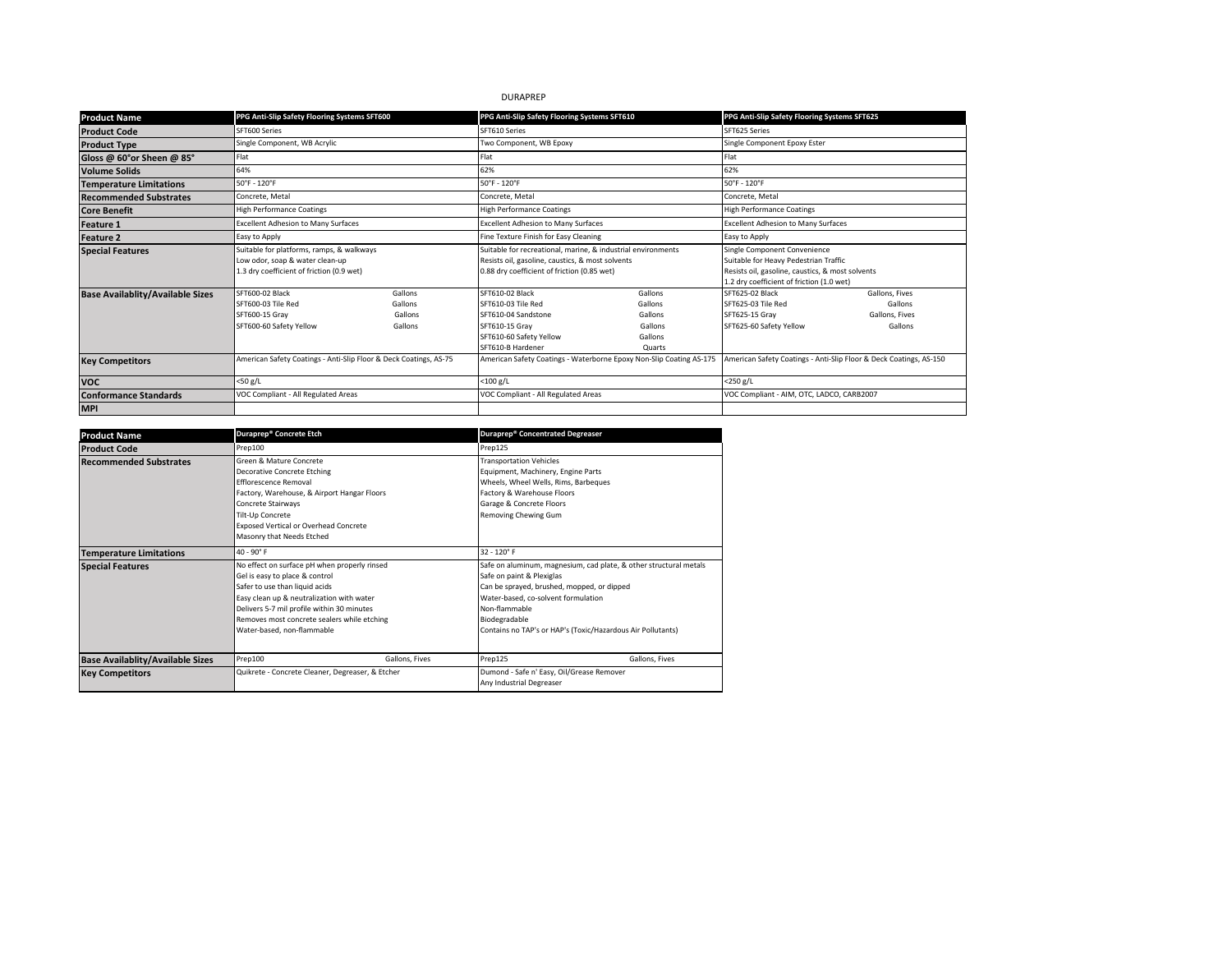| <b>Product Name</b>                     | Duraprep® Concentrated Multi-Purpose Cleaner & Degreaser                                                                                                                                                                                                                                                                                        | Duraprep® Concentrated Degreaser                                                                                                                                                                                                                                                                                            |
|-----------------------------------------|-------------------------------------------------------------------------------------------------------------------------------------------------------------------------------------------------------------------------------------------------------------------------------------------------------------------------------------------------|-----------------------------------------------------------------------------------------------------------------------------------------------------------------------------------------------------------------------------------------------------------------------------------------------------------------------------|
| <b>Product Code</b>                     | Prep120                                                                                                                                                                                                                                                                                                                                         | Prep130                                                                                                                                                                                                                                                                                                                     |
| <b>Recommended Substrates</b>           | Paint Preparation on Structures<br>Removal of Dirt, Soot, Road Grime, Scuffs, Tire Marks, & Other Common Painted & Unpainted Surfaces<br>Contaminants<br>Ideal for Injection Through a Pressure Washer<br><b>Transportation Vehicles</b><br>Office Equipment<br><b>General Cleaning Applications</b><br>Clean-Up After DuraPrep Coating Removal | Areas Where Increased Contact Time May Substitute for Scrubbing<br>Carbon & Soot Removal<br>Equipment & Machinery<br><b>Engine Parts</b><br>Wheels, Wheel Wells, Rims, Barbeques                                                                                                                                            |
| <b>Temperature Limitations</b>          | 32 - 120° F                                                                                                                                                                                                                                                                                                                                     | $32 - 120^\circ F$                                                                                                                                                                                                                                                                                                          |
| <b>Special Features</b>                 | Safe on most painted surfaces, metals, plastics, rubber, vinyl, glass, &<br>more<br>Can be sprayed, brushed, mopped, or dipped<br>Water-based, non-flammable<br>Contains no TAP's or HAP's (Toxic/Hazardous Air Pollutants)                                                                                                                     | Viscous liquid that clings to vertical surfaces<br>Brush, roll, mop, or spray application<br>Safe on paint & Plexiglas<br>Safe on aluminum, magnesium, cad plate, & other structural metals<br>Water-based (non-petroleum)<br>Non-flammable<br>Biodegradable<br>Contains no TAP's or HAP's (Toxic/Hazardous Air Pollutants) |
| <b>Base Availablity/Available Sizes</b> | Gallons, Fives<br>Prep120                                                                                                                                                                                                                                                                                                                       | Gallons, Fives<br>Prep130                                                                                                                                                                                                                                                                                                   |
| <b>Key Competitors</b>                  | Dumond - Safe n' Easy, Architectural Cleaner/Restorer<br>Simple Green or General Industrial Cleaner                                                                                                                                                                                                                                             | N/A                                                                                                                                                                                                                                                                                                                         |

| <b>Product Name</b>                     | Duraprep® Architectural Coating Remover                                                                                                                                                                                                                                                                                                                                                                                                                                                                    | Duraprep® Commercial Coating Remover (Gel)                                                                                                                                                                                                                                                                                                                                                                                                                                                     |
|-----------------------------------------|------------------------------------------------------------------------------------------------------------------------------------------------------------------------------------------------------------------------------------------------------------------------------------------------------------------------------------------------------------------------------------------------------------------------------------------------------------------------------------------------------------|------------------------------------------------------------------------------------------------------------------------------------------------------------------------------------------------------------------------------------------------------------------------------------------------------------------------------------------------------------------------------------------------------------------------------------------------------------------------------------------------|
| <b>Product Code</b>                     | Prep200                                                                                                                                                                                                                                                                                                                                                                                                                                                                                                    | Prep220                                                                                                                                                                                                                                                                                                                                                                                                                                                                                        |
| <b>Recommended Substrates</b>           | Elastomeric coating removal<br>Acrylic concrete sealers & coating removal<br>Acrylic (light brown) carpet & tile adhesive removal<br>General concrete wood stain & sealer removal<br>Lifts lead containing alkyds while reducing hazardous dust in the work<br>area as compared to sanding or grinding<br>Lifts urethanes, lacquers, latexes, alkyds, & varnishes<br>Any area where abrasive blasting is not an option for environmental or<br>economic reasons or if damage to the substrate is a concern | Lift epoxies, urethanes, siloxanes, alkyds, architectural coatings, &<br>powder coatings<br>Floor coating removal<br>Lifts lead containing alkyds while reducing hazardous dust in the work<br>area as compared to sanding or grinding<br>Coating removal from many plastic & fiberglass surfaces<br>Commercial manufacturing & processing facilities<br>Any area where abrasive blasting is not an option for environmental or<br>economic reasons or if damage to the substrate is a concern |
| <b>Temperature Limitations</b>          | $50 - 95^{\circ}$ F                                                                                                                                                                                                                                                                                                                                                                                                                                                                                        | $50 - 95^{\circ}$ F                                                                                                                                                                                                                                                                                                                                                                                                                                                                            |
| <b>Special Features</b>                 | Removes thick architectural coatings<br>Best film-building properties of Duraprep line<br>Does not affect glass, Plexiglas, or rubber<br>Can be used on many plastic or fiberglass surfaces<br>Easy clean-up with soap & water or denatured alcohol<br>Easily sprayed with standard equipment<br>Water-based, non-flammable<br>Contains no TAP's or HAP's (Toxic/Hazardous Air Pollutants)                                                                                                                 | Lower viscosity allows for self-leveling on horizontal surfaces<br>Adds 1-2 mils of surface profile on concrete after 5-6 hours of dwell time<br>Does not affect glass or rubber<br>Can be sprayed with standard equipment<br>Easy clean-up with soap & water or denatured alcohol<br>Water-based, non-flammable                                                                                                                                                                               |
| <b>Base Availablity/Available Sizes</b> | Prep200<br>Gallons, Fives                                                                                                                                                                                                                                                                                                                                                                                                                                                                                  | Prep220<br>Gallons, Fives                                                                                                                                                                                                                                                                                                                                                                                                                                                                      |
| <b>Key Competitors</b>                  | Dumond - Peel Away 1, Peel Away Smart Strip, Peel Away 7<br>Back to Nature - Multi-Strip, Ready-Strip Pro                                                                                                                                                                                                                                                                                                                                                                                                  | Dumond - Peel Away Smart Strip, Peel Away 5<br>Back to Nature - Multi-Strip, Hi-Performance Strip                                                                                                                                                                                                                                                                                                                                                                                              |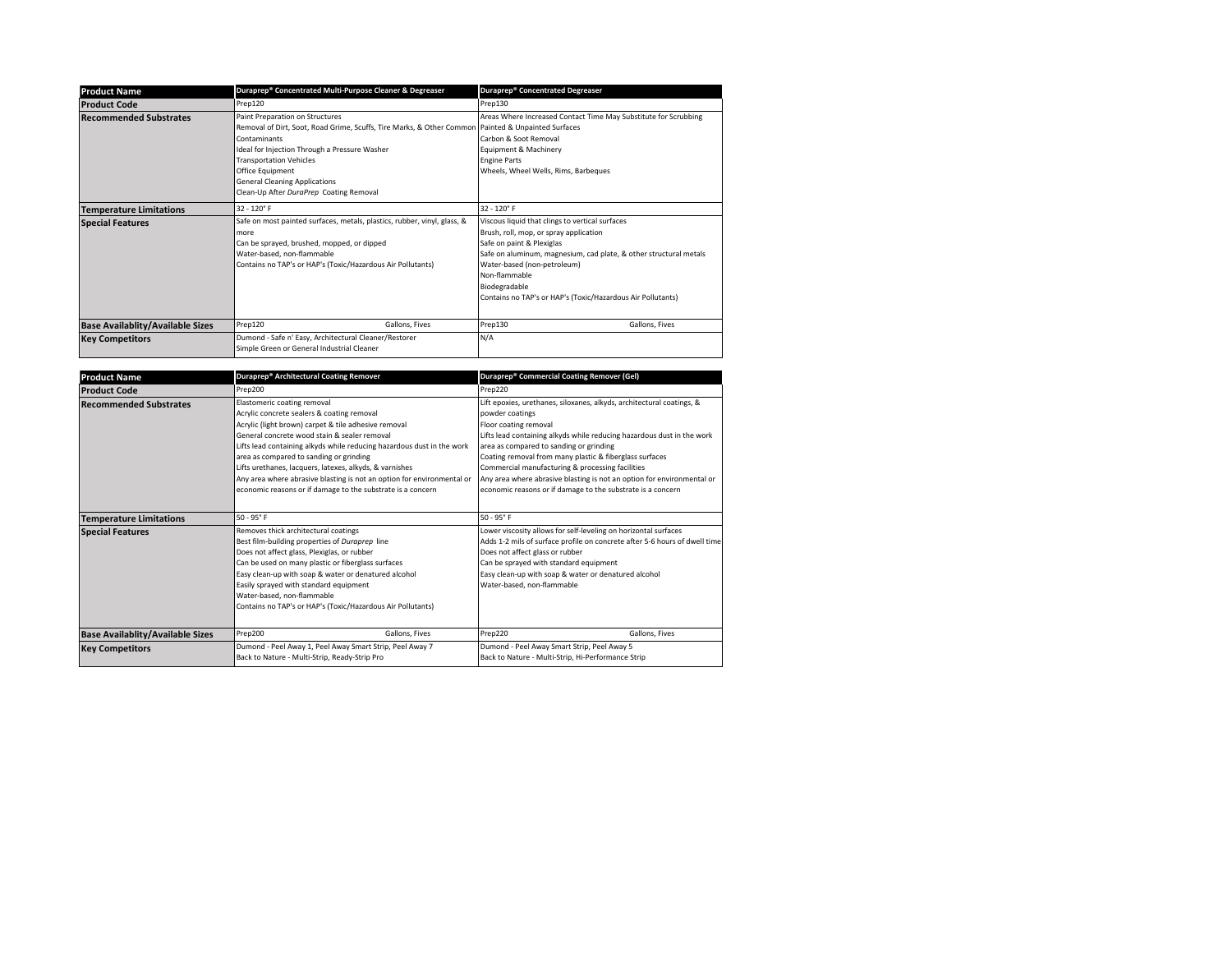| <b>Product Name</b>                     | Duraprep® Industrial Coating Remover (Gel)                                                                                                                                                                                                                                                                                                                                                                                                                                                                 | Duraprep® Overspray Remover                                                                                                                                                                                                                                                                                                                                                                        |
|-----------------------------------------|------------------------------------------------------------------------------------------------------------------------------------------------------------------------------------------------------------------------------------------------------------------------------------------------------------------------------------------------------------------------------------------------------------------------------------------------------------------------------------------------------------|----------------------------------------------------------------------------------------------------------------------------------------------------------------------------------------------------------------------------------------------------------------------------------------------------------------------------------------------------------------------------------------------------|
| <b>Product Code</b>                     | Prep240                                                                                                                                                                                                                                                                                                                                                                                                                                                                                                    | Prep400                                                                                                                                                                                                                                                                                                                                                                                            |
| <b>Recommended Substrates</b>           | Power-generation facilities, nuclear plants, pulp & paper industry,<br>petrochemical facilities, rail & marine environments<br>Removal of most epoxies & urethanes<br>Fuel resistant primers, some inorganic primers, coal tar epoxies, &<br>chemical agent resistant coatings (CARC)<br>Graffiti removal from unpainted cement or metal surfaces<br>Coating removal from many plastic & fiberglass surfaces<br>Any area where abrasive blasting is not an option for environmental or<br>economic reasons | Removal of overspray from vehicles & spray booth lighting fixtures<br>Removal of fresh aerosol paint from exterior painted surfaces (vehicles,<br>bridges, brick)<br>General overspray, bugs, wax, grease, tar, pen, lipstick, crayon & felt<br>marker removal<br>Scuff marks on walls & floors<br>Printing ink on rollers, walls, etc.<br>Adhesive tape residue<br>Bus shelters made of Plexiglas |
| <b>Temperature Limitations</b>          | $50 - 95^{\circ}$ F                                                                                                                                                                                                                                                                                                                                                                                                                                                                                        | $50 - 95^{\circ}$ F                                                                                                                                                                                                                                                                                                                                                                                |
| <b>Special Features</b>                 | Maintains the surface profile of metallic substrates that was present<br>before application<br>Does not affect glass, Plexiglas, or rubber<br>Easily sprayed with standard equipment<br>Easy clean-up with soap & water or denatured alcohol<br>Water-based, non-flammable<br>l ow odor<br>Contains no TAP's or HAP's (Toxic/Hazardous Air Pollutants)                                                                                                                                                     | Works on a variety of surfaces<br>Will not damage Plexiglas or Lexan<br>No caustic chemicals<br>Contains no methylene chloride<br>Water-based, biodegradable, non-flammable<br>Contains no TAP's or HAP's (Toxic/Hazardous Air Pollutants)<br>Low Odor                                                                                                                                             |
| <b>Base Availablity/Available Sizes</b> | Prep240<br>Gallons, Fives                                                                                                                                                                                                                                                                                                                                                                                                                                                                                  | 16 oz. pump spray (12 bottles per case), Gallons, Fives                                                                                                                                                                                                                                                                                                                                            |
| <b>Key Competitors</b>                  | Dumond - Peel Away Smart Strip, Peel Away 5, Peel Away Marine Safety Back to Nature - Uh-Oh Tough Stain Remover, Goof Off<br>Stip<br>Back to Nature - Multi-Strip, Hi-Performance Strip                                                                                                                                                                                                                                                                                                                    |                                                                                                                                                                                                                                                                                                                                                                                                    |

| <b>Product Name</b>                     | Duraprep® Paint & Color Solidifier                                                                                                                                                                     |
|-----------------------------------------|--------------------------------------------------------------------------------------------------------------------------------------------------------------------------------------------------------|
| <b>Product Code</b>                     | Prep900                                                                                                                                                                                                |
| <b>Recommended Substrates</b>           | Disposal of any water-based product that otherwise is safe for disposal<br>in a landfill when not in liquid form<br>Disposal of latex paint<br>Spill of water-based paint and colorants                |
| <b>Temperature Limitations</b>          | N/A                                                                                                                                                                                                    |
| <b>Special Features</b>                 | Easy to use & works in minutes<br>Non-toxic (suitable for curbside disposal)<br>One bag will harden up to 2/3 of a gallon of leftover paint & one 30 lb.<br>pail will harden approximately 107 gallons |
| <b>Base Availablity/Available Sizes</b> | 3.5 oz. (99g) - 12 bags/case<br>30 lb. (five gallon pail)                                                                                                                                              |
| <b>Key Competitors</b>                  | Krud Kutter - Rock Solid                                                                                                                                                                               |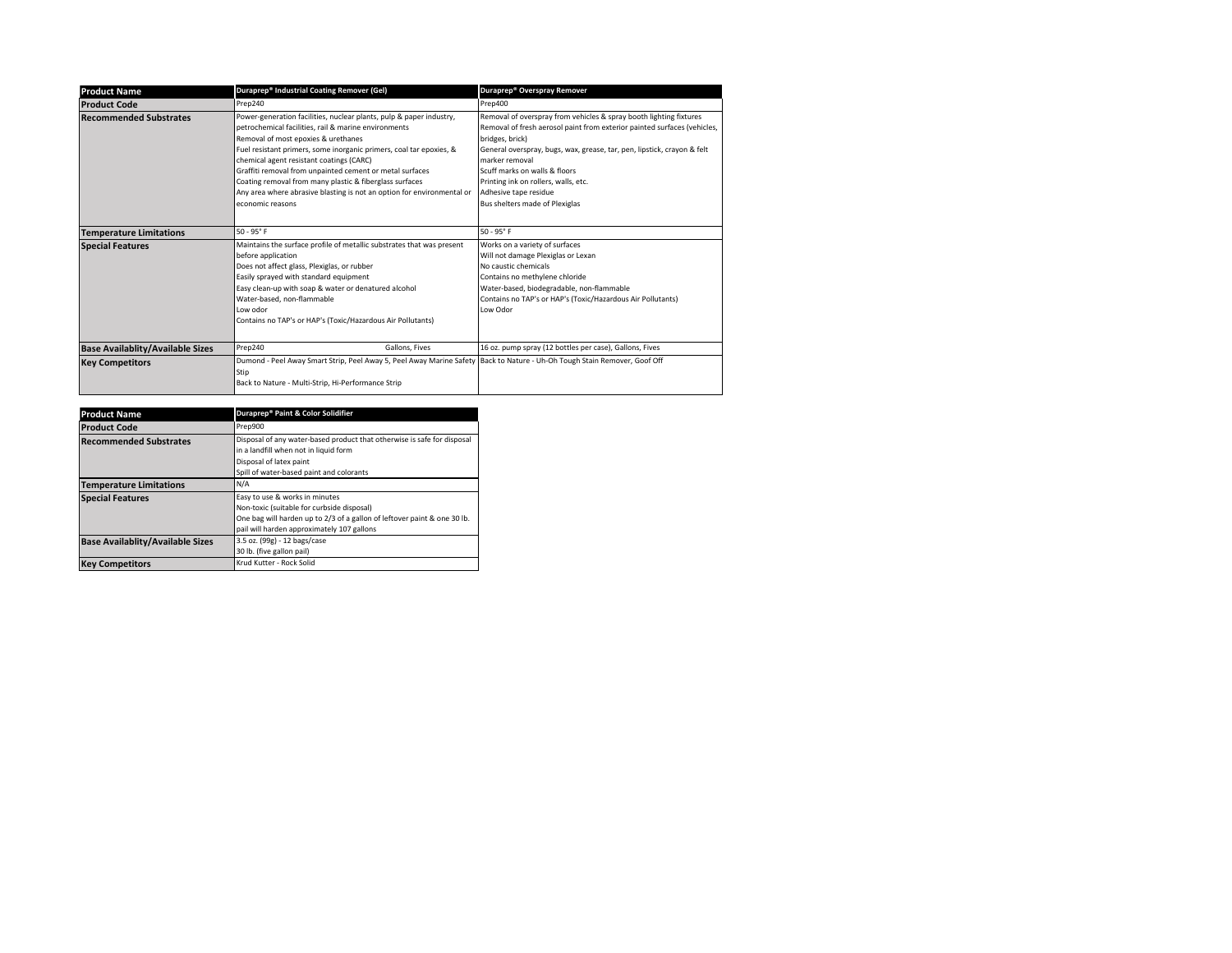# PITTSBURGH PAINTS

| <b>Product Name</b>                     | Regency® Interior Flat                                                                                                                            | Regency® Interior Eggshell                                                                                                                               |  |
|-----------------------------------------|---------------------------------------------------------------------------------------------------------------------------------------------------|----------------------------------------------------------------------------------------------------------------------------------------------------------|--|
| <b>Product Code</b>                     | R5149 Series                                                                                                                                      | R5249 Series                                                                                                                                             |  |
| <b>Product Type</b>                     | 100% Acrylic                                                                                                                                      | 100% Acrylic                                                                                                                                             |  |
| Quality                                 | Best                                                                                                                                              | Best                                                                                                                                                     |  |
| Gloss @ 60°or Sheen @ 85°               | 1 to 3 @ 60°                                                                                                                                      | 1 to 3 @ 60°                                                                                                                                             |  |
| <b>Volume Solids</b>                    | 44%                                                                                                                                               | 44%                                                                                                                                                      |  |
| <b>Recommended Substrates</b>           | Drywall/Wallboard, Plaster, Masonry, Wood, Primed Metal Surfaces                                                                                  | Drywall/Wallboard, Plaster, Masonry, Wood, Primed Metal Surfaces                                                                                         |  |
| <b>Feature 1</b>                        | Paint + Primer in One                                                                                                                             | Paint + Primer in One                                                                                                                                    |  |
| <b>Feature 2</b>                        | <b>Resists Stains</b>                                                                                                                             | <b>Resists Stains</b>                                                                                                                                    |  |
| <b>Special Features</b>                 | <b>Enhanced Scubbability</b><br>Great Flow & Leveling<br>Provides a Mildew Resistant Coating<br>Zero VOC                                          | <b>Enhanced Scubbability</b><br>Great Flow & Leveling<br>Provides a Mildew Resistant Coating<br>Zero VOC                                                 |  |
| <b>Base Availablity/Available Sizes</b> | R5149-10 White & Pastel Base<br>Gallons, Quarts, Fives<br>R5149-20 Midtone Base<br>Gallons, Quarts<br>R5149-40 Ultra Deep Base<br>Gallons, Quarts | R5249-10 White & Pastel Base<br>Gallons, Quarts, Fives<br>R5249-20 Midtone Base<br>Gallons, Quarts, Fives<br>R5249-40 Ultra Deep Base<br>Gallons, Quarts |  |
| <b>Key Competitors</b>                  | Sherwin Williams - Duration Home A95W01351<br>Ben Moore - Aura 522<br>Kelly Moore - Dura Poxy 1600<br>Dunn Edwards - Suprema SPMA10               | Sherwin Williams - Duration Home A96W01251<br>Ben Moore - Aura 524<br>Kelly Moore - Dura Poxy 1686<br>Dunn Edwards - Suprema SPMA30                      |  |
| <b>VOC</b>                              | 0 g/L                                                                                                                                             | 0 g/L                                                                                                                                                    |  |
| <b>Conformance Standards</b>            | VOC Compliant - All regulated areas                                                                                                               | VOC Compliant - All regulated areas                                                                                                                      |  |
| <b>MPI</b>                              | Coming Early 2020                                                                                                                                 | Coming Early 2020                                                                                                                                        |  |

| <b>Product Name</b>                     | Regency® Interior Satin                                                                                                                                  | Regency® Interior Semi-Gloss                                                                                                                      |  |
|-----------------------------------------|----------------------------------------------------------------------------------------------------------------------------------------------------------|---------------------------------------------------------------------------------------------------------------------------------------------------|--|
| <b>Product Code</b>                     | R5349 Series                                                                                                                                             | R5449 Series                                                                                                                                      |  |
| <b>Product Type</b>                     | 100% Acrylic                                                                                                                                             | 100% Acrylic                                                                                                                                      |  |
| <b>Quality</b>                          | Best                                                                                                                                                     | Best                                                                                                                                              |  |
| Gloss @ 60°or Sheen @ 85°               | 1 to 3 @ 60°                                                                                                                                             | 1 to 3 @ 60°                                                                                                                                      |  |
| <b>Volume Solids</b>                    | 44%                                                                                                                                                      | 44%                                                                                                                                               |  |
| <b>Recommended Substrates</b>           | Drywall/Wallboard, Plaster, Masonry, Wood, Primed Metal Surfaces                                                                                         | Drywall/Wallboard, Plaster, Masonry, Wood, Primed Metal Surfaces                                                                                  |  |
| <b>Feature 1</b>                        | Paint + Primer in One                                                                                                                                    | Paint + Primer in One                                                                                                                             |  |
| <b>Feature 2</b>                        | <b>Resists Stains</b>                                                                                                                                    | <b>Resists Stains</b>                                                                                                                             |  |
| <b>Special Features</b>                 | <b>Enhanced Scubbability</b><br>Great Flow & Leveling<br>Provides a Mildew Resistant Coating<br>Zero VOC                                                 | <b>Enhanced Scubbability</b><br>Great Flow & Leveling<br>Provides a Mildew Resistant Coating<br>Zero VOC                                          |  |
| <b>Base Availablity/Available Sizes</b> | R5349-10 White & Pastel Base<br>Gallons, Quarts, Fives<br>R5349-20 Midtone Base<br>Gallons, Quarts, Fives<br>R5349-40 Ultra Deep Base<br>Gallons, Quarts | R5449-10 White & Pastel Base<br>Gallons, Quarts, Fives<br>R5449-20 Midtone Base<br>Gallons, Quarts<br>R5449-40 Ultra Deep Base<br>Gallons, Quarts |  |
| <b>Key Competitors</b>                  | Sherwin Williams - Duration Home A97W01251<br>Ben Moore - Aura 526<br>Kelly Moore - Dura Poxy 1687<br>Dunn Edwards - Suprema SPMA40                      | Sherwin Williams - Duration Home A98W01251<br>Ben Moore - Aura 528<br>Kelly Moore - Dura Poxy 1685<br>Dunn Edwards - Suprema SPMA50               |  |
| <b>VOC</b>                              | 0 g/L                                                                                                                                                    | 0 g/L                                                                                                                                             |  |
| <b>Conformance Standards</b>            | VOC Compliant - All regulated areas                                                                                                                      | VOC Compliant - All regulated areas                                                                                                               |  |
| <b>MPI</b>                              | Coming Early 2020                                                                                                                                        | Coming Early 2020                                                                                                                                 |  |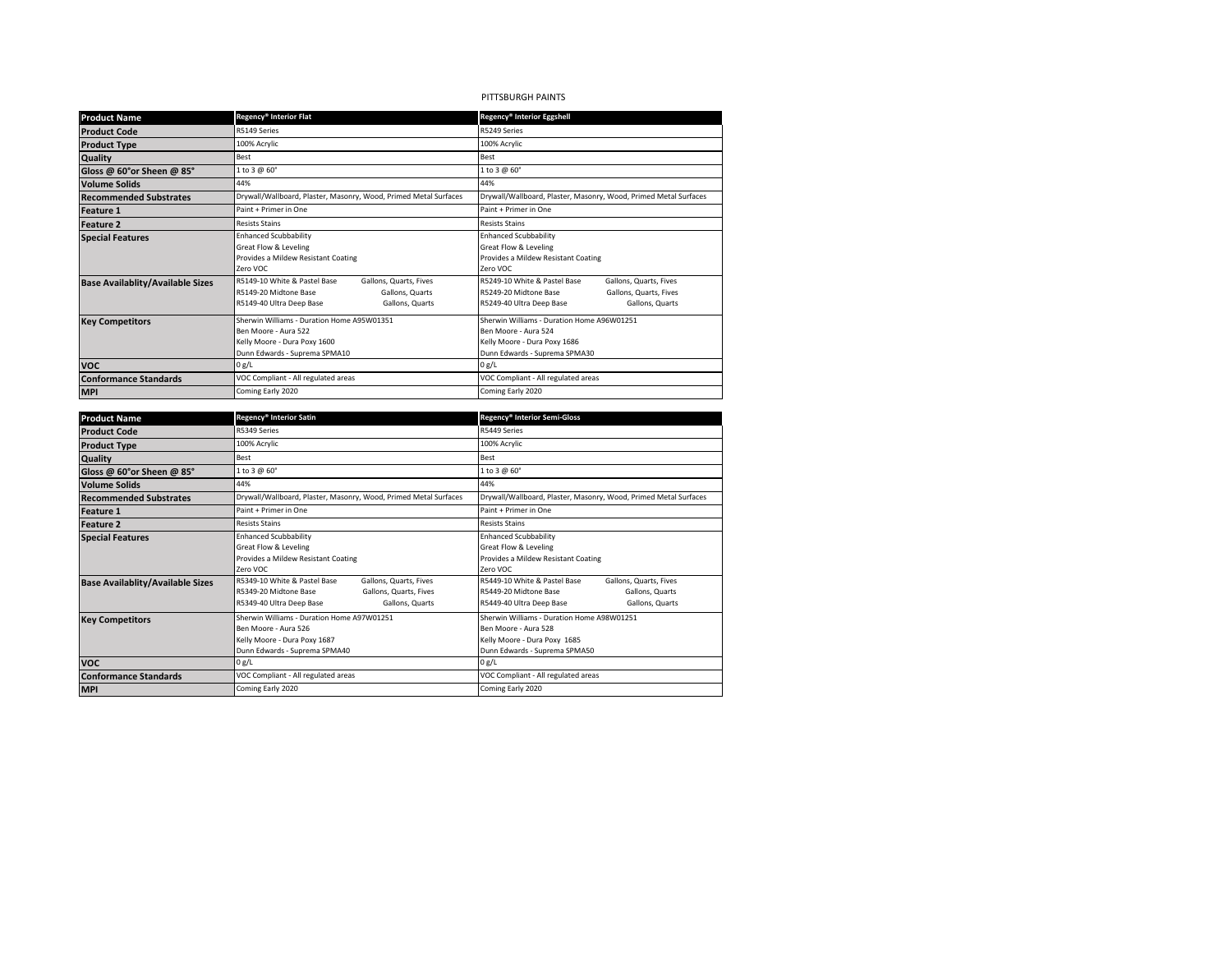| <b>Product Name</b>                     | Wonder-Tones™ Interior Flat                                                                                                                   |                                                                                                      | Wonder-Tones™ Interior Ceramic Matte                                                                                                                                         |                                                        | Wonder-Tones™ Interior Eggshell                                                                                             |                                                                                               |
|-----------------------------------------|-----------------------------------------------------------------------------------------------------------------------------------------------|------------------------------------------------------------------------------------------------------|------------------------------------------------------------------------------------------------------------------------------------------------------------------------------|--------------------------------------------------------|-----------------------------------------------------------------------------------------------------------------------------|-----------------------------------------------------------------------------------------------|
| <b>Product Code</b>                     | DRN3649 Series                                                                                                                                |                                                                                                      | DRN3749 Series                                                                                                                                                               |                                                        | DRN3449 Series                                                                                                              |                                                                                               |
| <b>Product Type</b>                     | Vinyl Acrylic                                                                                                                                 |                                                                                                      | Vinyl Acrylic                                                                                                                                                                |                                                        | Vinyl Acrylic                                                                                                               |                                                                                               |
| Quality                                 | Better                                                                                                                                        |                                                                                                      | Better                                                                                                                                                                       |                                                        | Better                                                                                                                      |                                                                                               |
| Gloss @ 60°or Sheen @ 85°               | 0 to 2 @ 85°                                                                                                                                  |                                                                                                      | 4 to 8 @ 85°                                                                                                                                                                 |                                                        | 5 to 12 @ 60°                                                                                                               |                                                                                               |
| <b>Volume Solids</b>                    | 36%                                                                                                                                           |                                                                                                      | 38%                                                                                                                                                                          |                                                        | 36%                                                                                                                         |                                                                                               |
| <b>Recommended Substrates</b>           | Metal, Aluminum, Galvanized Steel                                                                                                             |                                                                                                      | Gypsum Wallboard/Drywall, Concrete, Masonry, Plaster, Wood, Ferrous Gypsum Wallboard/Drywall, Concrete, Masonry, Plaster, Wood, Ferrous<br>Metal, Aluminum, Galvanized Steel |                                                        | Gypsum Wallboard/Drywall, Concrete, Masonry, Plaster, Wood, Ferrous<br>Metal, Aluminum, Galvanized Steel                    |                                                                                               |
| <b>Feature 1</b>                        | Durable Finish with Very Good Washability                                                                                                     |                                                                                                      | Durable Finish with Very Good Washability                                                                                                                                    |                                                        | Durable Finish with Very Good Washability                                                                                   |                                                                                               |
| <b>Feature 2</b>                        | High Hiding Finish                                                                                                                            |                                                                                                      | High Hiding Finish                                                                                                                                                           |                                                        | High Hiding Finish                                                                                                          |                                                                                               |
| <b>Special Features</b>                 | Very Good Touch-Up<br>Scrub-Resistant                                                                                                         |                                                                                                      |                                                                                                                                                                              |                                                        | Very Good Touch-Up<br>Scrub-Resistant                                                                                       |                                                                                               |
| <b>Base Availablity/Available Sizes</b> | DRN3649 White & Pastel Base<br>DRN3651 Midtone Base<br>DRN3653 Deep Base<br>DRN3657 Ultra Deep Base                                           | Gallons, Quarts, Fives<br>Gallons, Quarts, Fives<br>Gallons, Quarts, Fives<br>Gallons, Quarts, Fives | DRN3749 White & Pastel Base<br>DRN3751 Midtone Base<br>DRN3753 Deep Base<br>DRN3757 Ultra Deep Base                                                                          | Gallons, Fives<br>Gallons, Fives<br>Gallons<br>Gallons | DRN3449 White & Pastel Base<br>DRN3451 Midtone Base<br>DRN3453 Deep Base<br>DRN3457 Ultra Deep Base                         | Gallons, Quarts, Fives<br>Gallons, Quarts, Fives<br>Gallons, Quarts, Fives<br>Gallons, Quarts |
| <b>Key Competitors</b>                  | Sherwin Williams - Super Paint A86W01151<br>Ben Moore - Regal Select 547<br>Kelly Moore - Acry Plex 1602<br>Dunn Edwards - Sparta Wall SWLL10 |                                                                                                      | Sherwin Williams - Super Paint A94W00151<br>Ben Moore - Regal Select 548<br>Kelly Moore - N/A<br>Dunn Edwards - Sparta Wall SWLL20                                           |                                                        | Sherwin Williams - N/A<br>Ben Moore - Regal Select 549<br>Kelly Moore - Acry-Plex 1610<br>Dunn Edwards - Sparta Wall SWLL30 |                                                                                               |
| <b>VOC</b>                              | $<$ 50 g/L                                                                                                                                    |                                                                                                      | $<$ 50 g/L                                                                                                                                                                   |                                                        | $<$ 50 g/L                                                                                                                  |                                                                                               |
| <b>Conformance Standards</b>            | VOC Compliant - All regulated areas                                                                                                           |                                                                                                      | VOC Compliant - All regulated areas                                                                                                                                          |                                                        | VOC Compliant - All regulated areas                                                                                         |                                                                                               |
| <b>MPI</b>                              | #53 - Interior Flat Latex, Gloss Level 1                                                                                                      |                                                                                                      |                                                                                                                                                                              |                                                        | #44 - Interior Latex, Gloss Level 2                                                                                         |                                                                                               |

| <b>Product Name</b>                     | Wonder-Tones™ Interior Satin                                                                                                                  |                                                                                               | Wonder-Tones™ Interior Semi-Gloss                                                                                                                                            |                                                                                               |  |
|-----------------------------------------|-----------------------------------------------------------------------------------------------------------------------------------------------|-----------------------------------------------------------------------------------------------|------------------------------------------------------------------------------------------------------------------------------------------------------------------------------|-----------------------------------------------------------------------------------------------|--|
| <b>Product Code</b>                     | DRN3549 Series                                                                                                                                |                                                                                               | DRN3949 Series                                                                                                                                                               |                                                                                               |  |
| <b>Product Type</b>                     | Vinyl Acrylic                                                                                                                                 |                                                                                               | Vinyl Acrylic                                                                                                                                                                |                                                                                               |  |
| <b>Quality</b>                          | <b>Better</b>                                                                                                                                 |                                                                                               | <b>Better</b>                                                                                                                                                                |                                                                                               |  |
| Gloss @ 60°or Sheen @ 85°               | 20 to 30 @ 60°                                                                                                                                |                                                                                               | 40 to 55 @ 60°                                                                                                                                                               |                                                                                               |  |
| <b>Volume Solids</b>                    | 32%                                                                                                                                           |                                                                                               | 38%                                                                                                                                                                          |                                                                                               |  |
| <b>Recommended Substrates</b>           | Metal, Aluminum, Galvanized Steel                                                                                                             |                                                                                               | Gypsum Wallboard/Drywall, Concrete, Masonry, Plaster, Wood, Ferrous Gypsum Wallboard/Drywall, Concrete, Masonry, Plaster, Wood, Ferrous<br>Metal, Aluminum, Galvanized Steel |                                                                                               |  |
| <b>Feature 1</b>                        | Durable Finish with Very Good Washability                                                                                                     |                                                                                               | Durable Finish with Very Good Washability                                                                                                                                    |                                                                                               |  |
| <b>Feature 2</b>                        | High Hiding Finish                                                                                                                            |                                                                                               | High Hiding Finish                                                                                                                                                           |                                                                                               |  |
| <b>Special Features</b>                 | Very Good Touch-Up<br>Scrub-Resistant                                                                                                         |                                                                                               | Very Good Touch-Up<br>Scrub-Resistant                                                                                                                                        |                                                                                               |  |
| <b>Base Availablity/Available Sizes</b> | DRN3549 White & Pastel Base<br>DRN3551 Midtone Base<br>DRN3553 Deep Base<br>DRN3557 Ultra Deep Base                                           | Gallons, Quarts, Fives<br>Gallons, Quarts, Fives<br>Gallons, Quarts, Fives<br>Gallons, Quarts | DRN3949 White & Pastel Base<br>DRN3951 Midtone Base<br>DRN3953 Deep Base<br>DRN3957 Ultra Deep Base                                                                          | Gallons, Quarts, Fives<br>Gallons, Quarts, Fives<br>Gallons, Quarts, Fives<br>Gallons, Quarts |  |
| <b>Key Competitors</b>                  | Sherwin Williams - Super Paint A87W01251<br>Ben Moore - Regal Select 550<br>Kelly Moore - Acry-Plex 1640<br>Dunn Edwards - Sparta Wall SWLL40 |                                                                                               | Sherwin Williams - Super Paint A88W01251<br>Ben Moore - Regal Select 551<br>Kelly Moore - Acry-Plex 1650<br>Dunn Edwards - Sparta Wall SWLL50                                |                                                                                               |  |
| <b>VOC</b>                              | <50 g/L                                                                                                                                       |                                                                                               | $<$ 50 g/L                                                                                                                                                                   |                                                                                               |  |
| <b>Conformance Standards</b>            | VOC Compliant - All regulated areas                                                                                                           |                                                                                               | VOC Compliant - All regulated areas                                                                                                                                          |                                                                                               |  |
| <b>MPI</b>                              | #52 - Interior Latex, Gloss Level 4                                                                                                           |                                                                                               | #54 Interior Semi-Gloss Latex, Gloss Level 5                                                                                                                                 |                                                                                               |  |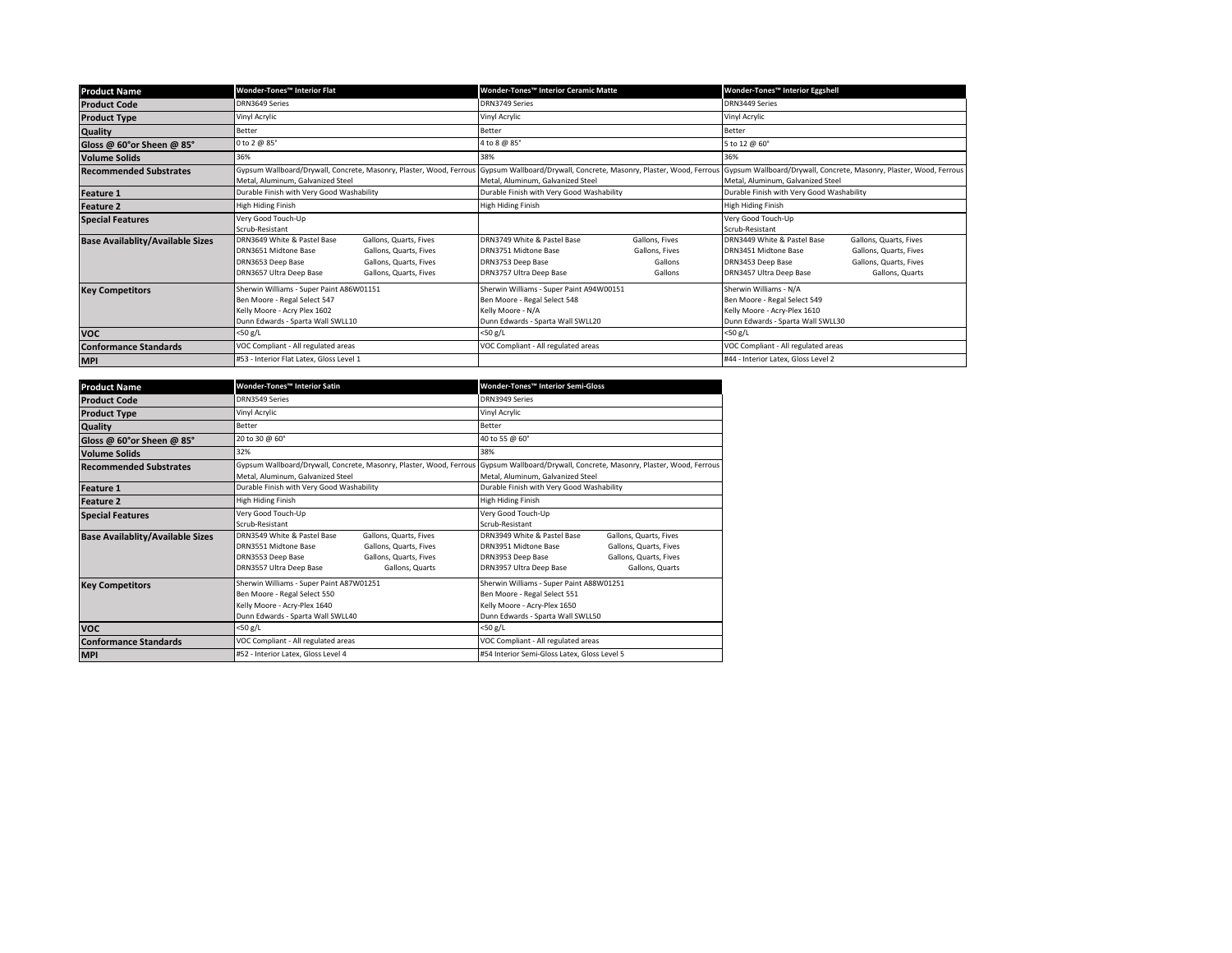| <b>Product Name</b>                     | Regency® Exterior Flat                                                                                                                                                                      | Regency® Exterior Eggshell                                                                                                                                                                  | Regency® Exterior Semi-Gloss                                                                                                                                                                       |  |
|-----------------------------------------|---------------------------------------------------------------------------------------------------------------------------------------------------------------------------------------------|---------------------------------------------------------------------------------------------------------------------------------------------------------------------------------------------|----------------------------------------------------------------------------------------------------------------------------------------------------------------------------------------------------|--|
| <b>Product Code</b>                     | R6650 Series                                                                                                                                                                                | R6850 Series                                                                                                                                                                                | R6950 Series                                                                                                                                                                                       |  |
| <b>Product Type</b>                     | 100% Acrylic                                                                                                                                                                                | 100% Acrylic                                                                                                                                                                                | 100% Acrylic                                                                                                                                                                                       |  |
| Quality                                 | Best                                                                                                                                                                                        | <b>Best</b>                                                                                                                                                                                 | Best                                                                                                                                                                                               |  |
| Gloss @ 60°or Sheen @ 85°               | 1 to 5 @ 60 $^{\circ}$                                                                                                                                                                      | 1 to 5 @ 60°                                                                                                                                                                                | 1 to 5 @ 60°                                                                                                                                                                                       |  |
| <b>Volume Solids</b>                    | 41%                                                                                                                                                                                         | 41%                                                                                                                                                                                         | 41%                                                                                                                                                                                                |  |
| <b>Recommended Substrates</b>           | Exterior Wood, Masonry, Aluminum Siding, Vinyl Siding                                                                                                                                       | Exterior Wood, Masonry, Aluminum Siding, Vinyl Siding                                                                                                                                       | Exterior Wood, Masonry, Aluminum Siding, Vinyl Siding                                                                                                                                              |  |
| <b>Feature 1</b>                        | Paint + Primer in One                                                                                                                                                                       | Paint + Primer in One                                                                                                                                                                       | Paint + Primer in One                                                                                                                                                                              |  |
| <b>Feature 2</b>                        | <b>Excellent Adhesion</b>                                                                                                                                                                   | <b>Excellent Adhesion</b>                                                                                                                                                                   | <b>Excellent Adhesion</b>                                                                                                                                                                          |  |
| <b>Special Features</b>                 | Great Flow & Leveling<br>Provides a Mildew Resistant Coating<br>Low VOC                                                                                                                     | Great Flow & Leveling<br>Provides a Mildew Resistant Coating<br>Low VOC                                                                                                                     | Great Flow & Leveling<br>Provides a Mildew Resistant Coating<br>Low VOC                                                                                                                            |  |
| <b>Base Availablity/Available Sizes</b> | R6650-00 Super White<br>Gallons<br>R6650-10 White & Pastel Base<br>Gallons, Quarts, Fives<br>R6650-20 Midtone Base<br>Gallons, Quarts, Fives<br>Gallons, Quarts<br>R6650-40 Ultra Deep Base | R6850-00 Super White<br>Gallons<br>R6850-10 White & Pastel Base<br>Gallons, Quarts, Fives<br>R6850-20 Midtone Base<br>Gallons, Quarts, Fives<br>R6850-40 Ultra Deep Base<br>Gallons, Quarts | R6950-00 Super White<br>Gallons, Fives<br>R6950-10 White & Pastel Base<br>Gallons, Quarts, Fives<br>R6950-20 Midtone Base<br>Gallons, Quarts, Fives<br>Gallons, Quarts<br>R6950-40 Ultra Deep Base |  |
| <b>Key Competitors</b>                  | Sherwin Williams - Resilience, Duration<br>Ben Moore - Regal Select<br>Kelly Moore - AcryShield<br>Dunn Edwards - Evershield                                                                | Sherwin Williams - Resilience, Duration<br>Ben Moore - Regal Select<br>Kelly Moore - AcryShield<br>Dunn Edwards - Evershield                                                                | Sherwin Williams - Resilience, Duration<br>Ben Moore - Regal Select<br>Kelly Moore - AcryShield<br>Dunn Edwards - Evershield                                                                       |  |
| <b>VOC</b>                              | <50 g/L                                                                                                                                                                                     | $<$ 50 g/L                                                                                                                                                                                  | $<$ 50 g/L                                                                                                                                                                                         |  |
| <b>Conformance Standards</b>            | VOC Compliant - All regulated areas                                                                                                                                                         | VOC Compliant - All regulated areas                                                                                                                                                         | VOC Compliant - All regulated areas                                                                                                                                                                |  |
| <b>MPI</b>                              | Coming Early 2020                                                                                                                                                                           | Coming Early 2020                                                                                                                                                                           | Coming Early 2020                                                                                                                                                                                  |  |

| <b>Product Name</b>                     | Weather King® Exterior Flat                                                                                                                  | Weather King® Exterior Lo-Lustre                                                                                                                                                                         | Weather King® Exterior Semi-Gloss                                                                                                                                                                                  |  |
|-----------------------------------------|----------------------------------------------------------------------------------------------------------------------------------------------|----------------------------------------------------------------------------------------------------------------------------------------------------------------------------------------------------------|--------------------------------------------------------------------------------------------------------------------------------------------------------------------------------------------------------------------|--|
| <b>Product Code</b>                     | DRW66391XI series                                                                                                                            | DRW66891XI series                                                                                                                                                                                        | DRW66491XI series                                                                                                                                                                                                  |  |
| <b>Product Type</b>                     | 100% Acrylic                                                                                                                                 | 100% Acrylic                                                                                                                                                                                             | 100% Acrylic                                                                                                                                                                                                       |  |
| Quality                                 | Better                                                                                                                                       | Better                                                                                                                                                                                                   | Better                                                                                                                                                                                                             |  |
| Gloss @ 60°or Sheen @ 85°               | 0 to 5 @ 85°                                                                                                                                 | 8 to 18 @ 85°                                                                                                                                                                                            | 40 to 65 @ 60°                                                                                                                                                                                                     |  |
| <b>Volume Solids</b>                    | 37%                                                                                                                                          | 36%                                                                                                                                                                                                      | 35%                                                                                                                                                                                                                |  |
| <b>Recommended Substrates</b>           | Aluminum, Concrete, Fiber Cement, Ferrous Metal, Galvanized Steel,<br>Masonry, Wood                                                          | Aluminum, Concrete, Fiber Cement, Ferrous Metal, Galvanized Steel,<br>Masonry, Wood                                                                                                                      | Aluminum, Concrete, Fiber Cement, Ferrous Metal, Galvanized Steel,<br>Masonry, Wood                                                                                                                                |  |
| Feature 1                               | Resists Early Moisture Exposure                                                                                                              | Resists Early Moisture Exposure                                                                                                                                                                          | Resists Early Moisture Exposure                                                                                                                                                                                    |  |
| <b>Feature 2</b>                        | <b>Resists Fading</b>                                                                                                                        | <b>Resists Fading</b>                                                                                                                                                                                    | <b>Resists Fading</b>                                                                                                                                                                                              |  |
| <b>Special Features</b>                 | Low VOC<br>Application Down to 35°F (2°C)                                                                                                    | Low VOC<br>Application Down to 35°F (2°C)                                                                                                                                                                | Low VOC<br>Application Down to 35°F (2°C)                                                                                                                                                                          |  |
| <b>Base Availablity/Available Sizes</b> | Gallons, Fives<br>DRW66391XI Pure Tinting White<br>DRW66393XI Medium Tint Base<br>Gallons, Fives<br>DRW66395XI Accent Base<br>Gallons, Fives | DRW66800XI White<br>Gallons, Fives<br>DRW66891XI Pure Tinting White<br>Gallons, Quarts, Fives<br>DW66893XI Medium Tint Base<br>Gallons, Quarts, Fives<br>DW66895XI Accent Base<br>Gallons, Quarts, Fives | DRW66400XI White<br>Gallons, Quarts, Fives<br>DRW66491XI Pure Tinting White<br>Gallons, Quarts, Fives<br>DRW66493XI Medium Tint Base<br>Gallons, Quarts, Fives<br>DRW66495XI Accent Base<br>Gallons, Quarts, Fives |  |
| <b>Key Competitors</b>                  | Sherwin Williams - Super Paint A80W01151<br>Ben Moore - ben 541<br>Kelly Moore - N/A<br>Dunn Edwards - Spartashield SSHL10                   | Sherwin Williams - Super Paint A89W001151<br>Ben Moore - ben 542<br>Kelly Moore - N/A<br>Dunn Edwards - Spartashield SSHL40                                                                              | Sherwin Williams - Super Paint A84W01151<br>Ben Moore - ben 543<br>Kelly Moore - N/A<br>Dunn Edwards - Spartashield SSHL50                                                                                         |  |
| <b>VOC</b>                              | <50 g/L                                                                                                                                      | $<$ 50 g/L                                                                                                                                                                                               | <50 g/L                                                                                                                                                                                                            |  |
| <b>Conformance Standards</b>            | VOC Compliant - All regulated areas                                                                                                          | VOC Compliant - All regulated areas<br>Green Performance Standards: GPS-1                                                                                                                                | VOC Compliant - All regulated areas                                                                                                                                                                                |  |
| <b>MPI</b>                              |                                                                                                                                              | #214 - Exterior Latex, Gloss Level 2                                                                                                                                                                     |                                                                                                                                                                                                                    |  |